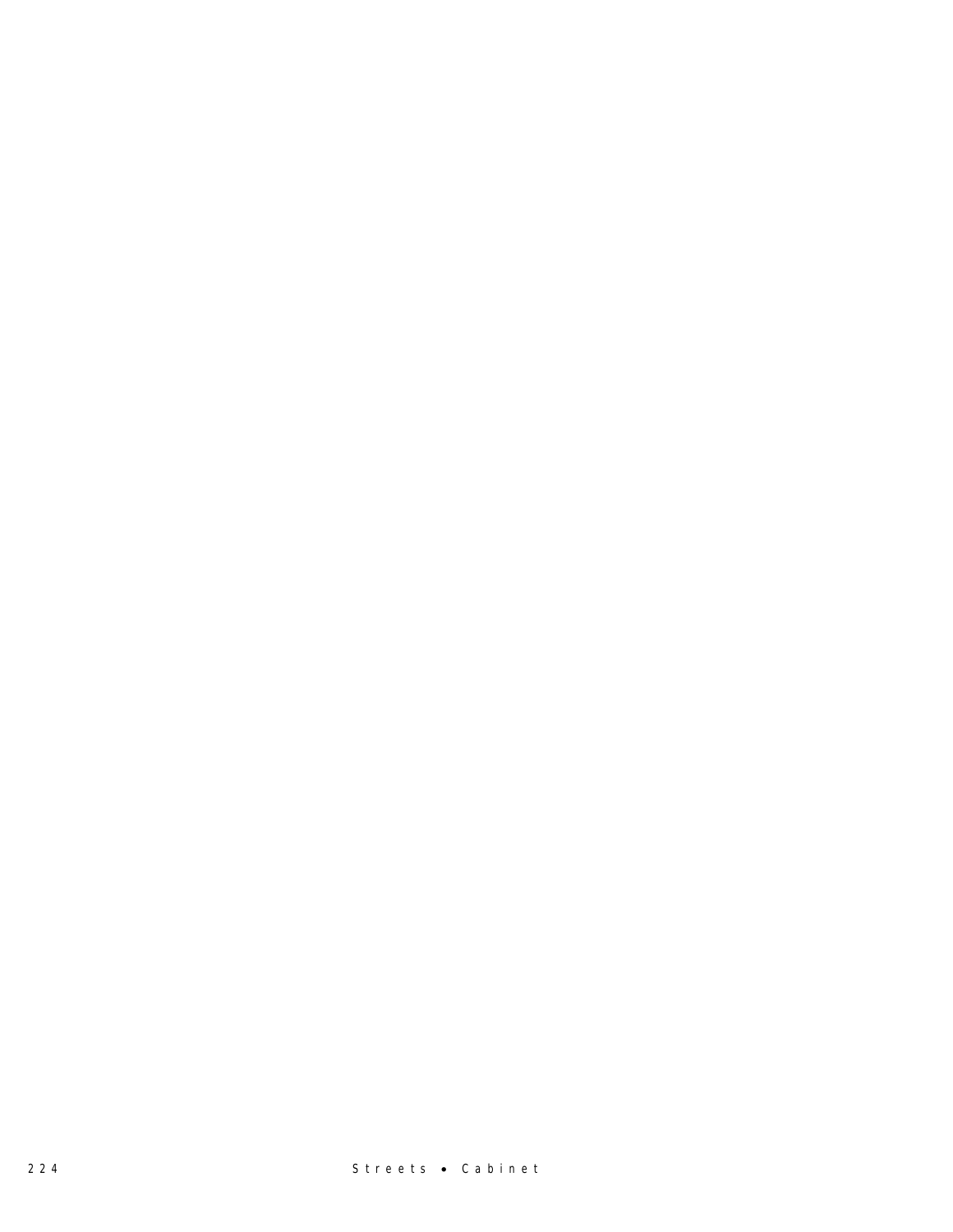### **Streets**

### *Chris Osgood, Chief of Streets*

### *Cabinet Mission*

The mission of the Streets Cabinet is to innovate, develop, implement, support and manage all programs, projects and policies that enhance clean, well-lit, attractive and efficient infrastructure that moves vehicular and pedestrian traffic safely.

| <b>Operating Budget</b>            | Program Name                                                                                                                        | <b>Total Actual '14</b>                                          | Total Actual '15                                                 | Total Approp '16                                                 | <b>Total Budget '17</b>                                          |
|------------------------------------|-------------------------------------------------------------------------------------------------------------------------------------|------------------------------------------------------------------|------------------------------------------------------------------|------------------------------------------------------------------|------------------------------------------------------------------|
|                                    | Central Fleet Management<br>Office of Streets<br>Public Works Department<br><b>Snow Removal</b><br><b>Transportation Department</b> | 2,429,952<br>1.264.046<br>85,820,856<br>23,100,164<br>31,369,983 | 2,672,446<br>1.360.422<br>82,178,496<br>38,453,034<br>31,257,044 | 2,557,755<br>1.822.681<br>81,989,744<br>22,563,964<br>33,208,119 | 2,590,424<br>1,973,144<br>81,989,710<br>22,563,964<br>33,174,525 |
|                                    | <b>Total</b>                                                                                                                        | 143,985,001                                                      | 155,921,442                                                      | 142, 142, 263                                                    | 142,291,767                                                      |
| Capital Budget Expenditures        |                                                                                                                                     | Actual '14                                                       | Actual '15                                                       | <b>Estimated '16</b>                                             | Projected '17                                                    |
|                                    | <b>Public Works Department</b><br><b>Transportation Department</b>                                                                  | 35,272,170<br>5,060,568                                          | 75,920,128<br>3,188,162                                          | 71,987,415<br>17,587,835                                         | 69,118,056<br>15,599,834                                         |
|                                    | Total                                                                                                                               | 40,332,738                                                       | 79,108,290                                                       | 89,575,250                                                       | 84,717,890                                                       |
| <b>External Funds Expenditures</b> |                                                                                                                                     | <b>Total Actual '14</b>                                          | Total Actual '15                                                 | Total Approp '16                                                 | <b>Total Budget '17</b>                                          |
|                                    | Central Fleet Management<br><b>Public Works Department</b><br><b>Transportation Department</b>                                      | $\Omega$<br>40,873<br>2,530,422                                  | $\Omega$<br>28,036<br>1,776,723                                  | $\Omega$<br>20,000<br>2,154,863                                  | 350,000<br>20,000<br>2,071,925                                   |
|                                    | Total                                                                                                                               | 2,571,295                                                        | 1,804,759                                                        | 2,174,863                                                        | 2,441,925                                                        |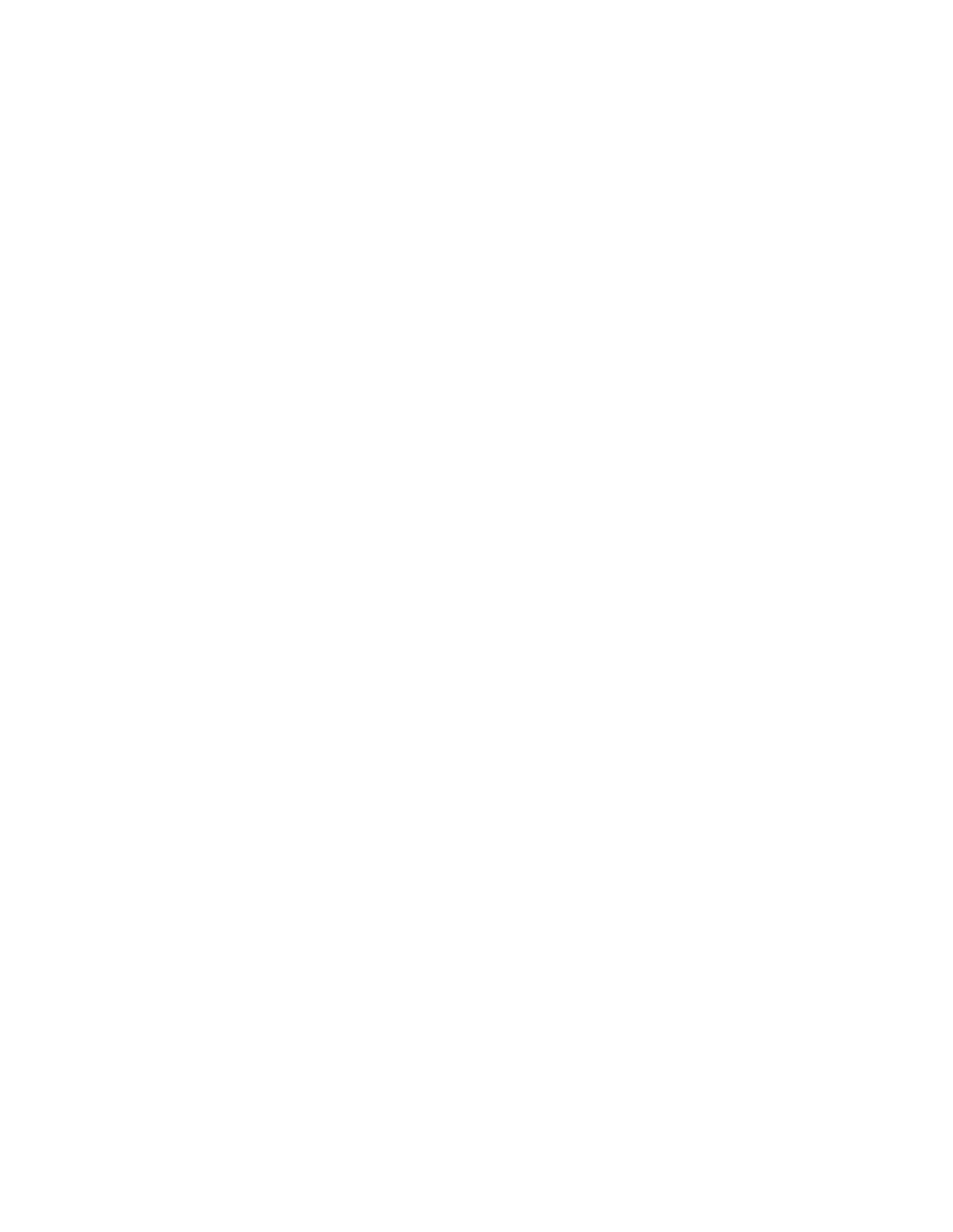# Central Fleet Management Operating Budget

### *William Coughlin, Director, Appropriation 321*

### *Department Mission*

Under the direction of the Public Works Commissioner, Central Fleet Management provides pro-active, cost effective fleet services by responding to vehicle maintenance requests in a timely manner. Requests for service consist of routine repairs, preventive maintenance and emergency service for the City's centralized fleet.

### *Selected Performance Strategies*

*Fleet Services* 

- To ensure vehicles in the centralized fleet are in proper operating condition.
- To provide scheduled preventative maintenance to the City's vehicle fleet.

| <b>Operating Budget</b>      | Program Name                               | <b>Total Actual '14</b> | <b>Total Actual '15</b> | Total Approp '16     | <b>Total Budget '17</b> |
|------------------------------|--------------------------------------------|-------------------------|-------------------------|----------------------|-------------------------|
|                              | <b>Fleet Services</b>                      | 2.429.950               | 2.672.446               | 2.557.755            | 2,590,424               |
|                              | <b>Total</b>                               | 2,429,950               | 2,672,446               | 2,557,755            | 2,590,424               |
| <b>External Funds Budget</b> | <b>Fund Name</b>                           | <b>Total Actual '14</b> | <b>Total Actual '15</b> | Total Approp '16     | <b>Total Budget '17</b> |
|                              | Alternative Fuel Vehicle Retrofits         | 0                       | 0                       | $\theta$             | 350,000                 |
|                              | <b>Total</b>                               | 0                       | 0                       | 0                    | 350,000                 |
| <b>Operating Budget</b>      |                                            | Actual '14              | Actual '15              | Approp '16           | <b>Budget '17</b>       |
|                              | <b>Personnel Services</b><br>Non Personnel | 1.497.501<br>932,449    | 1.714.481<br>957,965    | 1.921.914<br>635,841 | 1,972,993<br>617,431    |
|                              | Total                                      | 2,429,950               | 2,672,446               | 2,557,755            | 2,590,424               |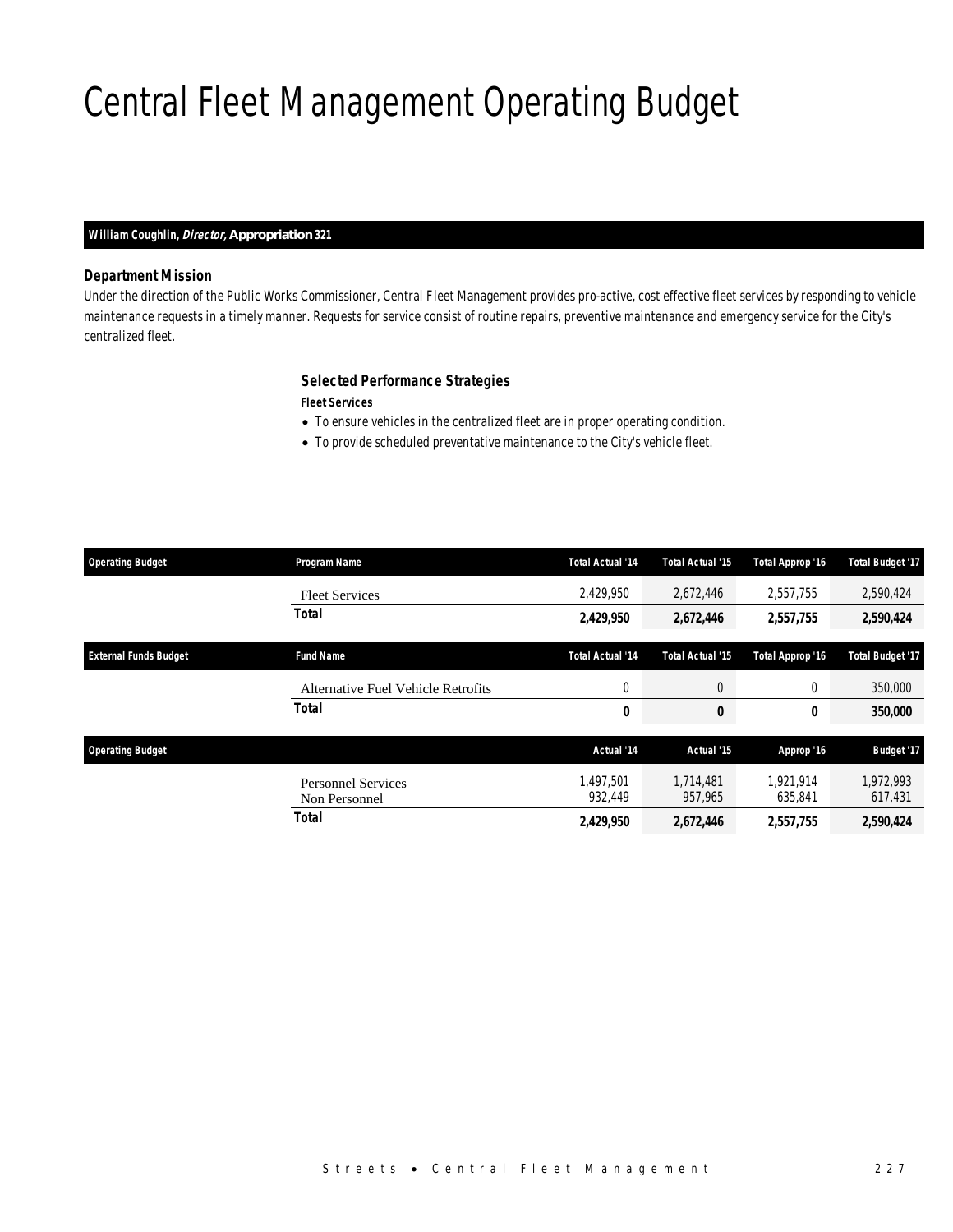# Central Fleet Management Operating Budget



### *Authorizing Statutes*

• Motor Vehicle Management Bureau, CBC Ord. §§ 7-8.1-7-8.8.

### *Description of Services*

The Central Fleet Management Division is responsible for preventive maintenance, routine and emergency repair of vehicles. Central Fleet Management maintains vehicles for all City departments excluding the public safety agencies.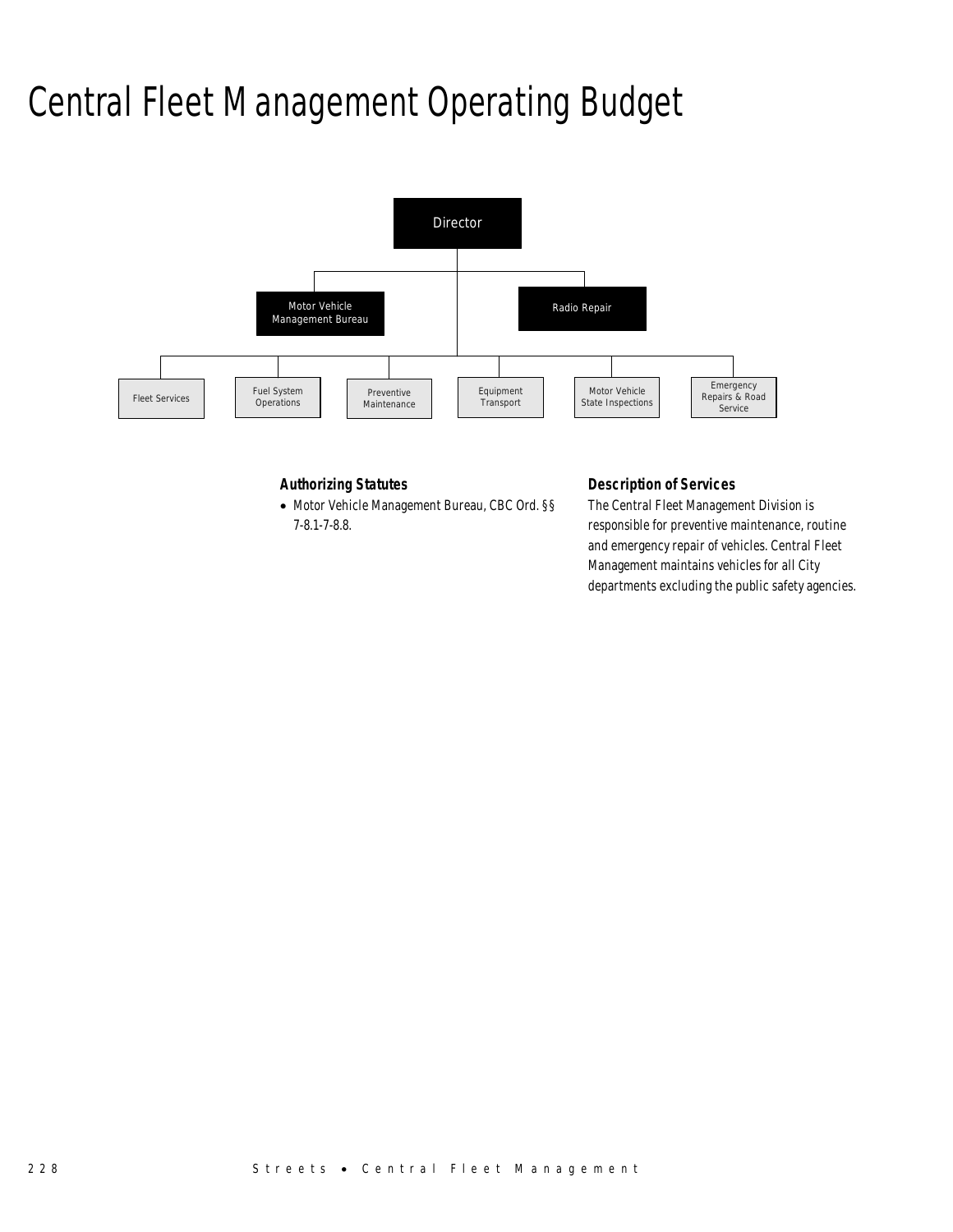# Department History

| <b>Personnel Services</b>       |                                                                                                                                                                                                                                                                                                      | FY14 Expenditure                                                                                        | FY15 Expenditure                                                                                                    | FY16 Appropriation                                                                                            | FY17 Adopted                                                                                            | Inc/Dec 16 vs 17                                                                                                                |
|---------------------------------|------------------------------------------------------------------------------------------------------------------------------------------------------------------------------------------------------------------------------------------------------------------------------------------------------|---------------------------------------------------------------------------------------------------------|---------------------------------------------------------------------------------------------------------------------|---------------------------------------------------------------------------------------------------------------|---------------------------------------------------------------------------------------------------------|---------------------------------------------------------------------------------------------------------------------------------|
|                                 | 51000 Permanent Employees<br>51100 Emergency Employees<br>51200 Overtime<br>51600 Unemployment Compensation<br>51700 Workers' Compensation<br><b>Total Personnel Services</b>                                                                                                                        | 1,433,118<br>$\overline{0}$<br>64,383<br>0<br>$\overline{0}$<br>1,497,501                               | 1,631,480<br>0<br>83,001<br>0<br>0<br>1,714,481                                                                     | 1,870,414<br>0<br>51,500<br>0<br>0<br>1,921,914                                                               | 1,921,493<br>0<br>51,500<br>$\mathbf{0}$<br>$\mathbf{0}$<br>1,972,993                                   | 51,079<br>$\mathbf{0}$<br>$\overline{0}$<br>$\overline{0}$<br>$\overline{0}$<br>51,079                                          |
| <b>Contractual Services</b>     |                                                                                                                                                                                                                                                                                                      | FY14 Expenditure                                                                                        | FY15 Expenditure                                                                                                    | FY16 Appropriation                                                                                            | FY17 Adopted                                                                                            | Inc/Dec 16 vs 17                                                                                                                |
|                                 | 52100 Communications<br>52200 Utilities<br>52400 Snow Removal<br>52500 Garbage/Waste Removal<br>52600 Repairs Buildings & Structures<br>52700 Repairs & Service of Equipment<br>52800 Transportation of Persons<br>52900 Contracted Services<br><b>Total Contractual Services</b>                    | 3,811<br>0<br>$\Omega$<br>550<br>$\overline{0}$<br>421,979<br>1,846<br>50,089<br>478,275                | 5,969<br>$\mathbf 0$<br>$\Omega$<br>0<br>$\Omega$<br>319,986<br>1,912<br>60,107<br>387,974                          | 6,900<br>0<br>0<br>5,000<br>$\mathbf{0}$<br>135,529<br>3,500<br>55,322<br>206,251                             | 6,900<br>$\mathbf{0}$<br>$\theta$<br>5,000<br>0<br>135,529<br>12,200<br>54,290<br>213,919               | 0<br>$\mathbf 0$<br>$\overline{0}$<br>$\overline{0}$<br>$\mathbf 0$<br>$\overline{0}$<br>8,700<br>$-1,032$<br>7,668             |
| <b>Supplies &amp; Materials</b> |                                                                                                                                                                                                                                                                                                      | FY14 Expenditure                                                                                        | FY15 Expenditure                                                                                                    | FY16 Appropriation                                                                                            | FY17 Adopted                                                                                            | Inc/Dec 16 vs 17                                                                                                                |
|                                 | 53000 Auto Energy Supplies<br>53200 Food Supplies<br>53400 Custodial Supplies<br>53500 Med, Dental, & Hosp Supply<br>53600 Office Supplies and Materials<br>53700 Clothing Allowance<br>53800 Educational Supplies & Mat<br>53900 Misc Supplies & Materials<br><b>Total Supplies &amp; Materials</b> | 158,107<br>0<br>$\mathbf 0$<br>$\overline{0}$<br>3,148<br>0<br>$\mathbf 0$<br>$\overline{0}$<br>161,255 | 160,886<br>$\mathbf 0$<br>$\mathbf{0}$<br>$\mathbf{0}$<br>3,197<br>$\mathbf 0$<br>$\mathbf{0}$<br>51,749<br>215,832 | 87,380<br>$\mathbf 0$<br>0<br>$\boldsymbol{0}$<br>3,200<br>$\mathbf 0$<br>$\overline{0}$<br>58,800<br>149,380 | 65,575<br>0<br>$\mathbf{0}$<br>$\mathbf 0$<br>3,200<br>$\mathbf 0$<br>$\mathbf{0}$<br>58,800<br>127,575 | $-21,805$<br>0<br>$\overline{0}$<br>$\overline{0}$<br>$\mathbf{0}$<br>$\overline{0}$<br>$\overline{0}$<br>$\Omega$<br>$-21,805$ |
| <b>Current Chgs &amp; Oblig</b> |                                                                                                                                                                                                                                                                                                      | FY14 Expenditure                                                                                        | FY15 Expenditure                                                                                                    | FY16 Appropriation                                                                                            | FY17 Adopted                                                                                            | Inc/Dec 16 vs 17                                                                                                                |
|                                 | 54300 Workers' Comp Medical<br>54400 Legal Liabilities<br>54500 Aid To Veterans<br>54600 Current Charges H&I<br>54700 Indemnification<br>54900 Other Current Charges<br>Total Current Chgs & Oblig                                                                                                   | 0<br>$\boldsymbol{0}$<br>0<br>0<br>$\Omega$<br>45,522<br>45,522                                         | 0<br>$\mathbf 0$<br>0<br>$\overline{0}$<br>$\Omega$<br>48,164<br>48,164                                             | $\mathbf 0$<br>$\overline{0}$<br>0<br>0<br>0<br>7,850<br>7,850                                                | 0<br>$\mathbf 0$<br>$\mathbf{0}$<br>$\mathbf{0}$<br>$\theta$<br>7,850<br>7,850                          | 0<br>$\mathbf 0$<br>$\overline{0}$<br>$\overline{0}$<br>$\overline{0}$<br>$\overline{0}$<br>$\overline{0}$                      |
| Equipment                       |                                                                                                                                                                                                                                                                                                      | FY14 Expenditure                                                                                        | FY15 Expenditure                                                                                                    | FY16 Appropriation                                                                                            | FY17 Adopted                                                                                            | Inc/Dec 16 vs 17                                                                                                                |
|                                 | 55000 Automotive Equipment<br>55400 Lease/Purchase<br>55600 Office Furniture & Equipment<br>55900 Misc Equipment<br><b>Total Equipment</b>                                                                                                                                                           | $\boldsymbol{0}$<br>230,277<br>$\mathbf 0$<br>17,120<br>247,397                                         | 0<br>288,150<br>$\mathbf 0$<br>17,845<br>305,995                                                                    | $\boldsymbol{0}$<br>261,510<br>$\mathbf 0$<br>10,850<br>272,360                                               | $\boldsymbol{0}$<br>227,708<br>$\boldsymbol{0}$<br>40,379<br>268,087                                    | $\mathbf 0$<br>$-33,802$<br>$\mathbf 0$<br>29,529<br>$-4,273$                                                                   |
| <b>Other</b>                    |                                                                                                                                                                                                                                                                                                      | FY14 Expenditure                                                                                        | FY15 Expenditure                                                                                                    | FY16 Appropriation                                                                                            | FY17 Adopted                                                                                            | Inc/Dec 16 vs 17                                                                                                                |
| <b>Total Other</b>              | 56200 Special Appropriation<br>57200 Structures & Improvements<br>58000 Land & Non-Structure                                                                                                                                                                                                         | 0<br>0<br>0<br>0                                                                                        | 0<br>0<br>0<br>0                                                                                                    | $\bf{0}$<br>0<br>0<br>0                                                                                       | 0<br>0<br>$\mathbf{0}$<br>0                                                                             | 0<br>0<br>0<br>0                                                                                                                |
| <b>Grand Total</b>              |                                                                                                                                                                                                                                                                                                      | 2,429,950                                                                                               | 2,672,446                                                                                                           | 2,557,755                                                                                                     | 2,590,424                                                                                               | 32,669                                                                                                                          |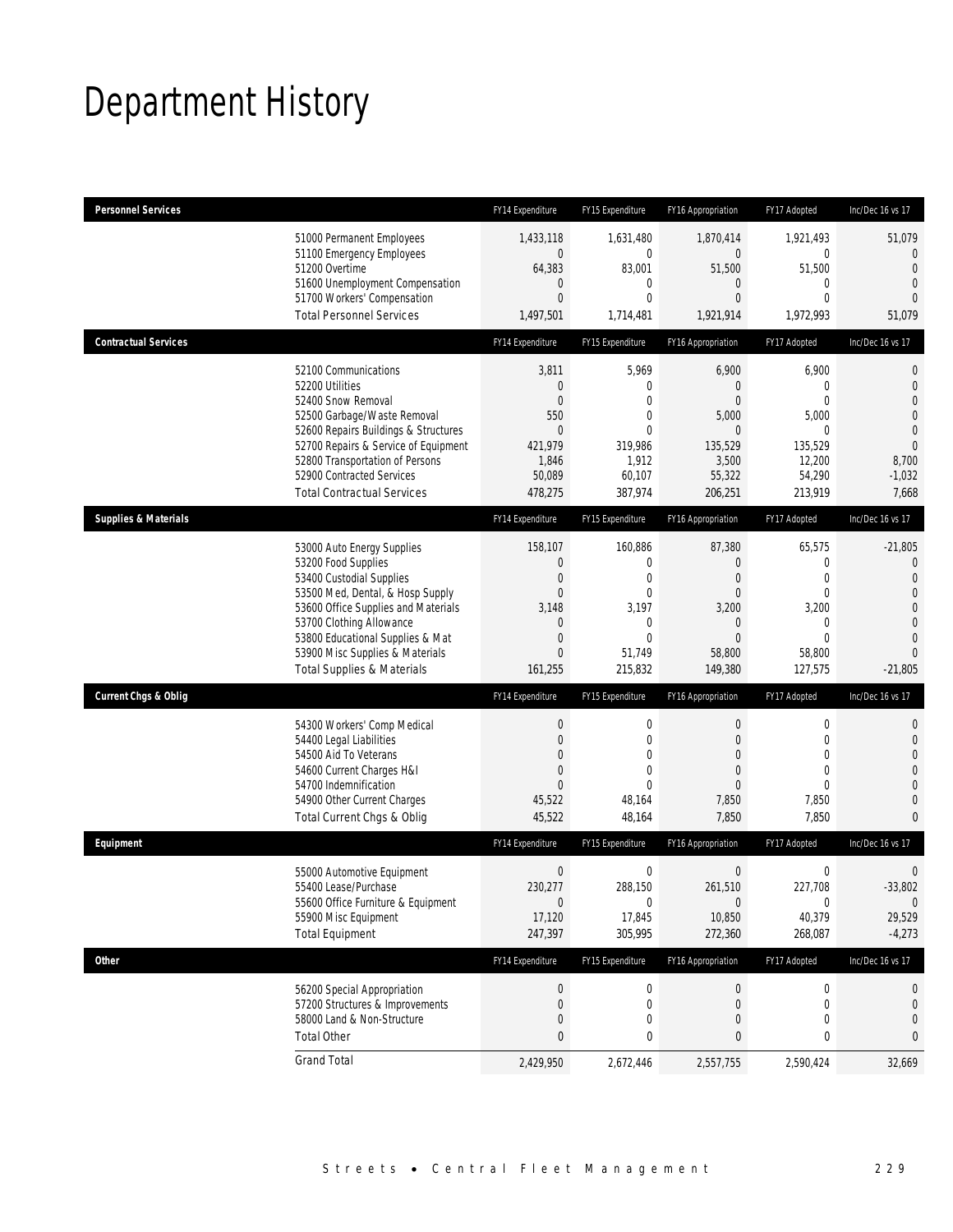# Department Personnel

| Title                                | Union<br>Code | Grade | Position | FY17 Salary | Title                              | Union<br>Code   | Grade           | Position | FY17 Salary  |
|--------------------------------------|---------------|-------|----------|-------------|------------------------------------|-----------------|-----------------|----------|--------------|
|                                      |               |       |          |             |                                    |                 |                 |          |              |
| <b>Communications Equip Operator</b> | <b>AFT</b>    | 08    | 1.00     | 35,357      | Hvy Mtr Equip Repairperson         | AFT             | 15              | 8.00     | 505,652      |
| Dir of Fleet Management              | <b>EXM</b>    | 12    | 1.00     | 126,711     | Master Gen Maint Mech Foreman      | AFG             | 20              | 1.00     | 96,118       |
| Gen Main Mech Frprs                  | AFG           | 19A   | 1.00     | 93,794      | Motor Equiopment Repair Foreperson | AFG             | 18A             | 2.00     | 143,623      |
| <b>Head Admin Clerk</b>              | AFT           | 14    | 1.00     | 54,452      | Motor Equip Rep Frpr               | AFG             | 17A             | 1.00     | 76,345       |
| Heavy Motor Equipment Repair Class I | AFT           | 18    | 5.00     | 328,989     | Prin Admin Assistant               | SE <sub>1</sub> | 08              | 1.00     | 89,553       |
| <b>HME Repairperson Class II</b>     | AFB           | 16    | 3.00     | 159,803     | Safety Inspector                   | AFG             | 15              | 1.00     | 62,294       |
| <b>HME Repairperson Class II</b>     | AFT           | 16    | 7.00     | 434,018     | Service Writer                     | AFG             | 15              | 2.00     | 122,502      |
| <b>HME Repairperson Class III</b>    | AFB           | 14    | 1.00     | 40,699      | Sr Data Processing Equip Tech      | AFT             | 17              | 1.00     | 63,267       |
| <b>HME Repairperson Class III</b>    | AFT           | 14    | 7.00     | 326,267     | Sr Radio Comm Tech                 | AFG             | 18A             | 1.00     | 73,929       |
|                                      |               |       |          |             | Supn-Automotive Maint (CFM)        | SE <sub>1</sub> | 10 <sup>°</sup> | 2.00     | 230,563      |
|                                      |               |       |          |             | <b>Total</b>                       |                 |                 | 47       | 3,063,937    |
|                                      |               |       |          |             | <b>Adjustments</b>                 |                 |                 |          |              |
|                                      |               |       |          |             | Differential Payments              |                 |                 |          | $\mathbf{0}$ |
|                                      |               |       |          |             | Other                              |                 |                 |          | 25,560       |
|                                      |               |       |          |             | Chargebacks                        |                 |                 |          | $-1,158,004$ |
|                                      |               |       |          |             | <b>Salary Savings</b>              |                 |                 |          | $-10,000$    |
|                                      |               |       |          |             | <b>FY17 Total Request</b>          |                 |                 |          | 1,921,493    |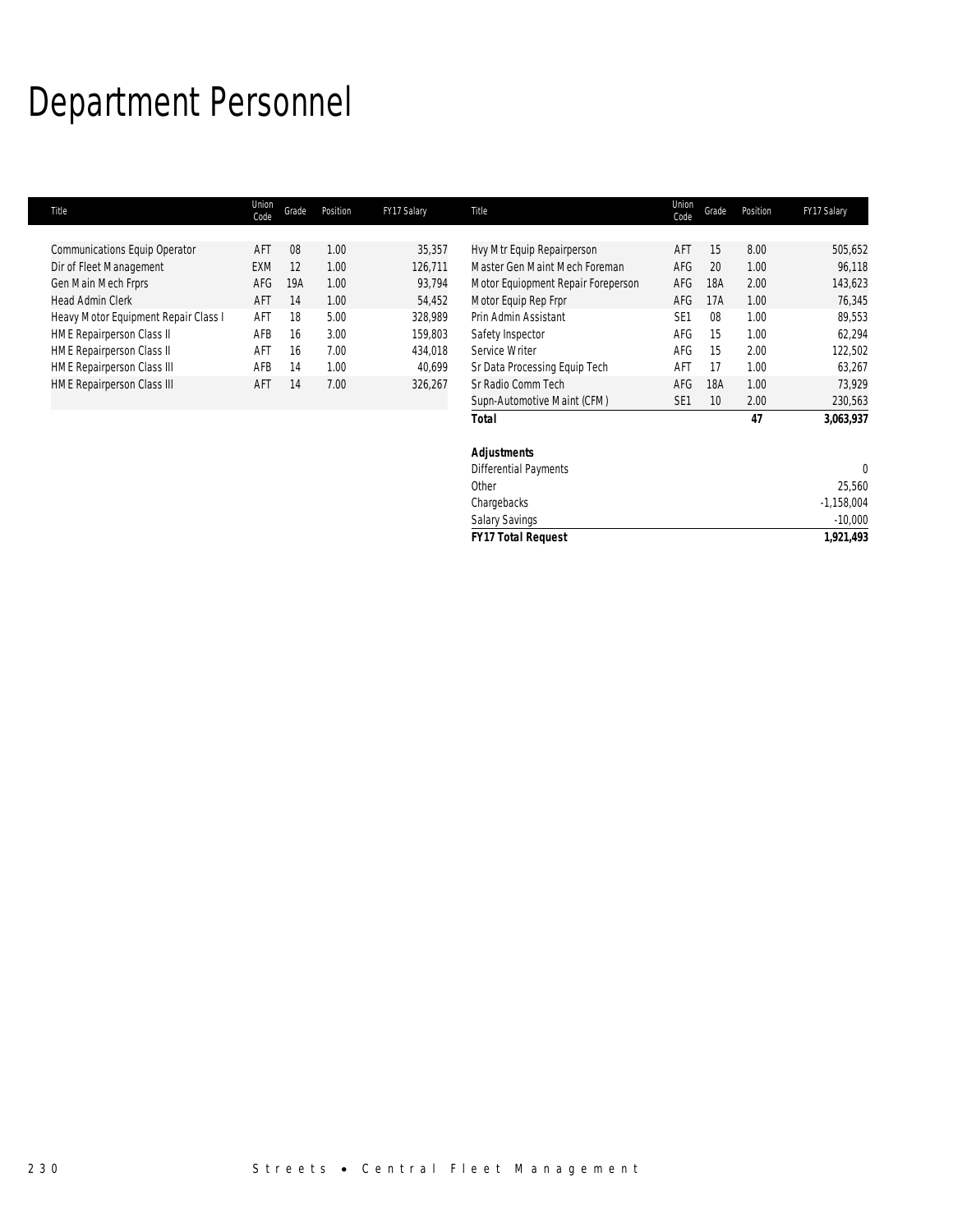## External Funds History

| <b>Personnel Services</b>       |                                                                         | FY14 Expenditure                     | FY15 Expenditure              | FY16 Appropriation         | FY17 Adopted                   | Inc/Dec 16 vs 17                 |
|---------------------------------|-------------------------------------------------------------------------|--------------------------------------|-------------------------------|----------------------------|--------------------------------|----------------------------------|
|                                 | 51000 Permanent Employees                                               | $\boldsymbol{0}$                     | $\boldsymbol{0}$              | $\mathbf 0$                | $\boldsymbol{0}$               | $\mathbf 0$                      |
|                                 | 51100 Emergency Employees<br>51200 Overtime                             | $\boldsymbol{0}$<br>$\boldsymbol{0}$ | $\mathbf 0$<br>$\overline{0}$ | 0<br>$\overline{0}$        | $\mathbf 0$<br>$\mathbf 0$     | $\mathbf 0$<br>$\overline{0}$    |
|                                 | 51300 Part Time Employees                                               | 0                                    | 0                             | 0                          | $\mathbf{0}$                   | $\overline{0}$                   |
|                                 | 51400 Health Insurance                                                  | 0                                    | $\Omega$                      | $\Omega$                   | $\mathbf{0}$                   | $\overline{0}$                   |
|                                 | 51500 Pension & Annunity                                                | 0                                    | 0                             | 0                          | $\mathbf 0$                    | $\mathbf{0}$                     |
|                                 | 51600 Unemployment Compensation<br>51700 Workers' Compensation          | 0<br>$\boldsymbol{0}$                | 0<br>$\overline{0}$           | $\Omega$<br>$\overline{0}$ | $\mathbf{0}$<br>$\mathbf 0$    | $\mathbf 0$<br>$\overline{0}$    |
|                                 | 51800 Indirect Costs                                                    | 0                                    | 0                             | 0                          | $\mathbf{0}$                   | $\overline{0}$                   |
|                                 | 51900 Medicare                                                          | $\boldsymbol{0}$                     | $\overline{0}$                | 0                          | $\mathbf 0$                    | $\overline{0}$                   |
|                                 | <b>Total Personnel Services</b>                                         | 0                                    | 0                             | 0                          | 0                              | $\mathbf{0}$                     |
| <b>Contractual Services</b>     |                                                                         | FY14 Expenditure                     | FY15 Expenditure              | FY16 Appropriation         | FY17 Adopted                   | Inc/Dec 16 vs 17                 |
|                                 | 52100 Communications                                                    | $\boldsymbol{0}$                     | 0                             | $\boldsymbol{0}$           | $\boldsymbol{0}$               | $\mathbf 0$                      |
|                                 | 52200 Utilities                                                         | $\boldsymbol{0}$                     | $\mathbf 0$                   | $\boldsymbol{0}$           | $\mathbf 0$                    | $\mathbf 0$                      |
|                                 | 52400 Snow Removal<br>52500 Garbage/Waste Removal                       | 0<br>0                               | $\Omega$<br>$\overline{0}$    | 0<br>0                     | $\overline{0}$<br>$\mathbf{0}$ | $\overline{0}$<br>$\overline{0}$ |
|                                 | 52600 Repairs Buildings & Structures                                    | 0                                    | 0                             | 0                          | $\mathbf{0}$                   | $\overline{0}$                   |
|                                 | 52700 Repairs & Service of Equipment                                    | $\boldsymbol{0}$                     | $\mathbf 0$                   | $\boldsymbol{0}$           | 350,000                        | 350,000                          |
|                                 | 52800 Transportation of Persons<br>52900 Contracted Services            | 0<br>0                               | 0<br>0                        | 0<br>0                     | $\mathbf 0$<br>$\mathbf{0}$    | $\overline{0}$<br>$\overline{0}$ |
|                                 | <b>Total Contractual Services</b>                                       | $\bf{0}$                             | 0                             | 0                          | 350,000                        | 350,000                          |
| <b>Supplies &amp; Materials</b> |                                                                         | FY14 Expenditure                     | FY15 Expenditure              | FY16 Appropriation         | FY17 Adopted                   | Inc/Dec 16 vs 17                 |
|                                 | 53000 Auto Energy Supplies                                              | $\boldsymbol{0}$                     | 0                             | $\mathbf 0$                | $\boldsymbol{0}$               | $\mathbf{0}$                     |
|                                 | 53200 Food Supplies                                                     | $\boldsymbol{0}$                     | $\mathbf 0$                   | $\boldsymbol{0}$           | $\mathbf 0$                    | $\mathbf 0$                      |
|                                 | 53400 Custodial Supplies                                                | 0                                    | 0                             | $\overline{0}$             | $\overline{0}$                 | $\overline{0}$                   |
|                                 | 53500 Med, Dental, & Hosp Supply<br>53600 Office Supplies and Materials | 0<br>0                               | $\mathbf 0$<br>0              | 0<br>0                     | $\mathbf 0$<br>$\mathbf{0}$    | $\overline{0}$<br>$\mathbf 0$    |
|                                 | 53700 Clothing Allowance                                                | $\boldsymbol{0}$                     | $\overline{0}$                | $\overline{0}$             | $\mathbf 0$                    | $\overline{0}$                   |
|                                 | 53800 Educational Supplies & Mat                                        | 0                                    | $\overline{0}$                | $\overline{0}$             | $\mathbf{0}$                   | $\overline{0}$                   |
|                                 | 53900 Misc Supplies & Materials                                         | 0                                    | 0                             | 0                          | $\mathbf 0$                    | $\overline{0}$                   |
|                                 | <b>Total Supplies &amp; Materials</b>                                   | $\bf{0}$                             | 0                             | 0                          | $\bf{0}$                       | $\overline{0}$                   |
| <b>Current Chgs &amp; Oblig</b> |                                                                         | FY14 Expenditure                     | FY15 Expenditure              | FY16 Appropriation         | FY17 Adopted                   | Inc/Dec 16 vs 17                 |
|                                 | 54300 Workers' Comp Medical                                             | $\pmb{0}$                            | 0                             | $\boldsymbol{0}$           | $\boldsymbol{0}$               | $\mathbf 0$                      |
|                                 | 54400 Legal Liabilities                                                 | $\boldsymbol{0}$                     | $\mathbf 0$                   | $\boldsymbol{0}$           | $\mathbf 0$                    | $\mathbf 0$                      |
|                                 | 54600 Current Charges H&I<br>54700 Indemnification                      | 0<br>$\boldsymbol{0}$                | 0<br>0                        | 0<br>0                     | $\mathbf{0}$<br>$\mathbf 0$    | $\overline{0}$<br>$\overline{0}$ |
|                                 | 54900 Other Current Charges                                             | 0                                    | 0                             | 0                          | $\mathbf 0$                    | $\mathbf 0$                      |
|                                 | Total Current Chgs & Oblig                                              | $\mathbf{0}$                         | 0                             | $\mathbf{0}$               | $\mathbf{0}$                   | $\mathbf{0}$                     |
| Equipment                       |                                                                         | FY14 Expenditure                     | FY15 Expenditure              | FY16 Appropriation         | FY17 Adopted                   | Inc/Dec 16 vs 17                 |
|                                 | 55000 Automotive Equipment                                              | $\pmb{0}$                            | 0                             | $\boldsymbol{0}$           | $\boldsymbol{0}$               | 0                                |
|                                 | 55400 Lease/Purchase                                                    | $\boldsymbol{0}$                     | $\mathbf 0$                   | $\boldsymbol{0}$           | $\boldsymbol{0}$               | $\mathbf{0}$                     |
|                                 | 55600 Office Furniture & Equipment<br>55900 Misc Equipment              | $\boldsymbol{0}$<br>0                | $\mathbf 0$<br>0              | 0<br>0                     | $\mathbf{0}$<br>$\mathbf 0$    | $\mathbf 0$<br>$\mathbf{0}$      |
|                                 | <b>Total Equipment</b>                                                  | 0                                    | 0                             | 0                          | $\mathbf 0$                    | $\bf{0}$                         |
| Other                           |                                                                         | FY14 Expenditure                     | FY15 Expenditure              | FY16 Appropriation         | FY17 Adopted                   | Inc/Dec 16 vs 17                 |
|                                 | 56200 Special Appropriation                                             | $\pmb{0}$                            | 0                             | $\boldsymbol{0}$           | $\boldsymbol{0}$               | $\mathbf 0$                      |
|                                 | 57200 Structures & Improvements                                         | $\boldsymbol{0}$                     | $\mathbf 0$                   | $\boldsymbol{0}$           | $\mathbf 0$                    | $\boldsymbol{0}$                 |
|                                 | 58000 Land & Non-Structure                                              | 0                                    | 0                             | 0                          | $\mathbf 0$                    | $\mathbf 0$                      |
|                                 | <b>Total Other</b>                                                      | $\pmb{0}$                            | $\bf{0}$                      | $\bf{0}$                   | $\bf{0}$                       | $\bf{0}$                         |
|                                 | <b>Grand Total</b>                                                      | $\boldsymbol{0}$                     | $\mathbf 0$                   | $\mathbf 0$                | 350,000                        | 350,000                          |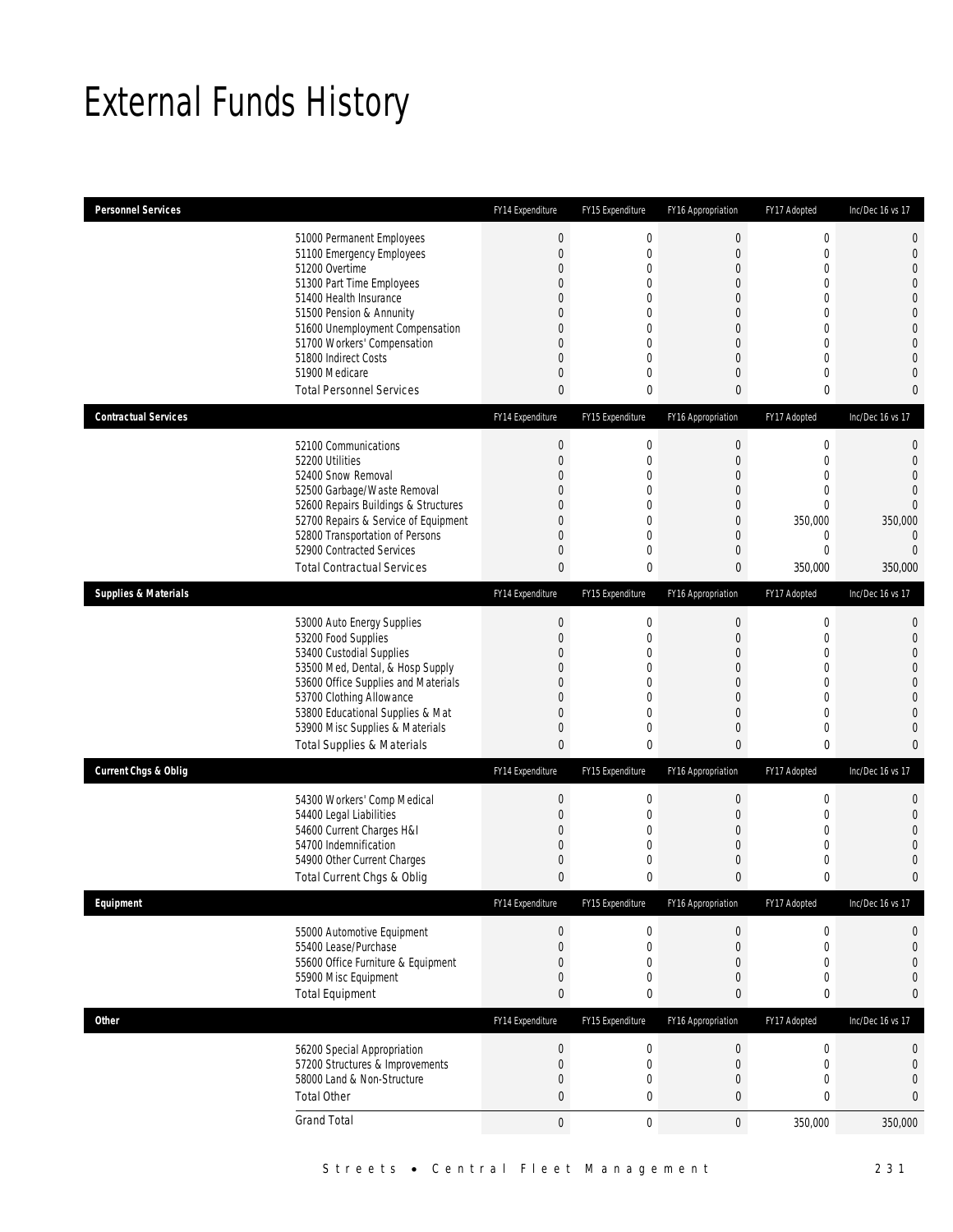# Program 1. Fleet Services

### *William Coughlin, Director, Organization 321100*

### *Program Description*

The Fleet Services Program is responsible for the preventive maintenance and routine or emergency repair of vehicles in all City departments excluding public safety agencies. Preventive maintenance includes oil change, brake repair, and fluid changes. Routine and emergency repair includes engine servicing, body work, transmission repair, and glass replacement. The Fleet Services Program also conducts emission testing and registration functions.

| <b>Operating Budget</b>                    | Actual '14          | Actual '15           | Approp '16           | <b>Budget '17</b>   |
|--------------------------------------------|---------------------|----------------------|----------------------|---------------------|
| <b>Personnel Services</b><br>Non Personnel | .497.501<br>932.449 | 1,714,481<br>957.965 | 1.921.914<br>635.841 | .972.993<br>617,431 |
| Total                                      | 2,429,950           | 2,672,446            | 2,557,755            | 2,590,424           |
|                                            |                     |                      |                      |                     |

#### *Performance*

### *Strategy:* To ensure vehicles in the centralized fleet are in proper operating condition.

| <b>Performance Measures</b>                                                                 | Actual '14 | Actual '15 | Projected '16 | Target '17 |
|---------------------------------------------------------------------------------------------|------------|------------|---------------|------------|
| Total vehicles maintained by Central Fleet                                                  | 1,071      | 1,091      | 1.130         | 1,130      |
| <b>Strategy:</b> To provide scheduled preventative maintenance to the City's vehicle fleet. |            |            |               |            |
| <b>Performance Measures</b>                                                                 | Actual '14 | Actual '15 | Projected '16 | Target '17 |
| # of vehicles overdue for PM by 30 or more<br>days                                          | 47         | 16         | 20            | 8          |
| % of preventative maintenance actions<br>completed within 24 hours.                         | 93%        | 93%        | 95%           | 96%        |
| Total number of preventative maintenance<br>actions completed                               | 2.210      | 2,328      | 2.478         | 2,400      |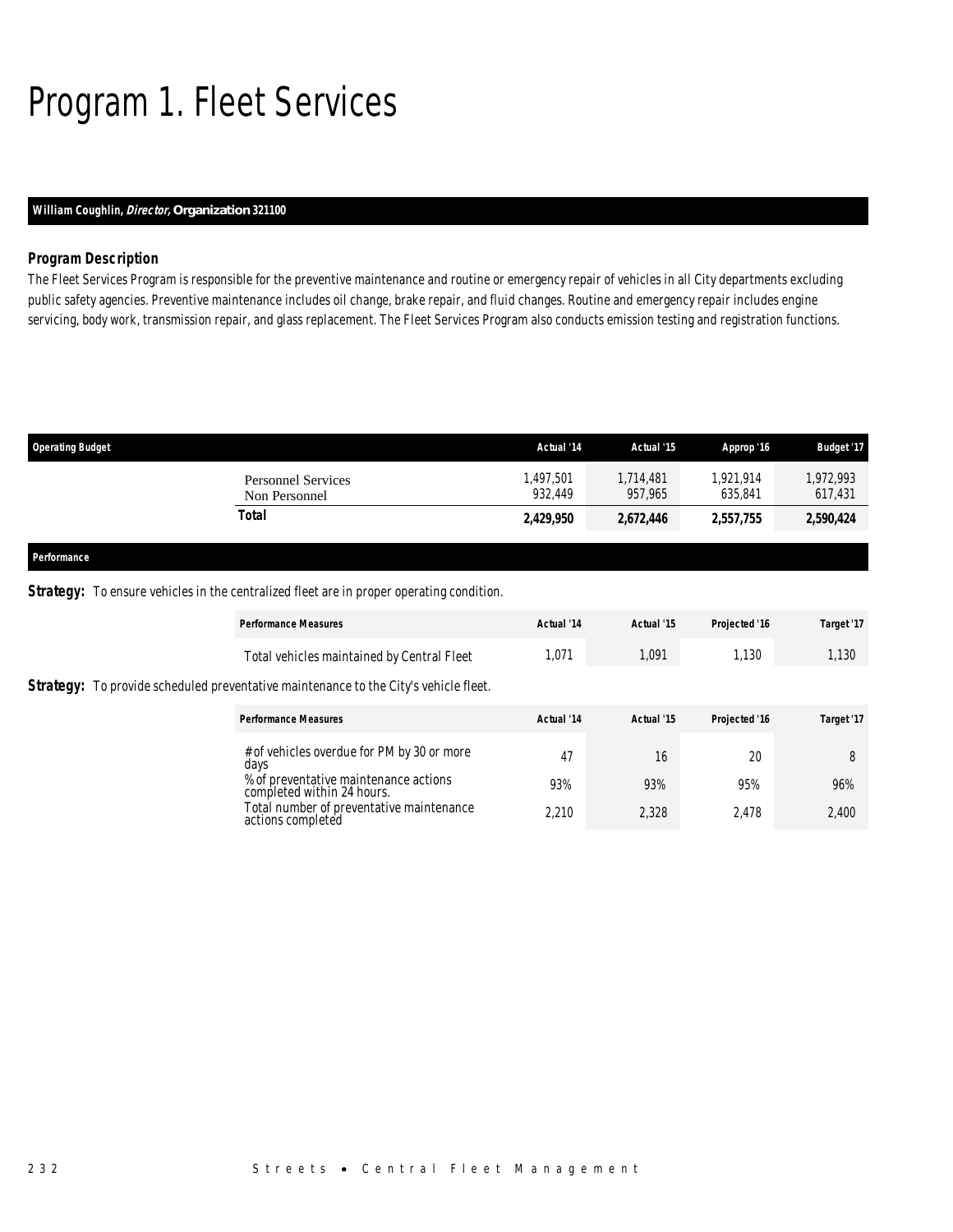## External Funds Projects

*Alternative Fuel Vehicle Retrofits* 

### *Project Mission*

The Alternative Fuel Vehicle Retrofit grant is provided by the Commonwealth Massachusetts Department of Energy Resources from the Department of Energy Clean Cities Alternative Fuels and Technology grant to retrofit city vehicles to operate on alternative fuels. The award is \$350,000 and will be complete in FY16.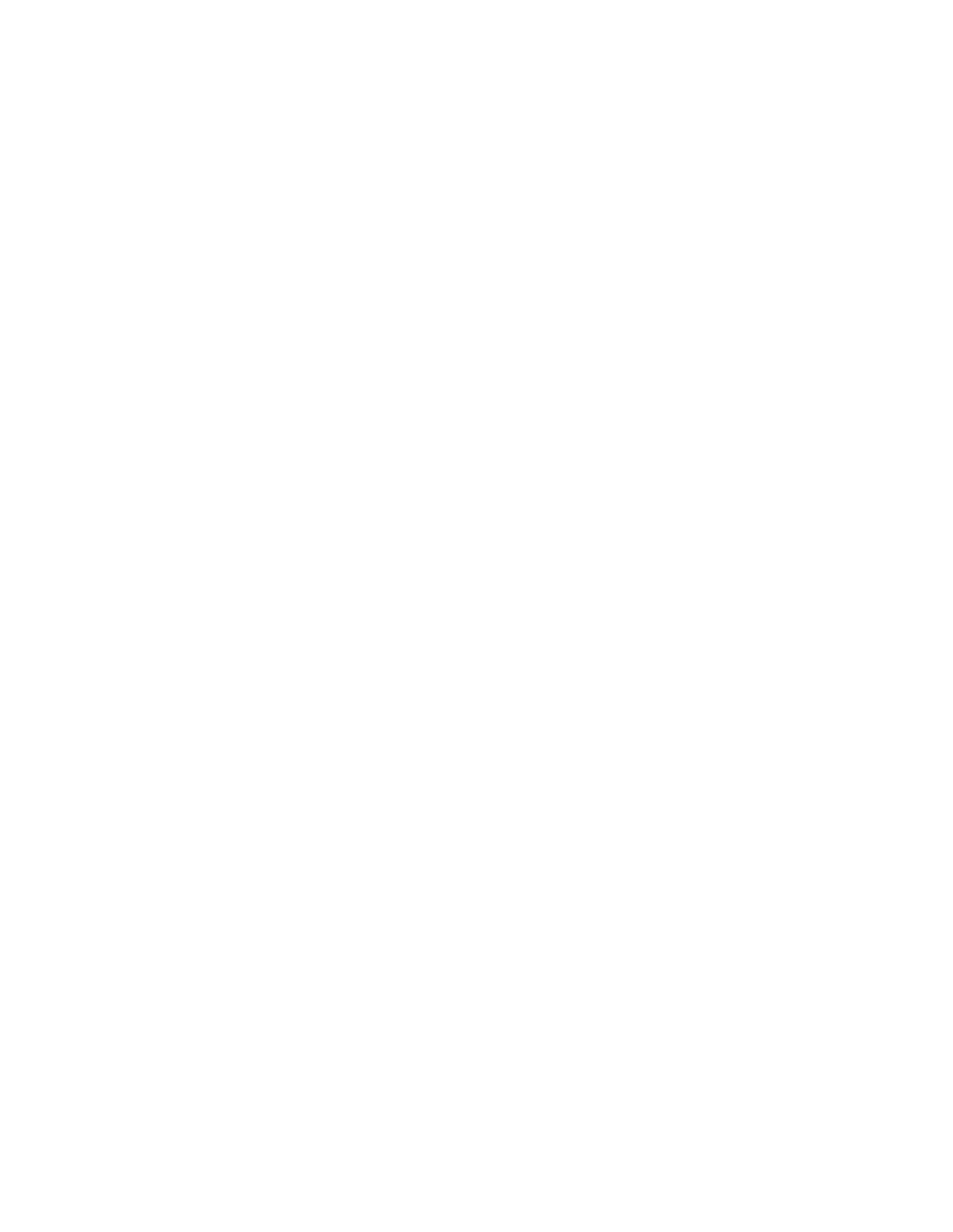# Office of Streets Operating Budget

### *Chris Osgood, Chief of Streets, Appropriation 310*

### *Department Mission*

The Office of Streets oversees all programs and operations that ensure well-lit, attractive and efficient infrastructure that moves vehicular and pedestrian traffic safely. The Office of the Chief also provides administrative and financial support for the entire cabinet.

### *Selected Performance Strategies*

### *Administration & Finance*

• To evaluate each functional unit contained within both the Public Works and Transportation departments to identify efficiencies and improve services.

| <b>Operating Budget</b> | Program Name                               | <b>Total Actual '14</b> | <b>Total Actual '15</b> | Total Approp '16    | <b>Total Budget '17</b> |
|-------------------------|--------------------------------------------|-------------------------|-------------------------|---------------------|-------------------------|
|                         | Administration & Finance                   | ,264,046                | 1,360,422               | 1,822,681           | 1,973,144               |
|                         | <b>Total</b>                               | 1,264,046               | 1,360,422               | 1,822,681           | 1,973,144               |
| <b>Operating Budget</b> |                                            |                         |                         |                     |                         |
|                         |                                            | Actual '14              | Actual '15              | Approp '16          | Budget '17              |
|                         | <b>Personnel Services</b><br>Non Personnel | 1.243.707<br>20.339     | 1,320,208<br>40.214     | 1.768.415<br>54,266 | 1,918,134<br>55,010     |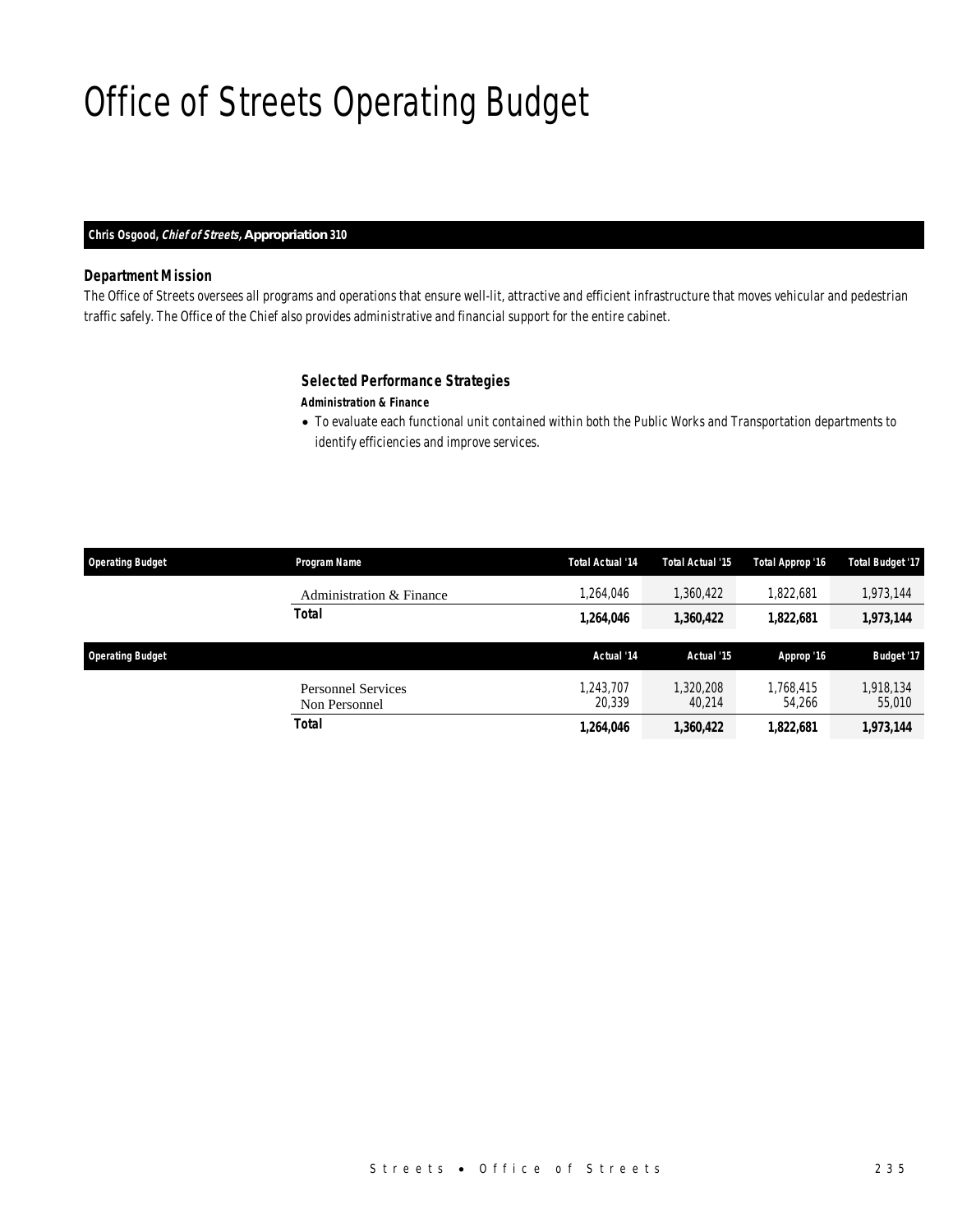# Office of Streets Operating Budget



### *Description of Services*

The Office of Streets oversees the operations of the individual departments within the cabinet. The Office also provides administration and finance support for those departments.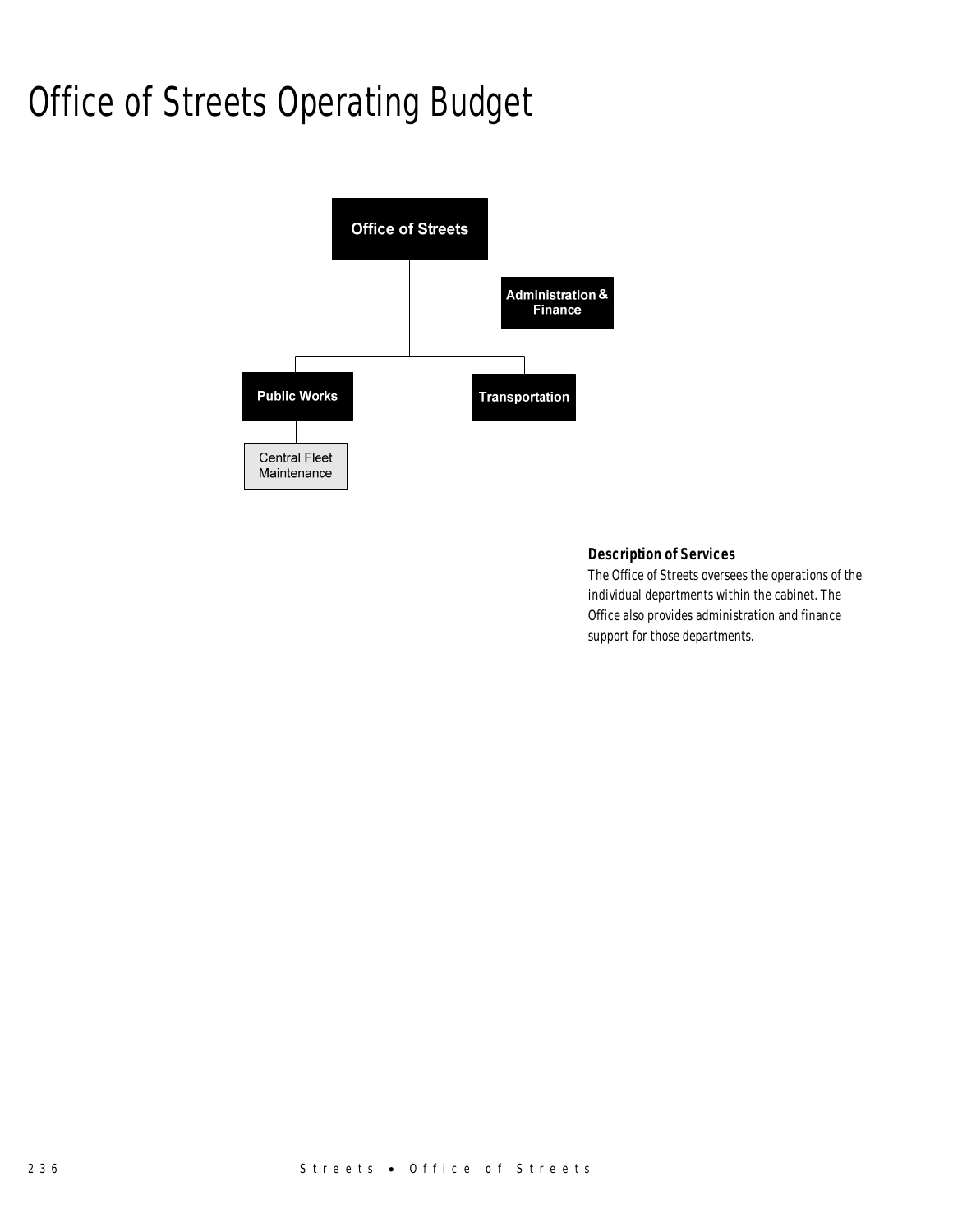# Department History

| <b>Personnel Services</b>       |                                                                                                                                                                                                                                                                                                      | FY14 Expenditure                                                                                   | FY15 Expenditure                                                                                                     | FY16 Appropriation                                                                                                  | FY17 Adopted                                                                                                              | Inc/Dec 16 vs 17                                                                                                                  |
|---------------------------------|------------------------------------------------------------------------------------------------------------------------------------------------------------------------------------------------------------------------------------------------------------------------------------------------------|----------------------------------------------------------------------------------------------------|----------------------------------------------------------------------------------------------------------------------|---------------------------------------------------------------------------------------------------------------------|---------------------------------------------------------------------------------------------------------------------------|-----------------------------------------------------------------------------------------------------------------------------------|
|                                 | 51000 Permanent Employees<br>51100 Emergency Employees<br>51200 Overtime<br>51600 Unemployment Compensation<br>51700 Workers' Compensation<br><b>Total Personnel Services</b>                                                                                                                        | 1,218,491<br>$\overline{0}$<br>20,750<br>4,466<br>$\overline{0}$<br>1,243,707                      | 1,280,121<br>0<br>23,365<br>16,722<br>$\mathbf 0$<br>1,320,208                                                       | 1,748,415<br>$\mathbf 0$<br>20,000<br>$\overline{0}$<br>$\overline{0}$<br>1,768,415                                 | 1,878,134<br>20,000<br>20,000<br>0<br>$\mathbf{0}$<br>1,918,134                                                           | 129,719<br>20,000<br>0<br>$\mathbf{0}$<br>$\overline{0}$<br>149,719                                                               |
| <b>Contractual Services</b>     |                                                                                                                                                                                                                                                                                                      | FY14 Expenditure                                                                                   | FY15 Expenditure                                                                                                     | FY16 Appropriation                                                                                                  | FY17 Adopted                                                                                                              | Inc/Dec 16 vs 17                                                                                                                  |
|                                 | 52100 Communications<br>52200 Utilities<br>52400 Snow Removal<br>52500 Garbage/Waste Removal<br>52600 Repairs Buildings & Structures<br>52700 Repairs & Service of Equipment<br>52800 Transportation of Persons<br>52900 Contracted Services<br><b>Total Contractual Services</b>                    | $\boldsymbol{0}$<br>$\overline{0}$<br>$\Omega$<br>0<br>$\overline{0}$<br>7,154<br>0<br>92<br>7,246 | $\mathbf 0$<br>$\mathbf 0$<br>$\mathbf{0}$<br>$\mathbf 0$<br>$\mathbf{0}$<br>6,468<br>2,106<br>$\mathbf{0}$<br>8,574 | $\boldsymbol{0}$<br>$\overline{0}$<br>$\theta$<br>$\overline{0}$<br>$\theta$<br>6,800<br>2,400<br>438<br>9,638      | $\boldsymbol{0}$<br>$\mathbf 0$<br>$\overline{0}$<br>$\overline{0}$<br>$\mathbf{0}$<br>5,500<br>2,100<br>15,438<br>23,038 | 0<br>$\mathbf 0$<br>$\mathbf{0}$<br>$\overline{0}$<br>$\overline{0}$<br>$-1,300$<br>$-300$<br>15,000<br>13,400                    |
| <b>Supplies &amp; Materials</b> |                                                                                                                                                                                                                                                                                                      | FY14 Expenditure                                                                                   | FY15 Expenditure                                                                                                     | FY16 Appropriation                                                                                                  | FY17 Adopted                                                                                                              | Inc/Dec 16 vs 17                                                                                                                  |
|                                 | 53000 Auto Energy Supplies<br>53200 Food Supplies<br>53400 Custodial Supplies<br>53500 Med, Dental, & Hosp Supply<br>53600 Office Supplies and Materials<br>53700 Clothing Allowance<br>53800 Educational Supplies & Mat<br>53900 Misc Supplies & Materials<br><b>Total Supplies &amp; Materials</b> | 3,678<br>0<br>0<br>$\overline{0}$<br>9,097<br>0<br>$\mathbf 0$<br>$\overline{0}$<br>12,775         | 239<br>$\mathbf 0$<br>$\mathbf{0}$<br>$\mathbf 0$<br>4,767<br>$\mathbf 0$<br>0<br>$\mathbf{0}$<br>5,006              | 4,875<br>$\theta$<br>$\theta$<br>$\overline{0}$<br>12,850<br>$\theta$<br>$\overline{0}$<br>$\overline{0}$<br>17,725 | 3,708<br>0<br>$\overline{0}$<br>$\mathbf{0}$<br>5,150<br>0<br>$\mathbf{0}$<br>$\overline{0}$<br>8,858                     | $-1,167$<br>$\mathbf 0$<br>$\overline{0}$<br>$\overline{0}$<br>$-7,700$<br>$\overline{0}$<br>$\mathbf{0}$<br>$\Omega$<br>$-8,867$ |
| <b>Current Chgs &amp; Oblig</b> |                                                                                                                                                                                                                                                                                                      | FY14 Expenditure                                                                                   | FY15 Expenditure                                                                                                     | FY16 Appropriation                                                                                                  | FY17 Adopted                                                                                                              | Inc/Dec 16 vs 17                                                                                                                  |
|                                 | 54300 Workers' Comp Medical<br>54400 Legal Liabilities<br>54500 Aid To Veterans<br>54600 Current Charges H&I<br>54700 Indemnification<br>54900 Other Current Charges<br>Total Current Chgs & Oblig                                                                                                   | $\boldsymbol{0}$<br>$\boldsymbol{0}$<br>0<br>0<br>$\overline{0}$<br>$\mathbf 0$<br>$\mathbf{0}$    | 0<br>$\mathbf 0$<br>$\mathbf{0}$<br>$\mathbf 0$<br>$\mathbf{0}$<br>0<br>$\mathbf 0$                                  | $\mathbf 0$<br>$\mathbf 0$<br>$\theta$<br>$\overline{0}$<br>$\overline{0}$<br>1,610<br>1,610                        | 0<br>$\mathbf 0$<br>$\mathbf{0}$<br>$\overline{0}$<br>$\mathbf{0}$<br>1,610<br>1,610                                      | $\mathbf 0$<br>$\mathbf 0$<br>$\overline{0}$<br>$\overline{0}$<br>$\mathbf 0$<br>$\mathbf{0}$<br>$\overline{0}$                   |
| Equipment                       |                                                                                                                                                                                                                                                                                                      | FY14 Expenditure                                                                                   | FY15 Expenditure                                                                                                     | FY16 Appropriation                                                                                                  | FY17 Adopted                                                                                                              | Inc/Dec 16 vs 17                                                                                                                  |
|                                 | 55000 Automotive Equipment<br>55400 Lease/Purchase<br>55600 Office Furniture & Equipment<br>55900 Misc Equipment<br><b>Total Equipment</b>                                                                                                                                                           | $\boldsymbol{0}$<br>$\Omega$<br>$\overline{0}$<br>318<br>318                                       | 0<br>25,438<br>$\mathbf 0$<br>1,196<br>26,634                                                                        | $\boldsymbol{0}$<br>22,293<br>$\theta$<br>3,000<br>25,293                                                           | 0<br>21,504<br>$\boldsymbol{0}$<br>0<br>21,504                                                                            | $\mathbf 0$<br>$-789$<br>$\mathbf 0$<br>$-3,000$<br>$-3,789$                                                                      |
| <b>Other</b>                    |                                                                                                                                                                                                                                                                                                      | FY14 Expenditure                                                                                   | FY15 Expenditure                                                                                                     | FY16 Appropriation                                                                                                  | FY17 Adopted                                                                                                              | Inc/Dec 16 vs 17                                                                                                                  |
|                                 | 56200 Special Appropriation<br>57200 Structures & Improvements<br>58000 Land & Non-Structure<br><b>Total Other</b>                                                                                                                                                                                   | $\boldsymbol{0}$<br>0<br>0<br>0                                                                    | 0<br>0<br>0<br>0                                                                                                     | $\theta$<br>$\theta$<br>$\overline{0}$<br>0                                                                         | 0<br>0<br>$\mathbf{0}$<br>0                                                                                               | 0<br>0<br>0<br>0                                                                                                                  |
|                                 | <b>Grand Total</b>                                                                                                                                                                                                                                                                                   | 1,264,046                                                                                          | 1,360,422                                                                                                            | 1,822,681                                                                                                           | 1,973,144                                                                                                                 | 150,463                                                                                                                           |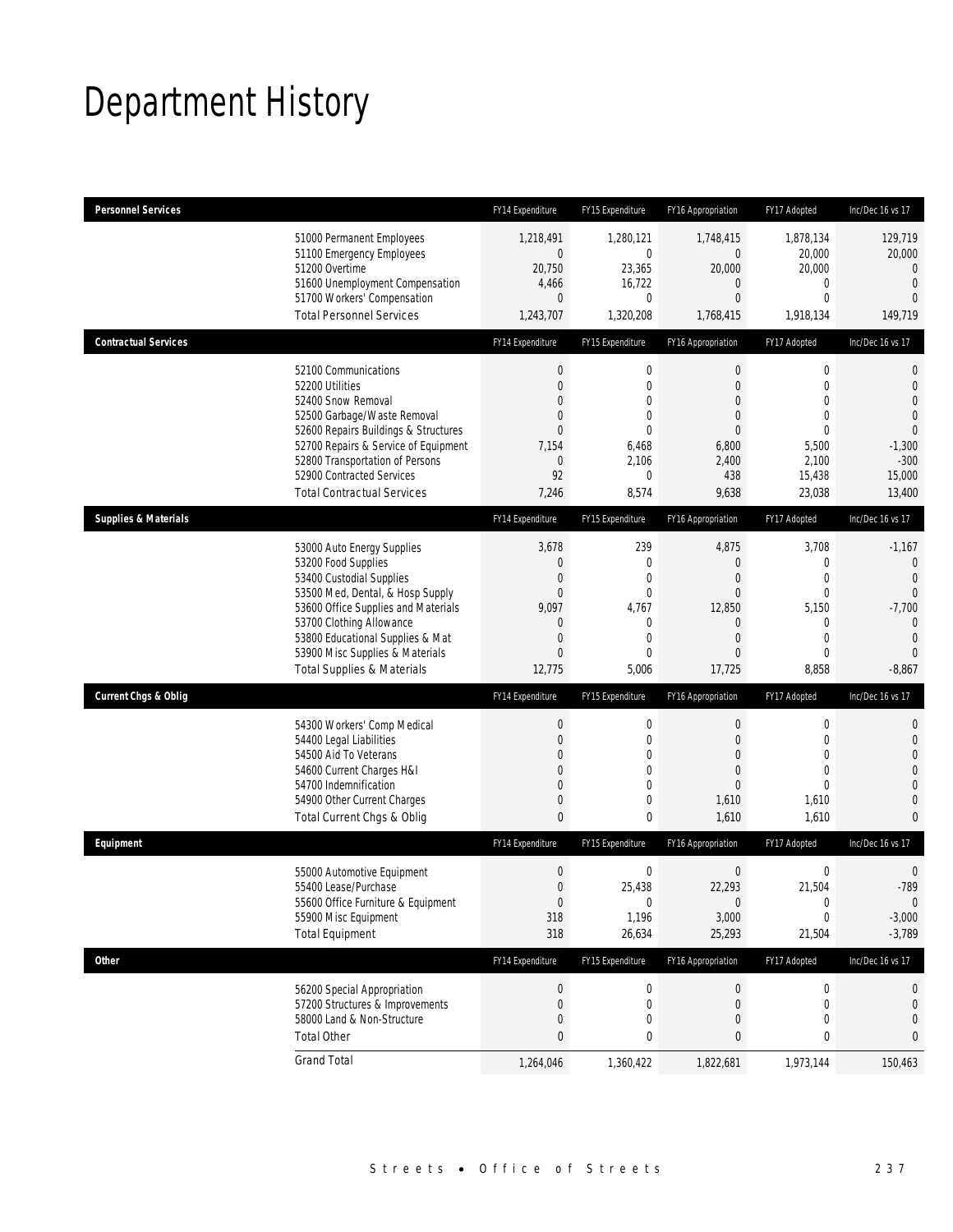# Department Personnel

| Title                          | Union<br>Code   | Grade     | Position | FY17 Salary | Title                        | Union<br>Code   | Grade | Position | FY17 Salary  |
|--------------------------------|-----------------|-----------|----------|-------------|------------------------------|-----------------|-------|----------|--------------|
|                                |                 |           |          |             |                              |                 |       |          |              |
| Admin Analyst                  | AFM             | 15        | 3.00     | 156,817     | Prin Admin Assistant         | SE <sub>1</sub> | 08    | 4.00     | 332,233      |
| Admin Asst                     | AFG             | 16        | 1.00     | 67,291      | Prin Research Analyst        | SE <sub>1</sub> | 06    | 1.00     | 81,405       |
| <b>Admin Secretary</b>         | AFG             | 14        | 1.00     | 48,550      | Spec Asst                    | <b>EXM</b>      | 07    | 2.00     | 122,846      |
| Chief of Staff                 | <b>EXM</b>      | 11        | 1.00     | 88,948      | Sr Adm Asst                  | SE <sub>1</sub> | 07    | 1.00     | 89,449       |
| Chief Public Works & Transport | CDH             | <b>NG</b> | 1.00     | 116,319     | Sr Adm Asst                  | SE <sub>1</sub> | 09    | 1.00     | 105,003      |
| Human Resources Dir            | <b>EXM</b>      | 11        | 1.00     | 101,469     | Sr Data Proc Sys Analyst     | SE <sub>1</sub> | 08    | 1.00     | 91,907       |
| Management Analyst             | SE <sub>1</sub> | 10        | 1.00     | 113,587     | Sr Personnel Officer         | SE <sub>1</sub> | 06    | 2.00     | 118,136      |
| Prin Adm Assistant             | SE <sub>1</sub> | 09        | 1.00     | 105,003     | Sr. Research Analyst         | SE <sub>1</sub> | 03    | 1.00     | 41,339       |
|                                |                 |           |          |             | Supervisor of Contracts      | AFG             | 17    | 1.00     | 71,623       |
|                                |                 |           |          |             | <b>Total</b>                 |                 |       | 24       | 1,851,926    |
|                                |                 |           |          |             | <b>Adjustments</b>           |                 |       |          |              |
|                                |                 |           |          |             | <b>Differential Payments</b> |                 |       |          | $\mathbf{0}$ |
|                                |                 |           |          |             | Other                        |                 |       |          | 26,208       |
|                                |                 |           |          |             | Chargebacks                  |                 |       |          | $\mathbf{0}$ |
|                                |                 |           |          |             | <b>Salary Savings</b>        |                 |       |          | $\mathbf 0$  |
|                                |                 |           |          |             | <b>FY17 Total Request</b>    |                 |       |          | 1,878,134    |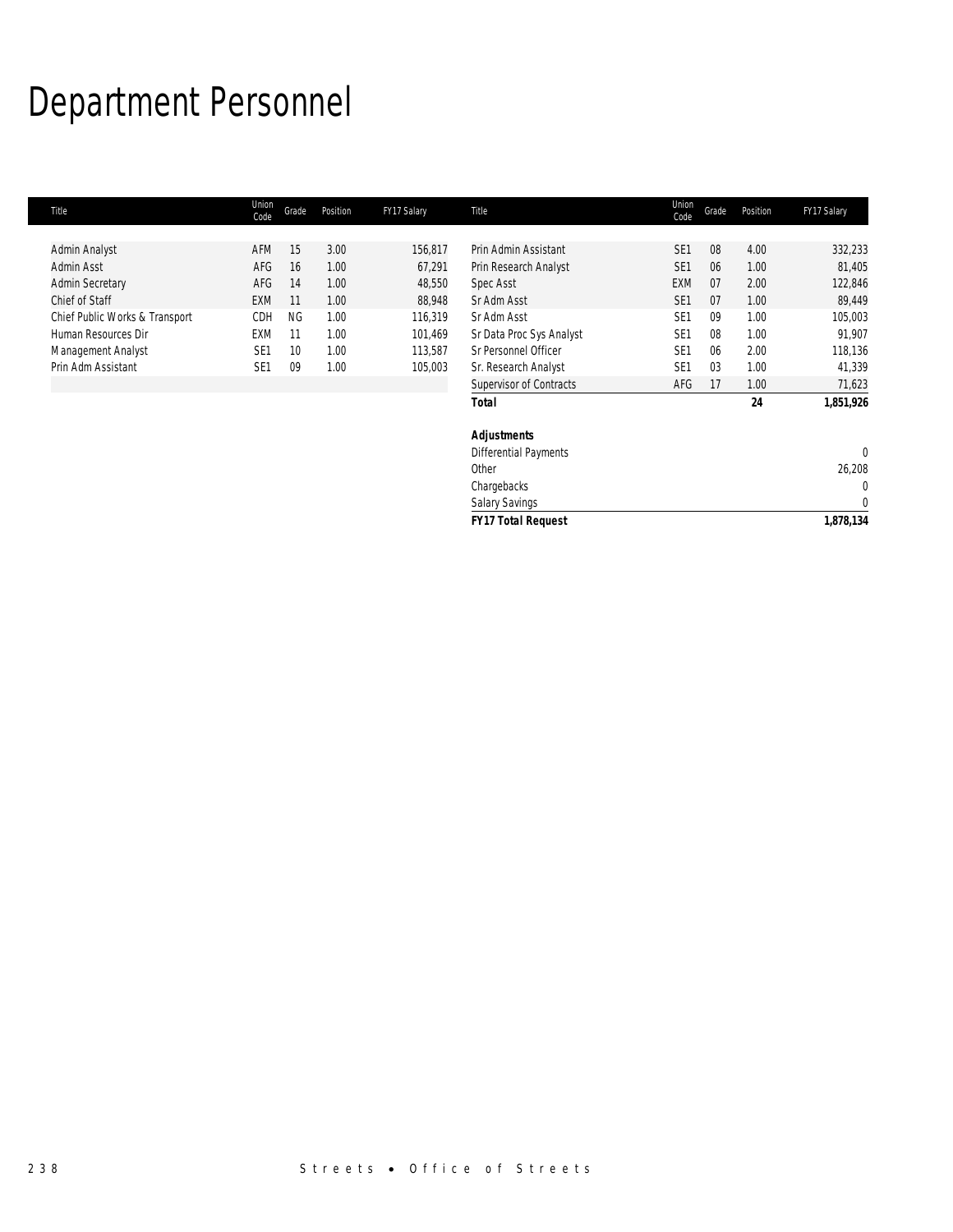# Program 1. Administration & Finance

### *Chris Osgood, Manager, Organization 310100*

### *Program Description*

The Administration and Finance program provides financial, personnel, technological as well as public information services for the entire cabinet.

| <b>Operating Budget</b>                    | Actual '14          | Actual '15          | Approp '16         | <b>Budget '17</b>   |
|--------------------------------------------|---------------------|---------------------|--------------------|---------------------|
| <b>Personnel Services</b><br>Non Personnel | 1,243,707<br>20.339 | 1,320,208<br>40.214 | ,768,415<br>54.266 | 1,918,134<br>55,010 |
| Total                                      | 1,264,046           | 1,360,422           | 1,822,681          | 1,973,144           |
|                                            |                     |                     |                    |                     |

### *Performance*

**Strategy:** To evaluate each functional unit contained within both the Public Works and Transportation departments to identify efficiencies and improve services.

| <b>Performance Measures</b>                                                                                                                                           | Actual '14              | Actual '15              | Projected '16           | Target '17              |
|-----------------------------------------------------------------------------------------------------------------------------------------------------------------------|-------------------------|-------------------------|-------------------------|-------------------------|
| Lane miles of roadway reconstructed<br>Lane miles of roadway resurfaced<br>Tons of residential waste disposed (not<br>recycled)<br>Tons of residential waste recycled | 93<br>191.611<br>43.419 | 52<br>187.650<br>47.901 | 40<br>190,000<br>49.888 | 40<br>197,000<br>50,000 |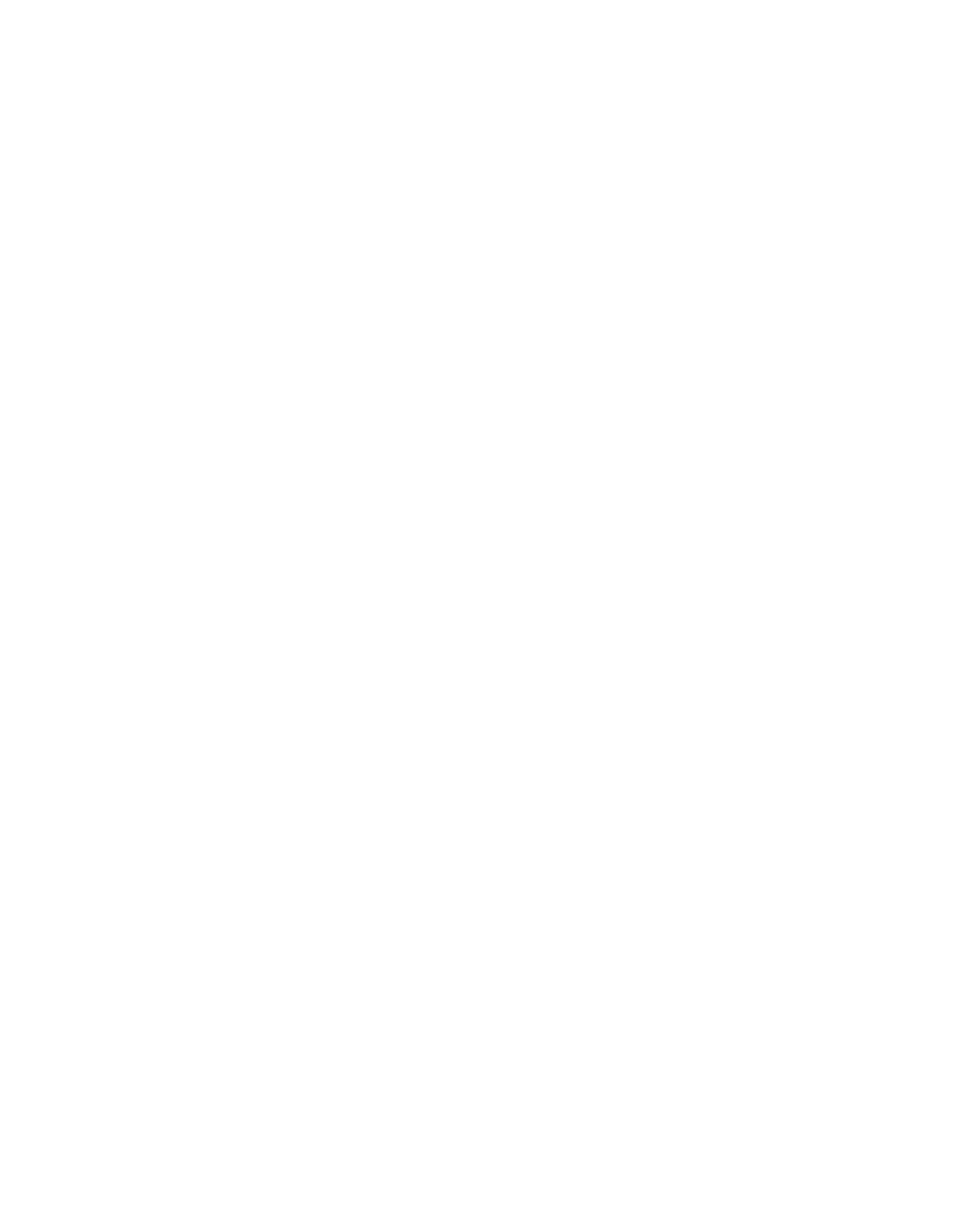# Public Works Department Operating Budget

### *Michael Dennehy, Commissioner, Appropriation 311*

### *Department Mission*

The mission of the Public Works Department is to provide a quality environment for the City of Boston and ensure that the City's roadways, streets and bridge infrastructures are safe, clean and attractive. The Public Works Department also maintains street lights, traffic signals, provides snow removal and garbage collection and disposal as well as curbside recycling.

### *Selected Performance Strategies*

#### *Construction Management*

- To reconstruct and resurface the City's roadways and sidewalks to ensure a safe and passable right of way.
- *Highway Field Operations*
- To maintain clean city streets.
- *Street Lights*
- To efficiently maintain street lights.

### *Waste Reduction*

- To collect and dispose of residential solid waste and recyclable materials in a cost-effective and efficient manner.
- To increase the diversion rate of recycling through the Recycling Program.
- To respond to cleanliness and environmental safety complaints within 48 hours.

| <b>Operating Budget</b>      | Program Name                         | <b>Total Actual '14</b> | <b>Total Actual '15</b> | <b>Total Approp '16</b> | <b>Total Budget '17</b> |
|------------------------------|--------------------------------------|-------------------------|-------------------------|-------------------------|-------------------------|
|                              | Commissioner's Office                | 3,389,197               | 3,571,066               | 2,725,607               | 2,742,767               |
|                              | <b>Building/Facility Maintenance</b> | 2,988,341               | 3,349,142               | 2,808,564               | 2,815,781               |
|                              | Engineering                          | 1,837,988               | 2,293,508               | 2,118,513               | 1,488,506               |
|                              | <b>Construction Management</b>       | 1,872,385               | 2,324,772               | 2,239,784               | 2,816,164               |
|                              | <b>Highway Field Operations</b>      | 16,773,317              | 18,016,298              | 19,087,644              | 19,737,315              |
|                              | <b>Bridge Operations/Maintenance</b> | 1,762,448               | 1,972,448               | 1,793,108               | 1,773,567               |
|                              | <b>Street Lights</b>                 | 15,021,859              | 12,147,672              | 11,502,788              | 10,702,914              |
|                              | <b>Waste Reduction</b>               | 42,175,315              | 38,503,590              | 39,713,736              | 39,912,696              |
|                              | <b>Total</b>                         | 85,820,850              | 82,178,496              | 81,989,744              | 81,989,710              |
|                              |                                      |                         |                         |                         |                         |
| <b>External Funds Budget</b> | <b>Fund Name</b>                     | <b>Total Actual '14</b> | <b>Total Actual '15</b> | Total Approp '16        | <b>Total Budget '17</b> |
|                              | Ground Water Well System             | 31,023                  | $\Omega$                | $\theta$                | $\theta$                |
|                              | Home Composting                      | 9,850                   | 14,910                  | 10,000                  | 10,000                  |
|                              | <b>Municipal Recycling</b>           | 0                       | 13,126                  | 10,000                  | 10,000                  |
|                              | <b>Total</b>                         | 40,873                  | 28,036                  | 20,000                  | 20,000                  |
|                              |                                      |                         |                         |                         |                         |
| <b>Operating Budget</b>      |                                      | Actual '14              | Actual '15              | Approp '16              | <b>Budget '17</b>       |
|                              | <b>Personnel Services</b>            | 19,754,304              | 21,918,266              | 21.769.017              | 22,226,300              |
|                              | Non Personnel                        | 66,066,546              | 60,260,230              | 60,220,727              | 59,763,410              |
|                              | Total                                | 85,820,850              | 82,178,496              | 81,989,744              | 81,989,710              |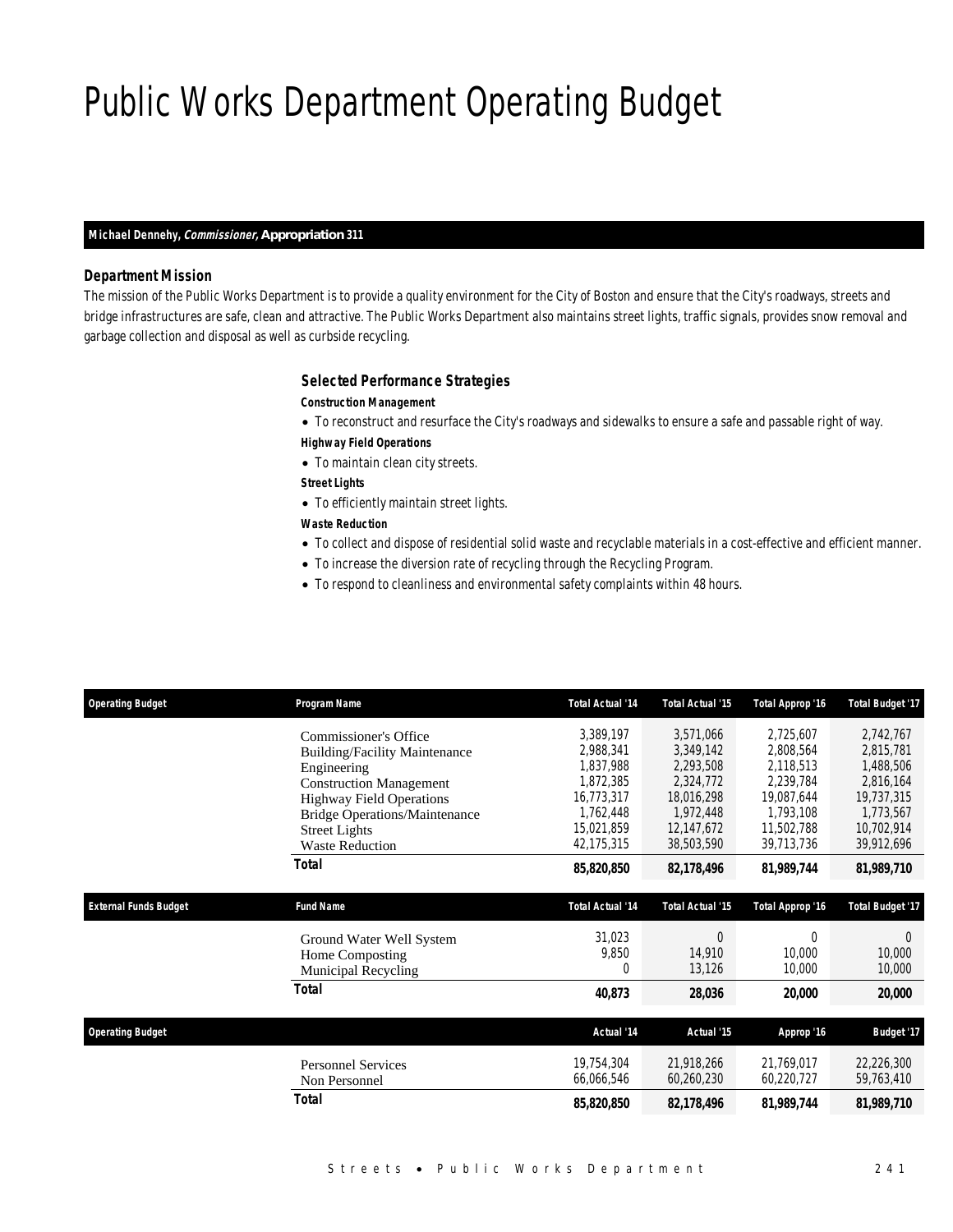## Public Works Department Operating Budget



### *Authorizing Statutes*

- Enabling Legislation: Powers & Duties, CBC Ord. §§ 11-6.1-11-6.44.
- Bills Posting, CBC Ord. §§ 16-23.1-16-23.3.
- Licenses for Street Occupancy, CBC Ord. §§ 11- 6.9-11-6.10.
- Public Improvement Commission, CBC Ord. § 8- 7.1; CBC St. 8 § 500.
- Refuse, CBC Ord. §§ 23-1, 23-5, 23-7, 23-8, 23-9, 23-10; CBC Ord. § 16-12.9.
- Establishing a Comprehensive Recycling Program for City of Boston, CBC Ord. §§ 7-13.1-7-13.11.

### *Description of Services*

The Public Works Department directs the general construction, maintenance, and cleaning of approximately 802 miles of roadways throughout the City. It also provides snow and ice control for all City streets. In addition, it operates two major drawbridges, maintains 68,055 City-owned street lights, and supervises contracts for the removal and disposal of approximately 260,000 tons of solid waste. The Department also operates the City's recycling program with an annual diversion of approximately 50,000 tons.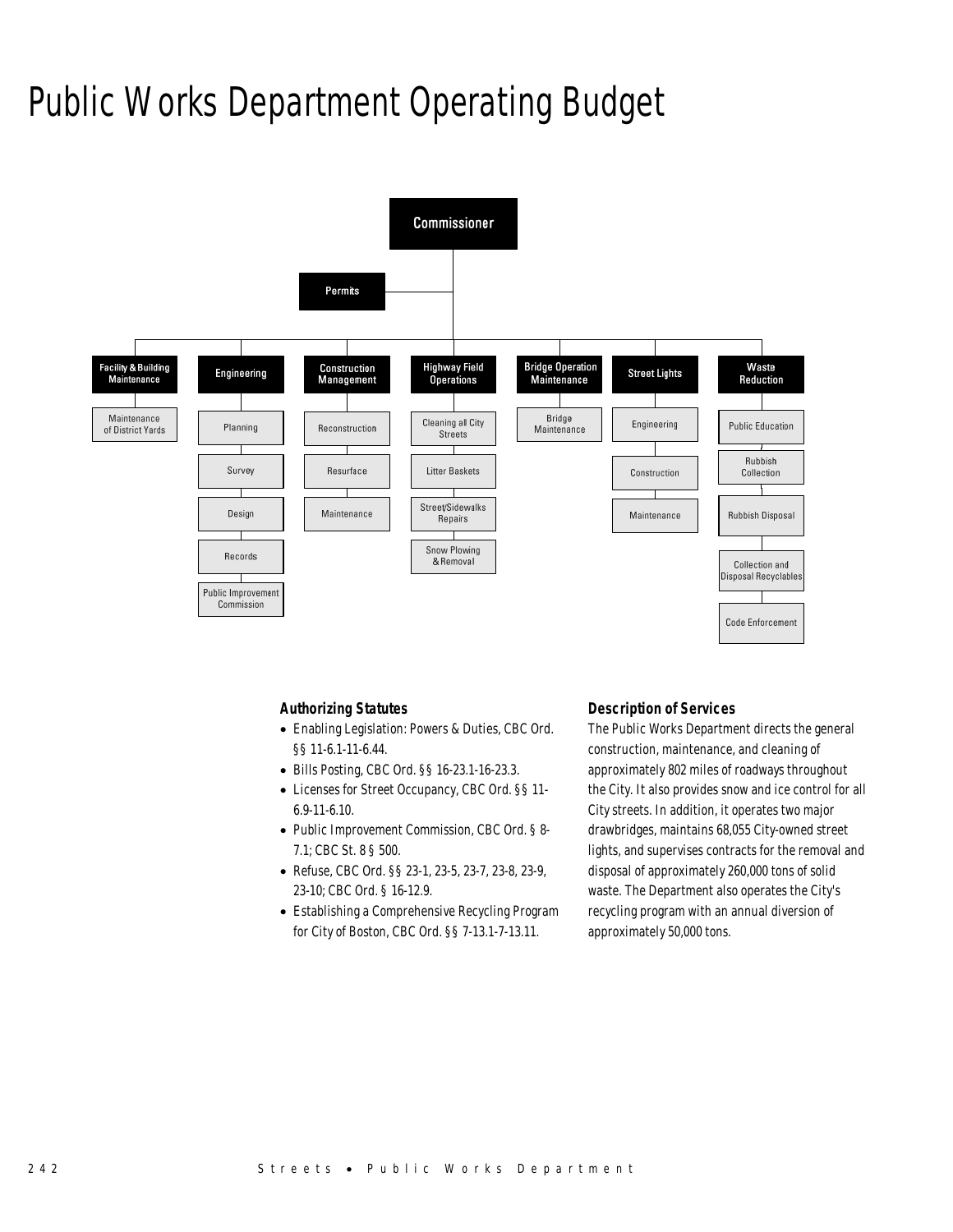## Department History

| <b>Personnel Services</b>       |                                                                                                                                                                                                                                                                                                      | FY14 Expenditure                                                                                        | FY15 Expenditure                                                                                       | FY16 Appropriation                                                                                            | FY17 Adopted                                                                                           | Inc/Dec 16 vs 17                                                                                                  |
|---------------------------------|------------------------------------------------------------------------------------------------------------------------------------------------------------------------------------------------------------------------------------------------------------------------------------------------------|---------------------------------------------------------------------------------------------------------|--------------------------------------------------------------------------------------------------------|---------------------------------------------------------------------------------------------------------------|--------------------------------------------------------------------------------------------------------|-------------------------------------------------------------------------------------------------------------------|
|                                 | 51000 Permanent Employees<br>51100 Emergency Employees<br>51200 Overtime<br>51600 Unemployment Compensation<br>51700 Workers' Compensation<br><b>Total Personnel Services</b>                                                                                                                        | 16,821,522<br>358,546<br>1,764,533<br>96,214<br>713,489<br>19,754,304                                   | 18,270,469<br>449,526<br>2,142,038<br>134,313<br>921,920<br>21,918,266                                 | 19,490,058<br>352,893<br>1,201,066<br>75,000<br>650,000<br>21,769,017                                         | 18,972,369<br>473,031<br>1,930,900<br>100.000<br>750,000<br>22,226,300                                 | $-517,689$<br>120,138<br>729,834<br>25,000<br>100,000<br>457,283                                                  |
| <b>Contractual Services</b>     |                                                                                                                                                                                                                                                                                                      | FY14 Expenditure                                                                                        | FY15 Expenditure                                                                                       | FY16 Appropriation                                                                                            | FY17 Adopted                                                                                           | Inc/Dec 16 vs 17                                                                                                  |
|                                 | 52100 Communications<br>52200 Utilities<br>52400 Snow Removal<br>52500 Garbage/Waste Removal<br>52600 Repairs Buildings & Structures<br>52700 Repairs & Service of Equipment<br>52800 Transportation of Persons<br>52900 Contracted Services<br><b>Total Contractual Services</b>                    | 595,725<br>9,215,354<br>0<br>40,627,792<br>1,238,310<br>1,298,754<br>6,263<br>7,884,798<br>60,866,996   | 555,698<br>6,706,440<br>0<br>35,956,639<br>1,141,123<br>1,526,758<br>11,753<br>8,573,614<br>54,472,025 | 475,355<br>8,142,229<br>$\theta$<br>36,857,830<br>1,269,581<br>1,003,758<br>22,900<br>6,909,130<br>54,680,783 | 489,155<br>7,320,817<br>0<br>37,070,426<br>1,230,000<br>1,462,000<br>23,800<br>6,537,921<br>54,134,119 | 13,800<br>$-821,412$<br>$\mathbf{0}$<br>212,596<br>$-39,581$<br>458,242<br>900<br>$-371,209$<br>$-546,664$        |
| <b>Supplies &amp; Materials</b> |                                                                                                                                                                                                                                                                                                      | FY14 Expenditure                                                                                        | FY15 Expenditure                                                                                       | FY16 Appropriation                                                                                            | FY17 Adopted                                                                                           | Inc/Dec 16 vs 17                                                                                                  |
|                                 | 53000 Auto Energy Supplies<br>53200 Food Supplies<br>53400 Custodial Supplies<br>53500 Med, Dental, & Hosp Supply<br>53600 Office Supplies and Materials<br>53700 Clothing Allowance<br>53800 Educational Supplies & Mat<br>53900 Misc Supplies & Materials<br><b>Total Supplies &amp; Materials</b> | 925,825<br>0<br>15,886<br>$\overline{0}$<br>83,802<br>2,887<br>$\overline{0}$<br>1,471,814<br>2,500,214 | 795,379<br>0<br>14,911<br>$\mathbf{0}$<br>99,000<br>4,430<br>$\mathbf{0}$<br>1,678,869<br>2,592,589    | 684,376<br>$\overline{0}$<br>34,500<br>$\theta$<br>130,900<br>4,400<br>$\overline{0}$<br>841,410<br>1,695,586 | 834,486<br>0<br>34,500<br>$\mathbf 0$<br>135,500<br>4,400<br>$\mathbf 0$<br>872,860<br>1,881,746       | 150,110<br>$\mathbf{0}$<br>$\mathbf{0}$<br>$\mathbf{0}$<br>4,600<br>$\mathbf{0}$<br>$\Omega$<br>31,450<br>186,160 |
| <b>Current Chgs &amp; Oblig</b> |                                                                                                                                                                                                                                                                                                      | FY14 Expenditure                                                                                        | FY15 Expenditure                                                                                       | FY16 Appropriation                                                                                            | FY17 Adopted                                                                                           | Inc/Dec 16 vs 17                                                                                                  |
|                                 | 54300 Workers' Comp Medical<br>54400 Legal Liabilities<br>54500 Aid To Veterans<br>54600 Current Charges H&I<br>54700 Indemnification<br>54900 Other Current Charges<br>Total Current Chgs & Oblig                                                                                                   | 185,008<br>273,898<br>0<br>0<br>$\Omega$<br>71,128<br>530,034                                           | 290,624<br>275,000<br>0<br>0<br>$\Omega$<br>130,223<br>695,847                                         | 150,000<br>275,000<br>$\theta$<br>$\theta$<br>$\Omega$<br>211,950<br>636,950                                  | 150,000<br>250,000<br>0<br>$\mathbf 0$<br>$\Omega$<br>105,600<br>505,600                               | $\mathbf 0$<br>$-25,000$<br>$\mathbf{0}$<br>$\overline{0}$<br>$\Omega$<br>$-106,350$<br>$-131,350$                |
| Equipment                       |                                                                                                                                                                                                                                                                                                      | FY14 Expenditure                                                                                        | FY15 Expenditure                                                                                       | FY16 Appropriation                                                                                            | FY17 Adopted                                                                                           | Inc/Dec 16 vs 17                                                                                                  |
|                                 | 55000 Automotive Equipment<br>55400 Lease/Purchase<br>55600 Office Furniture & Equipment<br>55900 Misc Equipment<br><b>Total Equipment</b>                                                                                                                                                           | 24,498<br>1,427,578<br>3,268<br>381,133<br>1,836,477                                                    | 0<br>2,126,915<br>1,925<br>21,354<br>2,150,194                                                         | $\bf 0$<br>2,797,113<br>0<br>10,295<br>2,807,408                                                              | 0<br>2,932,385<br>0<br>9,560<br>2,941,945                                                              | 0<br>135,272<br>$\mathbf 0$<br>$-735$<br>134,537                                                                  |
| <b>Other</b>                    |                                                                                                                                                                                                                                                                                                      | FY14 Expenditure                                                                                        | FY15 Expenditure                                                                                       | FY16 Appropriation                                                                                            | FY17 Adopted                                                                                           | Inc/Dec 16 vs 17                                                                                                  |
|                                 | 56200 Special Appropriation<br>57200 Structures & Improvements<br>58000 Land & Non-Structure<br><b>Total Other</b>                                                                                                                                                                                   | $\boldsymbol{0}$<br>332,825<br>0<br>332,825                                                             | $\boldsymbol{0}$<br>349,575<br>0<br>349,575                                                            | $\theta$<br>400,000<br>$\theta$<br>400,000                                                                    | 0<br>300,000<br>0<br>300,000                                                                           | 0<br>$-100,000$<br>0<br>$-100,000$                                                                                |
|                                 | <b>Grand Total</b>                                                                                                                                                                                                                                                                                   | 85,820,850                                                                                              | 82,178,496                                                                                             | 81,989,744                                                                                                    | 81,989,710                                                                                             | $-34$                                                                                                             |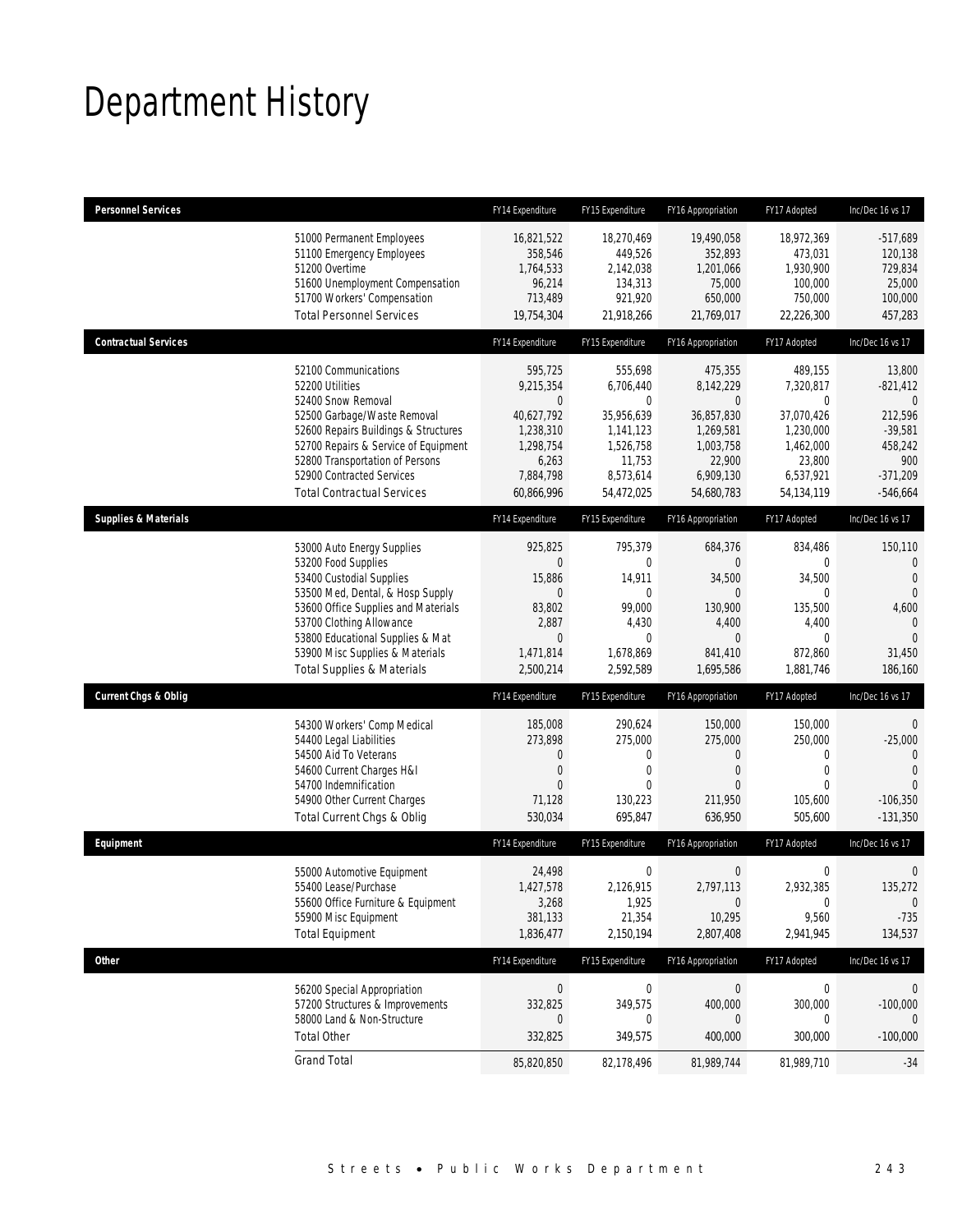## Department Personnel

| Title                               | Union<br>Code   | Grade      | Position | FY17 Salary | Title                           | Union<br>Code   | Grade | Position | FY17 Salary    |
|-------------------------------------|-----------------|------------|----------|-------------|---------------------------------|-----------------|-------|----------|----------------|
|                                     |                 |            |          |             |                                 |                 |       |          |                |
| Admin Analyst                       | AFT             | 14         | 1.00     | 55,364      | Maint Mech (Carpenter)          | AFT             | 12L   | 3.00     | 140,799        |
| Admin Asst                          | AFG             | 17         | 1.00     | 71,623      | Maint Mech (Light Svc Rpr)      | AFG             | 14    | 1.00     | 56,276         |
| Admin Asst                          | AFJ             | 17         | 1.00     | 54,790      | Maint Mech (Light Svc Rpr)      | AFT             | 14    | 19.00    | 982,346        |
| Admin Asst                          | SE1             | 05         | 1.00     | 74,701      | Maint Mech (LightServRep/App)   | AFT             | 13    | 3.00     | 132,297        |
| Admin Secretary                     | AFG             | 14         | 1.00     | 46,993      | Maint Mech (Millwright)         | AFT             | 12L   | 1.00     | 49,189         |
| Admin Secretary                     | AFT             | 14         | 5.00     | 260,272     | Maint Mech Frprs (Carpenter)    | AFG             | 15A   | 1.00     | 61,681         |
| Assoc Civil Engineer                | SE1             | 10         | 2.00     | 221,474     | Maint Mech I(Light SrvRep/Pwd)  | AFT             | 15    | 3.00     | 189,489        |
| <b>Assoc Electrical Engineer</b>    | SE1             | 12         | 1.00     | 95,641      | Management Analyst              | SE1             | 06    | 1.00     | 55,720         |
| Asst Civil Engineer                 | <b>AFJ</b>      | <b>18A</b> | 1.00     | 67,969      | Motor Equip Operator & Laborer  | AFT             | 07L   | 52.00    | 1,839,297      |
| <b>Asst Electrical Engineer</b>     | AFJ             | 18A        | 4.00     | 316,139     | Paver                           | AFT             | 10L   | 10.00    | 422,829        |
| Asst Supn-Collection & Disposal     | SE1             | 10         | 1.00     | 85,640      | Prin Adm Assistant              | SE1             | 09    | 1.00     | 105,003        |
| Asst Supn-Highway Maint (PWD)       | AFG             | 21A        | 2.00     | 214,218     | Prin Admin Assistant            | SE1             | 08    | 2.00     | 190,083        |
| <b>Building Main Person</b>         | AFT             | 09L        | 6.00     | 244,601     | Prin Cashier                    | AFT             | 12    | 1.00     | 48,408         |
| <b>Building Maint Supv</b>          | AFG             | 15         | 1.00     | 63,076      | Prin Civil Eng (Fss)            | AFJ             | 20A   | 1.00     | 98,846         |
| Chief Engineer                      | SE <sub>1</sub> | 12         | 1.00     | 125,114     | Prin Civil Engineer             | AFJ             | 20A   | 2.00     | 176,985        |
| Chief Highway Const Inspector       | AFG             | 16A        | 1.00     | 51,331      | Prin Electrical Engineer        | AFJ             | 20A   | 1.00     | 98,064         |
| Code Enforce Officer                | AFL             | 14A        | 14.00    | 703,812     | Prin Storekeeper                | AFT             | 11    | 2.00     | 81,902         |
| Code Enforce Officer                | AFL             | 17A        | 3.00     | 211,831     | Public Works Laborer            | AFT             | 06L   | 3.00     | 100,124        |
| Commissioner                        | CDH             | $NG$       | 1.00     | 135,371     | Recycling Coordinator           | SE1             | 07    | 1.00     | 71,015         |
| Communications Equip Operator       | AFT             | 08         | 1.00     | 41,377      | Sanitation Inspector            | AFG             | 13A   | 7.00     | 340,420        |
| <b>Construction Project Manager</b> | EXM             | 10         | 1.00     | 113,587     | Spec Hvy Meo                    | AFT             | 11L   | 22.00    | 896,619        |
| Dep Comm                            | <b>EXM</b>      | 14         | 1.00     | 129,789     | Sr Admin Asst                   | SE1             | 05    | 4.00     | 272,003        |
| <b>Division Engineer</b>            | <b>EXM</b>      | 13         | 1.00     | 130,211     | Sr Civil Engineer               | AFJ             | 19A   | 8.00     | 708,916        |
| Drawtender                          | AFT             | 15A        | 4.00     | 238,411     | Sr Eng Aid (Fss Eng.Div.Pwd)    | AFT             | 14A   | 1.00     | 41,362         |
| First Asst Drawtender##             | AFT             | 13A        | 11.00    | 555,766     | Sr Engineering Aid              | AFB             | 14A   | 1.00     | 42,051         |
| <b>Head Account Clerk</b>           | AFT             | 12         | 4.00     | 191,908     | Sr Engineering Aid              | AFJ             | 14A   | 5.00     | 259,099        |
| Head Admin Clerk                    | AFT             | 14         | 1.00     | 49,357      | Sr Highway Maint Crftsprs(Pwd   | AFT             | 12L   | 15.00    | 648,312        |
| <b>Head Clerk</b>                   | AFT             | 12         | 4.00     | 177,820     | Sr Research Analyst             | SE <sub>1</sub> | 05    | 1.00     | 61,423         |
| <b>Head Storekeeper</b>             | AFG             | 14         | 2.00     | 86,846      | Streetlighting Const Insp       | AFG             | 16    | 9.00     | 588,908        |
| Highway Const Inspector (Pwd)       | AFG             | 13         | 2.00     | 94,886      | Supn of Buildings and Bridges   | SE1             | 11    | 1.00     | 120,556        |
| Highway Maint Frprs (PWD)           | AFG             | 14         | 26.00    | 1,312,944   | Supn-Sanitation                 | SE <sub>1</sub> | 12    | 1.00     | 125,114        |
| Highway Maint Inspector             | AFG             | 12         | 23.00    | 1,053,657   | Supv Struct Engineer            | SE <sub>1</sub> | 10    | 2.00     | 227,174        |
| Highway Maint Inspector             | AFT             | 12         | 1.00     | 49,189      | Supv Utility Compliance & Coord | <b>AFJ</b>      | 20A   | 1.00     | 98,064         |
| Hvy Mtr Equip Oper & P W Lbr        | AFT             | 10L        | 44.00    | 1,792,974   | Supv-Highway Maint              | AFG             | 17    | 15.00    | 1,045,588      |
| Jr Civil Engineer                   | <b>AFJ</b>      | 16A        | 8.00     | 477,997     | Supv-Sanitation                 | AFG             | 17    | 2.00     | 119,889        |
| Jr Eng Aid                          | AFJ             | 12         | 2.00     | 77,822      | Supv-Street Lighting            | AFG             | 17    | 3.00     | 217,999        |
|                                     |                 |            |          |             | Wkg Frprs Maint Mech(Painter)   | AFG             | 13    | 1.00     | 52,169         |
|                                     |                 |            |          |             | <b>Total</b>                    |                 |       | 391      | 20,440,520     |
|                                     |                 |            |          |             |                                 |                 |       |          |                |
|                                     |                 |            |          |             | <b>Adjustments</b>              |                 |       |          | $\overline{0}$ |
|                                     |                 |            |          |             | <b>Differential Payments</b>    |                 |       |          |                |

| <b>FY17 Total Request</b> | 18,972,368   |
|---------------------------|--------------|
| <b>Salary Savings</b>     | $-1,550,002$ |
| Chargebacks               |              |
| Other                     | 81.850       |
| Differential Payments     |              |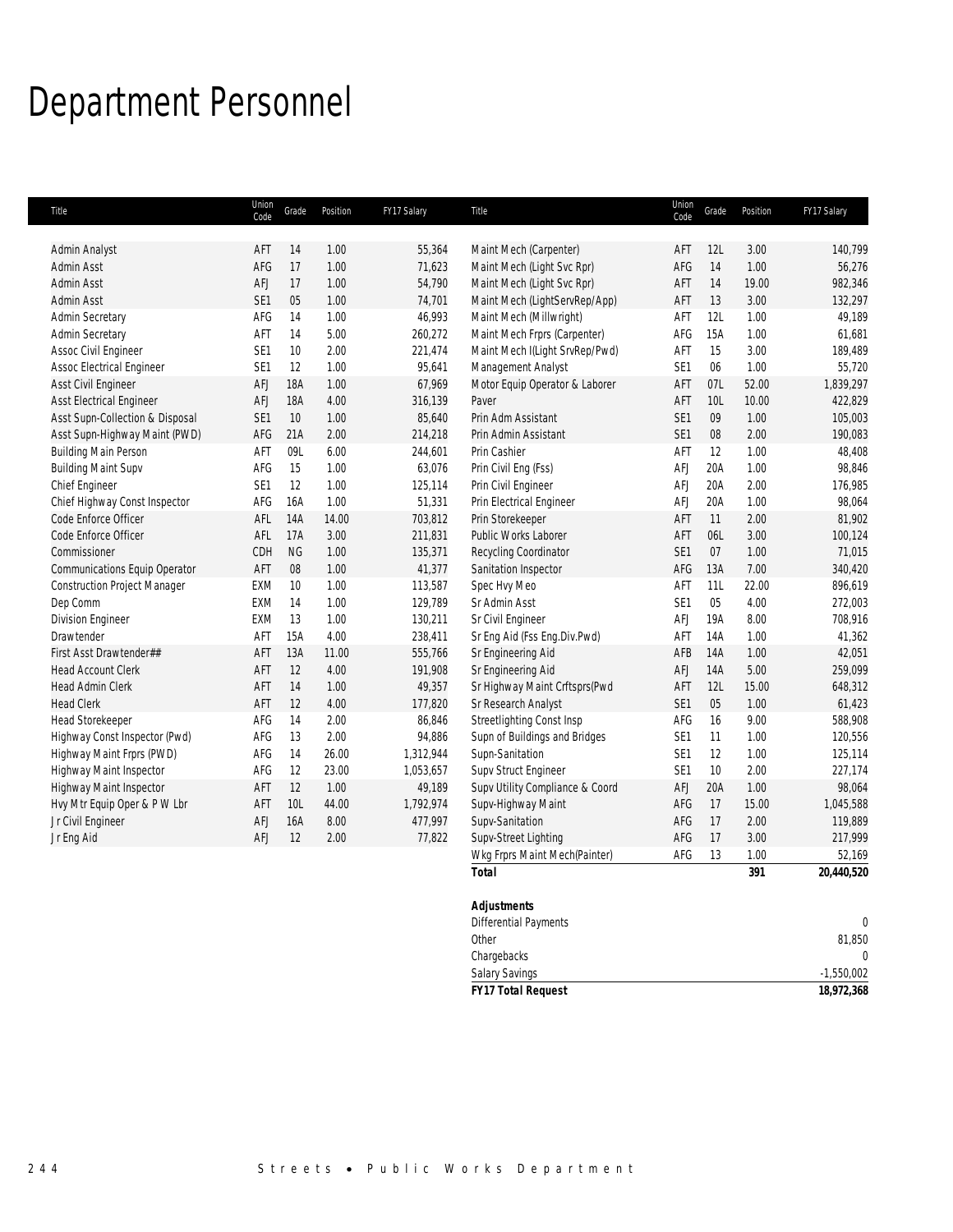## External Funds History

| <b>Personnel Services</b>       |                                                                                                                                                                                                                                                                                                            | FY14 Expenditure                                                                               | FY15 Expenditure                                                                                            | FY16 Appropriation                                                                                                                                                       | FY17 Adopted                                                                                                                                                     | Inc/Dec 16 vs 17                                                                                                                                                                 |
|---------------------------------|------------------------------------------------------------------------------------------------------------------------------------------------------------------------------------------------------------------------------------------------------------------------------------------------------------|------------------------------------------------------------------------------------------------|-------------------------------------------------------------------------------------------------------------|--------------------------------------------------------------------------------------------------------------------------------------------------------------------------|------------------------------------------------------------------------------------------------------------------------------------------------------------------|----------------------------------------------------------------------------------------------------------------------------------------------------------------------------------|
|                                 | 51000 Permanent Employees<br>51100 Emergency Employees<br>51200 Overtime<br>51300 Part Time Employees<br>51400 Health Insurance<br>51500 Pension & Annunity<br>51600 Unemployment Compensation<br>51700 Workers' Compensation<br>51800 Indirect Costs<br>51900 Medicare<br><b>Total Personnel Services</b> | $\boldsymbol{0}$<br>$\mathbf{0}$<br>0<br>0<br>0<br>0<br>0<br>0<br>0<br>0<br>$\mathbf{0}$       | $\boldsymbol{0}$<br>0<br>0<br>0<br>$\Omega$<br>$\mathbf 0$<br>0<br>0<br>3,309<br>0<br>3,309                 | $\mathbf 0$<br>$\overline{0}$<br>$\mathbf 0$<br>$\overline{0}$<br>$\Omega$<br>$\mathbf 0$<br>$\overline{0}$<br>$\boldsymbol{0}$<br>$\overline{0}$<br>$\overline{0}$<br>0 | $\boldsymbol{0}$<br>$\mathbf 0$<br>$\mathbf 0$<br>$\mathbf{0}$<br>$\mathbf{0}$<br>$\mathbf 0$<br>$\mathbf{0}$<br>$\mathbf 0$<br>$\mathbf{0}$<br>$\mathbf 0$<br>0 | $\mathbf 0$<br>$\mathbf 0$<br>$\mathbf{0}$<br>$\overline{0}$<br>$\overline{0}$<br>$\mathbf 0$<br>$\mathbf 0$<br>$\mathbf{0}$<br>$\overline{0}$<br>$\overline{0}$<br>$\mathbf{0}$ |
| <b>Contractual Services</b>     |                                                                                                                                                                                                                                                                                                            | FY14 Expenditure                                                                               | FY15 Expenditure                                                                                            | FY16 Appropriation                                                                                                                                                       | FY17 Adopted                                                                                                                                                     | Inc/Dec 16 vs 17                                                                                                                                                                 |
|                                 | 52100 Communications<br>52200 Utilities<br>52400 Snow Removal<br>52500 Garbage/Waste Removal<br>52600 Repairs Buildings & Structures<br>52700 Repairs & Service of Equipment<br>52800 Transportation of Persons<br>52900 Contracted Services<br><b>Total Contractual Services</b>                          | $\boldsymbol{0}$<br>$\boldsymbol{0}$<br>0<br>0<br>0<br>0<br>$\overline{0}$<br>31,023<br>31,023 | $\boldsymbol{0}$<br>0<br>$\Omega$<br>$\overline{0}$<br>0<br>$\mathbf 0$<br>$\overline{0}$<br>9,817<br>9,817 | $\boldsymbol{0}$<br>$\boldsymbol{0}$<br>$\overline{0}$<br>$\overline{0}$<br>$\overline{0}$<br>$\boldsymbol{0}$<br>$\mathbf{0}$<br>20,000<br>20,000                       | $\boldsymbol{0}$<br>$\mathbf 0$<br>$\mathbf{0}$<br>$\mathbf 0$<br>$\mathbf{0}$<br>$\mathbf 0$<br>$\mathbf{0}$<br>10,000<br>10,000                                | 0<br>$\mathbf 0$<br>$\overline{0}$<br>$\overline{0}$<br>$\mathbf 0$<br>$\overline{0}$<br>$\overline{0}$<br>$-10,000$<br>$-10,000$                                                |
| <b>Supplies &amp; Materials</b> |                                                                                                                                                                                                                                                                                                            | FY14 Expenditure                                                                               | FY15 Expenditure                                                                                            | FY16 Appropriation                                                                                                                                                       | FY17 Adopted                                                                                                                                                     | Inc/Dec 16 vs 17                                                                                                                                                                 |
|                                 | 53000 Auto Energy Supplies<br>53200 Food Supplies<br>53400 Custodial Supplies<br>53500 Med, Dental, & Hosp Supply<br>53600 Office Supplies and Materials<br>53700 Clothing Allowance<br>53800 Educational Supplies & Mat<br>53900 Misc Supplies & Materials<br><b>Total Supplies &amp; Materials</b>       | $\theta$<br>$\boldsymbol{0}$<br>0<br>0<br>0<br>0<br>$\boldsymbol{0}$<br>9,850<br>9,850         | 0<br>$\mathbf 0$<br>0<br>$\overline{0}$<br>0<br>$\overline{0}$<br>$\overline{0}$<br>14,910<br>14,910        | $\boldsymbol{0}$<br>$\boldsymbol{0}$<br>$\overline{0}$<br>$\mathbf 0$<br>$\overline{0}$<br>$\boldsymbol{0}$<br>$\overline{0}$<br>$\mathbf 0$<br>$\mathbf{0}$             | $\boldsymbol{0}$<br>$\mathbf 0$<br>$\mathbf{0}$<br>$\mathbf 0$<br>$\mathbf{0}$<br>$\mathbf 0$<br>$\mathbf{0}$<br>10,000<br>10,000                                | $\mathbf{0}$<br>$\mathbf 0$<br>$\overline{0}$<br>$\overline{0}$<br>$\mathbf 0$<br>$\overline{0}$<br>$\overline{0}$<br>10,000<br>10,000                                           |
| <b>Current Chgs &amp; Oblig</b> |                                                                                                                                                                                                                                                                                                            | FY14 Expenditure                                                                               | FY15 Expenditure                                                                                            | FY16 Appropriation                                                                                                                                                       | FY17 Adopted                                                                                                                                                     | Inc/Dec 16 vs 17                                                                                                                                                                 |
|                                 | 54300 Workers' Comp Medical<br>54400 Legal Liabilities<br>54600 Current Charges H&I<br>54700 Indemnification<br>54900 Other Current Charges<br>Total Current Chgs & Oblig                                                                                                                                  | $\theta$<br>$\boldsymbol{0}$<br>0<br>0<br>0<br>$\mathbf{0}$                                    | 0<br>0<br>0<br>$\mathbf 0$<br>0<br>0                                                                        | $\boldsymbol{0}$<br>$\boldsymbol{0}$<br>$\overline{0}$<br>$\mathbf 0$<br>$\mathbf 0$<br>0                                                                                | $\boldsymbol{0}$<br>$\mathbf 0$<br>$\mathbf{0}$<br>$\mathbf 0$<br>$\mathbf 0$<br>$\mathbf{0}$                                                                    | $\mathbf 0$<br>$\mathbf 0$<br>$\overline{0}$<br>$\overline{0}$<br>0<br>$\mathbf{0}$                                                                                              |
| Equipment                       |                                                                                                                                                                                                                                                                                                            | FY14 Expenditure                                                                               | FY15 Expenditure                                                                                            | FY16 Appropriation                                                                                                                                                       | FY17 Adopted                                                                                                                                                     | Inc/Dec 16 vs 17                                                                                                                                                                 |
|                                 | 55000 Automotive Equipment<br>55400 Lease/Purchase<br>55600 Office Furniture & Equipment<br>55900 Misc Equipment<br><b>Total Equipment</b>                                                                                                                                                                 | $\theta$<br>$\boldsymbol{0}$<br>0<br>0<br>0                                                    | 0<br>0<br>0<br>0<br>0                                                                                       | $\boldsymbol{0}$<br>$\boldsymbol{0}$<br>$\overline{0}$<br>$\mathbf 0$<br>0                                                                                               | 0<br>$\boldsymbol{0}$<br>$\mathbf 0$<br>$\mathbf 0$<br>$\bf{0}$                                                                                                  | 0<br>$\mathbf{0}$<br>$\mathbf 0$<br>$\mathbf{0}$<br>$\bf{0}$                                                                                                                     |
| Other                           |                                                                                                                                                                                                                                                                                                            | FY14 Expenditure                                                                               | FY15 Expenditure                                                                                            | FY16 Appropriation                                                                                                                                                       | FY17 Adopted                                                                                                                                                     | Inc/Dec 16 vs 17                                                                                                                                                                 |
|                                 | 56200 Special Appropriation<br>57200 Structures & Improvements<br>58000 Land & Non-Structure<br><b>Total Other</b>                                                                                                                                                                                         | $\theta$<br>$\boldsymbol{0}$<br>0<br>$\mathbf{0}$                                              | $\bf 0$<br>$\boldsymbol{0}$<br>0<br>0                                                                       | $\boldsymbol{0}$<br>$\boldsymbol{0}$<br>0<br>$\bf{0}$                                                                                                                    | $\boldsymbol{0}$<br>$\mathbf 0$<br>$\boldsymbol{0}$<br>$\bf{0}$                                                                                                  | 0<br>0<br>$\mathbf 0$<br>$\bf{0}$                                                                                                                                                |
|                                 | <b>Grand Total</b>                                                                                                                                                                                                                                                                                         | 40,873                                                                                         | 28,036                                                                                                      | 20,000                                                                                                                                                                   | 20,000                                                                                                                                                           | 0                                                                                                                                                                                |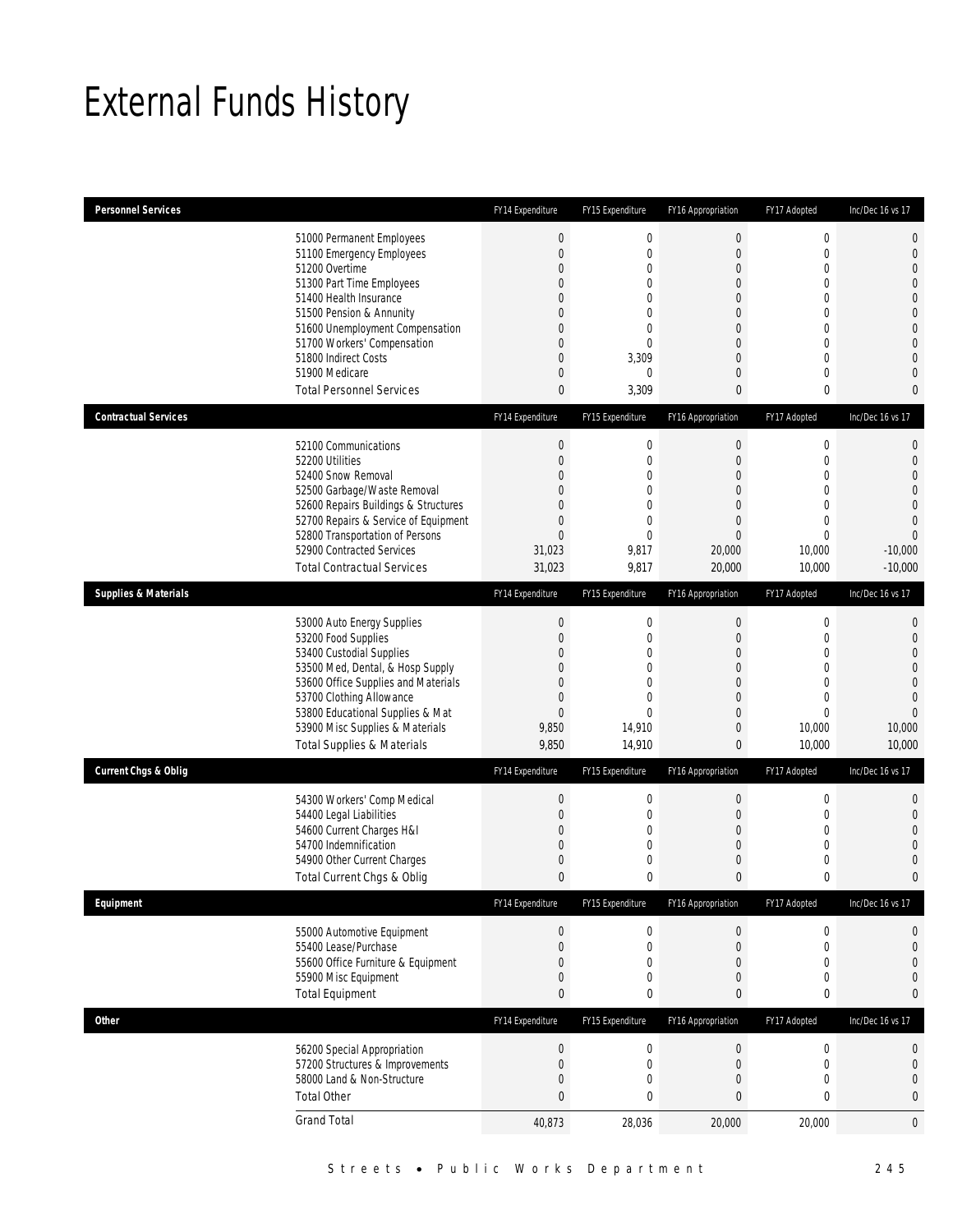# Program 1. Commissioner's Office

### *Michael Dennehy, Interim Commissioner, Organization 311100*

### *Program Description*

The Commissioner's Office defines long-term policy and direction, and works to enhance service delivery throughout the Department. The office is also responsible for issuing permits for street openings and street occupancy.

| <b>Operating Budget</b>                    | Actual '14            | Actual '15             | Approp '16             | <b>Budget '17</b>     |
|--------------------------------------------|-----------------------|------------------------|------------------------|-----------------------|
| <b>Personnel Services</b><br>Non Personnel | 2,179,452<br>.209.745 | 2.327.533<br>1.243.533 | 1.607.511<br>1.118.096 | 1,652,118<br>090,649, |
| Total                                      | 3,389,197             | 3,571,066              | 2,725,607              | 2,742,767             |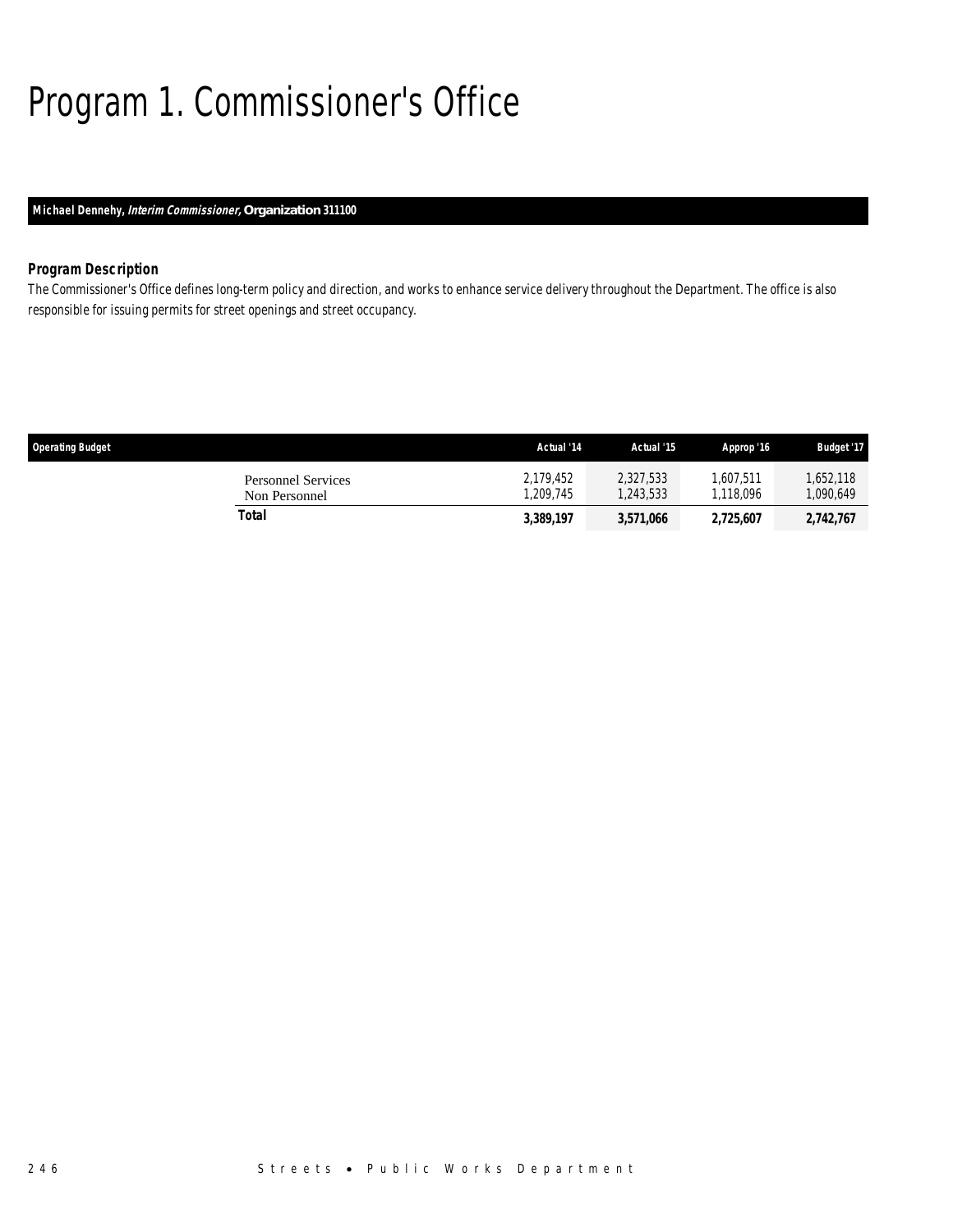# Program 2. Building/Facility Maintenance

### *Fouad Hamzeh, Manager, Organization 311200*

### *Program Description*

The Building/Facility Maintenance Program ensures that Department personnel work in clean, properly maintained buildings. The program is also charged with maintaining telephone communications at the Department's operations center.

| <b>Operating Budget</b>                    | Actual '14           | Actual '15           | Approp '16           | <b>Budget '17</b>    |
|--------------------------------------------|----------------------|----------------------|----------------------|----------------------|
| <b>Personnel Services</b><br>Non Personnel | 604.134<br>2.384.207 | 656.633<br>2.692.509 | 678.679<br>2.129.885 | 692.584<br>2.123.197 |
| Total                                      | 2,988,341            | 3,349,142            | 2,808,564            | 2,815,781            |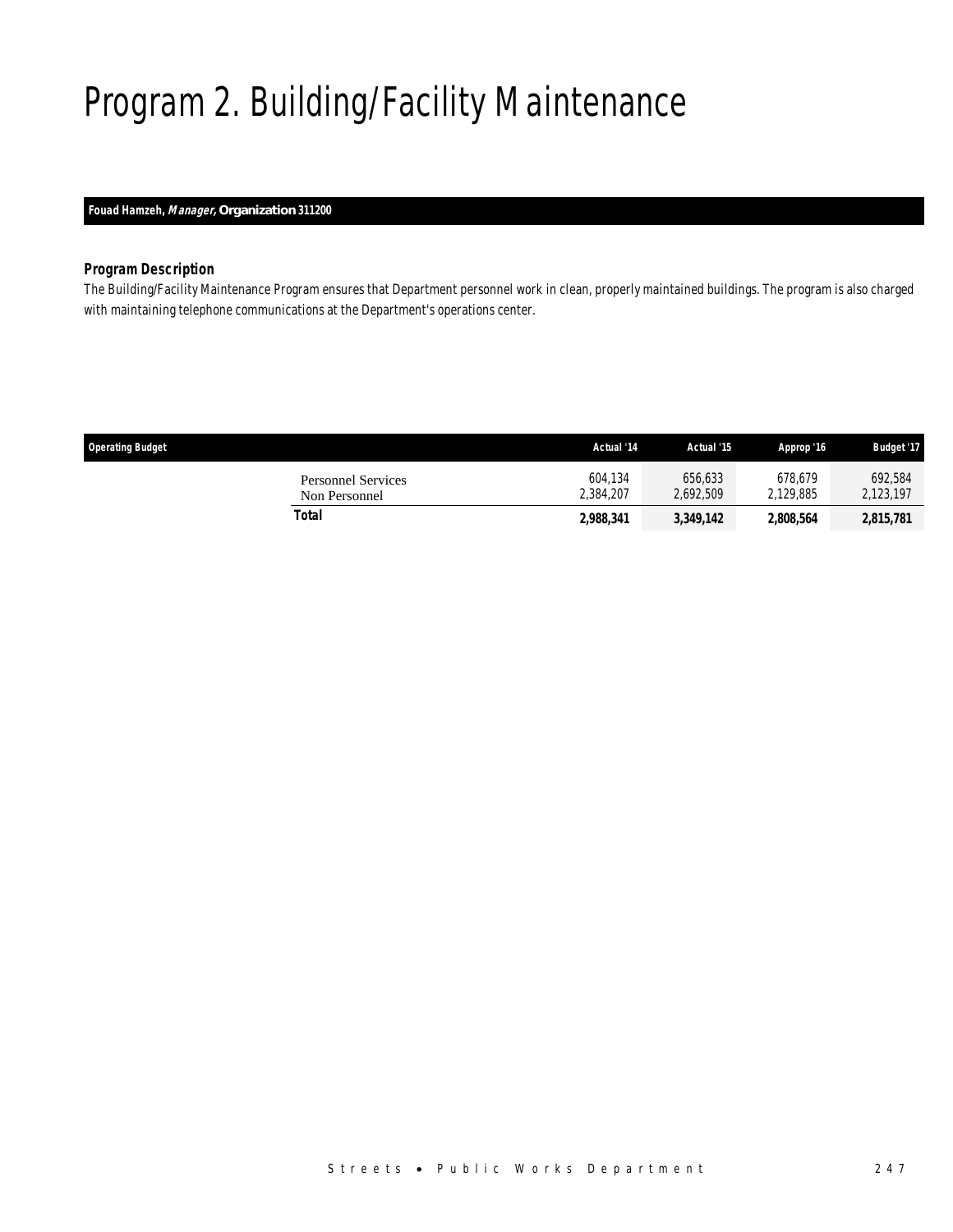# Program 3. Engineering

### *Para Jayasinghe, P.E., Manager, Organization 311300*

### *Program Description*

The Engineering Program plans, designs, schedules and prepares contracts for the reconstruction of sidewalks, roadways and bridges. Engineering firms are used to supplement staff and all work is coordinated with other City and state planning agencies. Through the Public Improvement Commission, the program reviews any proposed changes on, over, or under public ways by outside groups. The program also maintains the official records of all City-owned land and streets.

| <b>Operating Budget</b>                    | Actual '14          | Actual '15             | Approp '16           | <b>Budget '17</b>   |
|--------------------------------------------|---------------------|------------------------|----------------------|---------------------|
| <b>Personnel Services</b><br>Non Personnel | .229.100<br>608.888 | 1.239.749<br>1.053.759 | 1.295.152<br>823.361 | 349,181,<br>139,325 |
| Total                                      | 1,837,988           | 2,293,508              | 2,118,513            | 1,488,506           |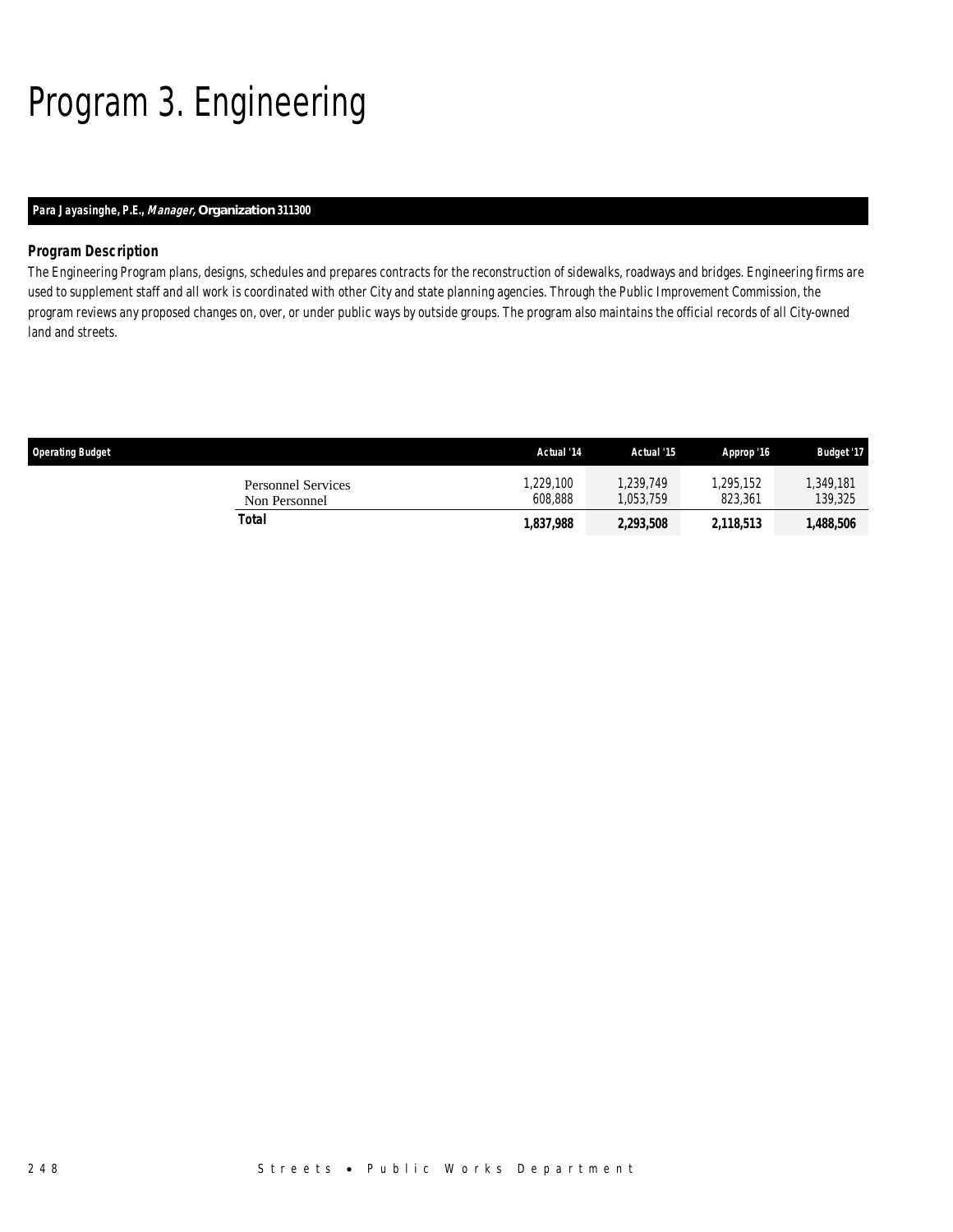# Program 4. Construction Management

### *Katie Choe, Manager, Organization 311400*

### *Program Description*

The Construction Management Program is responsible for the construction and maintenance of the highway infrastructure of the City. Responsibilities include installing pedestrian ramps, and managing major capital improvements in business districts. Engineering and inspection is provided for reconstruction and resurfacing projects and for the permanent restoration of damaged public ways. By inspecting public ways, analyzing and programming field data and estimating recovery cost, this program seeks to minimize the damages to roadways and sidewalks by utility companies and contractors.

| <b>Operating Budget</b>                    | Actual '14          | Actual '15           | Approp '16           | <b>Budget '17</b>    |
|--------------------------------------------|---------------------|----------------------|----------------------|----------------------|
| <b>Personnel Services</b><br>Non Personnel | 1,797,081<br>75,304 | 1,963,030<br>361.742 | 1,980,682<br>259.102 | 2,633,452<br>182,712 |
| Total                                      | 1.872.385           | 2,324,772            | 2,239,784            | 2,816,164            |
|                                            |                     |                      |                      |                      |

#### *Performance*

*Strategy:* To reconstruct and resurface the City's roadways and sidewalks to ensure a safe and passable right of way.

| <b>Performance Measures</b>                                                                                         | Actual '14 | Actual '15 | Projected '16 | Target '17 |
|---------------------------------------------------------------------------------------------------------------------|------------|------------|---------------|------------|
| Lane miles of roadway reconstructed<br>Lane miles of roadway resurfaced<br>Pedestrian ramps brought into compliance | .578       | 52<br>831  | 710           | 40<br>800  |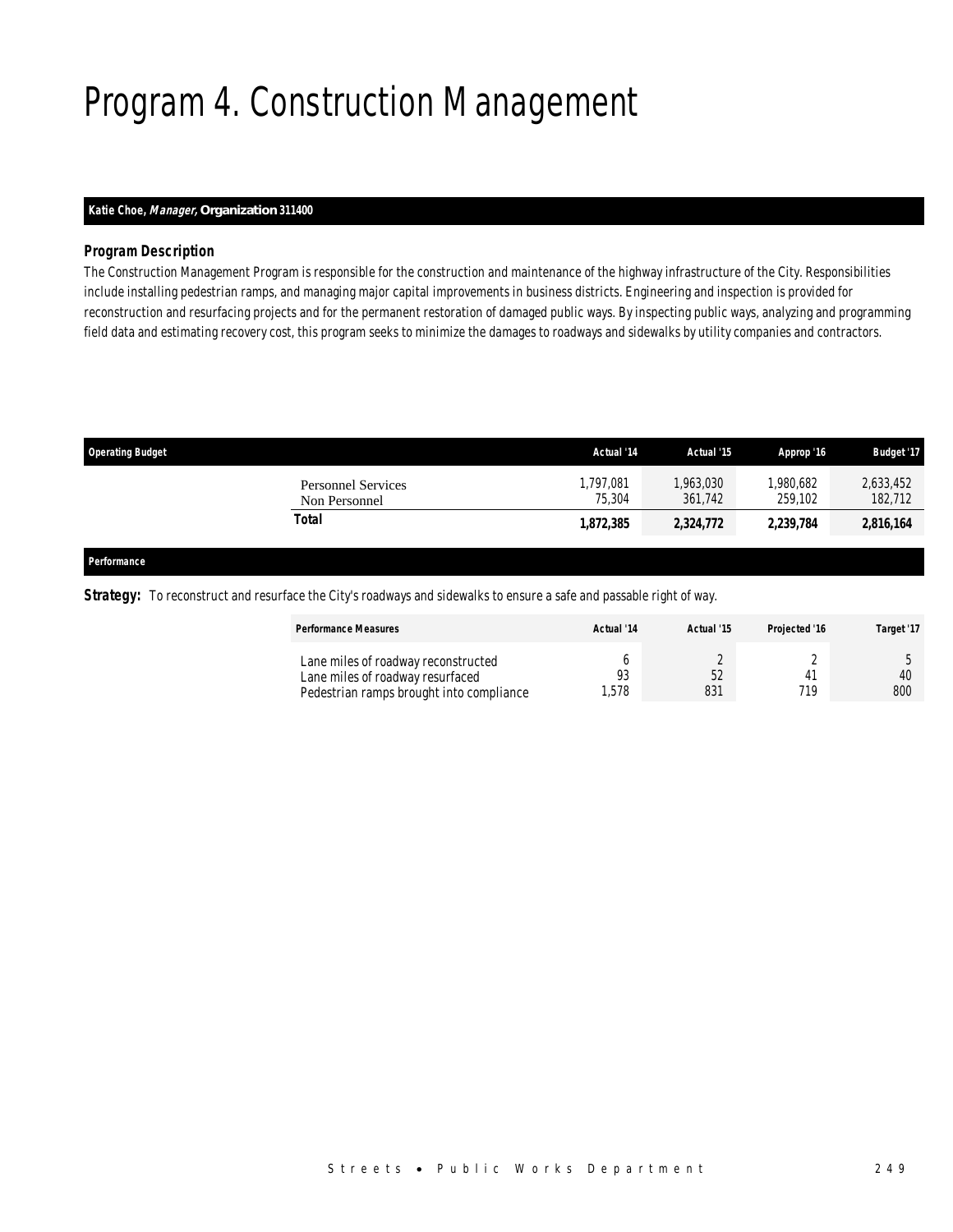# Program 5. Highway Field Operations

### *Michael Brohel, Manager, Organization 311500*

### *Program Description*

The Highway Field Operations Program is responsible for cleaning all city streets from curb to curb, with special emphasis on high litter areas and neighborhoods with posted street cleaning times. The program maintains and empties litter receptacles in busier areas of the city, clears snow from the streets during winter, makes temporary repairs to streets and sidewalks and provides assistance to the Recycling Program. The program also provides graffiti services and cleans and maintains the Boston Freedom Trail.

| <b>Operating Budget</b>                    | Actual '14             | Actual '15             | Approp '16             | <b>Budget '17</b>       |
|--------------------------------------------|------------------------|------------------------|------------------------|-------------------------|
| <b>Personnel Services</b><br>Non Personnel | 8.244.576<br>8.528.741 | 9.053.234<br>8.963.064 | 9.664.831<br>9.422.813 | 9.505.223<br>10,232,092 |
| Total                                      | 16,773,317             | 18,016,298             | 19.087.644             | 19,737,315              |

*Performance* 

#### **Strategy:** To maintain clean city streets.

| <b>Performance Measures</b>                                                  | Actual '14     | Actual '15      | Projected '16  | Target '17 |
|------------------------------------------------------------------------------|----------------|-----------------|----------------|------------|
|                                                                              |                |                 |                |            |
| <b>Responsiveness to Constituent Requests (CRM)</b>                          | Actual '14     | Actual '15      | Projected '16  | Target '17 |
| # of pothole repair requests received<br># of snow plowing requests received | 2,680<br>4,268 | 3.161<br>30,462 | 2.344<br>4,469 |            |
| % of pothole repair requests completed on<br>time                            | 95%            | 52%             | 75%            | 80%        |
| Average time to complete a pothole repair<br>request                         | $\sim$         | 5               |                |            |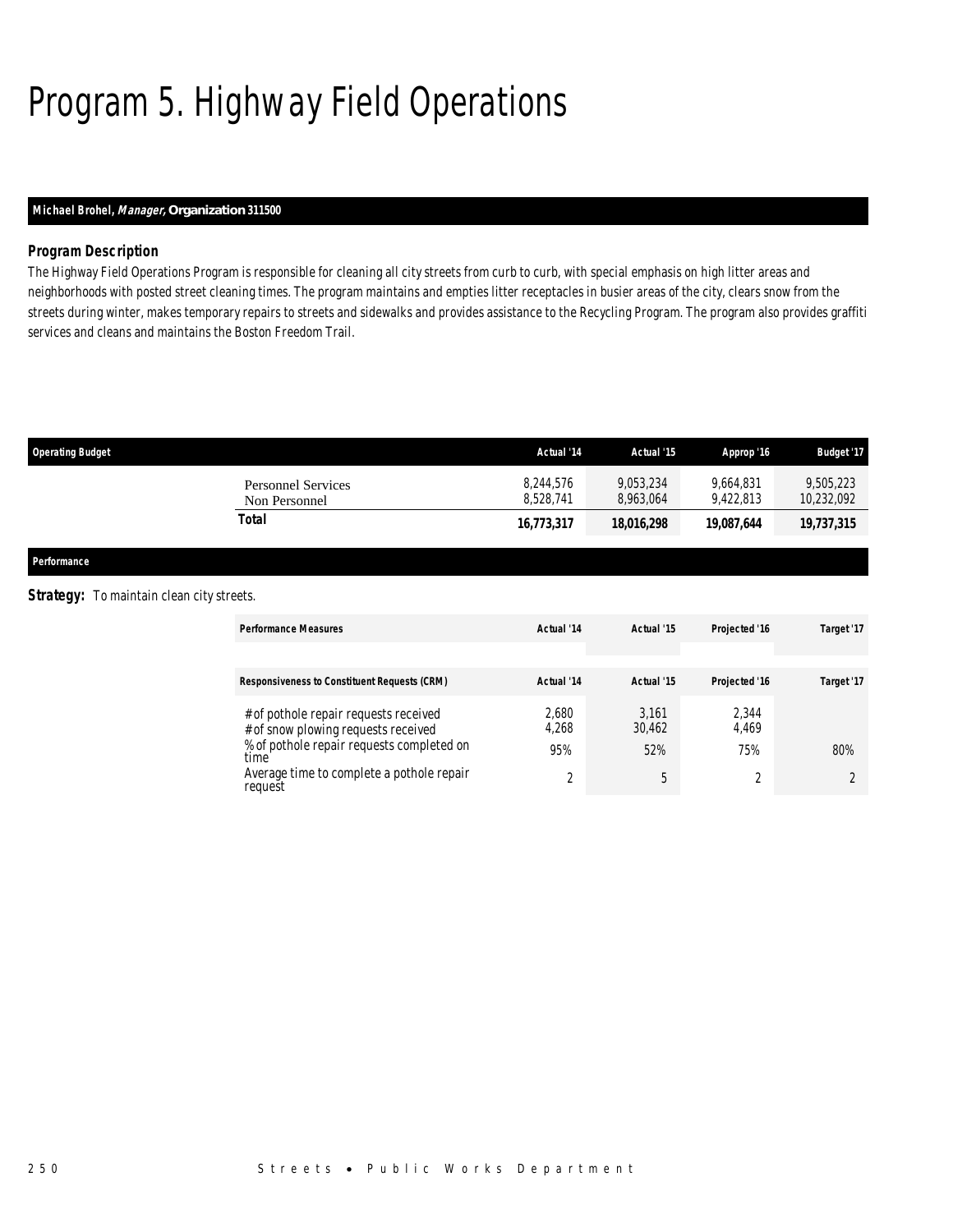# Program 6. Bridge Operations/Maintenance

### *Fouad Hamzeh, Manager, Organization 311600*

### *Program Description*

The Bridge Operations/Maintenance Program works to keep water, vehicle and pedestrian traffic moving as effectively as possible over and under the City's bridges. Responsibilities include efficient operation of the four drawbridges, and rapid response to needed electrical and mechanical repairs.

| <b>Operating Budget</b>                    | Actual '14          | Actual '15           | Approp '16           | <b>Budget '17</b>   |
|--------------------------------------------|---------------------|----------------------|----------------------|---------------------|
| <b>Personnel Services</b><br>Non Personnel | ,000,658<br>761.790 | 1.021.627<br>950.821 | 1.139.996<br>653.112 | ,121,686<br>651,881 |
| Total                                      | 1,762,448           | 1,972,448            | 1,793,108            | 1,773,567           |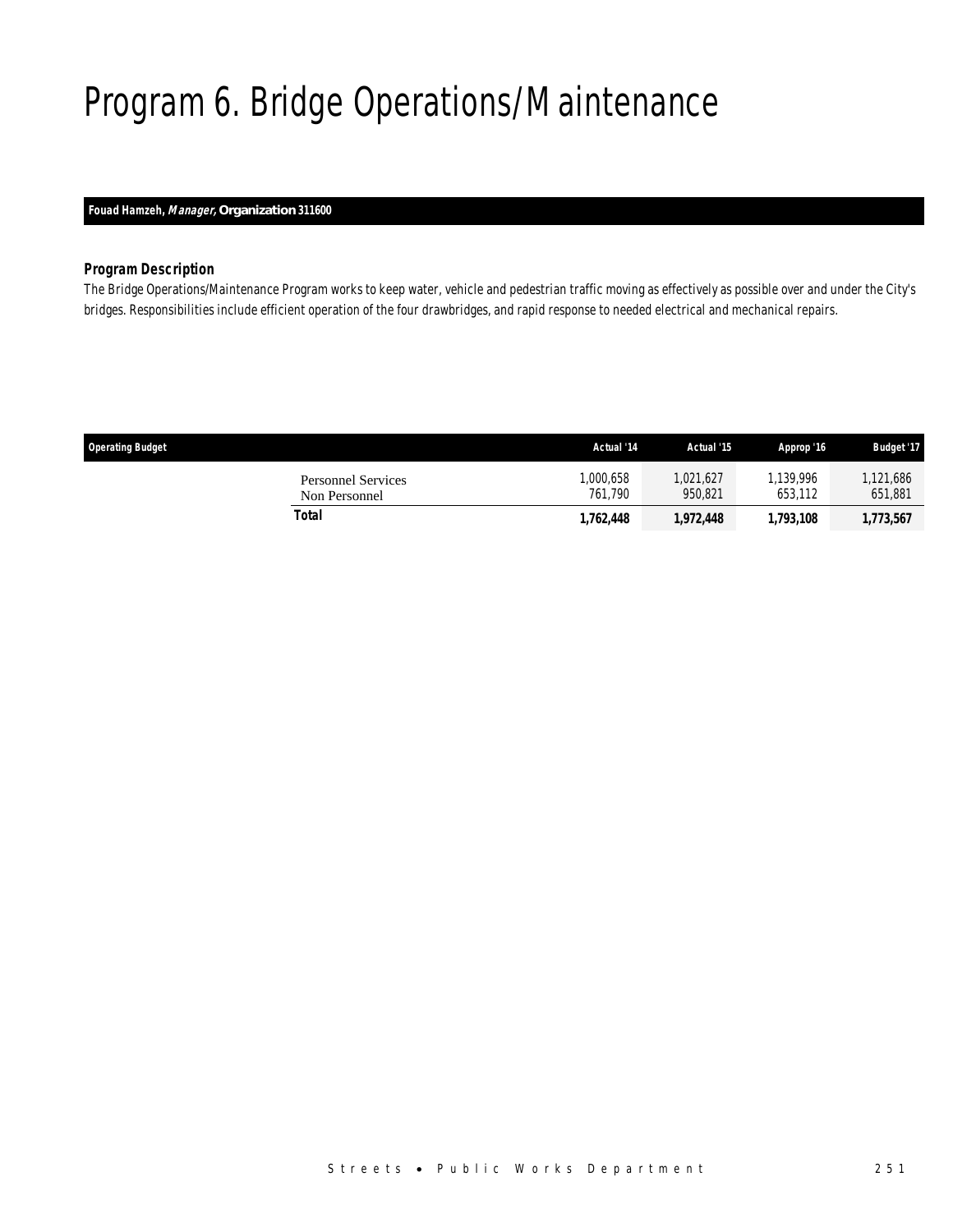# Program 7. Street Lights

### *Michael Brohel, Manager, Organization 311700*

### *Program Description*

The Street Lights program is responsible for the maintenance of streetlights. The program provides modern, cost efficient and effective street lighting services to protect the safety of the general and traveling public on Boston's streets and in the City's parks and playgrounds.

| <b>Operating Budget</b>             | Actual '14              | Actual '15             | Approp '16             | <b>Budget '17</b>      |
|-------------------------------------|-------------------------|------------------------|------------------------|------------------------|
| Personnel Services<br>Non Personnel | 3.622.852<br>11.399.007 | 3.579.504<br>8.568.168 | 3,166,060<br>8.336.728 | 3,021,534<br>7,681,380 |
| Total                               | 15.021.859              | 12,147,672             | 11.502.788             | 10,702,914             |
|                                     |                         |                        |                        |                        |

*Performance* 

### **Strategy:** To efficiently maintain street lights.

| <b>Performance Measures</b>                                                | Actual '14         | Actual '15         | Projected '16    | Target '17         |
|----------------------------------------------------------------------------|--------------------|--------------------|------------------|--------------------|
| # of street light outages addressed<br>Annual kWh savings from LED program | 8.098<br>3,400,000 | 3.343<br>6,617,135 | 4.499<br>489.140 | 5.500<br>4,115,000 |
| <b>Responsiveness to Constituent Requests (CRM)</b>                        | Actual '14         | Actual '15         | Projected '16    | Target '17         |
| # of street light outage constituent requests<br>received                  | 5.825              | 4.726              | 5,000            |                    |
| % of street light outages addressed on time                                | 49%                | 70%                | 62%              | 80%                |
| Average time to complete a street light<br>outage request                  | 56                 | 40                 | 36               | 10                 |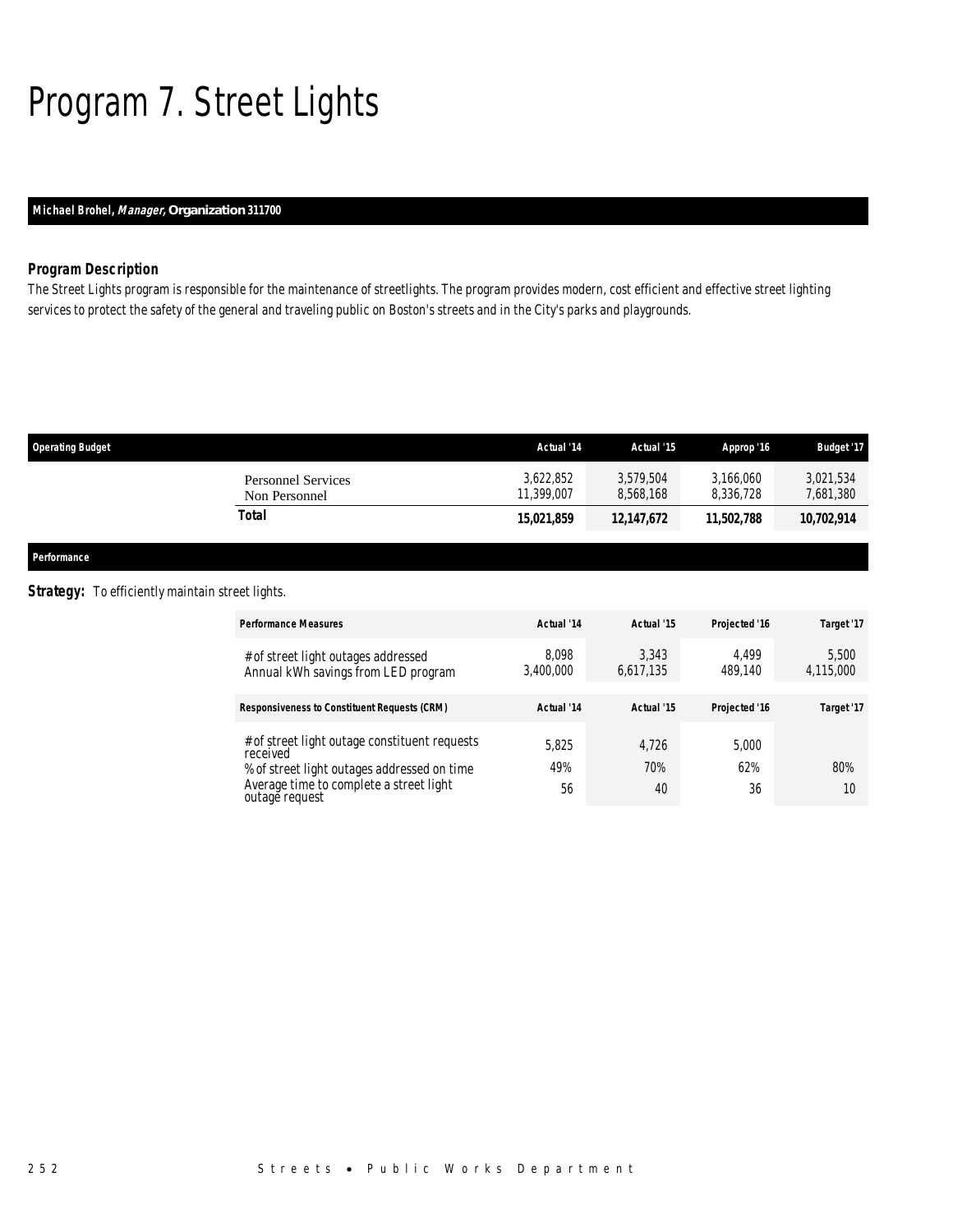### Program 8. Waste Reduction

### *Robert DeRosa, Manager, Organization 311800*

### *Program Description*

The Waste Reduction Division is responsible for implementing and managing recycling activities in the City in conjunction with the collection and disposal of solid waste generated by City of Boston households and enforcing all codes and ordinances to protect health, safety and enforcement. Responsibilities include program design, public education around recycling, monitoring contractor work and exploration of cost effective and environmentally sound disposal alternatives.

| <b>Operating Budget</b>                    | Actual '14              | Actual '15              | Approp '16              | <b>Budget '17</b>       |
|--------------------------------------------|-------------------------|-------------------------|-------------------------|-------------------------|
| <b>Personnel Services</b><br>Non Personnel | 1.076.451<br>41.098.864 | 2.076.956<br>36.426.634 | 2.236.106<br>37.477.630 | 2,250,522<br>37.662.174 |
| Total                                      | 42,175,315              | 38,503,590              | 39,713,736              | 39,912,696              |

#### *Performance*

**Strategy:** To collect and dispose of residential solid waste and recyclable materials in a cost-effective and efficient manner.

| <b>Performance Measures</b>                                                                                   | Actual '14              | Actual '15              | Projected '16     | Target '17              |
|---------------------------------------------------------------------------------------------------------------|-------------------------|-------------------------|-------------------|-------------------------|
| Tons of residential waste disposed (not<br>recycled)                                                          | 191.611                 | 187.651                 | 190.828           | 197,000                 |
| <b>Strategy:</b> To increase the diversion rate of recycling through the Recycling Program.                   |                         |                         |                   |                         |
| <b>Performance Measures</b>                                                                                   | Actual '14              | Actual '15              | Projected '16     | Target '17              |
| Recycling diversion rate<br>Tons of residential waste recycled<br>Tons of solid waste collected and processed | 18<br>43.419<br>246.735 | 20<br>47.901<br>247.556 | 51.820<br>242.648 | 21<br>50,000<br>250,000 |

**Strategy:** To respond to cleanliness and environmental safety complaints within 48 hours.

| <b>Performance Measures</b>                                      | Actual '14 | Actual '15 | Projected '16 | Target '17 |
|------------------------------------------------------------------|------------|------------|---------------|------------|
| % of code enforcement complaints responded<br>to within 48 hours | 100%       | 84%        | 98%           | 98%        |

**Strategy:** To collect and dispose of residential solid waste and recyclable materials in a cost-effective and efficient manner.

| <b>Performance Measures</b>                                                                                                               | Actual '14   | Actual '15    | Projected '16 | Target '17 |
|-------------------------------------------------------------------------------------------------------------------------------------------|--------------|---------------|---------------|------------|
|                                                                                                                                           |              |               |               |            |
| <b>Responsiveness to Constituent Requests (CRM)</b>                                                                                       | Actual '14   | Actual '15    | Projected '16 | Target '17 |
| # of missed trash requests received<br>% of missed trash requests completed on time<br>Average time to complete a missed trash<br>request | 6,382<br>99% | 15.127<br>92% | 11,332<br>97% | 96%        |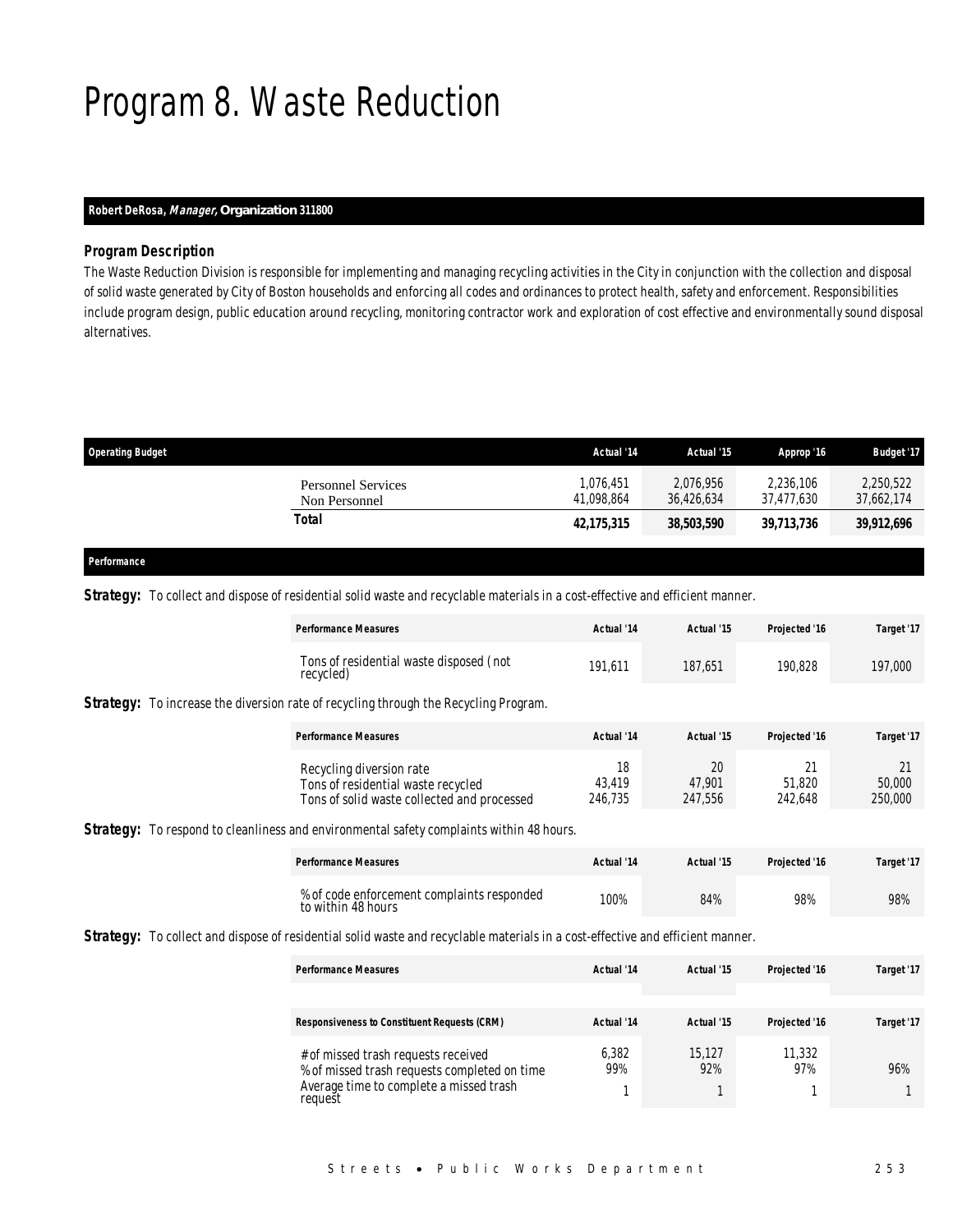## External Funds Projects

*Home Composting* 

### *Project Mission*

This revolving account was started with a grant from the State Department of Environmental Protection and uses yard waste materials from community gardens to create compost. The compost is sold and the proceeds were used to buy compost bins, which are also sold to residential gardeners, along with compost.

### *MRIP (Municipal Recycling Incentive Program)*

#### *Project Mission*

MRIP is a program of the DEP. The goal of the program is to increase municipal recycling, safely dispose of universal wastes (such as CRT's, mercury, paint and auto supplies) and develop a way to recover and reuse materials such as paper, cardboard and leaf and yard waste.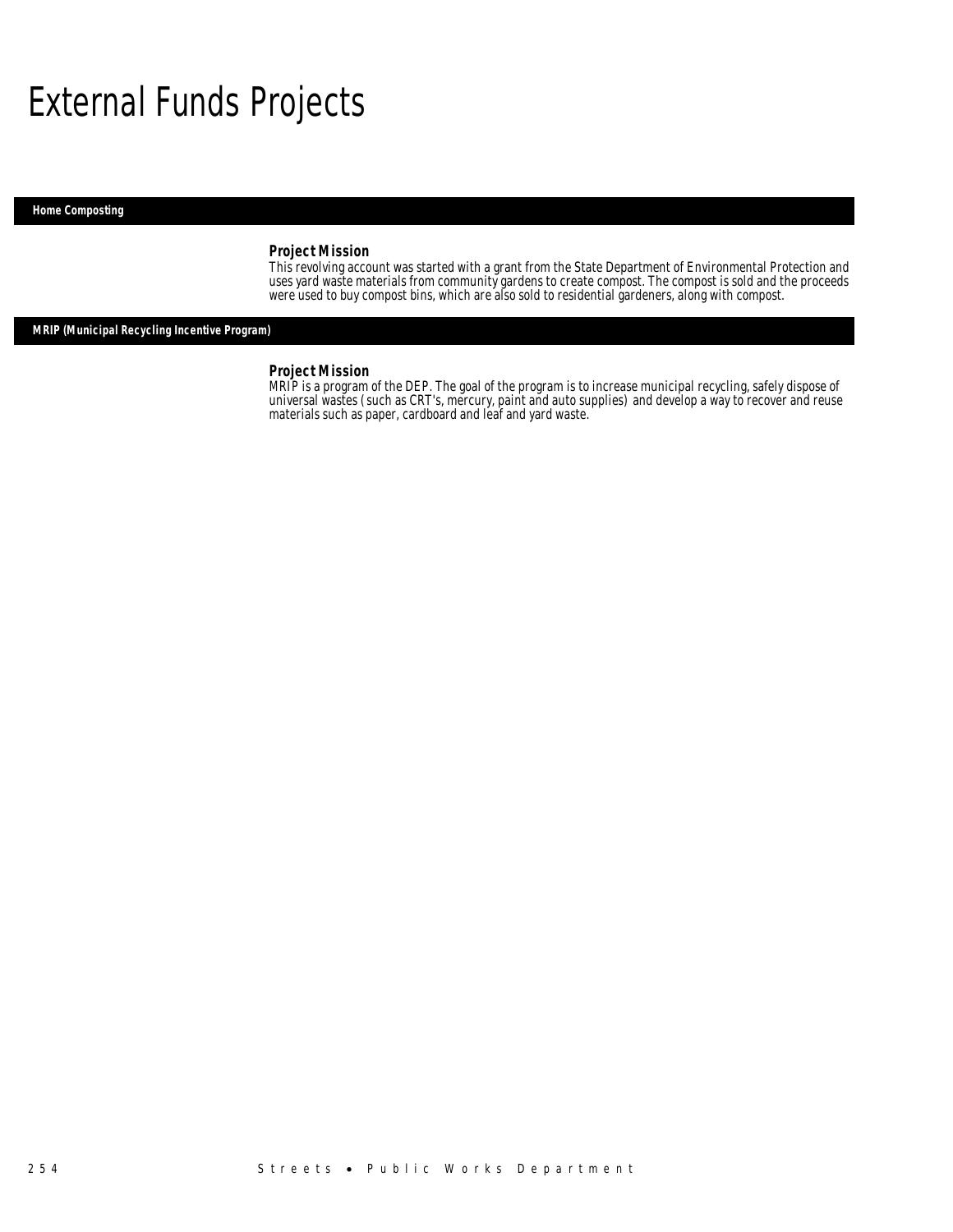# Public Works Department Capital Budget

### *Overview*

Public Works is committed to implementing capital projects that will result in safe, well-functioning and attractive roadways, sidewalks, bridges and street lights.

### *FY17 Major Initiatives*

- Public Works will continue construction on the Connect Historic Boston project, leveraging a \$15.5m Transportation Infrastructure Generating Economic Recovery (TIGER) grant from the Federal Department of Transportation.
- The City will begin the sixth year of the citywide project to convert mercury and sodium vapor streetlights to LEDs, leveraging outside funds from EverSource to complete the project.
- A pilot program to install igniters into gas lamps will continue to expand, allowing the lights to be turned off during day light hours. Incentive funds from National Grid will be utilized.
- The reconstruction and installation of pedestrian ramps on sidewalks will continue throughout the City, to improve accessibility.
- Walkable Streets will focus on longer, contiguous sections of sidewalks to improve overall mobility.
- Design processes with community input for major neighborhood improvements at North Square in the North End, and Commonwealth Avenue Phase 3 & 4 in Brighton will continue.

| <b>Capital Budget Expenditures</b> | Total Actual '14 | Total Actual '15 |            | Estimated '16 Total Projected '17 |
|------------------------------------|------------------|------------------|------------|-----------------------------------|
| Total Department                   | 35.272.170       | 75,920,128       | 71,987,415 | 69.118.056                        |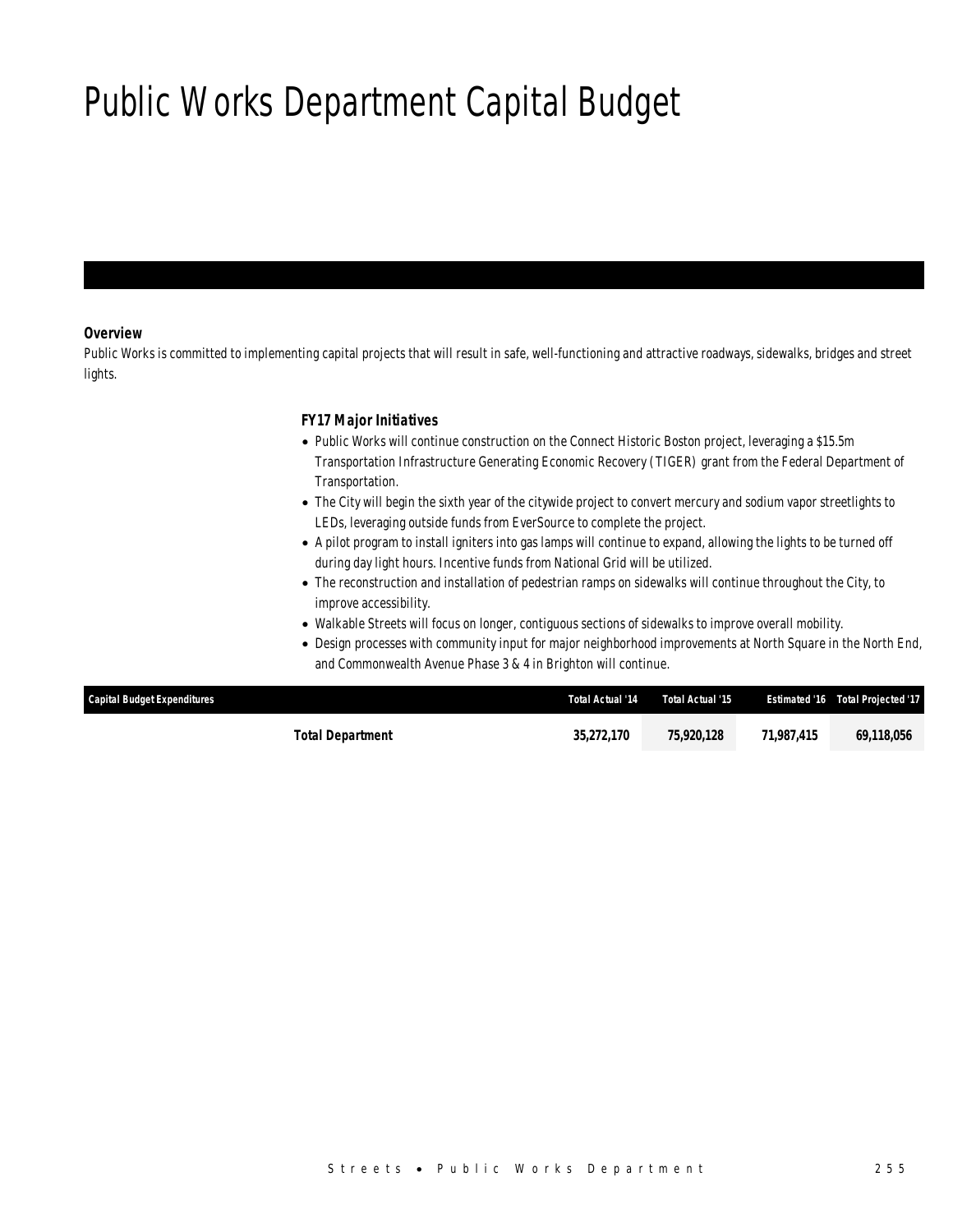## Public Works Department Project Profiles

### *ADA/AAB PEDESTRIAN RAMPS*

### *Project Mission*

Install or reconstruct pedestrian ramps to conform to current Americans With Disabilities Act and Architectural Access Board regulations.

*Managing Department,* Public Works Department *Status,* Annual Program*Location,* Citywide *Operating Impact,* No

| <b>Authorizations</b>                    |           |             |             |                |           |  |
|------------------------------------------|-----------|-------------|-------------|----------------|-----------|--|
|                                          |           |             |             | Non Capital    |           |  |
| Source                                   | Existing  | <b>FY17</b> | Future      | Fund           | Total     |  |
| City Capital                             | 3.400.000 | 0           | 4,600,000   | $\overline{0}$ | 8,000,000 |  |
| Grants/Other                             | O         | 0           |             | 0              | 0         |  |
| Total                                    | 3,400,000 | 0           | 4.600.000   | $^{0}$         | 8,000,000 |  |
| <b>Expenditures (Actual and Planned)</b> |           |             |             |                |           |  |
|                                          | Thru      |             |             |                |           |  |
| Source                                   | 6/30/15   | <b>FY16</b> | <b>FY17</b> | FY18-21        | Total     |  |
| City Capital                             | 0         | 0           | 1.600.000   | 6.400.000      | 8,000,000 |  |
| Grants/Other                             | 0         | 0           |             | 0              | 0         |  |
| Total                                    | 0         | 0           | 1.600.000   | 6.400.000      | 8,000,000 |  |

### *ALFORD STREET BRIDGE*

### *Project Mission*

Replace the bridge. State and federal construction funding awarded. *Managing Department,* Public Works Department *Status,* In Construction*Location,* Charlestown *Operating Impact,* No

| <b>Authorizations</b>                    |           |             |               |             |            |  |
|------------------------------------------|-----------|-------------|---------------|-------------|------------|--|
|                                          |           |             |               | Non Capital |            |  |
| Source                                   | Existing  | <b>FY17</b> | <b>Future</b> | Fund        | Total      |  |
| City Capital                             | 5,669,642 | 0           | $\Omega$      | $\theta$    | 5,669,642  |  |
| Grants/Other                             |           | 0           | 0             | 58,000,000  | 58,000,000 |  |
| Total                                    | 5,669,642 | $\theta$    | 0             | 58,000,000  | 63,669,642 |  |
| <b>Expenditures (Actual and Planned)</b> |           |             |               |             |            |  |
|                                          | Thru      |             |               |             |            |  |
| Source                                   | 6/30/15   | <b>FY16</b> | <b>FY17</b>   | FY18-21     | Total      |  |
| City Capital                             | 4.812.151 | 120,000     | $\theta$      | 737.491     | 5,669,642  |  |
| Grants/Other                             | 0         |             | 0             |             | 0          |  |
| Total                                    | 4.812.151 | 120,000     | 0             | 737.491     | 5.669.642  |  |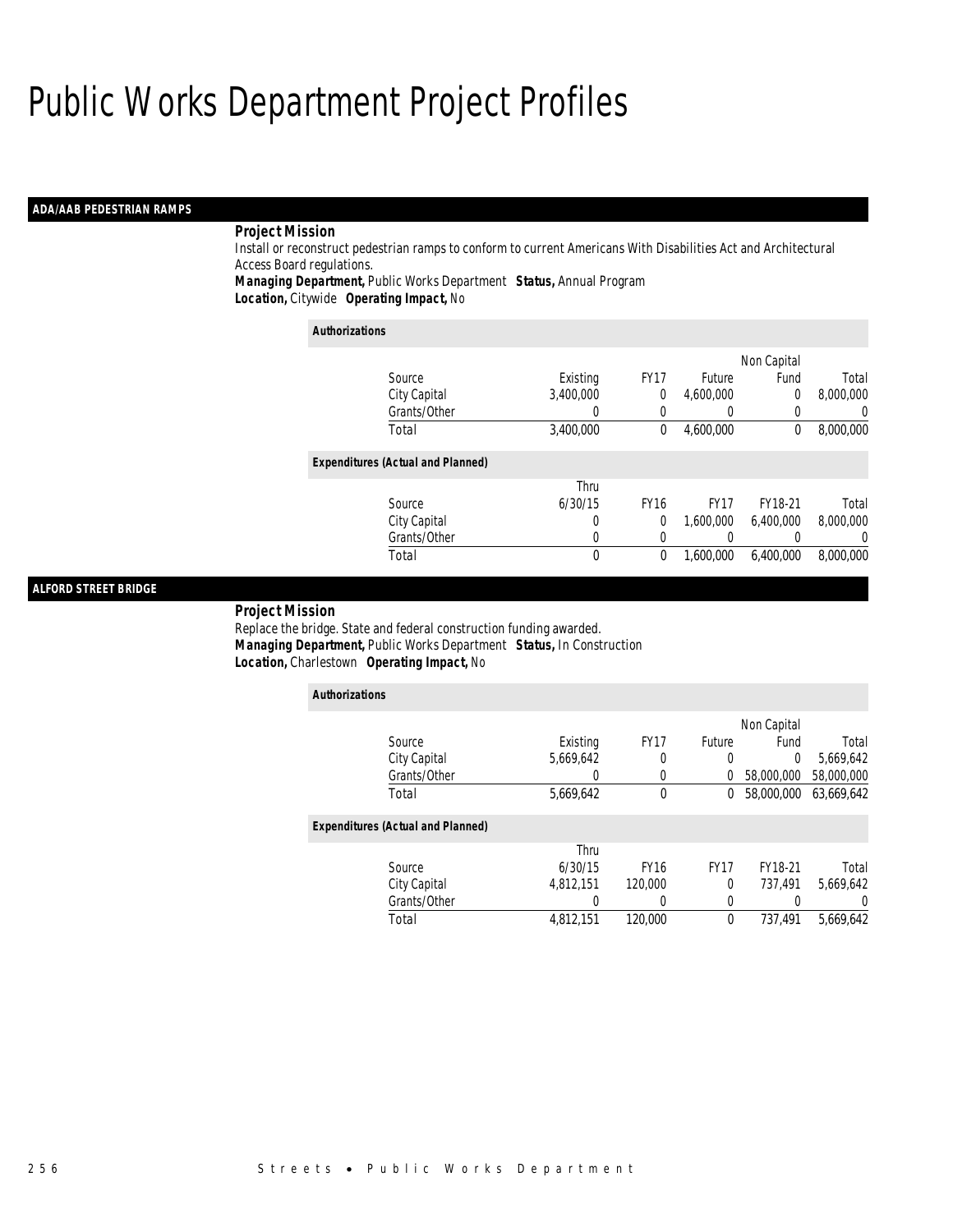## Public Works Department Project Profiles

### *BRIDGE REPAIRS*

### *Project Mission*

 Ongoing repairs at various City-owned bridges as needed. *Managing Department,* Public Works Department *Status,* Annual Program*Location,* Citywide *Operating Impact,* No

| <b>Authorizations</b> |                                          |           |             |             |                |                  |
|-----------------------|------------------------------------------|-----------|-------------|-------------|----------------|------------------|
|                       |                                          |           |             |             | Non Capital    |                  |
|                       | Source                                   | Existing  | <b>FY17</b> | Future      | Fund           | Total            |
|                       | City Capital                             | 9.600.000 | 6.400.000   | 0           | $\overline{0}$ | 16,000,000       |
|                       | Grants/Other                             |           |             | 0           | 0              | 0                |
|                       | Total                                    | 9.600.000 | 6.400.000   | $\mathbf 0$ | 0              | 16,000,000       |
|                       | <b>Expenditures (Actual and Planned)</b> |           |             |             |                |                  |
|                       |                                          | Thru      |             |             |                |                  |
|                       | Source                                   | 6/30/15   | <b>FY16</b> | <b>FY17</b> | FY18-21        | Total            |
|                       | City Capital                             | 0         | $\Omega$    | 10,000,000  | 6,000,000      | 16,000,000       |
|                       | Grants/Other                             | 0         | 0           |             |                | $\left( \right)$ |
|                       | Total                                    | 0         | 0           | 10,000,000  | 6,000,000      | 16.000.000       |
|                       |                                          |           |             |             |                |                  |

### *CAMBRIDGE STREET BRIDGE*

### *Project Mission*

 Inspect bridge and perform repairs as needed. *Managing Department,* Public Works Department *Status,* To Be Scheduled*Location,* Charlestown *Operating Impact,* No

| <b>Authorizations</b>                    |          |             |             |         |         |
|------------------------------------------|----------|-------------|-------------|---------|---------|
|                                          |          |             | Non Capital |         |         |
| Source                                   | Existing | <b>FY17</b> | Future      | Fund    | Total   |
| City Capital                             | 253,000  | 0           | 0           | 0       | 253,000 |
| Grants/Other                             | 0        | 0           | 0           | 0       | 0       |
| Total                                    | 253,000  | 0           | $\mathbf 0$ | 0       | 253,000 |
| <b>Expenditures (Actual and Planned)</b> |          |             |             |         |         |
|                                          | Thru     |             |             |         |         |
| Source                                   | 6/30/15  | <b>FY16</b> | <b>FY17</b> | FY18-21 | Total   |
| City Capital                             | 0        | 50,000      | 103,000     | 100,000 | 253,000 |
| Grants/Other                             | 0        | $\left($    | 0           | 0       | 0       |
| Total                                    | 0        | 50,000      | 103,000     | 100,000 | 253,000 |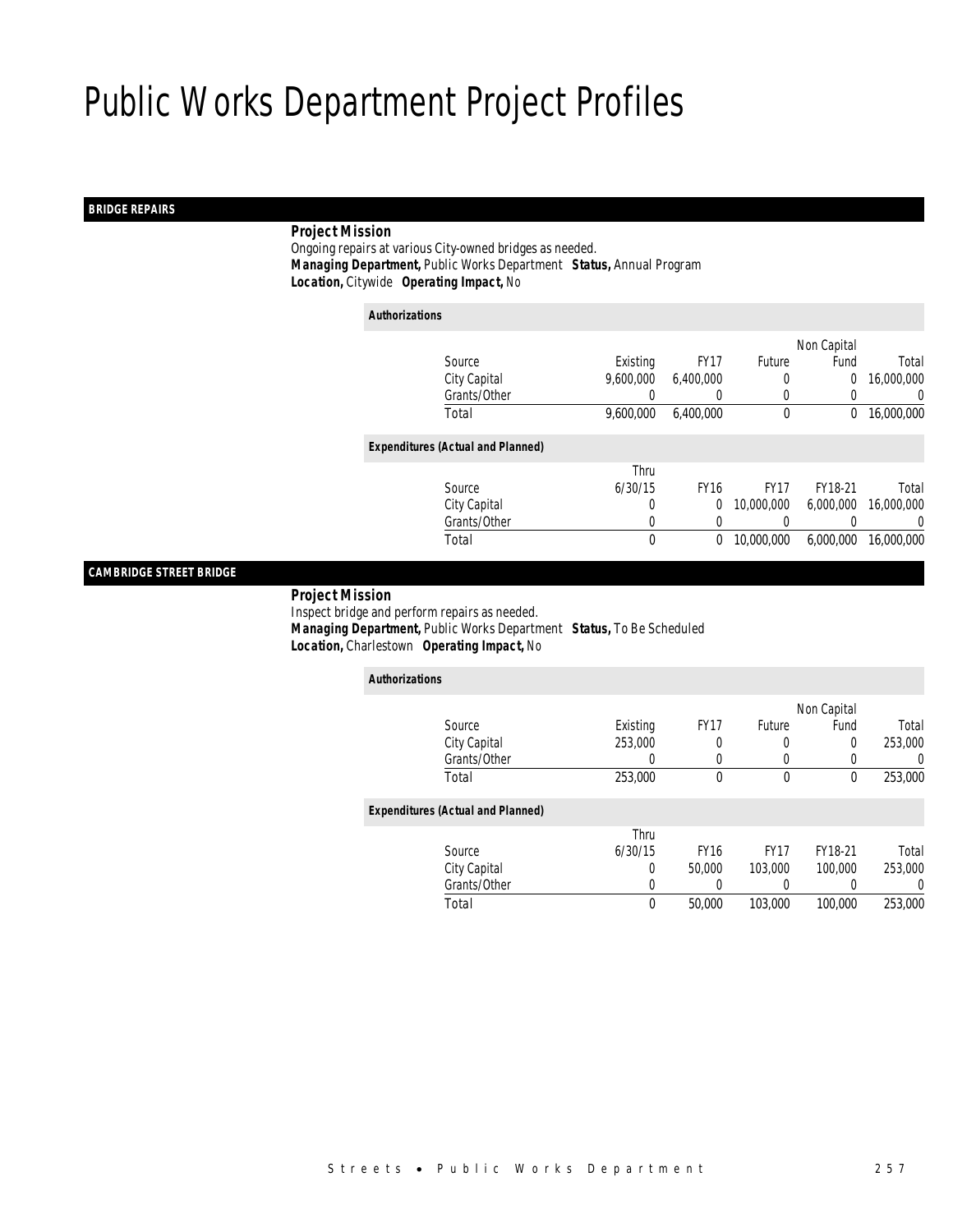## Public Works Department Project Profiles

### *CENTRAL MAINTENANCE FACILITY COMPLEX*

### *Project Mission*

Continued renovations to the building, garage and grounds. *Managing Department,* Public Facilities Department *Status,* In Design*Location,* South End *Operating Impact,* No

| <b>Authorizations</b> |                                          |            |             |             |           |            |  |
|-----------------------|------------------------------------------|------------|-------------|-------------|-----------|------------|--|
|                       |                                          |            |             | Non Capital |           |            |  |
|                       | Source                                   | Existing   | <b>FY17</b> | Future      | Fund      | Total      |  |
|                       | City Capital                             | 14,060,000 | 0           | 0           | 0         | 14,060,000 |  |
|                       | Grants/Other                             | 100,673    | 0           | 0           | $\Omega$  | 100,673    |  |
|                       | Total                                    | 14,160,673 | 0           | 0           | 0         | 14,160,673 |  |
|                       | <b>Expenditures (Actual and Planned)</b> |            |             |             |           |            |  |
|                       |                                          | Thru       |             |             |           |            |  |
|                       | Source                                   | 6/30/15    | <b>FY16</b> | <b>FY17</b> | FY18-21   | Total      |  |
|                       | City Capital                             | 8.578.118  | 50,000      | 0           | 5.431.882 | 14,060,000 |  |
|                       | Grants/Other                             | 78,932     | 0           | 0           | 21,741    | 100,673    |  |
|                       | Total                                    | 8,657,050  | 50,000      | 0           | 5.453.623 | 14,160,673 |  |

### *CHOICE NEIGHBORHOOD*

*Project Mission* 

Reconstruction or resurfacing of various streets in the Choice Neighborhood. *Managing Department,* Public Works Department *Status,* In Design*Location,* Roxbury *Operating Impact,* No

| <b>Authorizations</b>                    |           |             |               |           |           |  |  |
|------------------------------------------|-----------|-------------|---------------|-----------|-----------|--|--|
|                                          |           |             | Non Capital   |           |           |  |  |
| Source                                   | Existing  | <b>FY17</b> | <b>Future</b> | Fund      | Total     |  |  |
| City Capital                             | 2.605.000 | 0           | 0             | 0         | 2,605,000 |  |  |
| Grants/Other                             |           | $\left($    | 0             | 525,000   | 525,000   |  |  |
| Total                                    | 2,605,000 | $\theta$    | 0             | 525,000   | 3,130,000 |  |  |
| <b>Expenditures (Actual and Planned)</b> |           |             |               |           |           |  |  |
|                                          | Thru      |             |               |           |           |  |  |
| Source                                   | 6/30/15   | <b>FY16</b> | <b>FY17</b>   | FY18-21   | Total     |  |  |
| City Capital                             | 56.289    | 200,000     | 1.000.000     | 1.348.711 | 2.605.000 |  |  |
| Grants/Other                             | 0         |             |               | 0         | 0         |  |  |
| Total                                    | 56.289    | 200,000     | 1.000.000     | 1.348.711 | 2.605.000 |  |  |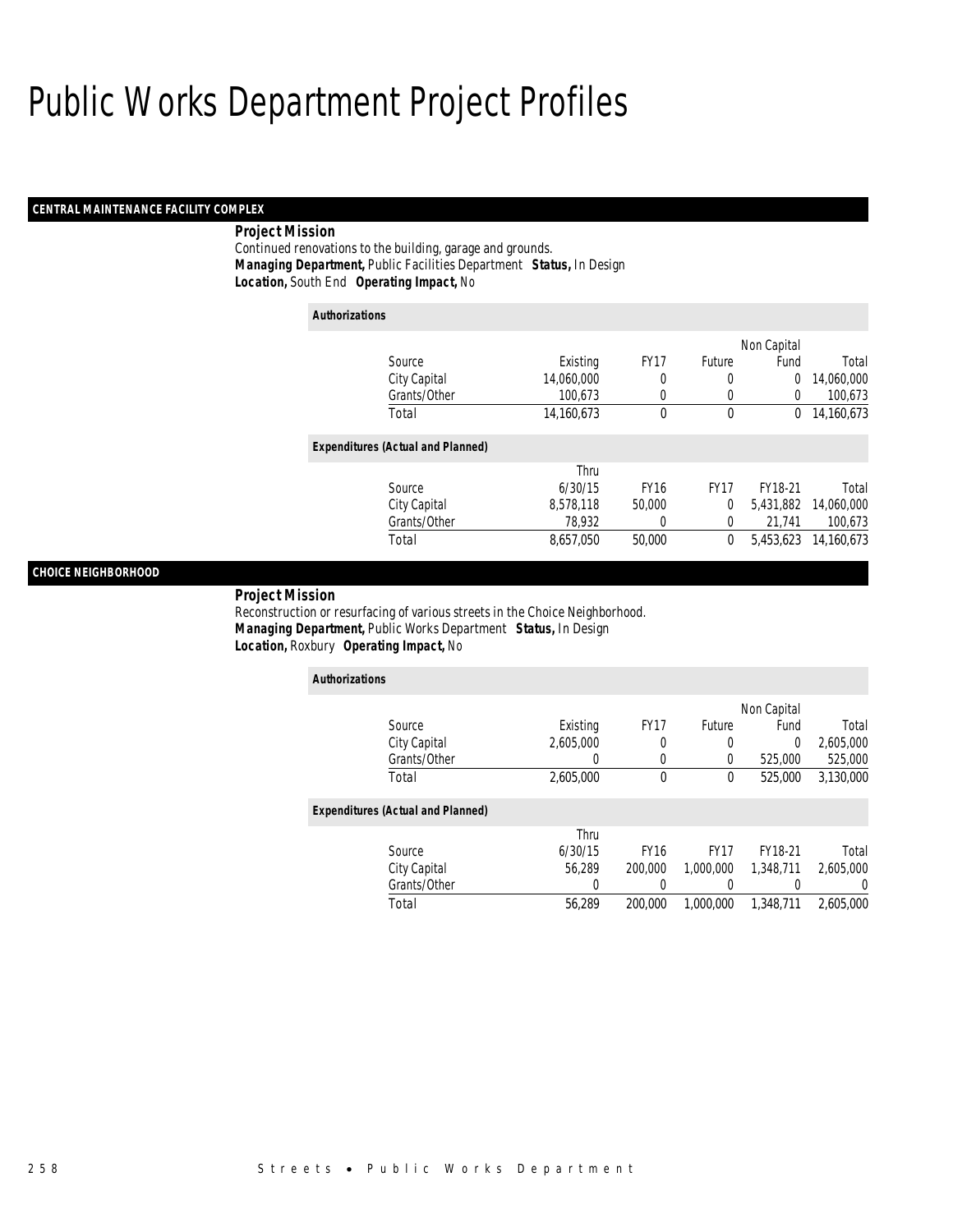#### *COMMONWEALTH AVENUE PHASE 2A*

#### *Project Mission*

 Improve roadway between Amory Street and Alcorn Street by upgrading pavement and drainage conditions, improving facilities for bikes and pedestrians and widening the MBTA reservation. State and federal construction funds are anticipated.

*Managing Department,* Public Works Department *Status,* In Design

*Location,* Allston/Brighton *Operating Impact,* No

| <b>Authorizations</b>                    |          |             |               |             |            |
|------------------------------------------|----------|-------------|---------------|-------------|------------|
|                                          |          |             |               | Non Capital |            |
| Source                                   | Existing | <b>FY17</b> | <b>Future</b> | Fund        | Total      |
| City Capital                             | 800,000  | 0           | 0             | 0           | 800,000    |
| Grants/Other                             |          | $\left($    | 0             | 19,266,250  | 19,266,250 |
| Total                                    | 800,000  | 0           | 0             | 19,266,250  | 20,066,250 |
| <b>Expenditures (Actual and Planned)</b> |          |             |               |             |            |
|                                          | Thru     |             |               |             |            |
| Source                                   | 6/30/15  | <b>FY16</b> | <b>FY17</b>   | FY18-21     | Total      |
| City Capital                             | 0        | 700,000     | 100,000       | 0           | 800,000    |
| Grants/Other                             | 0        |             | $\left($      | 0           | 0          |
| Total                                    | 0        | 700,000     | 100,000       | $\theta$    | 800,000    |

#### *COMMONWEALTH AVENUE PHASE 3 AND 4*

#### *Project Mission*

 Design and reconstruct Commonwealth Avenue from Packard's Corner to Kelton Street, with the addition of a cycle track. State construction funding anticipated.

*Managing Department,* Public Works Department *Status,* In Design

*Location,* Allston/Brighton *Operating Impact,* No

| <b>Authorizations</b> |                                          |           |             |             |             |            |
|-----------------------|------------------------------------------|-----------|-------------|-------------|-------------|------------|
|                       |                                          |           |             |             | Non Capital |            |
|                       | Source                                   | Existing  | <b>FY17</b> | Future      | Fund        | Total      |
|                       | City Capital                             | 2.500.000 | 0           | 400.000     | $\Omega$    | 2.900.000  |
|                       | Grants/Other                             | 0         | 0           | 0           | 20,000,000  | 20,000,000 |
|                       | Total                                    | 2,500,000 | $\theta$    | 400,000     | 20,000,000  | 22,900,000 |
|                       | <b>Expenditures (Actual and Planned)</b> |           |             |             |             |            |
|                       |                                          | Thru      |             |             |             |            |
|                       | Source                                   | 6/30/15   | <b>FY16</b> | <b>FY17</b> | FY18-21     | Total      |
|                       | City Capital                             | 235.198   | 200,000     | 200,000     | 2.264.802   | 2,900,000  |
|                       | Grants/Other                             | 0         | 0           | 0           | 0           | 0          |
|                       | Total                                    | 235.198   | 200,000     | 200,000     | 2.264.802   | 2.900.000  |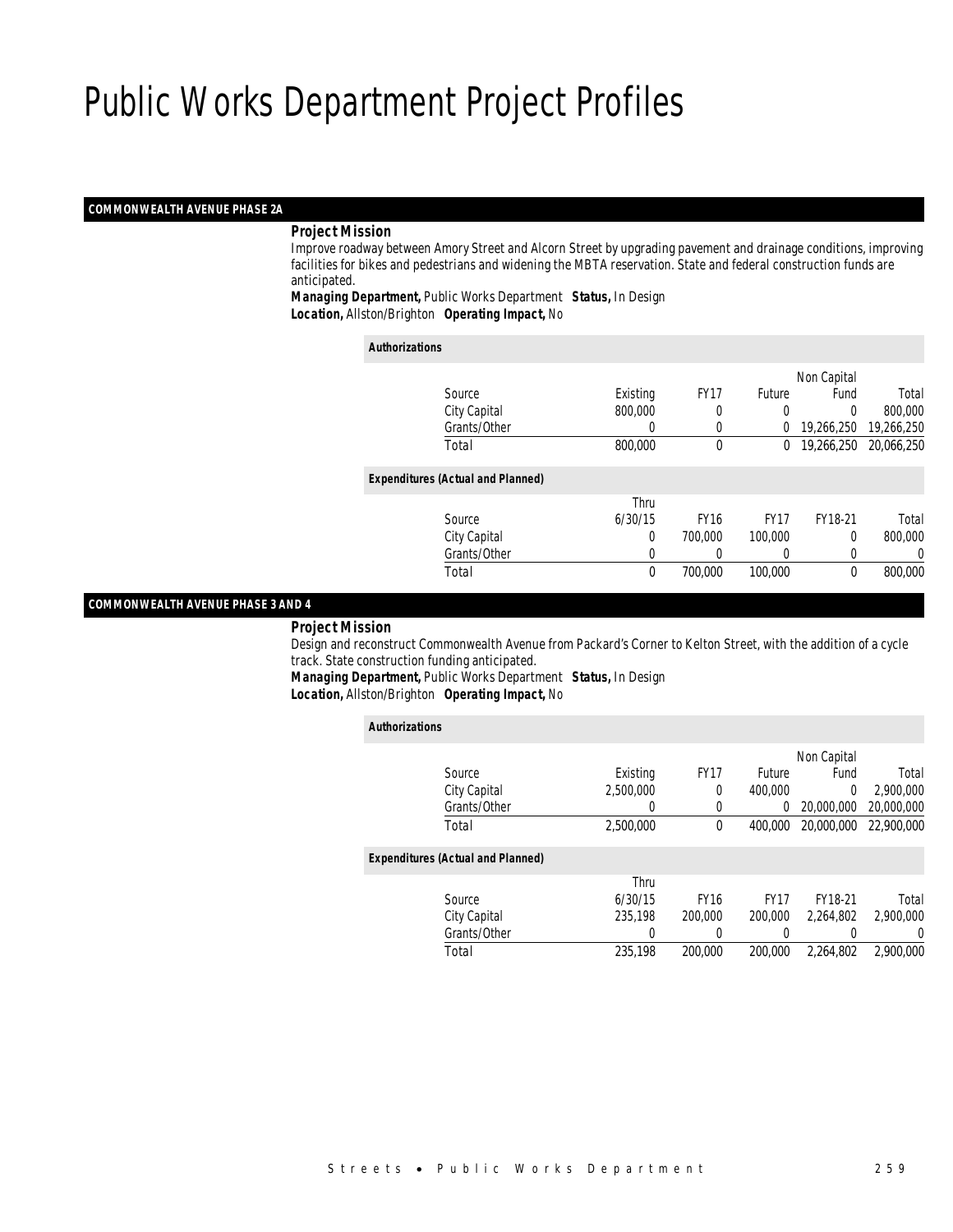#### *CONNECT HISTORIC BOSTON*

#### *Project Mission*

Federal Grant (TIGER) supported roadway and sidewalk reconstruction project, including improvements to Constitution Road, Joy Street, Blackstone Block, as well as a bike trail/cycle track connecting Commercial, Causeway and Staniford Streets.

*Managing Department,* Public Works Department *Status,* In Construction*Location,* Various neighborhoods *Operating Impact,* No

| <b>Authorizations</b>                    |            |             |              |             |            |
|------------------------------------------|------------|-------------|--------------|-------------|------------|
|                                          |            |             |              | Non Capital |            |
| Source                                   | Existing   | <b>FY17</b> | Future       | Fund        | Total      |
| City Capital                             | 8,220,000  | 0           | 0            | $\theta$    | 8,220,000  |
| Grants/Other                             | 21,073,700 | 0           | 0            | 0           | 21,073,700 |
| Total                                    | 29.293.700 | $\theta$    | $\mathbf{0}$ | 0           | 29,293,700 |
| <b>Expenditures (Actual and Planned)</b> |            |             |              |             |            |
|                                          | Thru       |             |              |             |            |
| Source                                   | 6/30/15    | <b>FY16</b> | <b>FY17</b>  | FY18-21     | Total      |
| City Capital                             | 2.005.423  | 1,000,000   | 2,000,000    | 3.214.577   | 8,220,000  |
| Grants/Other                             | 424.566    | 11,960,000  | 8,689,134    | 0           | 21,073,700 |
| Total                                    | 2.429.989  | 12.960.000  | 10.689.134   | 3.214.577   | 29,293,700 |

#### *CROSSROADS INITIATIVE*

#### *Project Mission*

The initiative is a program of street improvements surrounding and adjacent to the Rose Kennedy Greenway. Design is underway on Summer Street and Congress Street.

*Managing Department,* Public Works Department *Status,* In Design

*Location,* Financial District/Downtown *Operating Impact,* No

| <b>Authorizations</b>                    |           |             |             |             |                  |
|------------------------------------------|-----------|-------------|-------------|-------------|------------------|
|                                          |           |             |             | Non Capital |                  |
| Source                                   | Existing  | <b>FY17</b> | Future      | Fund        | Total            |
| City Capital                             | 9.000.000 | 0           | 0           | $\Omega$    | 9,000,000        |
| Grants/Other                             | 0         | 0           |             |             | $\left( \right)$ |
| Total                                    | 9,000,000 | 0           | $\mathbf 0$ | 0           | 9,000,000        |
| <b>Expenditures (Actual and Planned)</b> |           |             |             |             |                  |
|                                          | Thru      |             |             |             |                  |
| Source                                   | 6/30/15   | <b>FY16</b> | <b>FY17</b> | FY18-21     | Total            |
| City Capital                             | 6.571.603 | 1,500,000   | 200,000     | 728.397     | 9.000.000        |
| Grants/Other                             | 0         | 0           |             |             | 0                |
| Total                                    | 6.571.603 | 1,500,000   | 200,000     | 728.397     | 9.000.000        |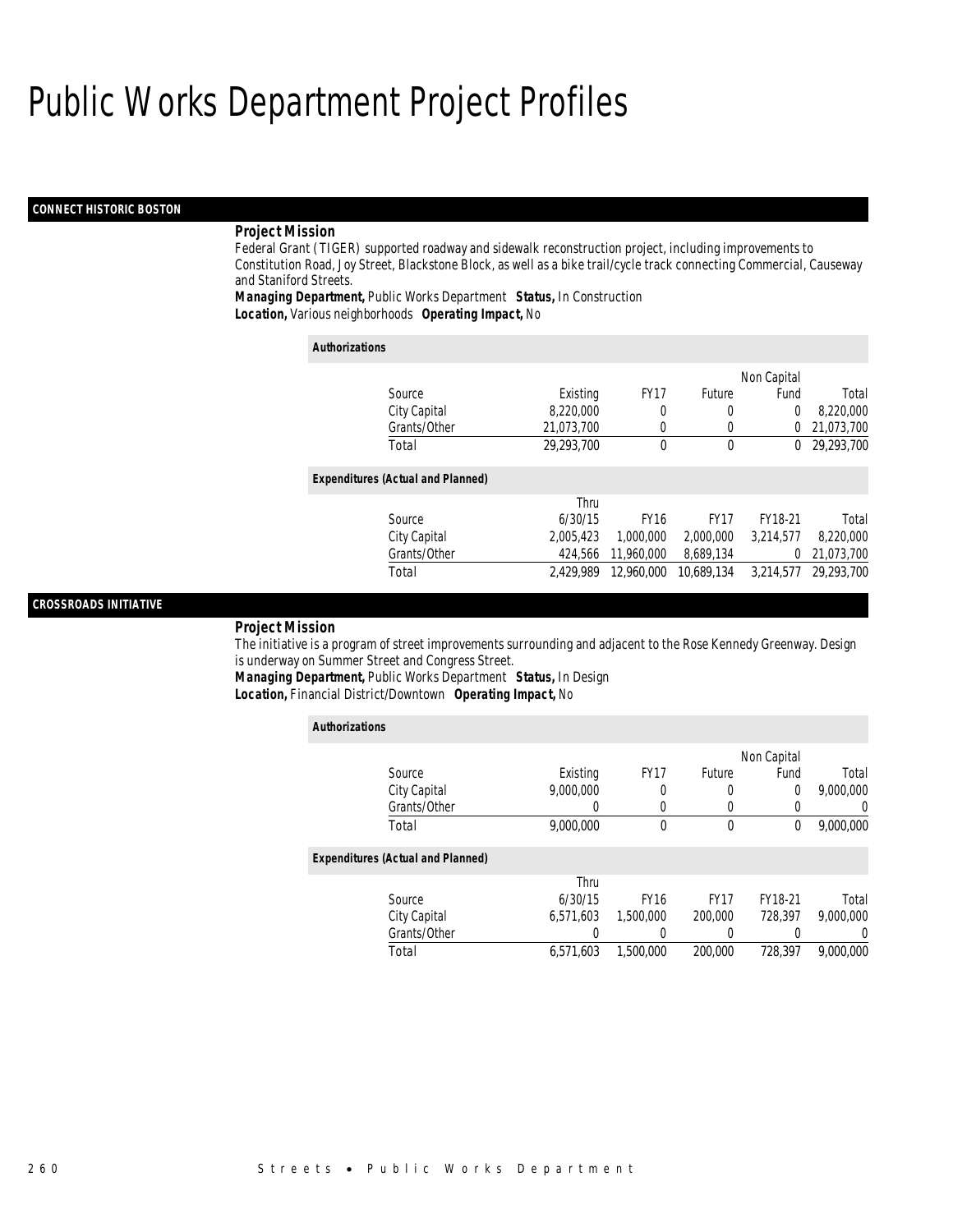## *DANA AVENUE BRIDGE*

 *Project Mission*Design for bridge rehabilitation.

*Managing Department,* Public Works Department *Status,* In Design

*Location,* Hyde Park *Operating Impact,* No

| <b>Authorizations</b>                    |          |             |             |             |         |
|------------------------------------------|----------|-------------|-------------|-------------|---------|
|                                          |          |             |             | Non Capital |         |
| Source                                   | Existing | <b>FY17</b> | Future      | Fund        | Total   |
| City Capital                             | 860,000  |             |             | 0           | 860,000 |
| Grants/Other                             | $\Omega$ | 0           | $\left($    | 0           | 0       |
| Total                                    | 860,000  | $\theta$    | $\mathbf 0$ | 0           | 860,000 |
| <b>Expenditures (Actual and Planned)</b> |          |             |             |             |         |
|                                          | Thru     |             |             |             |         |
| Source                                   | 6/30/15  | <b>FY16</b> | <b>FY17</b> | FY18-21     | Total   |
| City Capital                             | 53,910   | 20,000      | 0           | 786,090     | 860,000 |
| Grants/Other                             | 0        |             | 0           |             | 0       |
| Total                                    | 53,910   | 20,000      | 0           | 786,090     | 860,000 |
|                                          |          |             |             |             |         |

## *FREEDOM TRAIL*

#### *Project Mission*

 Design and construction for improvements related to accessibility issues on the Freedom Trail. *Managing Department,* Public Works Department *Status,* Annual Program*Location,* Various neighborhoods *Operating Impact,* No

| <b>Authorizations</b>                    |          |             |             |             |           |
|------------------------------------------|----------|-------------|-------------|-------------|-----------|
|                                          |          |             |             | Non Capital |           |
| Source                                   | Existing | <b>FY17</b> | Future      | Fund        | Total     |
| City Capital                             | 700,000  | 600.000     | 0           | 0           | 1.300.000 |
| Grants/Other                             | 0        | 0           | 0           | 0           | 0         |
| Total                                    | 700.000  | 600.000     | $\mathbf 0$ | 0           | 1,300,000 |
| <b>Expenditures (Actual and Planned)</b> |          |             |             |             |           |
|                                          | Thru     |             |             |             |           |
| Source                                   | 6/30/15  | <b>FY16</b> | <b>FY17</b> | FY18-21     | Total     |
| City Capital                             | $\Omega$ | 600.000     | 600,000     | 100,000     | 1.300.000 |
| Grants/Other                             | 0        | 0           | 0           |             | $\Omega$  |
| Total                                    | 0        | 600.000     | 600.000     | 100,000     | 1,300,000 |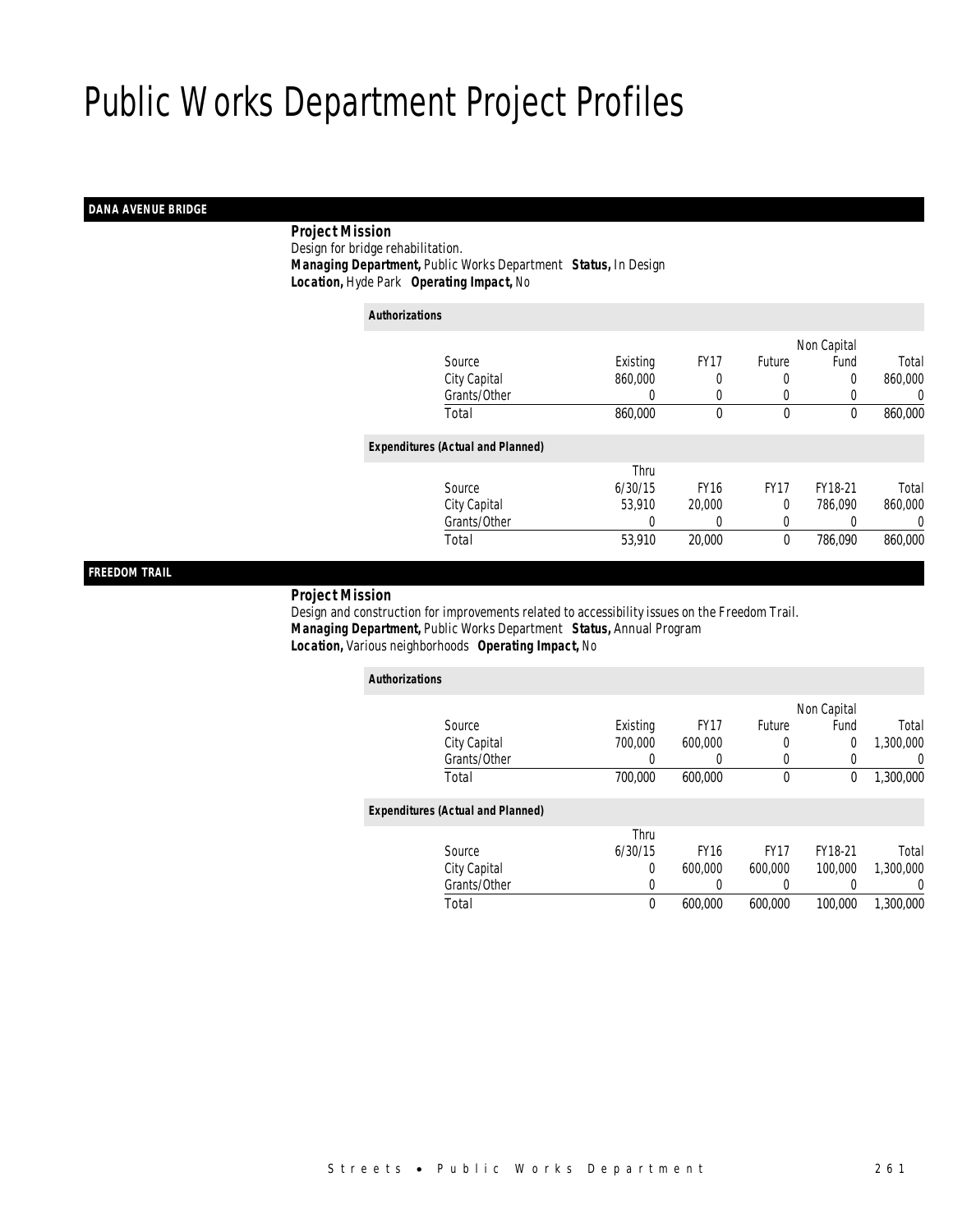#### *LONG ISLAND BRIDGE REPLACEMENT*

## *Project Mission*

Design and construction of a new bridge and the removal of the removal of the current bridge. *Managing Department,* Public Works Department *Status,* In Design*Location,* Harbor Islands *Operating Impact,* No

| <b>Authorizations</b> |                                          |            |             |               |             |            |
|-----------------------|------------------------------------------|------------|-------------|---------------|-------------|------------|
|                       |                                          |            |             |               | Non Capital |            |
|                       | Source                                   | Existing   | <b>FY17</b> | <b>Future</b> | Fund        | Total      |
|                       | City Capital                             | 28,000,000 | 0           | 0             | 0           | 28,000,000 |
|                       | Grants/Other                             | 4,379,436  | 0           | 0             | $\Omega$    | 4,379,436  |
|                       | Total                                    | 32.379.436 | 0           | $\mathbf 0$   | 0           | 32.379.436 |
|                       | <b>Expenditures (Actual and Planned)</b> |            |             |               |             |            |
|                       |                                          | Thru       |             |               |             |            |
|                       | Source                                   | 6/30/15    | <b>FY16</b> | <b>FY17</b>   | FY18-21     | Total      |
|                       | City Capital                             | 14,064,291 | 7,500,000   | 0             | 6.435.709   | 28,000,000 |
|                       | Grants/Other                             | 0          | 1.000.000   | 0             | 3,379,436   | 4,379,436  |
|                       | Total                                    | 14.064.291 | 8,500,000   | 0             | 9.815.145   | 32,379,436 |
|                       |                                          |            |             |               |             |            |

## *MADISON PARK VILLAGE*

#### *Project Mission*

Reconstruction of various streets in the Madison Park Village of Roxbury, bounded by Melnea Cass Boulevard and Tremont Street.

*Managing Department,* Public Works Department *Status,* In Design*Location,* Roxbury *Operating Impact,* No

| <b>Authorizations</b>                    |           |             |             |             |                  |
|------------------------------------------|-----------|-------------|-------------|-------------|------------------|
|                                          |           |             |             | Non Capital |                  |
| Source                                   | Existing  | <b>FY17</b> | Future      | Fund        | Total            |
| City Capital                             | 3,050,000 | 0           | 0           | 0           | 3,050,000        |
| Grants/Other                             |           |             | 0           | 0           | $\left( \right)$ |
| Total                                    | 3,050,000 | $\theta$    | $\mathbf 0$ | 0           | 3,050,000        |
| <b>Expenditures (Actual and Planned)</b> |           |             |             |             |                  |
|                                          | Thru      |             |             |             |                  |
| Source                                   | 6/30/15   | <b>FY16</b> | <b>FY17</b> | FY18-21     | Total            |
| City Capital                             | U         | $\Omega$    | 150,000     | 2.900.000   | 3,050,000        |
| Grants/Other                             | 0         | 0           |             |             | 0                |
| Total                                    | 0         | 0           | 150,000     | 2.900.000   | 3.050.000        |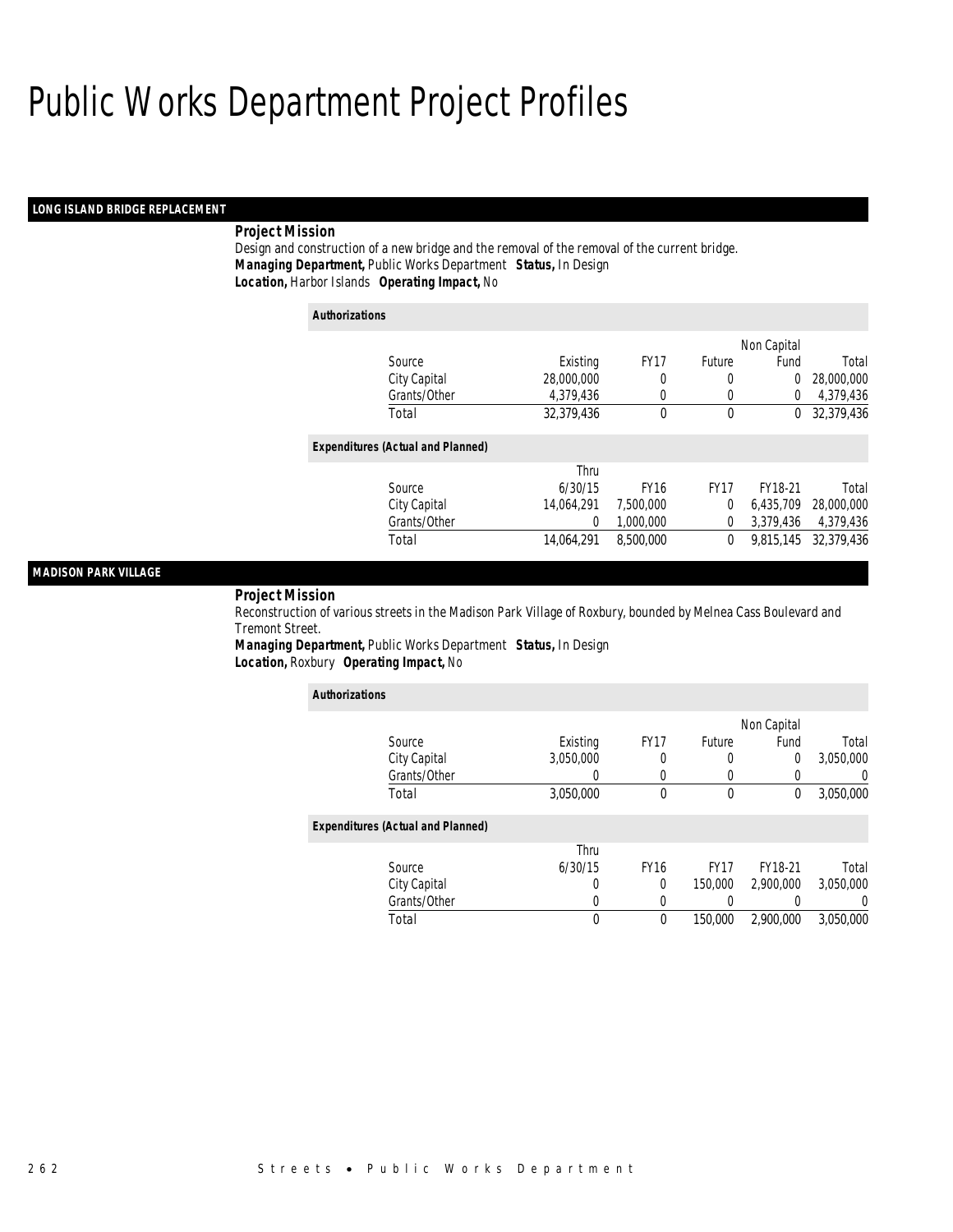#### *MAIN STREET BUSINESS DISTRICT*

#### *Project Mission*

 Revitalization of Public Works assets in Main Streets business districts, including improvements to sidewalks, pedestrian ramps, crosswalks and roadways.

*Managing Department,* Public Works Department *Status,* Annual Program

*Location,* Various neighborhoods *Operating Impact,* No

#### *Authorizations*

*Authorizations*

|                                          |                  |             |               | Non Capital |           |
|------------------------------------------|------------------|-------------|---------------|-------------|-----------|
| Source                                   | Existing         | <b>FY17</b> | <b>Future</b> | Fund        | Total     |
| City Capital                             | 2,000,000        | 0           | 0             | 0           | 2,000,000 |
| Grants/Other                             | $\left( \right)$ | 0           | 0             |             | 0         |
| Total                                    | 2,000,000        | 0           | $\mathbf 0$   | 0           | 2,000,000 |
| <b>Expenditures (Actual and Planned)</b> |                  |             |               |             |           |
|                                          | Thru             |             |               |             |           |
| Source                                   | 6/30/15          | <b>FY16</b> | <b>FY17</b>   | FY18-21     | Total     |
| City Capital                             | 325,000          | 1,000,000   | 0             | 675,000     | 2,000,000 |
| Grants/Other                             | 0                |             | 0             |             | 0         |
| Total                                    | 325,000          | 1,000,000   | 0             | 675,000     | 2,000,000 |
|                                          |                  |             |               |             |           |

## *MASSACHUSETTS AVENUE BRIDGE AT COMMONWEALTH AVENUE*

*Project Mission*

 Design bridge repairs. State and federal construction funding anticipated. *Managing Department,* Public Works Department *Status,* In Design*Location,* Back Bay *Operating Impact,* No

| AUUNULLAUUNS                             |              |           |             |             |             |            |
|------------------------------------------|--------------|-----------|-------------|-------------|-------------|------------|
|                                          |              |           |             |             | Non Capital |            |
|                                          | Source       | Existing  | <b>FY17</b> | Future      | Fund        | Total      |
|                                          | City Capital | 1,768,974 | 0           | 0           | 0           | 1.768.974  |
|                                          | Grants/Other |           |             | 0           | 16,183,795  | 16,183,795 |
| Total                                    |              | 1,768,974 | 0           | 0           | 16.183.795  | 17,952,769 |
| <b>Expenditures (Actual and Planned)</b> |              |           |             |             |             |            |
|                                          |              | Thru      |             |             |             |            |
|                                          | Source       | 6/30/15   | <b>FY16</b> | <b>FY17</b> | FY18-21     | Total      |
|                                          | City Capital | 984.551   | 200,000     | 0           | 584,423     | 1.768.974  |
|                                          | Grants/Other |           |             | 0           |             | 0          |
| Total                                    |              | 984.551   | 200,000     | 0           | 584,423     | 1.768.974  |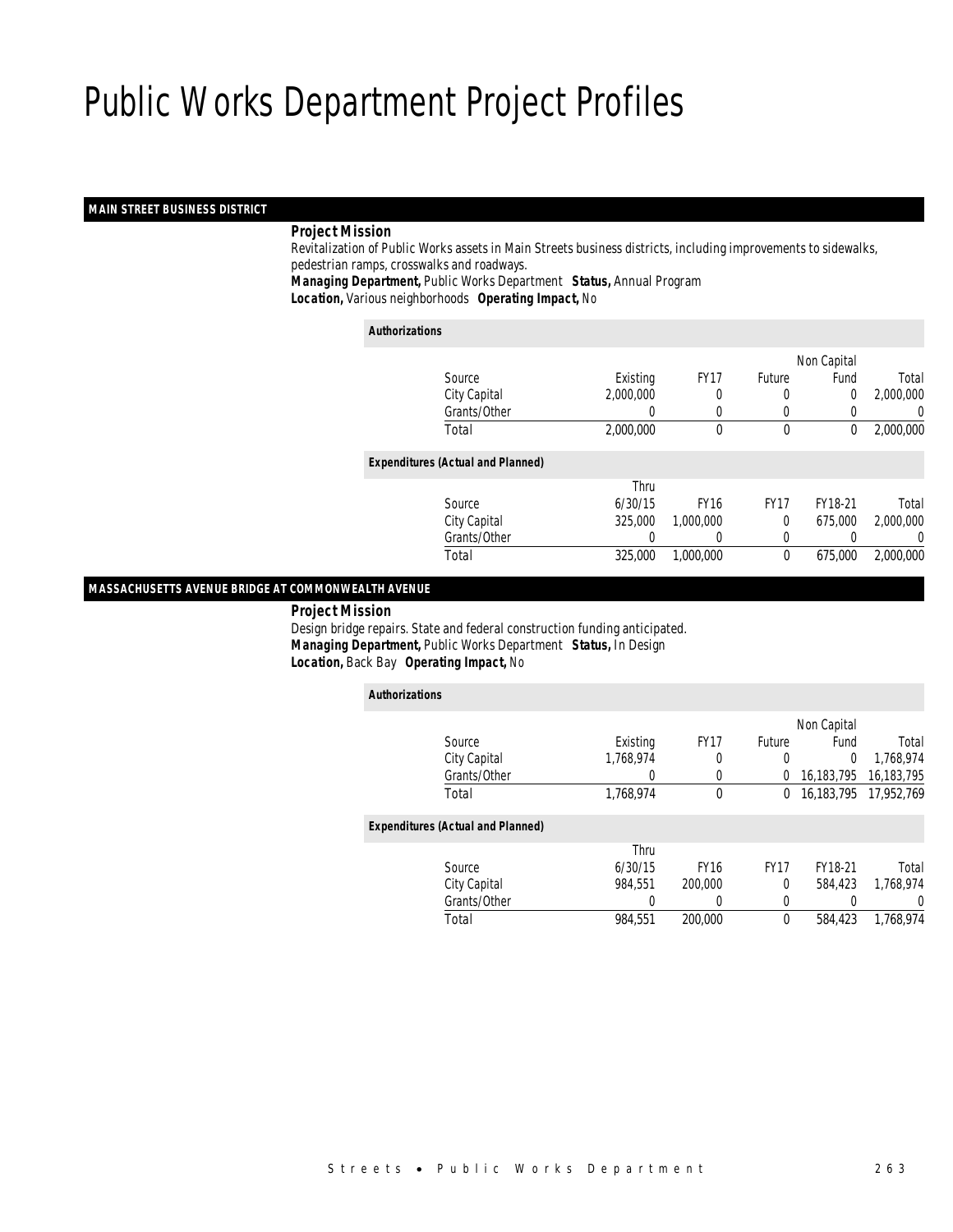#### *NEIGHBORHOOD COMMONS*

## *Project Mission*

Creation of public neighborhood gathering spaces, utilizing site improvements to roadway surfaces within the public right of way.

*Managing Department,* Public Works Department *Status,* To Be Scheduled*Location,* Citywide *Operating Impact,* No

| <b>Authorizations</b>                    |          |             |             |             |                  |
|------------------------------------------|----------|-------------|-------------|-------------|------------------|
|                                          |          |             |             | Non Capital |                  |
| Source                                   | Existing | <b>FY17</b> | Future      | Fund        | Total            |
| City Capital                             | 750,000  | 500,000     | 0           | 0           | 1,250,000        |
| Grants/Other                             | 0        |             | 0           | $\Omega$    | $\left( \right)$ |
| Total                                    | 750,000  | 500,000     | 0           | 0           | 1,250,000        |
| <b>Expenditures (Actual and Planned)</b> |          |             |             |             |                  |
|                                          | Thru     |             |             |             |                  |
| Source                                   | 6/30/15  | <b>FY16</b> | <b>FY17</b> | FY18-21     | Total            |
| City Capital                             | 0        | 500,000     | 50,000      | 700,000     | 1.250.000        |
| Grants/Other                             | 0        |             | 0           | O           | 0                |
| Total                                    | $\theta$ | 500,000     | 50,000      | 700,000     | 1.250.000        |

#### *NON-PARTICIPATING FUND*

### *Project Mission*

Funding to pay for non-participating items in federal/state roadway projects in the City of Boston. *Managing Department,* Public Works Department *Status,* Annual Program*Location,* Various neighborhoods *Operating Impact,* No

| <b>Authorizations</b>                    |           |             |             |                |           |
|------------------------------------------|-----------|-------------|-------------|----------------|-----------|
|                                          |           |             |             | Non Capital    |           |
| Source                                   | Existing  | <b>FY17</b> | Future      | Fund           | Total     |
| City Capital                             | 7,017,000 | 0           | 0           | $\overline{0}$ | 7,017,000 |
| Grants/Other                             |           | $\left($    |             | 0              |           |
| Total                                    | 7,017,000 | $\theta$    | $\mathbf 0$ | 0              | 7,017,000 |
| <b>Expenditures (Actual and Planned)</b> |           |             |             |                |           |
|                                          | Thru      |             |             |                |           |
| Source                                   | 6/30/15   | <b>FY16</b> | <b>FY17</b> | FY18-21        | Total     |
| City Capital                             | 4.947.303 | 100,000     | 100,000     | 1,869,697      | 7,017,000 |
| Grants/Other                             |           |             |             |                |           |
| Total                                    | 4.947.303 | 100,000     | 100,000     | 1.869.697      | 7.017.000 |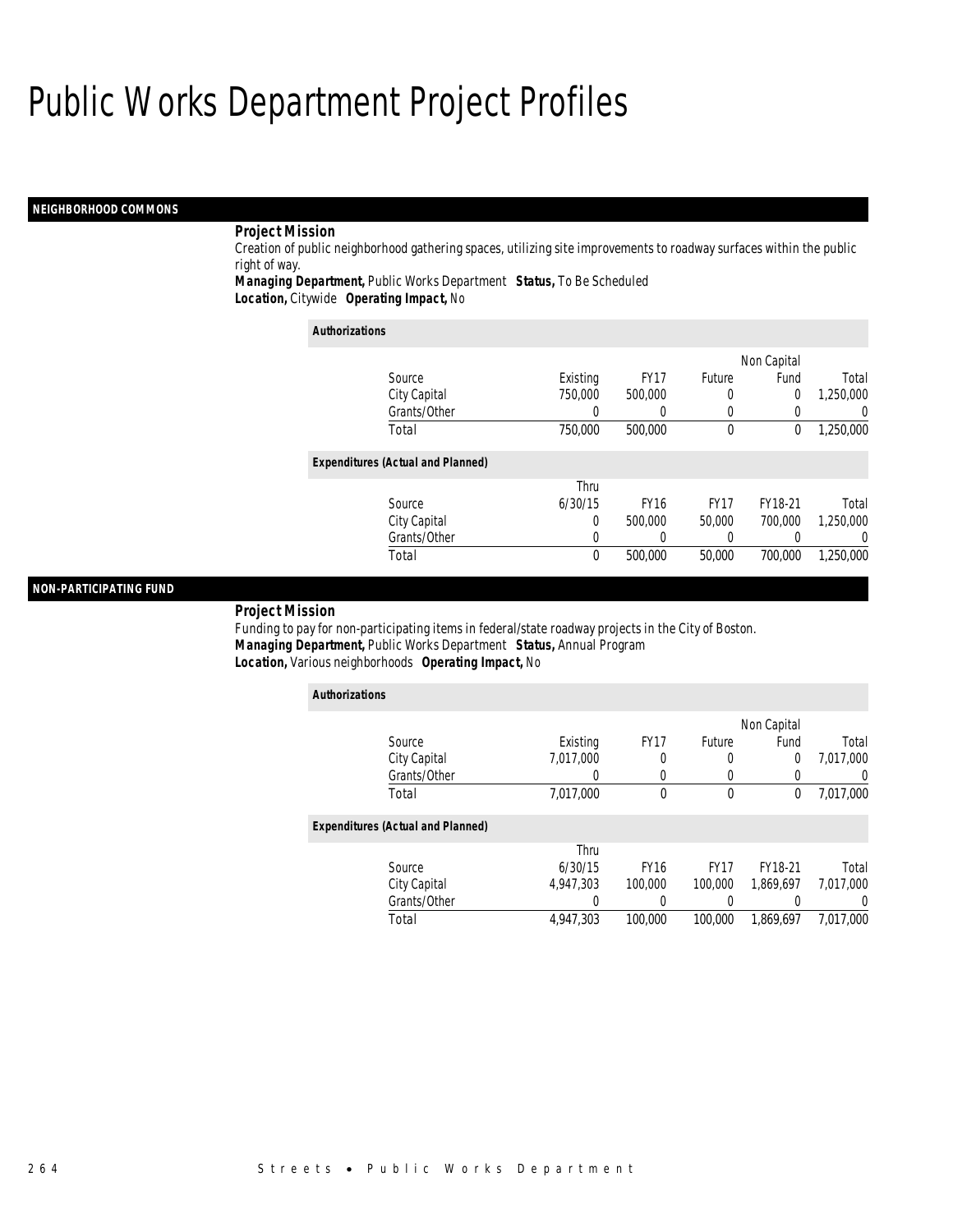## *NORTH SQUARE*

## *Project Mission*

 Redesign the key junction of North Street, Sun Court, Moon Street, Garden Court and Prince Street. *Managing Department,* Public Works Department *Status,* In Design*Location,* North End *Operating Impact,* No

| <b>Authorizations</b>                    |           |             |             |             |                  |
|------------------------------------------|-----------|-------------|-------------|-------------|------------------|
|                                          |           |             |             | Non Capital |                  |
| Source                                   | Existing  | <b>FY17</b> | Future      | Fund        | Total            |
| City Capital                             | 2.500.000 | 0           | 0           | 0           | 2,500,000        |
| Grants/Other                             | 0         | 0           | 0           | 0           | $\left( \right)$ |
| Total                                    | 2,500,000 | $\theta$    | $\mathbf 0$ | 0           | 2,500,000        |
| <b>Expenditures (Actual and Planned)</b> |           |             |             |             |                  |
|                                          | Thru      |             |             |             |                  |
| Source                                   | 6/30/15   | <b>FY16</b> | <b>FY17</b> | FY18-21     | Total            |
| City Capital                             | 60.251    | 60,000      | 400,000     | 1.979.749   | 2.500.000        |
| Grants/Other                             | 0         |             |             | 0           | $\left( \right)$ |
| Total                                    | 60,251    | 60.000      | 400,000     | 1.979.749   | 2,500,000        |

*NORTH WASHINGTON STREET BRIDGE* 

#### *Project Mission*

 Design rehabilitation of bridge. State and federal construction funds anticipated. *Managing Department,* Public Works Department *Status,* In Design*Location,* Charlestown *Operating Impact,* No

| <b>Authorizations</b>                    |           |             |               |                           |            |
|------------------------------------------|-----------|-------------|---------------|---------------------------|------------|
|                                          |           |             |               | Non Capital               |            |
| Source                                   | Existing  | <b>FY17</b> | <b>Future</b> | Fund                      | Total      |
| City Capital                             | 8,168,243 | 0           | 0             | $\Omega$                  | 8,168,243  |
| Grants/Other                             | 1,520,000 | 2.079.601   |               | 0 112.700.000 116.299.601 |            |
| Total                                    | 9.688.243 | 2.079.601   |               | 0 112.700.000 124.467.844 |            |
| <b>Expenditures (Actual and Planned)</b> |           |             |               |                           |            |
|                                          | Thru      |             |               |                           |            |
| Source                                   | 6/30/15   | <b>FY16</b> | <b>FY17</b>   | FY18-21                   | Total      |
| City Capital                             | 862.195   | 400.000     | 1.000.000     | 5.906.048                 | 8,168,243  |
| Grants/Other                             | 1,278,644 | 1.000.000   | 1.079.601     | 241.356                   | 3,599,601  |
| Total                                    | 2,140,839 | 1.400.000   | 2.079.601     | 6.147.404                 | 11,767,844 |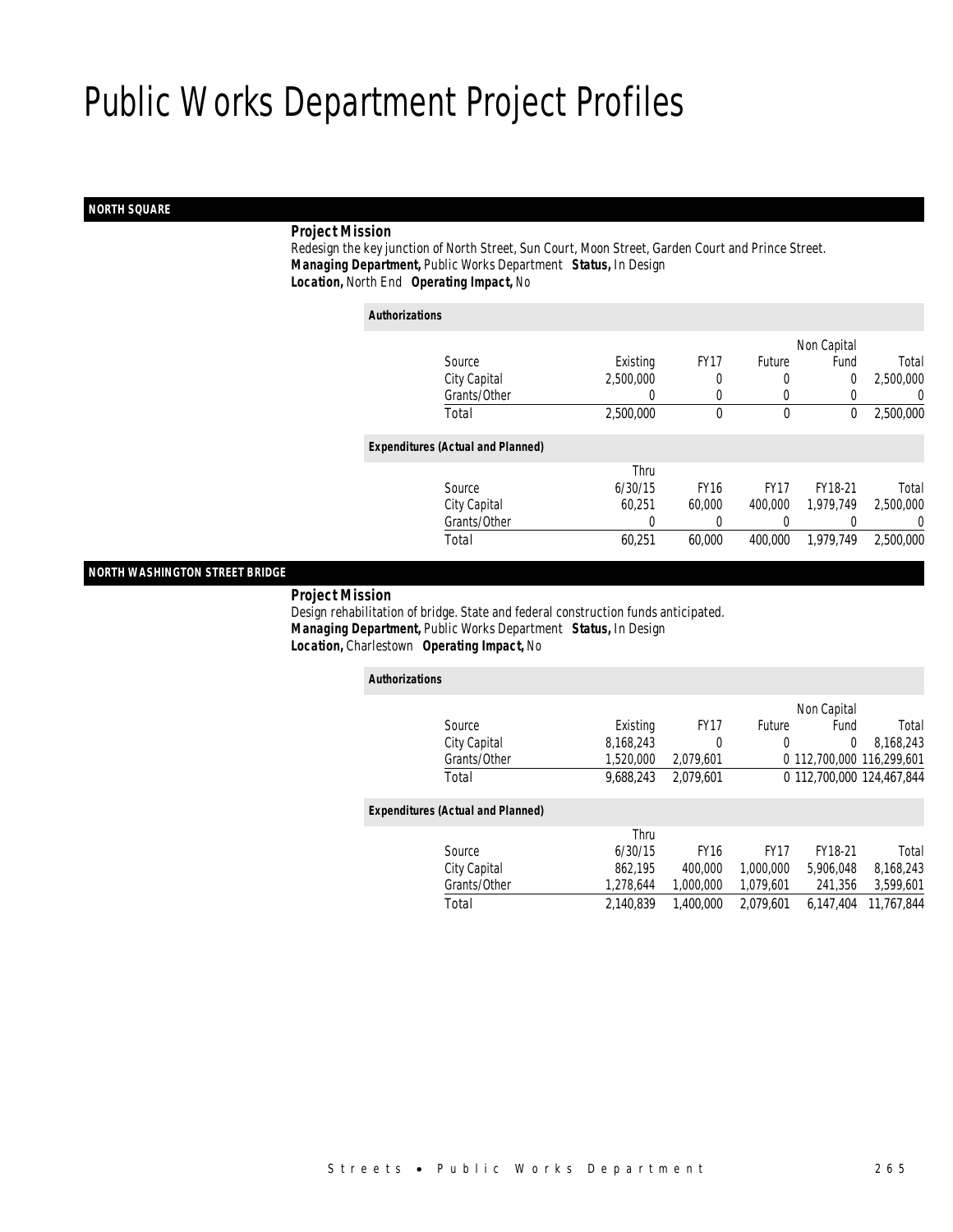#### *OLD COLONY HOUSING ROADWAYS*

#### *Project Mission*

Reconstruction of roadways in the redevelopment of the Old Colony housing development. *Managing Department,* Public Works Department *Status,* In Construction*Location,* South Boston *Operating Impact,* No

## *Authorizations* Source **Existing** FY17 Future Non Capital City Capital 4,165,516 0 0 0 4,165,516 Grants/Other 0 0 0 0 0 0 Total 4,165,516 0 0 0 4,165,516*Expenditures (Actual and Planned)* Source Thru 6/30/15 FY16 FY17 FY18-21 Total City Capital 2,160,984 750,000 0 1,254,532 4,165,516

Fund Total

#### *OLD NORTHERN AVENUE BRIDGE*

*Project Mission* 

Design and engineering services and ongoing repairs to the bridge. *Managing Department,* Public Works Department *Status,* In Design*Location,* South Boston *Operating Impact,* No

| <b>Authorizations</b>                    |            |                  |               |             |            |
|------------------------------------------|------------|------------------|---------------|-------------|------------|
|                                          |            |                  |               | Non Capital |            |
| Source                                   | Existing   | FY <sub>17</sub> | <b>Future</b> | Fund        | Total      |
| City Capital                             | 20,000,000 | 0                | 0             | 0           | 20,000,000 |
| Grants/Other                             | 1,032,566  | 15,000,000       | 0             | 11,400,000  | 27.432.566 |
| Total                                    | 21.032.566 | 15,000,000       | 0             | 11,400,000  | 47.432.566 |
| <b>Expenditures (Actual and Planned)</b> |            |                  |               |             |            |
|                                          | Thru       |                  |               |             |            |
| Source                                   | 6/30/15    | <b>FY16</b>      | <b>FY17</b>   | FY18-21     | Total      |
| City Capital                             | 3.103.502  | 850,000          | 1.000.000     | 15,046,498  | 20,000,000 |
| Grants/Other                             | 0          | 0                | 15,000,000    | 1,032,566   | 16,032,566 |
| Total                                    | 3,103,502  | 850,000          | 16,000,000    | 16.079.064  | 36.032.566 |

Grants/Other 0 0 0 0 0 0

Total 2,160,984 750,000 0 1,254,532 4,165,516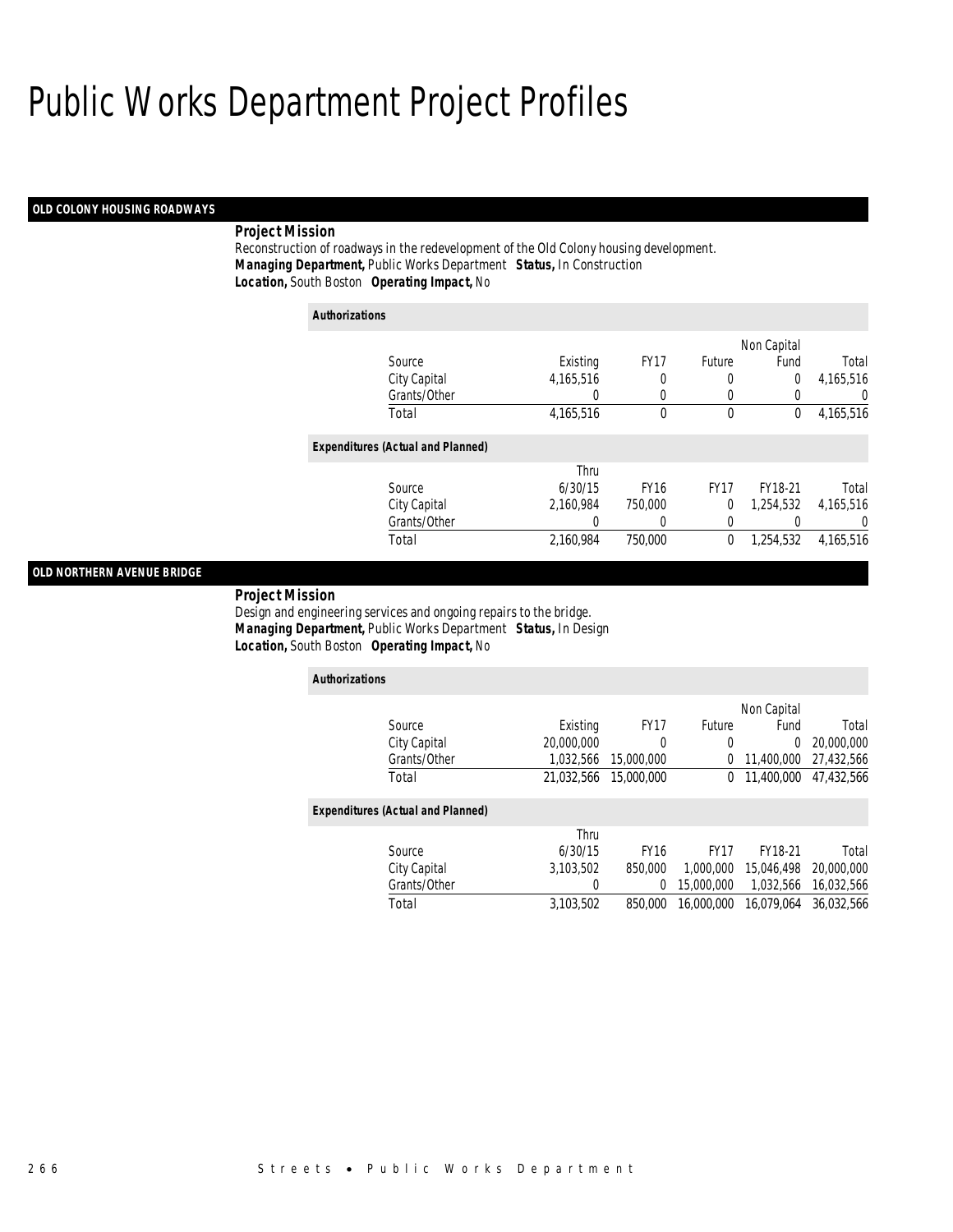## *RETAINING WALLS*

## *Project Mission*

 Dedicated repair fund for the City's retaining walls. *Managing Department,* Public Works Department *Status,* In Design*Location,* Citywide *Operating Impact,* No

| <b>Authorizations</b> |                                          |           |             |             |                |           |
|-----------------------|------------------------------------------|-----------|-------------|-------------|----------------|-----------|
|                       |                                          |           |             |             | Non Capital    |           |
|                       | Source                                   | Existing  | <b>FY17</b> | Future      | Fund           | Total     |
|                       | City Capital                             | 1,200,000 | 0           | 0           | $\overline{0}$ | 1,200,000 |
|                       | Grants/Other                             |           | 0           | $\left($    |                | 0         |
|                       | Total                                    | 1,200,000 | $\theta$    | $\mathbf 0$ | 0              | 1,200,000 |
|                       | <b>Expenditures (Actual and Planned)</b> |           |             |             |                |           |
|                       |                                          | Thru      |             |             |                |           |
|                       | Source                                   | 6/30/15   | <b>FY16</b> | <b>FY17</b> | FY18-21        | Total     |
|                       | City Capital                             | 497,689   | 0           | 0           | 702.311        | 1,200,000 |
|                       | Grants/Other                             | 0         | 0           | $\left($    |                | 0         |
|                       | Total                                    | 497,689   | $\theta$    | 0           | 702,311        | 1,200,000 |
|                       |                                          |           |             |             |                |           |

## *ROADWAY RECONSTRUCTION*

#### *Project Mission*

 Includes road reconstruction, sidewalk reconstruction, and traffic signal replacement where appropriate. *Managing Department,* Public Works Department *Status,* Annual Program*Location,* Citywide *Operating Impact,* No

| <b>Authorizations</b>                    |           |                |             |             |            |
|------------------------------------------|-----------|----------------|-------------|-------------|------------|
|                                          |           |                |             | Non Capital |            |
| Source                                   | Existing  | <b>FY17</b>    | Future      | Fund        | Total      |
| City Capital                             | 5,605,000 | 2,500,000      | 2,000,000   | 0           | 10,105,000 |
| Grants/Other                             | 3,000,000 | 3,000,000      | 9.000.000   | 0           | 15,000,000 |
| Total                                    | 8.605.000 | 5,500,000      | 11.000.000  | 0           | 25,105,000 |
| <b>Expenditures (Actual and Planned)</b> |           |                |             |             |            |
|                                          | Thru      |                |             |             |            |
| Source                                   | 6/30/15   | <b>FY16</b>    | <b>FY17</b> | FY18-21     | Total      |
| City Capital                             | 0         | $\overline{0}$ | 2,500,000   | 7.605.000   | 10.105.000 |
| Grants/Other                             | 0         | $\Omega$       | 3.000.000   | 12,000,000  | 15,000,000 |
| Total                                    | 0         | 0              | 5,500,000   | 19,605,000  | 25,105,000 |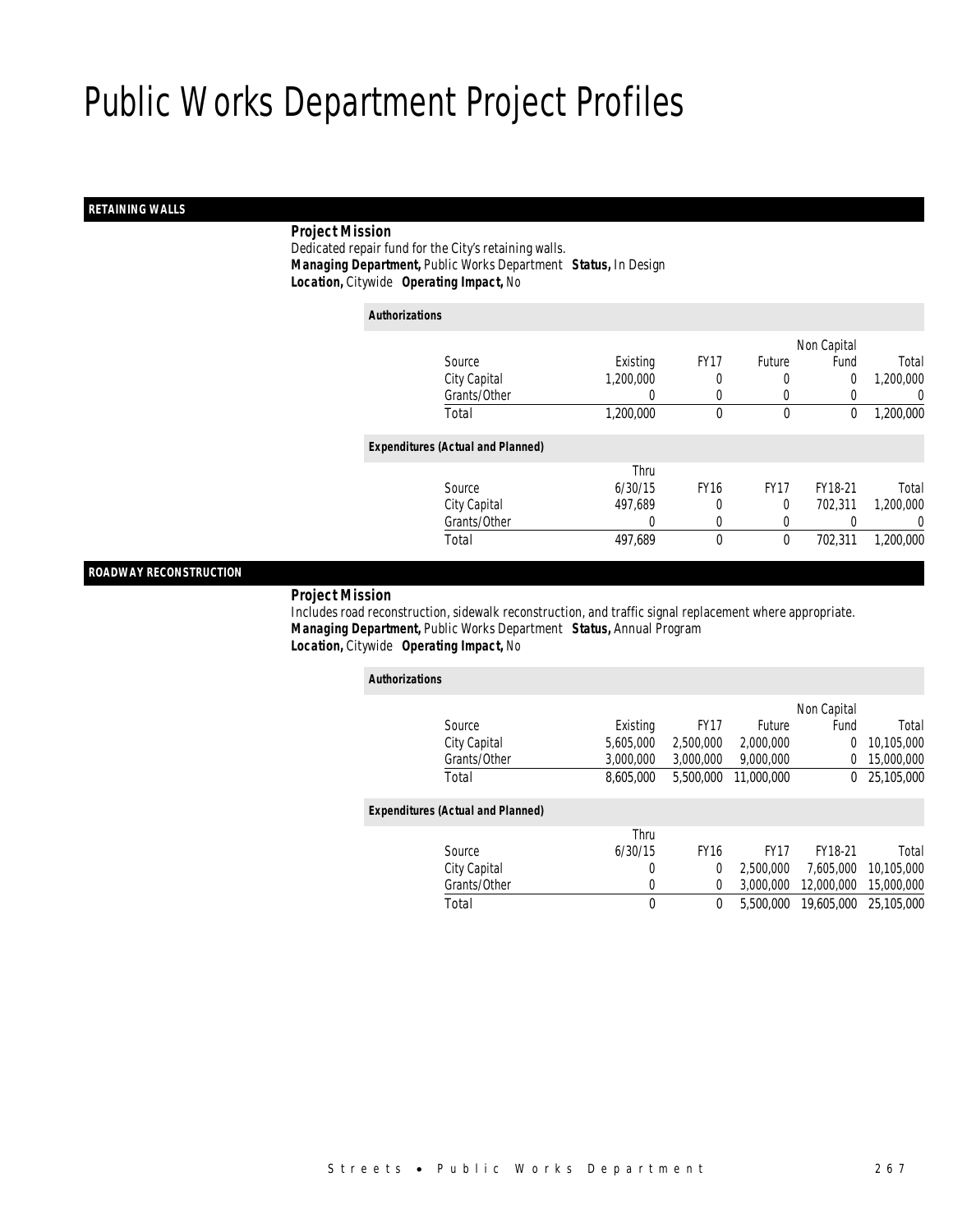## *ROADWAY RESURFACING*

## *Project Mission*

Annual citywide roadway resurfacing program. *Managing Department,* Public Works Department *Status,* Annual Program*Location,* Citywide *Operating Impact,* No

#### *Authorizations*

|                                          |           |             |             | Non Capital |            |
|------------------------------------------|-----------|-------------|-------------|-------------|------------|
| Source                                   | Existing  | <b>FY17</b> | Future      | Fund        | Total      |
| City Capital                             | 0         | 2,000,000   | 0           | 0           | 2,000,000  |
| Grants/Other                             | 6,430,000 | 6,000,000   | 18,000,000  | 0           | 30,430,000 |
| Total                                    | 6,430,000 | 8,000,000   | 18,000,000  | 0           | 32,430,000 |
|                                          |           |             |             |             |            |
| <b>Expenditures (Actual and Planned)</b> |           |             |             |             |            |
|                                          | Thru      |             |             |             |            |
| Source                                   | 6/30/15   | <b>FY16</b> | <b>FY17</b> | FY18-21     | Total      |
| City Capital                             | 0         | $\Omega$    | 2,000,000   | 0           | 2,000,000  |
| Grants/Other                             | $\Omega$  | 430,000     | 6.000.000   | 24,000,000  | 30,430,000 |
| Total                                    | $\theta$  | 430,000     | 8,000,000   | 24,000,000  | 32,430,000 |
|                                          |           |             |             |             |            |

## *ROADWAY UTILITY RESTORATION*

 *Project Mission* Repair and repave roadway damaged by utility companies. *Managing Department,* Public Works Department *Status,* Annual Program*Location,* Citywide *Operating Impact,* No

| <b>Authorizations</b>                    |           |                  |             |             |            |
|------------------------------------------|-----------|------------------|-------------|-------------|------------|
|                                          |           |                  |             | Non Capital |            |
| Source                                   | Existing  | FY <sub>17</sub> | Future      | Fund        | Total      |
| City Capital                             |           | 0                | 0           | 0           | 0          |
| Grants/Other                             | 3,279,409 |                  | 0           | 28,000,000  | 31,279,409 |
| Total                                    | 3,279,409 | $\mathbf 0$      | 0           | 28,000,000  | 31,279,409 |
| <b>Expenditures (Actual and Planned)</b> |           |                  |             |             |            |
|                                          | Thru      |                  |             |             |            |
| Source                                   | 6/30/15   | <b>FY16</b>      | <b>FY17</b> | FY18-21     | Total      |
| City Capital                             |           | 0                | 0           |             | O          |
| Grants/Other                             | 2,945,043 | 0                | 0           | 334,366     | 3,279,409  |
| Total                                    | 2.945.043 | $\theta$         | 0           | 334,366     | 3,279,409  |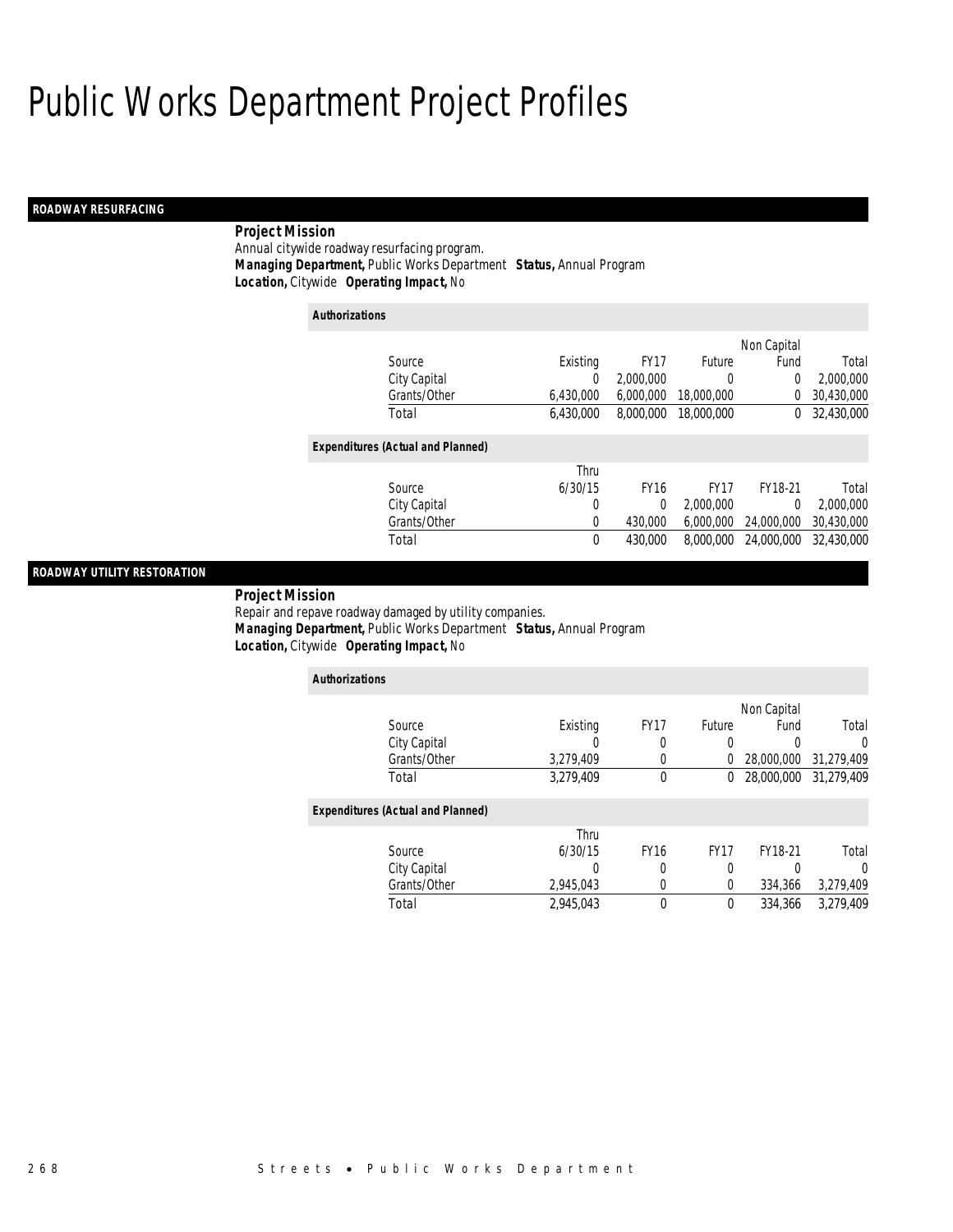## *SEAVER STREET*

## *Project Mission*

 Design and construction funding for street reconstruction and addition of bicycle facilities. *Managing Department,* Public Works Department *Status,* In Construction*Location,* Roxbury *Operating Impact,* No

| <b>Authorizations</b> |                                          |           |             |              |                |           |
|-----------------------|------------------------------------------|-----------|-------------|--------------|----------------|-----------|
|                       |                                          |           |             |              | Non Capital    |           |
|                       | Source                                   | Existing  | <b>FY17</b> | Future       | Fund           | Total     |
|                       | City Capital                             | 1,700,000 | 0           | 0            | $\overline{0}$ | 1,700,000 |
|                       | Grants/Other                             | 5,800,000 | 0           | 0            | $\Omega$       | 5,800,000 |
|                       | Total                                    | 7.500.000 | 0           | $\mathbf{0}$ | 0              | 7.500.000 |
|                       | <b>Expenditures (Actual and Planned)</b> |           |             |              |                |           |
|                       |                                          | Thru      |             |              |                |           |
|                       | Source                                   | 6/30/15   | <b>FY16</b> | <b>FY17</b>  | FY18-21        | Total     |
|                       | City Capital                             | 1.260.531 | 339.469     | 100,000      | $\theta$       | 1,700,000 |
|                       | Grants/Other                             | 3,001,204 | 2,798,796   | 0            | $\Omega$       | 5,800,000 |
|                       | Total                                    | 4,261,735 | 3,138,265   | 100,000      | $\mathbf 0$    | 7,500,000 |

## *SIDEWALK RECONSTRUCTION*

#### *Project Mission*

 Various sidewalk and pedestrian ramp repairs and reconstruction. *Managing Department,* Public Works Department *Status,* Annual Program*Location,* Citywide *Operating Impact,* No

| <b>Authorizations</b>                    |           |             |             |             |            |
|------------------------------------------|-----------|-------------|-------------|-------------|------------|
|                                          |           |             |             | Non Capital |            |
| Source                                   | Existing  | <b>FY17</b> | Future      | Fund        | Total      |
| City Capital                             | 575,000   | 1.975.000   | 0           | 0           | 2,550,000  |
| Grants/Other                             | 4.500.000 | 4.500.000   | 13,500,000  | 0           | 22,500,000 |
| Total                                    | 5.075.000 | 6.475.000   | 13,500,000  | 0           | 25,050,000 |
| <b>Expenditures (Actual and Planned)</b> |           |             |             |             |            |
|                                          | Thru      |             |             |             |            |
| Source                                   | 6/30/15   | <b>FY16</b> | <b>FY17</b> | FY18-21     | Total      |
| City Capital                             | $\Omega$  | 200,000     | 1.975.000   | 375,000     | 2.550.000  |
| Grants/Other                             | 0         | 0           | 4.500.000   | 18,000,000  | 22,500,000 |
| Total                                    | $\theta$  | 200,000     | 6.475.000   | 18,375,000  | 25.050.000 |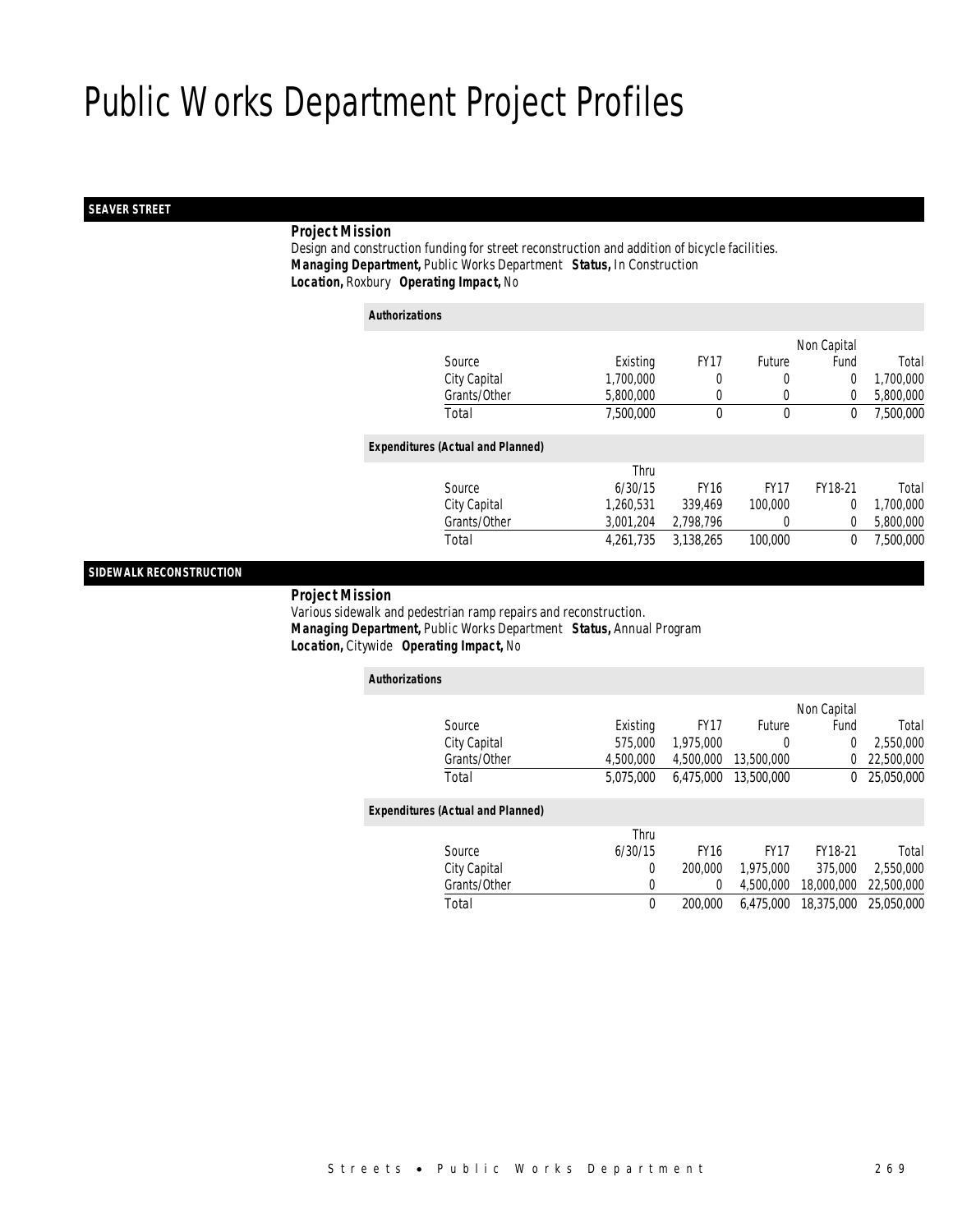#### *STREET LIGHT GAS LAMPS*

## *Project Mission*

Using subsidies from National Grid, this program is designed to retrofit solar powered timers to activate gas lamp street lights.

*Managing Department,* Public Works Department *Status,* In Construction

*Location,* Various neighborhoods *Operating Impact,* Yes

| <b>Authorizations</b>                    |           |             |               |             |           |
|------------------------------------------|-----------|-------------|---------------|-------------|-----------|
|                                          |           |             |               | Non Capital |           |
| Source                                   | Existing  | <b>FY17</b> | <b>Future</b> | Fund        | Total     |
| City Capital                             | 800,000   | 0           | 0             | $\Omega$    | 800,000   |
| Grants/Other                             | 200,000   | 0           | 0             | $\Omega$    | 200,000   |
| Total                                    | 1,000,000 | 0           | 0             | 0           | 1,000,000 |
| <b>Expenditures (Actual and Planned)</b> |           |             |               |             |           |
|                                          | Thru      |             |               |             |           |
| Source                                   | 6/30/15   | <b>FY16</b> | <b>FY17</b>   | FY18-21     | Total     |
| City Capital                             | 79.400    | 300,000     | 150,000       | 270.600     | 800,000   |
| Grants/Other                             | 0         | 200,000     | 0             | $\Omega$    | 200,000   |
| Total                                    | 79.400    | 500,000     | 150,000       | 270.600     | 1,000,000 |

#### *STREET LIGHT LED CONVERSION*

#### *Project Mission*

A City-wide project to convert mercury and sodium vapor streetlights to light emitting diode (LED) lights. *Managing Department,* Public Works Department *Status,* In Construction*Location,* Citywide *Operating Impact,* Yes

| <b>Authorizations</b>                    |            |             |             |             |            |
|------------------------------------------|------------|-------------|-------------|-------------|------------|
|                                          |            |             |             | Non Capital |            |
| Source                                   | Existing   | <b>FY17</b> | Future      | Fund        | Total      |
| City Capital                             | 14,465,600 | 1,500,000   | 0           | 0           | 15,965,600 |
| Grants/Other                             | 7,677,327  | 1.000.000   | 0           | 0           | 8,677,327  |
| Total                                    | 22.142.927 | 2.500.000   | $\theta$    | $^{0}$      | 24,642,927 |
| <b>Expenditures (Actual and Planned)</b> |            |             |             |             |            |
|                                          | Thru       |             |             |             |            |
| Source                                   | 6/30/15    | <b>FY16</b> | <b>FY17</b> | FY18-21     | Total      |
| City Capital                             | 11.953.170 | 2,000,000   | 960.330     | 1.052.100   | 15,965,600 |
| Grants/Other                             | 7.659.321  | 1.000.000   | 18,006      | 0           | 8,677,327  |
| Total                                    | 19.612.491 | 3.000.000   | 978.336     | 1.052.100   | 24.642.927 |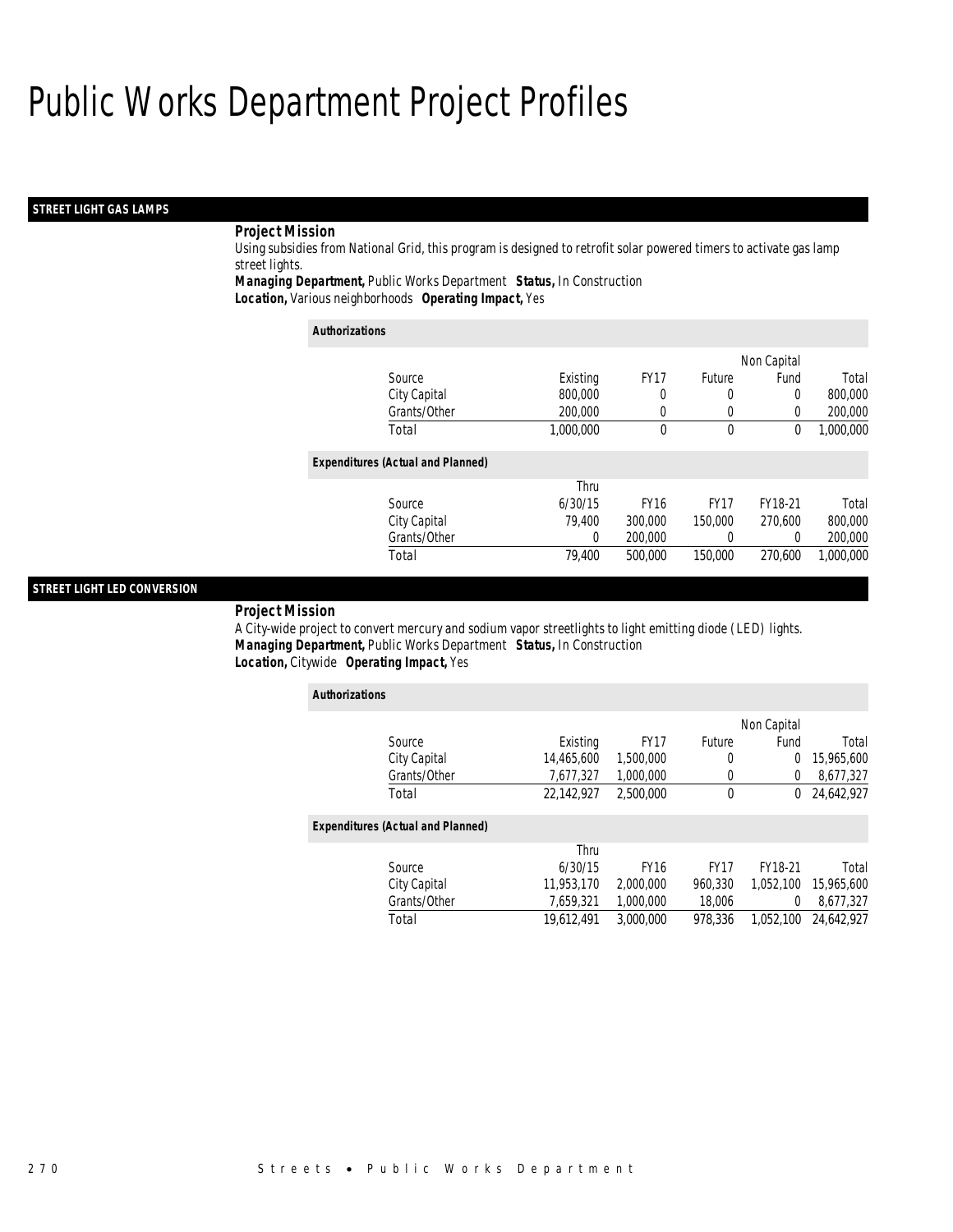## *STREET LIGHTING DIVISION FACILITY*

## *Project Mission*

 Design and construct a new Street Lighting Division facility. *Managing Department,* Public Facilities Department *Status,* In Design*Location,* Mattapan *Operating Impact,* No

| <b>Authorizations</b>                    |            |             |             |                |                  |
|------------------------------------------|------------|-------------|-------------|----------------|------------------|
|                                          |            |             |             | Non Capital    |                  |
| Source                                   | Existing   | <b>FY17</b> | Future      | Fund           | Total            |
| City Capital                             | 17,000,000 | 0           | 0           | $\overline{0}$ | 17,000,000       |
| Grants/Other                             | 0          | 0           | $\Omega$    | 0              | $\left( \right)$ |
| Total                                    | 17,000,000 | $\mathbf 0$ | $\mathbf 0$ | 0              | 17,000,000       |
| <b>Expenditures (Actual and Planned)</b> |            |             |             |                |                  |
|                                          | Thru       |             |             |                |                  |
| Source                                   | 6/30/15    | <b>FY16</b> | <b>FY17</b> | FY18-21        | Total            |
| City Capital                             | 261,517    | 500,000     | 0           | 16,238,483     | 17,000,000       |
| Grants/Other                             | 0          | 0           | 0           | 0              | 0                |
| Total                                    | 261,517    | 500,000     | 0           | 16,238,483     | 17,000,000       |

## *STREET LIGHTING INSTALLATION*

## *Project Mission*

 Installation of street lights in various locations. *Managing Department,* Public Works Department *Status,* Annual Program*Location,* Citywide *Operating Impact,* No

| <b>Authorizations</b>                    |              |            |             |             |             |            |
|------------------------------------------|--------------|------------|-------------|-------------|-------------|------------|
|                                          |              |            |             |             | Non Capital |            |
| Source                                   |              | Existing   | <b>FY17</b> | Future      | Fund        | Total      |
| City Capital                             |              | 16.100.000 | 0           | 1.500.000   | 0           | 17,600,000 |
|                                          | Grants/Other | 6.329      | 0           | 0           | 0           | 6,329      |
| Total                                    |              | 16.106.329 | 0           | 1.500.000   | 0           | 17.606.329 |
| <b>Expenditures (Actual and Planned)</b> |              |            |             |             |             |            |
|                                          |              | Thru       |             |             |             |            |
| Source                                   |              | 6/30/15    | <b>FY16</b> | <b>FY17</b> | FY18-21     | Total      |
| City Capital                             |              | 12.388.181 | 1.500.000   | 1,500,000   | 2.211.819   | 17,600,000 |
|                                          | Grants/Other | 6,329      | 0           |             | 0           | 6,329      |
| Total                                    |              | 12.394.510 | 1,500,000   | 1.500.000   | 2.211.819   | 17.606.329 |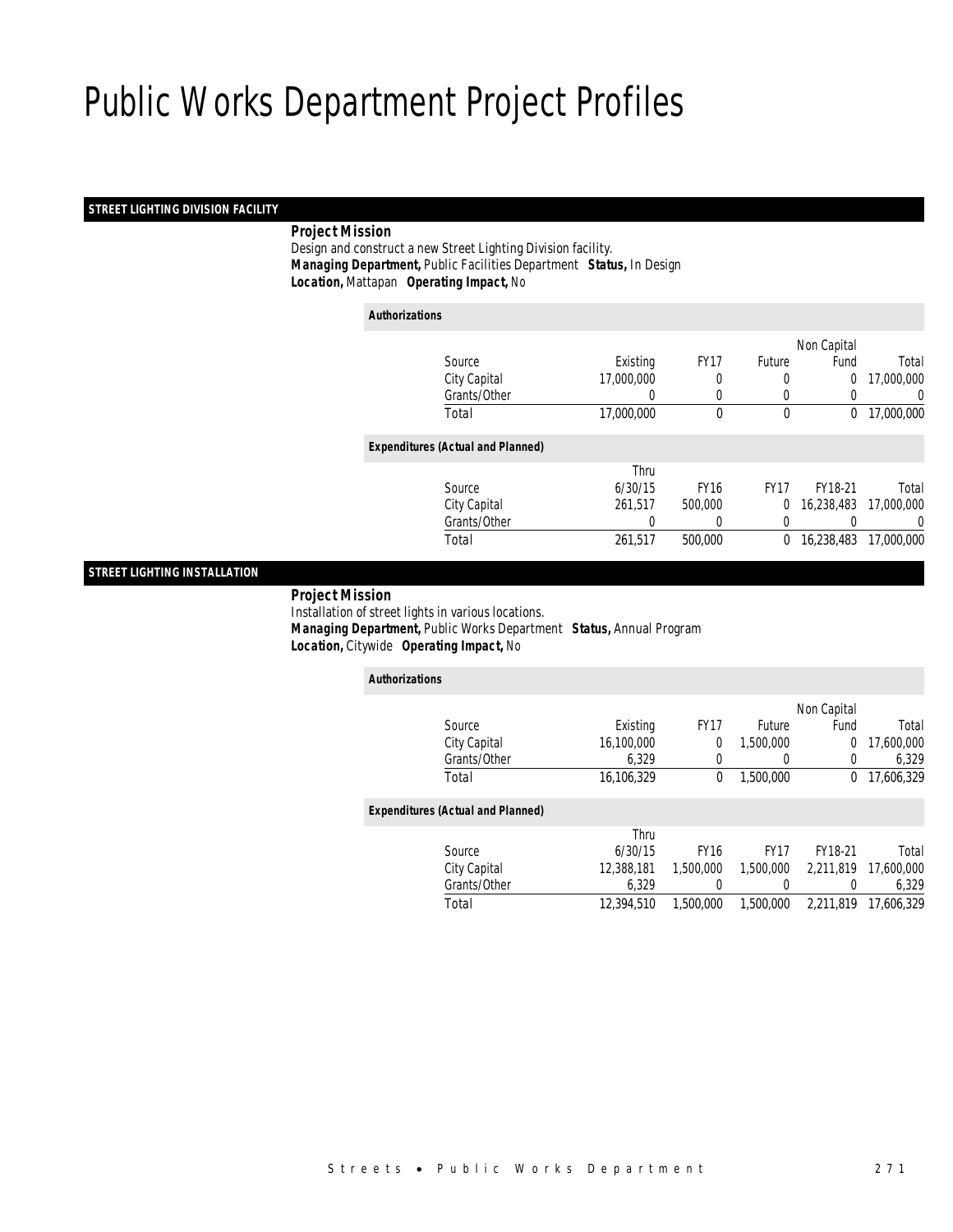#### *SULLIVAN SQUARE / RUTHERFORD AVENUE*

## *Project Mission*

Engineering and design services to provide for corridor wide transportation improvements. State and federal funding anticipated.

*Managing Department,* Public Works Department *Status,* In Design

*Location,* Charlestown *Operating Impact,* No

| <b>Authorizations</b>                    |           |             |             |                |            |
|------------------------------------------|-----------|-------------|-------------|----------------|------------|
|                                          |           |             |             | Non Capital    |            |
| Source                                   | Existing  | <b>FY17</b> | Future      | Fund           | Total      |
| City Capital                             | 1.600.000 | 0           | 0           | $\overline{0}$ | 1.600.000  |
| Grants/Other                             | 3.159.403 | 0           | 0           | 10,000,000     | 13,159,403 |
| Total                                    | 4,759,403 | $\theta$    | 0           | 10,000,000     | 14,759,403 |
| <b>Expenditures (Actual and Planned)</b> |           |             |             |                |            |
|                                          | Thru      |             |             |                |            |
| Source                                   | 6/30/15   | <b>FY16</b> | <b>FY17</b> | FY18-21        | Total      |
| City Capital                             | 546.232   | 250,000     | 300,000     | 503.768        | 1,600,000  |
| Grants/Other                             | 0         | 0           | 1.200.000   | 1,959,403      | 3,159,403  |
| Total                                    | 546.232   | 250,000     | 1.500.000   | 2.463.171      | 4.759.403  |

## *SYMPHONY AREA STREETSCAPE*

#### *Project Mission*

Design roadway and sidewalk improvements adjacent to Symphony Hall. State and federal construction funding. *Managing Department,* Public Works Department *Status,* In Design*Location,* Fenway/Kenmore *Operating Impact,* No

| <b>Authorizations</b>                    |          |             |             |             |           |
|------------------------------------------|----------|-------------|-------------|-------------|-----------|
|                                          |          |             |             | Non Capital |           |
| Source                                   | Existing | <b>FY17</b> | Future      | Fund        | Total     |
| City Capital                             | U        | 0           | 0           | 0           | $\Omega$  |
| Grants/Other                             | 275,000  | 0           | 0           | 3,725,000   | 4,000,000 |
| Total                                    | 275,000  | $\theta$    | 0           | 3,725,000   | 4,000,000 |
| <b>Expenditures (Actual and Planned)</b> |          |             |             |             |           |
|                                          | Thru     |             |             |             |           |
| Source                                   | 6/30/15  | <b>FY16</b> | <b>FY17</b> | FY18-21     | Total     |
| City Capital                             | 0        | 0           | 0           | 0           | $\Omega$  |
| Grants/Other                             | 275,000  | 0           | 0           | $\Omega$    | 275,000   |
| Total                                    | 275,000  | 0           | 0           | 0           | 275,000   |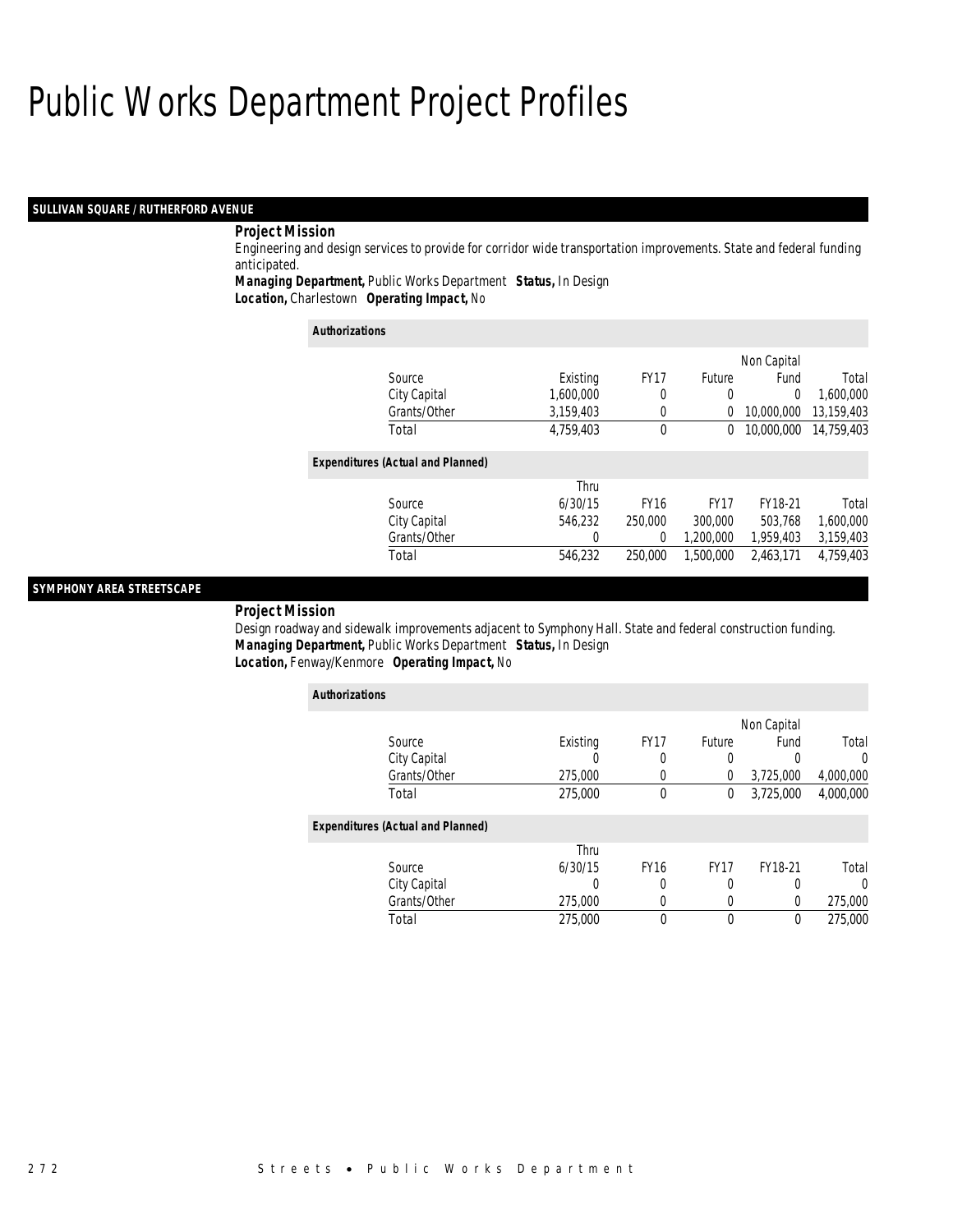## *TRAFFIC SIGNALS ON-CALL REPAIR AND MAINTENANCE*

## *Project Mission*

On call maintenance of traffic signals.

*Managing Department,* Public Works Department *Status,* Annual Program

*Location,* Citywide *Operating Impact,* No

| <b>Authorizations</b>                    |           |             |               |             |           |
|------------------------------------------|-----------|-------------|---------------|-------------|-----------|
|                                          |           |             |               | Non Capital |           |
| Source                                   | Existing  | <b>FY17</b> | <b>Future</b> | Fund        | Total     |
| City Capital                             | 1,300,000 | $\Omega$    | 700,000       | $\Omega$    | 2,000,000 |
| Grants/Other                             | 0         | 0           | 0             | 2,287,771   | 2,287,771 |
| Total                                    | 1,300,000 | 0           | 700,000       | 2,287,771   | 4,287,771 |
| <b>Expenditures (Actual and Planned)</b> |           |             |               |             |           |
|                                          | Thru      |             |               |             |           |
| Source                                   | 6/30/15   | <b>FY16</b> | <b>FY17</b>   | FY18-21     | Total     |
| City Capital                             | 465.514   | 350,000     | 350,000       | 834,486     | 2,000,000 |
| Grants/Other                             | 0         |             | 0             |             | 0         |
| Total                                    | 465,514   | 350,000     | 350,000       | 834,486     | 2.000.000 |
|                                          |           |             |               |             |           |

## *UPHAMS CORNER*

#### *Project Mission*

 Redesign and reconstruct the intersection of Columbia Road, Dudley Street, and Stoughton Road. *Managing Department,* Public Works Department *Status,* In Construction*Location,* Dorchester *Operating Impact,* No

| <b>Authorizations</b>                    |           |             |             |             |           |
|------------------------------------------|-----------|-------------|-------------|-------------|-----------|
|                                          |           |             |             | Non Capital |           |
| Source                                   | Existing  | <b>FY17</b> | Future      | Fund        | Total     |
| City Capital                             | 3,600,000 | 0           | 0           | $\Omega$    | 3,600,000 |
| Grants/Other                             | 0         | 0           | 0           |             | 0         |
| Total                                    | 3,600,000 | 0           | $\mathbf 0$ | 0           | 3,600,000 |
| <b>Expenditures (Actual and Planned)</b> |           |             |             |             |           |
|                                          | Thru      |             |             |             |           |
| Source                                   | 6/30/15   | <b>FY16</b> | <b>FY17</b> | FY18-21     | Total     |
| City Capital                             | 2.107.015 | 1,200,000   | 292,985     | $\Omega$    | 3.600.000 |
| Grants/Other                             | 0         | 0           |             | 0           | $\Omega$  |
| Total                                    | 2.107.015 | 1,200,000   | 292,985     | $\theta$    | 3,600,000 |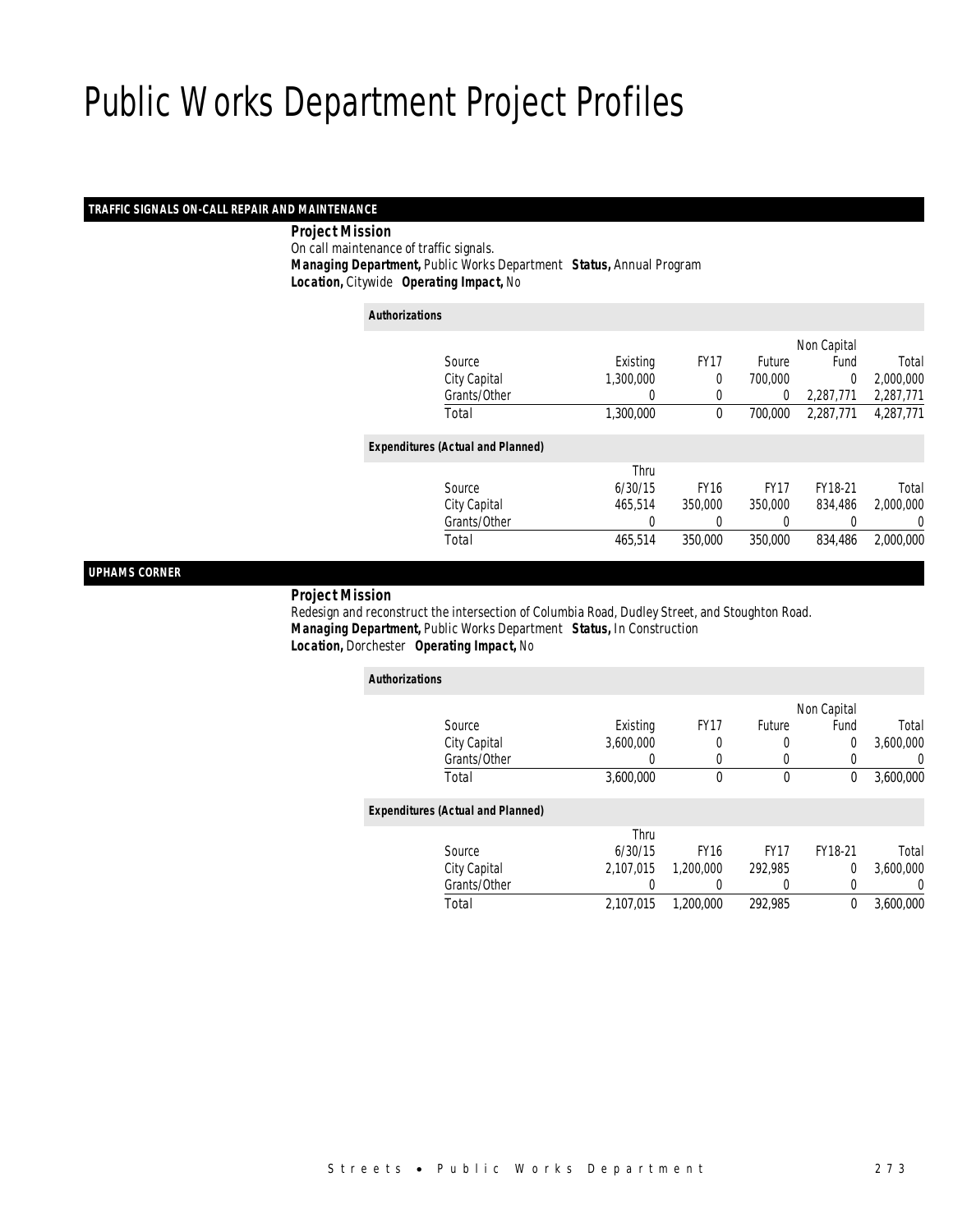## *WALKABLE STREETS*

## *Project Mission*

Sidewalk improvement program designed to target key neighborhood streets and corridors by reconstructing longer, contiguous sidewalk sections.

*Managing Department,* Public Works Department *Status,* In Construction

*Location,* Various neighborhoods *Operating Impact,* No

| <b>Authorizations</b>                    |           |             |             |             |                |
|------------------------------------------|-----------|-------------|-------------|-------------|----------------|
|                                          |           |             |             | Non Capital |                |
| Source                                   | Existing  | <b>FY17</b> | Future      | Fund        | Total          |
| City Capital                             | 4.000.000 | 0           | 2,000,000   | 0           | 6,000,000      |
| Grants/Other                             | 0         | 0           | 0           | 0           | $\overline{0}$ |
| Total                                    | 4.000.000 | 0           | 2,000,000   | $\theta$    | 6.000.000      |
| <b>Expenditures (Actual and Planned)</b> |           |             |             |             |                |
|                                          | Thru      |             |             |             |                |
| Source                                   | 6/30/15   | <b>FY16</b> | <b>FY17</b> | FY18-21     | Total          |
| City Capital                             | 0         | 1.000.000   | 1.000.000   | 4.000.000   | 6.000.000      |
| Grants/Other                             | 0         |             | 0           | 0           | $\Omega$       |
| Total                                    | 0         | 1.000.000   | 1.000.000   | 4.000.000   | 6.000.000      |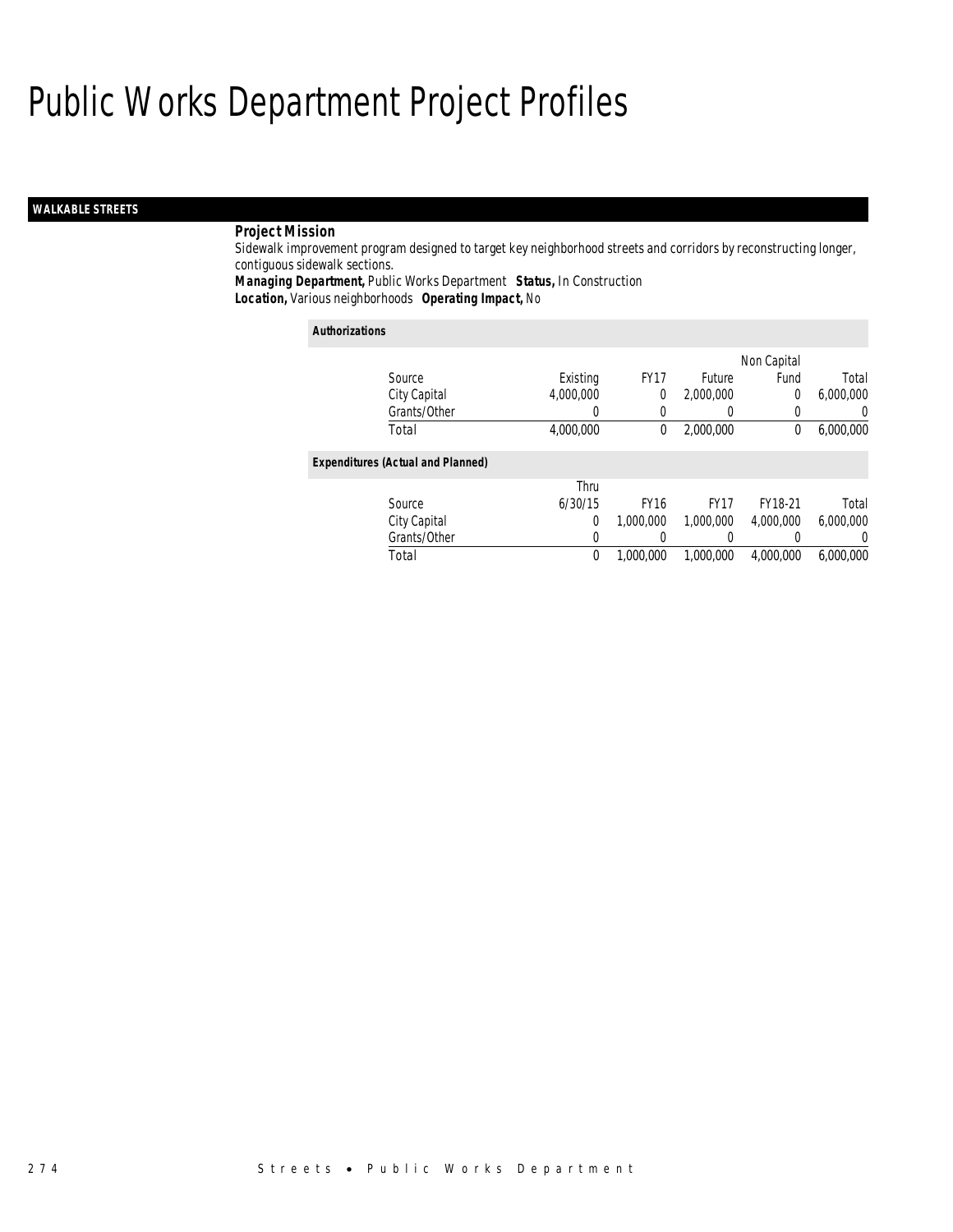# Snow Removal Operating Budget

*Appropriation 331* 

## *Department Mission*

The Snow Removal appropriation supports the City of Boston's efforts to clear ice and snow from Boston streets and property. Snow removal is done by City personnel supplemented and assisted by private contractors.

| <b>Operating Budget</b> | Program Name                               | <b>Total Actual '14</b> | Total Actual '15 | Total Approp '16 | <b>Total Budget '17</b> |
|-------------------------|--------------------------------------------|-------------------------|------------------|------------------|-------------------------|
|                         | <b>Removal of Snow</b>                     | 23,100,163              | 38,453,034       | 22,563,964       | 22,563,964              |
|                         | Total                                      | 23,100,163              | 38,453,034       | 22,563,964       | 22,563,964              |
|                         |                                            |                         |                  |                  |                         |
| <b>Operating Budget</b> |                                            | Actual '14              | Actual '15       | Approp '16       | <b>Budget '17</b>       |
|                         | <b>Personnel Services</b><br>Non Personnel | 23,100,163              | 0<br>38.453.034  | 22,563,964       | 22,563,964              |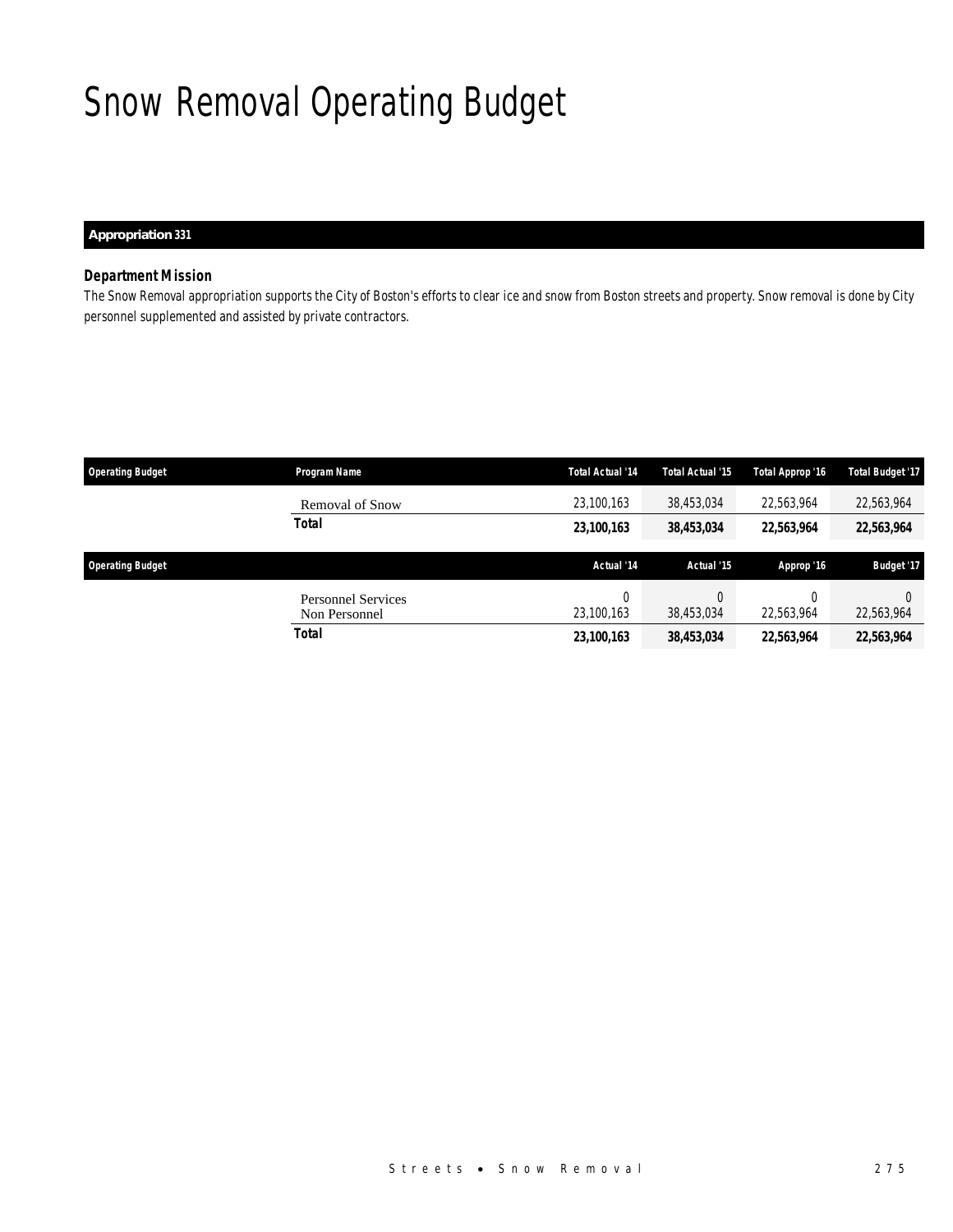## Snow Removal Operating Budget

## *Authorizing Statutes*

• Vehicles Interfering with the Removal of Snow, CBC Ord. § 11-6.43.

## *Description of Services*

The appropriation provides for the purchase of salt and sand, plowing and hauling of snow by contractors, purchase and repair of snow removal equipment, and financing for regular City personnel engaged in snow removal operations after normal working hours.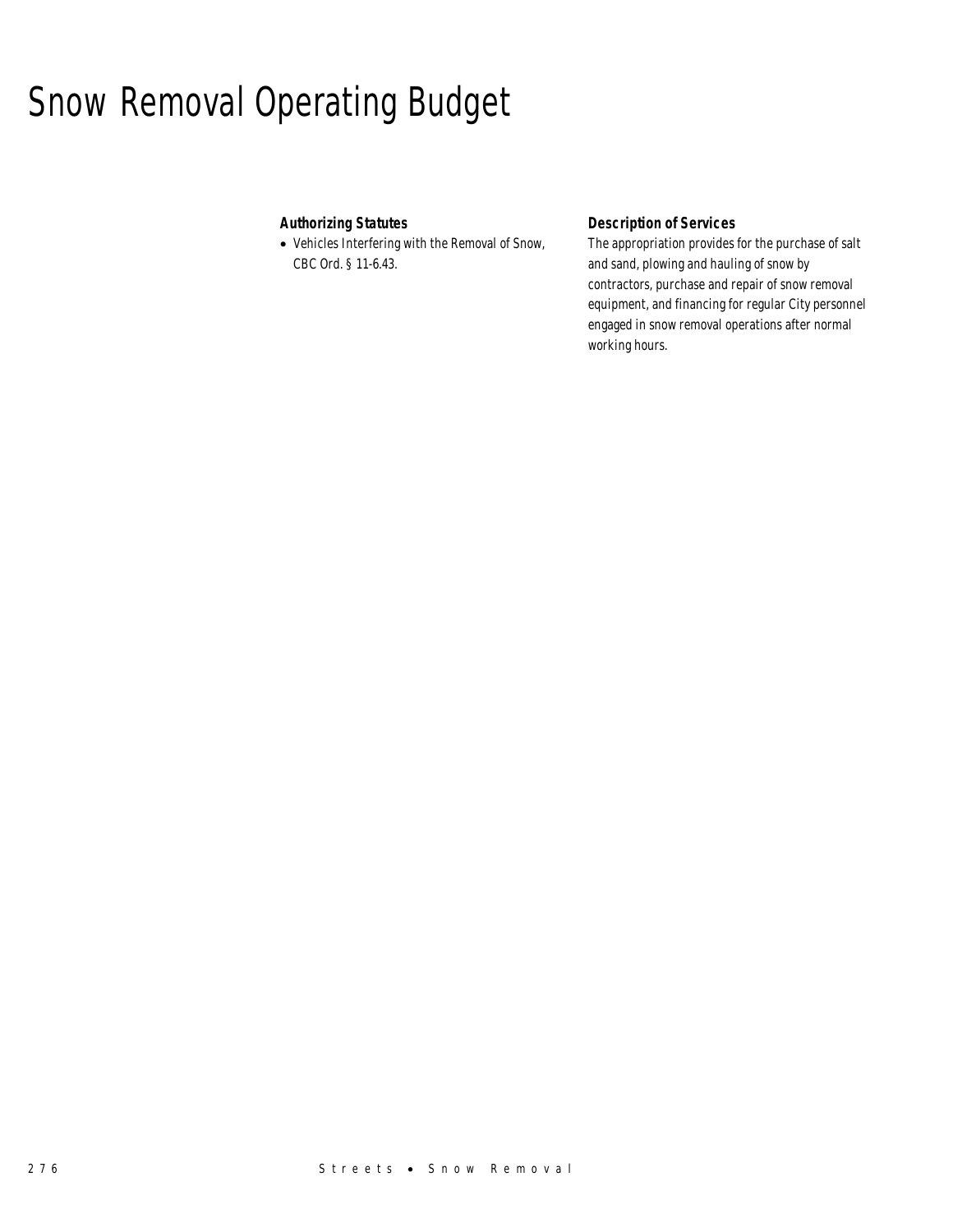# Department History

| <b>Personnel Services</b>                                                                                                                                                                                                                                                                            | FY14 Expenditure                                                                                             | FY15 Expenditure                                                                                     | FY16 Appropriation                                                                                                              | FY17 Adopted                                                                                                                                   | Inc/Dec 16 vs 17                                                                                                     |
|------------------------------------------------------------------------------------------------------------------------------------------------------------------------------------------------------------------------------------------------------------------------------------------------------|--------------------------------------------------------------------------------------------------------------|------------------------------------------------------------------------------------------------------|---------------------------------------------------------------------------------------------------------------------------------|------------------------------------------------------------------------------------------------------------------------------------------------|----------------------------------------------------------------------------------------------------------------------|
| 51000 Permanent Employees<br>51100 Emergency Employees<br>51200 Overtime<br>51600 Unemployment Compensation<br>51700 Workers' Compensation<br><b>Total Personnel Services</b>                                                                                                                        | $\boldsymbol{0}$<br>$\theta$<br>0<br>0<br>0<br>0                                                             | $\boldsymbol{0}$<br>$\mathbf{0}$<br>$\mathbf{0}$<br>$\mathbf{0}$<br>$\mathbf{0}$<br>0                | $\mathbf 0$<br>$\mathbf 0$<br>$\mathbf 0$<br>$\mathbf{0}$<br>$\mathbf{0}$<br>$\bf{0}$                                           | $\mathbf 0$<br>$\mathbf 0$<br>$\mathbf 0$<br>$\overline{0}$<br>$\overline{0}$<br>$\mathbf 0$                                                   | 0<br>0<br>$\overline{0}$<br>0<br>0<br>0                                                                              |
| <b>Contractual Services</b>                                                                                                                                                                                                                                                                          | FY14 Expenditure                                                                                             | FY15 Expenditure                                                                                     | FY16 Appropriation                                                                                                              | FY17 Adopted                                                                                                                                   | Inc/Dec 16 vs 17                                                                                                     |
| 52100 Communications<br>52200 Utilities<br>52400 Snow Removal<br>52500 Garbage/Waste Removal<br>52600 Repairs Buildings & Structures<br>52700 Repairs & Service of Equipment<br>52800 Transportation of Persons<br>52900 Contracted Services<br><b>Total Contractual Services</b>                    | 243,165<br>$\mathbf{0}$<br>22,075,350<br>0<br>$\mathbf{0}$<br>572,544<br>$\mathbf 0$<br>27,600<br>22,918,659 | 276,770<br>$\mathbf 0$<br>36,528,760<br>0<br>$\mathbf{0}$<br>1,339,747<br>0<br>112,114<br>38,257,391 | 390,000<br>$\boldsymbol{0}$<br>21,088,479<br>$\mathbf 0$<br>$\mathbf{0}$<br>610,000<br>$\mathbf{0}$<br>67,600<br>22,156,079     | 280,000<br>$\mathbf 0$<br>20,067,592<br>0<br>$\overline{0}$<br>1,600,000<br>0<br>172,000<br>22,119,592                                         | $-110,000$<br>$\mathbf{0}$<br>$-1,020,887$<br>0<br>$\overline{0}$<br>990,000<br>$\mathbf{0}$<br>104,400<br>$-36,487$ |
| <b>Supplies &amp; Materials</b>                                                                                                                                                                                                                                                                      | FY14 Expenditure                                                                                             | FY15 Expenditure                                                                                     | FY16 Appropriation                                                                                                              | FY17 Adopted                                                                                                                                   | Inc/Dec 16 vs 17                                                                                                     |
| 53000 Auto Energy Supplies<br>53200 Food Supplies<br>53400 Custodial Supplies<br>53500 Med, Dental, & Hosp Supply<br>53600 Office Supplies and Materials<br>53700 Clothing Allowance<br>53800 Educational Supplies & Mat<br>53900 Misc Supplies & Materials<br><b>Total Supplies &amp; Materials</b> | $\boldsymbol{0}$<br>0<br>0<br>0<br>0<br>0<br>0<br>0<br>$\bf{0}$                                              | 0<br>$\mathbf{0}$<br>0<br>$\mathbf 0$<br>0<br>$\mathbf{0}$<br>$\mathbf{0}$<br>$\mathbf{0}$<br>0      | $\bf{0}$<br>$\mathbf{0}$<br>$\theta$<br>$\mathbf 0$<br>$\theta$<br>$\mathbf{0}$<br>$\mathbf{0}$<br>$\mathbf{0}$<br>$\mathbf{0}$ | 0<br>$\overline{0}$<br>$\overline{0}$<br>$\overline{0}$<br>$\overline{0}$<br>$\overline{0}$<br>$\overline{0}$<br>$\overline{0}$<br>$\mathbf 0$ | 0<br>$\mathbf 0$<br>0<br>0<br>0<br>$\overline{0}$<br>0<br>0<br>0                                                     |
| <b>Current Chgs &amp; Oblig</b>                                                                                                                                                                                                                                                                      | FY14 Expenditure                                                                                             | FY15 Expenditure                                                                                     | FY16 Appropriation                                                                                                              | FY17 Adopted                                                                                                                                   | Inc/Dec 16 vs 17                                                                                                     |
| 54300 Workers' Comp Medical<br>54400 Legal Liabilities<br>54500 Aid To Veterans<br>54600 Current Charges H&I<br>54700 Indemnification<br>54900 Other Current Charges<br>Total Current Chgs & Oblig                                                                                                   | $\boldsymbol{0}$<br>$\boldsymbol{0}$<br>0<br>0<br>0<br>$\mathbf 0$<br>0                                      | 0<br>$\mathbf 0$<br>0<br>$\mathbf 0$<br>$\mathbf 0$<br>0<br>0                                        | $\bf{0}$<br>$\mathbf 0$<br>$\mathbf{0}$<br>$\mathbf 0$<br>$\mathbf{0}$<br>$\mathbf 0$<br>$\mathbf{0}$                           | 0<br>$\mathbf{0}$<br>$\overline{0}$<br>$\overline{0}$<br>$\overline{0}$<br>$\mathbf 0$<br>$\mathbf 0$                                          | 0<br>$\mathbf 0$<br>0<br>0<br>0<br>0<br>0                                                                            |
| Equipment                                                                                                                                                                                                                                                                                            | FY14 Expenditure                                                                                             | FY15 Expenditure                                                                                     | FY16 Appropriation                                                                                                              | FY17 Adopted                                                                                                                                   | Inc/Dec 16 vs 17                                                                                                     |
| 55000 Automotive Equipment<br>55400 Lease/Purchase<br>55600 Office Furniture & Equipment<br>55900 Misc Equipment<br><b>Total Equipment</b>                                                                                                                                                           | 0<br>181,504<br>$\boldsymbol{0}$<br>$\boldsymbol{0}$<br>181,504                                              | 0<br>195,643<br>$\boldsymbol{0}$<br>0<br>195,643                                                     | $\mathbf 0$<br>407,885<br>$\bf{0}$<br>$\mathbf 0$<br>407,885                                                                    | 0<br>407,772<br>0<br>36,600<br>444,372                                                                                                         | 0<br>$-113$<br>$\theta$<br>36,600<br>36,487                                                                          |
| <b>Other</b>                                                                                                                                                                                                                                                                                         | FY14 Expenditure                                                                                             | FY15 Expenditure                                                                                     | FY16 Appropriation                                                                                                              | FY17 Adopted                                                                                                                                   | Inc/Dec 16 vs 17                                                                                                     |
| 56200 Special Appropriation<br>57200 Structures & Improvements<br>58000 Land & Non-Structure<br><b>Total Other</b>                                                                                                                                                                                   | $\boldsymbol{0}$<br>0<br>0<br>0                                                                              | 0<br>0<br>0<br>0                                                                                     | $\pmb{0}$<br>$\mathbf 0$<br>$\mathbf 0$<br>0                                                                                    | 0<br>0<br>0<br>0                                                                                                                               | 0<br>0<br>0<br>0                                                                                                     |
| <b>Grand Total</b>                                                                                                                                                                                                                                                                                   | 23,100,163                                                                                                   | 38,453,034                                                                                           | 22,563,964                                                                                                                      | 22,563,964                                                                                                                                     | 0                                                                                                                    |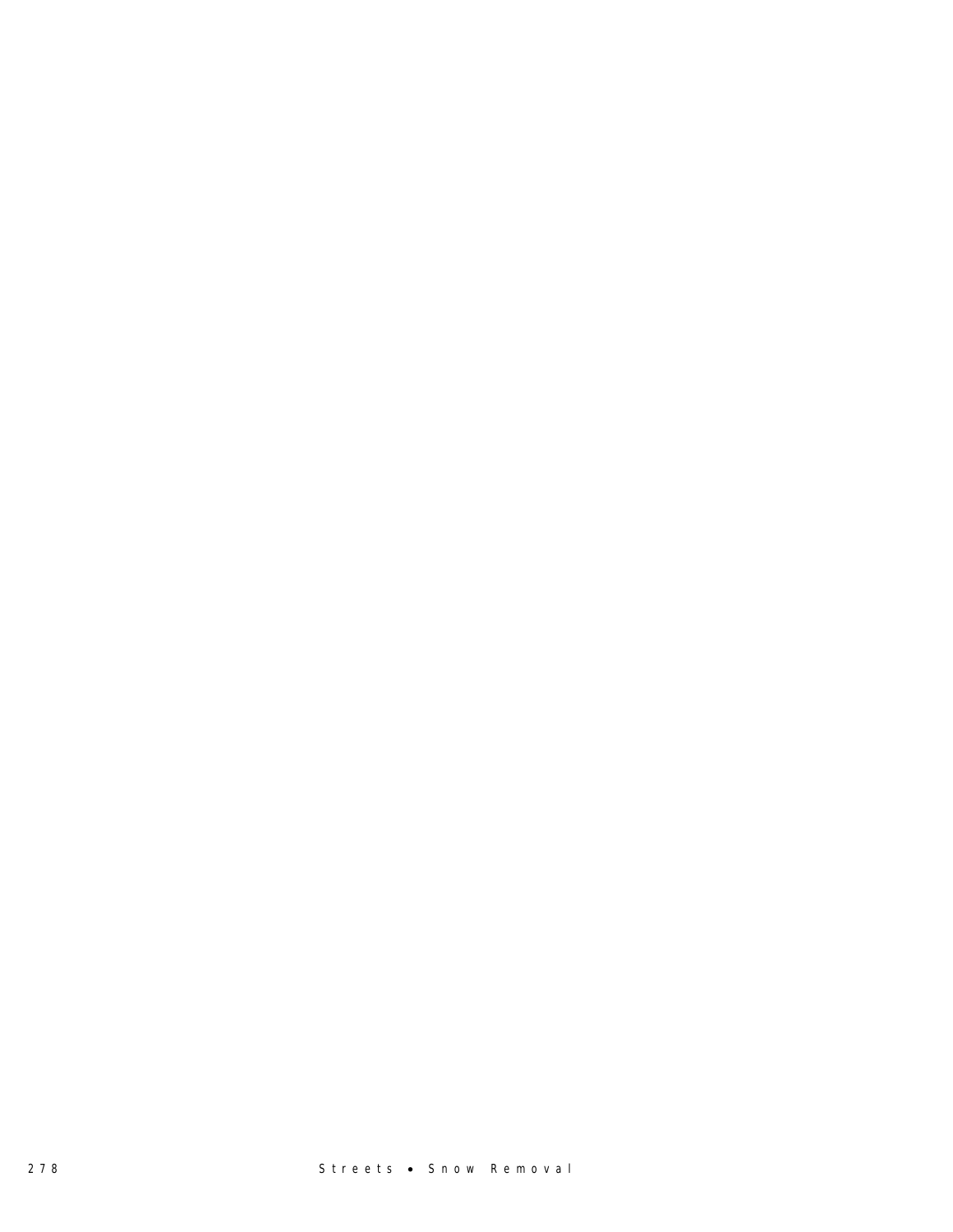# Transportation Department Operating Budget

#### *Gina Fiandaca, Commissioner, Appropriation 251*

### *Department Mission*

The mission of the Boston Transportation Department is to promote public safety, manage the City's transportation network, and enhance the quality of life for residents of our City neighborhoods. Accomplishment of our mission is ensured through the use of planning, coordinated engineering, education and enforcement. The Transportation Department strives to improve circulation in and around the City, enhance public transportation services, gain efficiencies in the management of parking resources, adjudicate and collect fines, collaborate with relevant agencies and encourage the use of alternate transportation modes.

#### *Selected Performance Strategies*

#### *Traffic Management & Engineering*

- To improve the flow of vehicles and pedestrians on arterial streets by making traffic signal timing adjustments to our computerized signal system.
- To improve vehicle, pedestrian and school zone safety on neighborhood streets.

#### *Policy & Planning*

- To conduct transportation action plans and design projects for neighborhoods and corridors to improve traffic flow and pedestrian safety.
- To increase safe cycling for all Boston residents and visitors.
- To review new development projects leading to Transportation Access Plan Agreements (TAPAs) to manage impacts on transportation infrastructure and neighborhood quality of life.

### *Enforcement*

• To improve vehicle flow and public safety within the City by ensuring compliance with parking, meter, residential parking, and street cleaning regulations.

#### *Operations*

• To efficiently maintain traffic signs and parking meters throughout the city.

#### *Parking Clerk*

- To operate an effective fine collection program.
	- To respond to customer inquiries in the most efficient and effective manner.

| <b>Operating Budget</b>      | <b>Division Name</b>                                                                                                                                                              | <b>Total Actual '14</b>                              | Total Actual '15                                  | Total Approp '16                          | <b>Total Budget '17</b>                   |
|------------------------------|-----------------------------------------------------------------------------------------------------------------------------------------------------------------------------------|------------------------------------------------------|---------------------------------------------------|-------------------------------------------|-------------------------------------------|
|                              | <b>Traffic Division</b><br>Parking Clerk                                                                                                                                          | 23,421,843<br>7.948.141                              | 23,505,166<br>7.751.878                           | 24.748.397<br>8.459.722                   | 24,832,202<br>8,342,323                   |
|                              | Total                                                                                                                                                                             | 31,369,984                                           | 31,257,044                                        | 33,208,119                                | 33,174,525                                |
| <b>External Funds Budget</b> | <b>Fund Name</b>                                                                                                                                                                  | <b>Total Actual '14</b>                              | Total Actual '15                                  | Total Approp '16                          | <b>Total Budget '17</b>                   |
|                              | <b>Boston Bike Share</b><br><b>Boston Mobility Action Plan</b><br>Central Artery<br><b>Connect Historic Boston</b><br>Parking Facilities Fund<br><b>Traffic Management Center</b> | 1,253,222<br>351.965<br>48.556<br>218,969<br>657.710 | 609,653<br>66.082<br>C<br>C<br>737.542<br>363,446 | 1.575.084<br>78.879<br>263,500<br>237.400 | 1,575,084<br>55,039<br>263,500<br>178,302 |
|                              | Total                                                                                                                                                                             | 2,530,422                                            | 1,776,723                                         | 2,154,863                                 | 2,071,925                                 |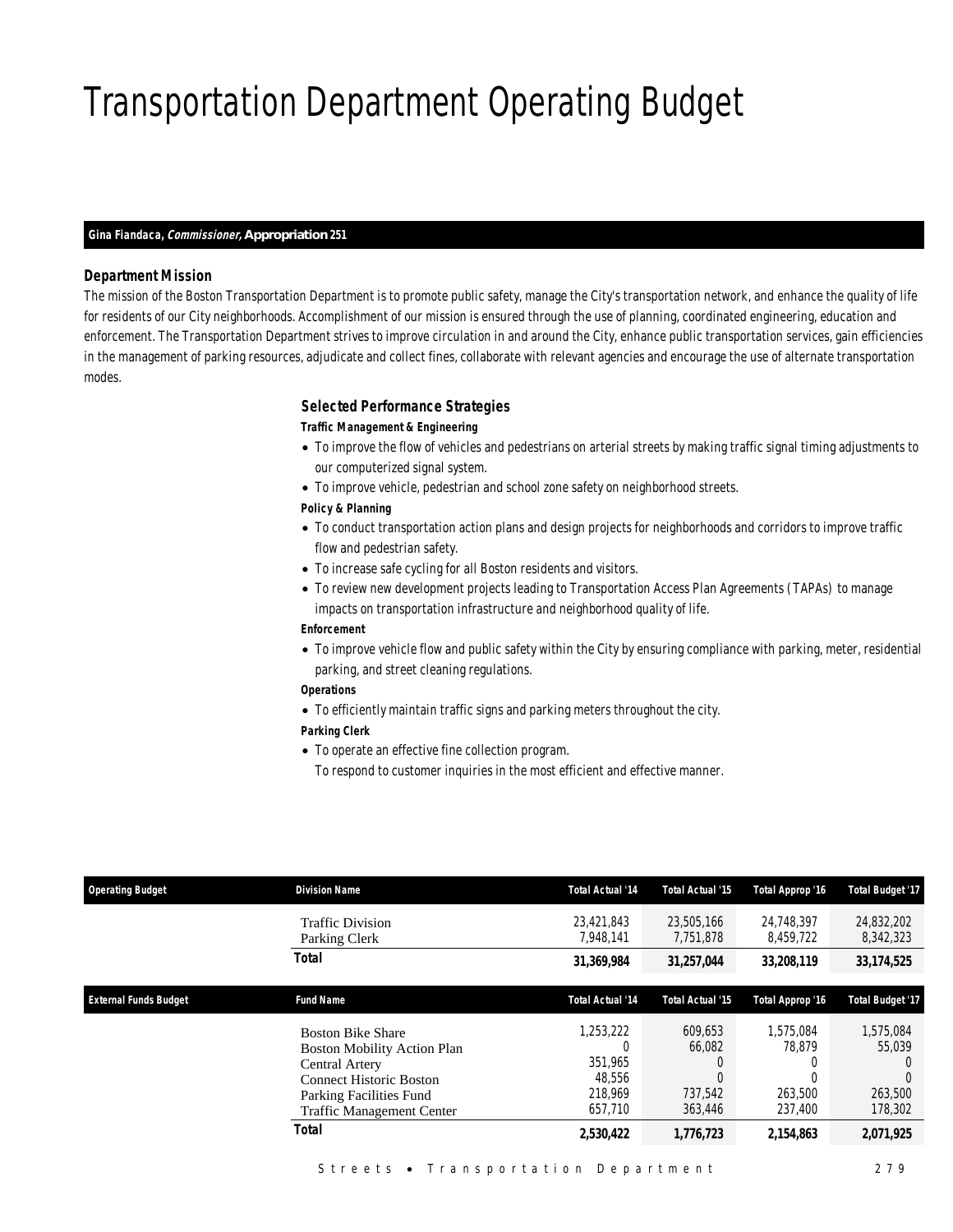| <b>Operating Budget</b> |                                     | Actual '14               | Actual '15               | Approp '16               | <b>Budget '17</b>        |
|-------------------------|-------------------------------------|--------------------------|--------------------------|--------------------------|--------------------------|
|                         | Personnel Services<br>Non Personnel | 20.915.610<br>10.454.374 | 20.919.099<br>10.337.945 | 23.054.079<br>10.154.040 | 22,549,682<br>10,624,843 |
|                         | Total                               | 31,369,984               | 31.257.044               | 33,208,119               | 33,174,525               |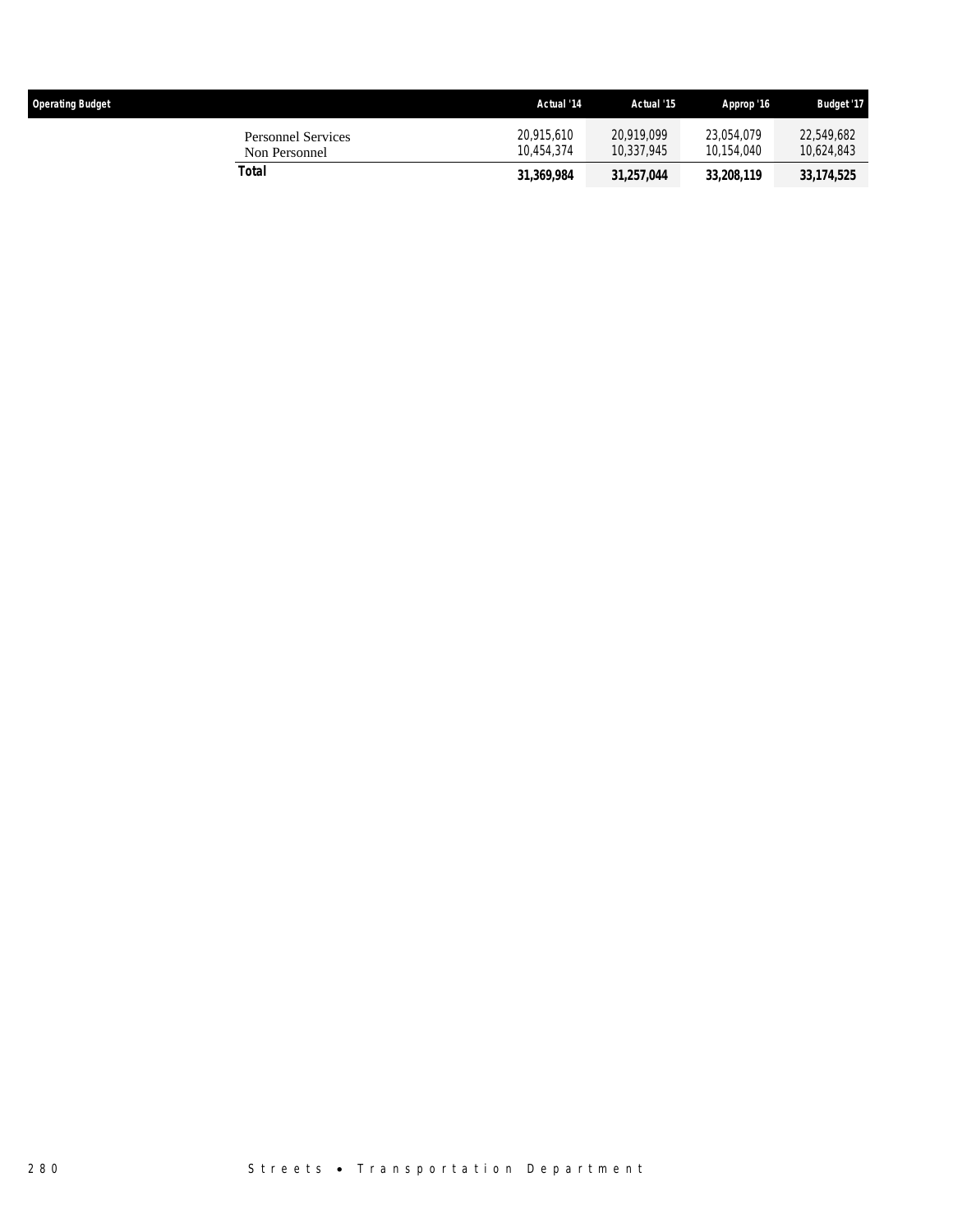## Transportation Department Operating Budget

## *Authorizing Statutes*

- Establishing Boston Traffic Commission: Power and Duties, 1929 Mass. Acts ch. 263, §§ 1-2, as amended; 1957 Mass. Acts ch. 253, § 1, as amended.
- Powers and Duties of Commissioner of Traffic and Parking, CBC St.7 § 201.
- Off-Street Parking, Parades, Loading Zones, CBC St.7 §§ 206, 207, 214.
- Violation of Parking Rules in the City of Boston, M.G.L.A. c. 90, § 20A 1/2.
- Abandoned Motor Vehicles, M.G.L.A. c. 90 § 22C; 1988 Mass. Acts ch. 212.

## *Description of Services*

The Transportation Department regulates traffic and parking for 802 miles of roadway and 3,708 public streets. In order to ensure an efficient yet safe flow of traffic and to balance competing demands for parking resources, the Department enforces 42 parking regulations, maintains and collects from the City's 7,100 parking meters, and annually replaces or repairs several thousand of the City's 300,000 street and traffic signs. The Department also continually responds to the changing transportation needs of the City and its neighborhoods by re-evaluating traffic patterns, increasing parking enforcement in response to neighborhood requests, incorporating the City's interests into state and federal roadway developments, and working to promote alternative modes of transportation for commuters.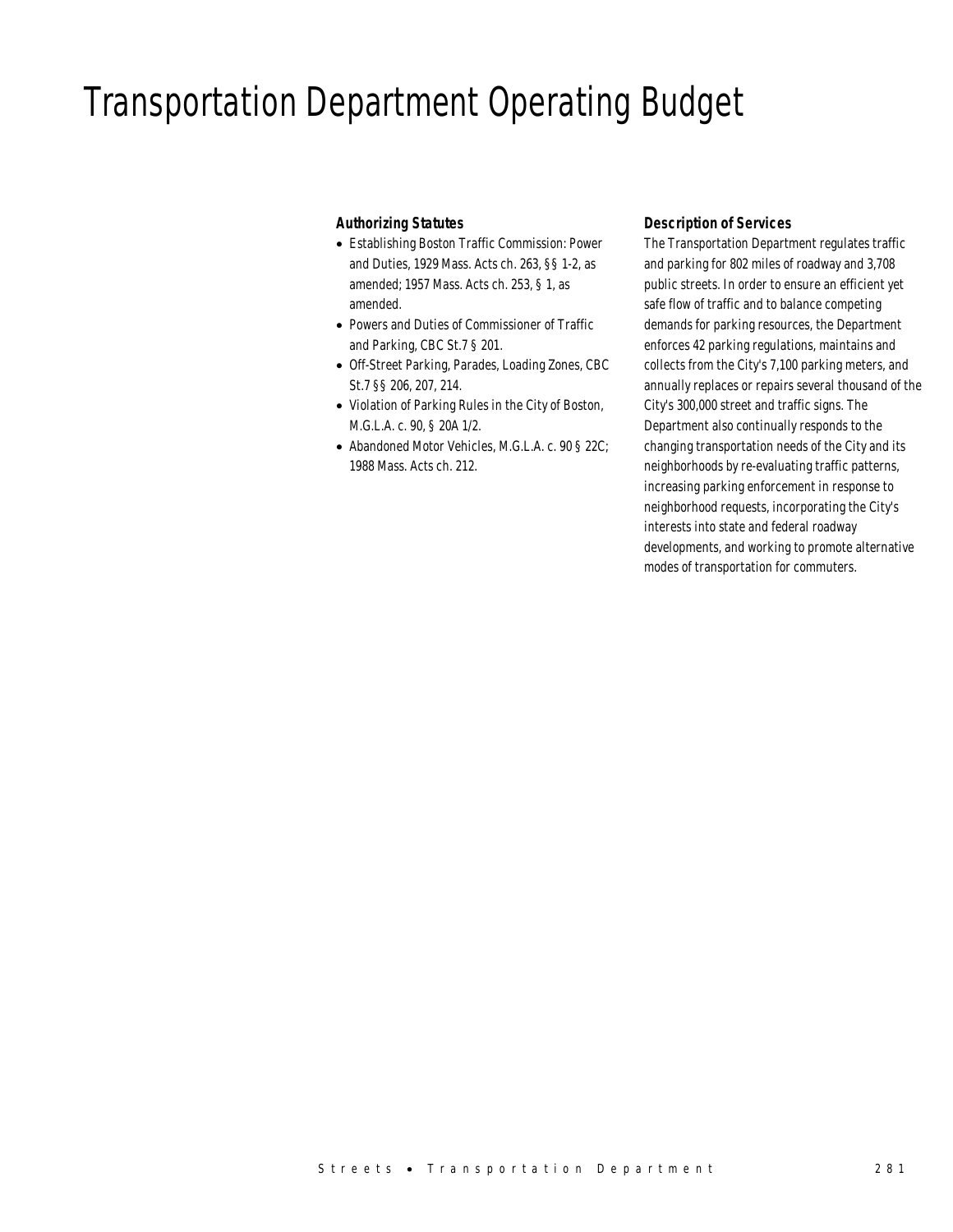# Department History

| <b>Personnel Services</b>       |                                                                                                                                                                                                                                                                                                      | FY14 Expenditure                                                                                            | FY15 Expenditure                                                                                             | FY16 Appropriation                                                                                                | FY17 Adopted                                                                                                 | Inc/Dec 16 vs 17                                                                                                                 |
|---------------------------------|------------------------------------------------------------------------------------------------------------------------------------------------------------------------------------------------------------------------------------------------------------------------------------------------------|-------------------------------------------------------------------------------------------------------------|--------------------------------------------------------------------------------------------------------------|-------------------------------------------------------------------------------------------------------------------|--------------------------------------------------------------------------------------------------------------|----------------------------------------------------------------------------------------------------------------------------------|
|                                 | 51000 Permanent Employees<br>51100 Emergency Employees<br>51200 Overtime<br>51600 Unemployment Compensation<br>51700 Workers' Compensation<br><b>Total Personnel Services</b>                                                                                                                        | 19,296,087<br>0<br>763,866<br>85,059<br>770,598<br>20,915,610                                               | 19,315,036<br>12,105<br>834,177<br>80,118<br>677,663<br>20,919,099                                           | 22,086,857<br>108,000<br>299,222<br>60,000<br>500,000<br>23,054,079                                               | 21,056,681<br>108,000<br>775,001<br>60,000<br>550,000<br>22,549,682                                          | $-1,030,176$<br>$\mathbf{0}$<br>475,779<br>$\mathbf{0}$<br>50,000<br>$-504,397$                                                  |
| <b>Contractual Services</b>     |                                                                                                                                                                                                                                                                                                      | FY14 Expenditure                                                                                            | FY15 Expenditure                                                                                             | FY16 Appropriation                                                                                                | FY17 Adopted                                                                                                 | Inc/Dec 16 vs 17                                                                                                                 |
|                                 | 52100 Communications<br>52200 Utilities<br>52400 Snow Removal<br>52500 Garbage/Waste Removal<br>52600 Repairs Buildings & Structures<br>52700 Repairs & Service of Equipment<br>52800 Transportation of Persons<br>52900 Contracted Services<br><b>Total Contractual Services</b>                    | 175,772<br>212,758<br>$\mathbf 0$<br>$\overline{0}$<br>41,342<br>751,084<br>8,540<br>6,835,949<br>8,025,445 | 180,467<br>166,820<br>$\mathbf 0$<br>$\mathbf{0}$<br>23,407<br>650,447<br>9,369<br>7,068,361<br>8,098,871    | 236,450<br>216,950<br>$\mathbf 0$<br>$\mathbf{0}$<br>45,999<br>737,250<br>18,300<br>6,345,277<br>7,600,226        | 238,750<br>665,779<br>$\mathbf 0$<br>$\mathbf{0}$<br>42,999<br>734,840<br>22,700<br>6,363,575<br>8,068,643   | 2,300<br>448,829<br>$\mathbf{0}$<br>$\mathbf{0}$<br>$-3,000$<br>$-2,410$<br>4,400<br>18,298<br>468,417                           |
| <b>Supplies &amp; Materials</b> |                                                                                                                                                                                                                                                                                                      | FY14 Expenditure                                                                                            | FY15 Expenditure                                                                                             | FY16 Appropriation                                                                                                | FY17 Adopted                                                                                                 | Inc/Dec 16 vs 17                                                                                                                 |
|                                 | 53000 Auto Energy Supplies<br>53200 Food Supplies<br>53400 Custodial Supplies<br>53500 Med, Dental, & Hosp Supply<br>53600 Office Supplies and Materials<br>53700 Clothing Allowance<br>53800 Educational Supplies & Mat<br>53900 Misc Supplies & Materials<br><b>Total Supplies &amp; Materials</b> | 424,943<br>0<br>3,760<br>$\mathbf 0$<br>243,237<br>15,620<br>$\mathbf 0$<br>739,384<br>1,426,944            | 307,339<br>$\mathbf{0}$<br>3,899<br>$\mathbf 0$<br>254.937<br>15,076<br>$\mathbf{0}$<br>556,502<br>1,137,753 | 476,916<br>$\mathbf{0}$<br>3,500<br>$\mathbf{0}$<br>246,200<br>18,658<br>$\boldsymbol{0}$<br>805,247<br>1,550,521 | 458,376<br>$\mathbf 0$<br>3,500<br>$\mathbf{0}$<br>245,200<br>18,658<br>$\mathbf{0}$<br>820,183<br>1,545,917 | $-18,540$<br>$\mathbf 0$<br>$\overline{0}$<br>$\mathbf{0}$<br>$-1,000$<br>$\overline{0}$<br>$\overline{0}$<br>14,936<br>$-4,604$ |
| <b>Current Chgs &amp; Oblig</b> |                                                                                                                                                                                                                                                                                                      | FY14 Expenditure                                                                                            | FY15 Expenditure                                                                                             | FY16 Appropriation                                                                                                | FY17 Adopted                                                                                                 | Inc/Dec 16 vs 17                                                                                                                 |
|                                 | 54300 Workers' Comp Medical<br>54400 Legal Liabilities<br>54500 Aid To Veterans<br>54600 Current Charges H&I<br>54700 Indemnification<br>54900 Other Current Charges<br>Total Current Chgs & Oblig                                                                                                   | 211,258<br>96,554<br>$\overline{0}$<br>$\mathbf 0$<br>$\overline{0}$<br>10,842<br>318,654                   | 281,135<br>115,000<br>$\mathbf 0$<br>$\mathbf 0$<br>$\Omega$<br>23,069<br>419,204                            | 150,000<br>115,000<br>0<br>$\boldsymbol{0}$<br>$\theta$<br>52,432<br>317,432                                      | 150,000<br>120,000<br>$\mathbf 0$<br>$\mathbf 0$<br>$\Omega$<br>54,112<br>324,112                            | $\overline{0}$<br>5,000<br>$\mathbf{0}$<br>$\overline{0}$<br>$\mathbf{0}$<br>1,680<br>6,680                                      |
| Equipment                       |                                                                                                                                                                                                                                                                                                      | FY14 Expenditure                                                                                            | FY15 Expenditure                                                                                             | FY16 Appropriation                                                                                                | FY17 Adopted                                                                                                 | Inc/Dec 16 vs 17                                                                                                                 |
|                                 | 55000 Automotive Equipment<br>55400 Lease/Purchase<br>55600 Office Furniture & Equipment<br>55900 Misc Equipment<br><b>Total Equipment</b>                                                                                                                                                           | $\mathbf 0$<br>655,260<br>9,023<br>19,048<br>683,331                                                        | $\mathbf 0$<br>663,537<br>1,553<br>17,027<br>682,117                                                         | $\boldsymbol{0}$<br>641,861<br>5,000<br>39,000<br>685,861                                                         | 0<br>634,421<br>5,000<br>46,750<br>686,171                                                                   | $\mathbf 0$<br>$-7,440$<br>$\mathbf{0}$<br>7,750<br>310                                                                          |
| Other                           |                                                                                                                                                                                                                                                                                                      | FY14 Expenditure                                                                                            | FY15 Expenditure                                                                                             | FY16 Appropriation                                                                                                | FY17 Adopted                                                                                                 | Inc/Dec 16 vs 17                                                                                                                 |
|                                 | 56200 Special Appropriation<br>57200 Structures & Improvements<br>58000 Land & Non-Structure<br><b>Total Other</b>                                                                                                                                                                                   | $\pmb{0}$<br>0<br>$\mathbf 0$<br>0                                                                          | $\boldsymbol{0}$<br>$\mathbf 0$<br>$\mathbf 0$<br>0                                                          | $\boldsymbol{0}$<br>$\mathbf 0$<br>$\mathbf 0$<br>0                                                               | 0<br>0<br>0<br>0                                                                                             | $\theta$<br>$\mathbf 0$<br>0<br>0                                                                                                |
|                                 | <b>Grand Total</b>                                                                                                                                                                                                                                                                                   | 31,369,984                                                                                                  | 31,257,044                                                                                                   | 33,208,119                                                                                                        | 33,174,525                                                                                                   | $-33,594$                                                                                                                        |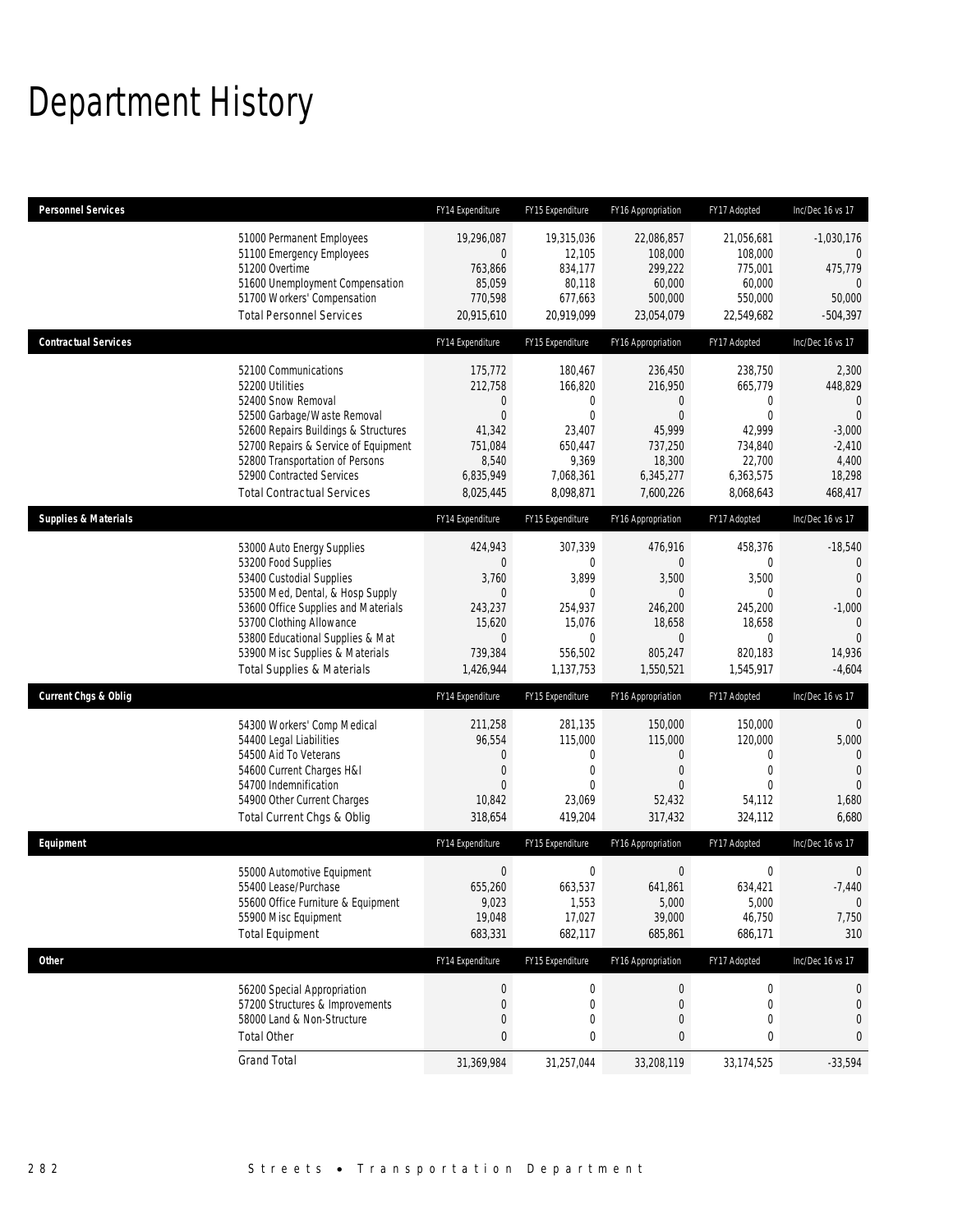# Department Personnel

| Title                                 | Union<br>Code   | Grade     | Position | FY17 Salary | Title                               | Union<br>Code   | Grade | Position | FY17 Salary |
|---------------------------------------|-----------------|-----------|----------|-------------|-------------------------------------|-----------------|-------|----------|-------------|
| <b>Active Transportation Director</b> | <b>EXM</b>      | 08        | 1.00     | 88,617      | Prin Adm Assistant                  | SE <sub>1</sub> | 09    | 2.00     | 178,823     |
| Admin Analyst                         | AFM             | 15        | 2.00     | 122,502     | Prin Adm Assistant                  | SE <sub>1</sub> | 10    | 2.00     | 194,847     |
| <b>Admin Asst</b>                     | AFG             | 15        | 3.00     | 183,754     | Prin Admin Assistant                | SE <sub>1</sub> | 08    | 1.00     | 97,764      |
| Admin Asst                            | AFM             | 15        | 1.00     | 46,379      | Prin Data Proc Systems Analyst      | SE <sub>1</sub> | 10    | 1.00     | 113,587     |
| Admin Asst                            | AFM             | 17        | 1.00     | 72,307      | Prin Research Analyst               | SE <sub>1</sub> | 06    | 2.00     | 137,126     |
| Admin Asst                            | SE <sub>1</sub> | 05        | 2.00     | 102,598     | Prin Traffic Investigator           | AFG             | 14    | 1.00     | 54,452      |
| Asst Parking Clerk                    | EXM             | 11        | 1.00     | 120,556     | Sr Admin Asst                       | SE <sub>1</sub> | 05    | 1.00     | 74,701      |
| Asst Supv-Parking Enforcement         | AFG             | 17A       | 8.00     | 571,499     | Sr Claims Investigator              | AFG             | 13A   | 2.00     | 104,377     |
| Asst Traffic Sign Supv ##             | AFG             | 17A       | 1.00     | 75,303      | Sr Claims Investigator              | AFM             | 13A   | 1.00     | 52,358      |
| Asst Traffic Signal Supv              | SE1             | 06        | 1.00     | 55,720      | Sr Data Proc Sys Analyst            | SE <sub>1</sub> | 08    | 3.00     | 258,034     |
| Chief Claims Investigator             | AFG             | 15A       | 11.00    | 675,133     | Sr Data Proc System Analyst         | SE <sub>1</sub> | 09    | 1.00     | 105,003     |
| Chief Claims Investigator I           | AFG             | 17A       | 2.00     | 128,950     | Sr Parking Meter Supervisor I       | AFG             | 15    | 21.00    | 1,214,138   |
| Chief of Staff                        | AFM             | 12        | 6.00     | 259,168     | Sr Parking Meter Supervisor II      | AFG             | 17A   | 5.00     | 376,774     |
| <b>Chief Traffic Invest</b>           | AFG             | 18        | 1.00     | 80,601      | Sr Radio Com Tech                   | AFG             | 19    | 1.00     | 64,360      |
| Claims Investigator                   | AFM             | 12        | 11.00    | 463,325     | Sr Traffic Engineer                 | AFJ             | 19A   | 5.00     | 441,169     |
| Commissioner                          | CDH             | <b>NG</b> | 1.00     | 130,042     | Sr Traffic Investigator             | AFG             | 12    | 5.00     | 242,039     |
| Data Proc Coordinator                 | SE1             | 04        | 1.00     | 67,996      | Sr Traffic Maint Person             | AFM             | 10L   | 16.00    | 684,188     |
| Data Proc System Analyst              | SE1             | 06        | 1.00     | 63,159      | Sr Traffic Maint Person             | <b>AFM</b>      | 14A   | 1.00     | 57,411      |
| Dep Comm Cen Art/3Rd Har Tun          | EXM             | 14        | 1.00     | 137,962     | Sr Traffic Signal Repairprs I       | AFG             | 14    | 4.00     | 218,740     |
| Director of Operations                | <b>EXM</b>      | 11        | 1.00     | 104,941     | SrTraffic Signal Repairprs II       | AFG             | 15    | 3.00     | 159,617     |
| Director Parking Management           | <b>EXM</b>      | 11        | 1.00     | 120,556     | <b>Staff Assistant</b>              | EXM             | 09    | 1.00     | 105,003     |
| Dispatcher                            | AFM             | 10        | 7.00     | 272,958     | <b>Supvising Traffic Engineer</b>   | SE <sub>1</sub> | 10    | 2.00     | 227,174     |
| <b>Exec Assistant</b>                 | SE <sub>1</sub> | 12        | 1.00     | 125,114     | Supv-Parking Enforcement            | SE <sub>1</sub> | 08    | 3.00     | 293,289     |
| Gen Maint Mech                        | AFM             | 11L       | 2.00     | 84,101      | Supv-Parking Meter Operations       | SE <sub>1</sub> | 08    | 2.00     | 190,780     |
| <b>Head Admin Clerk</b>               | AFM             | 14        | 3.00     | 154,292     | Teller                              | AFM             | 13    | 6.00     | 266,765     |
| <b>Head Cashier</b>                   | AFM             | 15        | 1.00     | 59,269      | <b>Traffic Engineering Director</b> | EXM             | 12    | 1.00     | 125,114     |
| <b>Head Clerk</b>                     | AFM             | 12        | 2.00     | 87,924      | Traffic Signal Inspector            | AFG             | 16    | 2.00     | 134,060     |
| Jr Traffic Engineer                   | AFJ             | 16A       | 7.00     | 447,893     | Traffic Signal Repairprs##          | AFG             | 13    | 3.00     | 128,563     |
| Maint Mech (Painter) (T & P)          | AFM             | 13        | 1.00     | 51,126      | Traffic Signal Rprprs-Apprentice    | AFG             | 12    | 1.00     | 35,357      |
| Manager of Community Cycling          | <b>MYN</b>      | <b>NG</b> | 3.00     | 161,466     | Traffic Signal Supv                 | SE <sub>1</sub> | 08    | 1.00     | 67,624      |
| Parking Meter Operat Person I         | AFM             | 12        | 3.00     | 133,737     | Trans Prog Planner V(Transp)        | SE <sub>1</sub> | 12    | 1.00     | 125,114     |
| Parking Meter Operations Frprs        | AFG             | 16A       | 2.00     | 139,474     | Trans Program Planner III           | SE <sub>1</sub> | 06    | 2.00     | 137,126     |
| Parking Meter Opr Person I##          | AFG             | 12        | 1.00     | 37,437      | Trans Program Planner IV            | SE <sub>1</sub> | 08    | 3.00     | 293,291     |
| Parking Meter Opr Person I##          | AFM             | 12        | 13.00    | 510,058     | <b>Trf SignI Supv</b>               | SE <sub>1</sub> | 08    | 1.00     | 97,763      |
| Parking Meter Supervisor              | AFK             | 13A       | 168.00   | 8,134,869   | Vehicle Impound Specialist          | AFM             | 11L   | 32.00    | 1,420,961   |
| Pr Storekeeper                        | AFM             | 13        | 1.00     | 50,343      | Wrkg Frpr Tra Signal Rppr Test      | AFG             | 18    | 2.00     | 140,777     |
|                                       |                 |           |          |             | <b>Total</b>                        |                 |       | 414      | 22,739,394  |

| <b>FY17 Total Request</b>    | 21,056,681   |
|------------------------------|--------------|
| <b>Salary Savings</b>        | $-2,031,032$ |
| Chargebacks                  | 247,412      |
| Other                        | 100,907      |
| <b>Differential Payments</b> |              |
| <b>Adjustments</b>           |              |
|                              |              |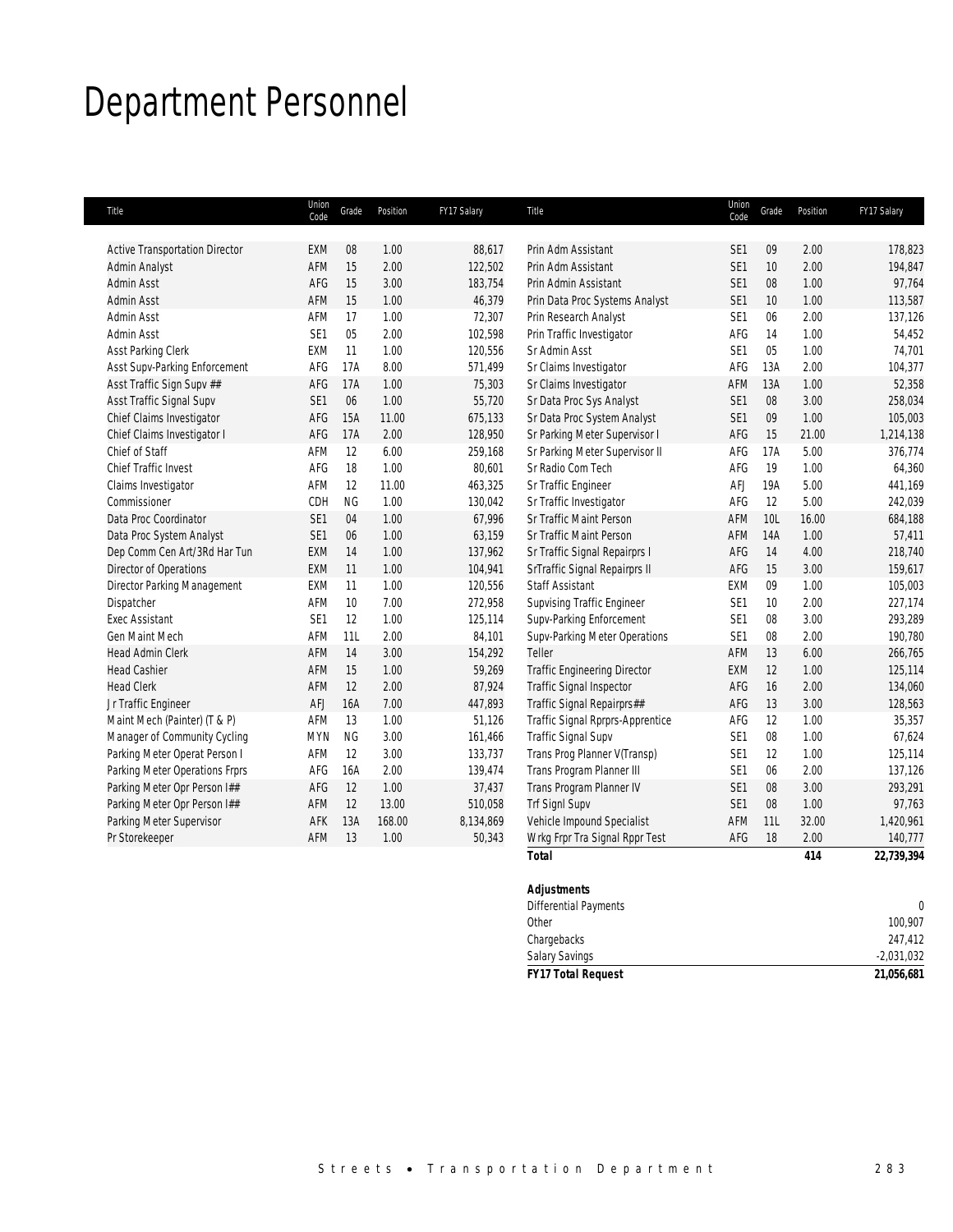## External Funds History

| <b>Personnel Services</b>       |                                                                                                                                                                                                                                                                                                            | FY14 Expenditure                                                                                                                | FY15 Expenditure                                                                                                                  | FY16 Appropriation                                                                                                                                              | FY17 Adopted                                                                                                                                                | Inc/Dec 16 vs 17                                                                                                                                                 |
|---------------------------------|------------------------------------------------------------------------------------------------------------------------------------------------------------------------------------------------------------------------------------------------------------------------------------------------------------|---------------------------------------------------------------------------------------------------------------------------------|-----------------------------------------------------------------------------------------------------------------------------------|-----------------------------------------------------------------------------------------------------------------------------------------------------------------|-------------------------------------------------------------------------------------------------------------------------------------------------------------|------------------------------------------------------------------------------------------------------------------------------------------------------------------|
|                                 | 51000 Permanent Employees<br>51100 Emergency Employees<br>51200 Overtime<br>51300 Part Time Employees<br>51400 Health Insurance<br>51500 Pension & Annunity<br>51600 Unemployment Compensation<br>51700 Workers' Compensation<br>51800 Indirect Costs<br>51900 Medicare<br><b>Total Personnel Services</b> | 308,662<br>15,395<br>14,614<br>$\bf 0$<br>38,666<br>25,096<br>$\boldsymbol{0}$<br>$\overline{0}$<br>183,645<br>2,680<br>588,758 | 343,598<br>$\mathbf 0$<br>9,915<br>$\mathbf 0$<br>38,188<br>24,763<br>$\mathbf{0}$<br>$\mathbf{0}$<br>100,421<br>2,565<br>519,450 | 316,279<br>$\mathbf{0}$<br>$\overline{0}$<br>$\overline{0}$<br>0<br>$\mathbf{0}$<br>$\overline{0}$<br>$\mathbf{0}$<br>$\overline{0}$<br>$\mathbf{0}$<br>316,279 | 233,341<br>0<br>$\mathbf{0}$<br>$\overline{0}$<br>$\mathbf{0}$<br>$\mathbf{0}$<br>$\overline{0}$<br>$\mathbf{0}$<br>$\mathbf{0}$<br>$\mathbf{0}$<br>233,341 | $-82,938$<br>$\theta$<br>$\mathbf{0}$<br>$\overline{0}$<br>$\overline{0}$<br>$\overline{0}$<br>$\mathbf 0$<br>$\overline{0}$<br>$\overline{0}$<br>0<br>$-82,938$ |
| <b>Contractual Services</b>     |                                                                                                                                                                                                                                                                                                            | FY14 Expenditure                                                                                                                | FY15 Expenditure                                                                                                                  | FY16 Appropriation                                                                                                                                              | FY17 Adopted                                                                                                                                                | Inc/Dec 16 vs 17                                                                                                                                                 |
|                                 | 52100 Communications<br>52200 Utilities<br>52400 Snow Removal<br>52500 Garbage/Waste Removal<br>52600 Repairs Buildings & Structures<br>52700 Repairs & Service of Equipment<br>52800 Transportation of Persons<br>52900 Contracted Services<br><b>Total Contractual Services</b>                          | $\theta$<br>7,833<br>128,085<br>0<br>$\boldsymbol{0}$<br>$\overline{0}$<br>$\boldsymbol{0}$<br>1,799,823<br>1,935,741           | $\mathbf 0$<br>5,075<br>264,294<br>0<br>$\mathbf{0}$<br>$\mathbf 0$<br>$\mathbf{0}$<br>982,704<br>1,252,073                       | $\mathbf 0$<br>7,000<br>100,000<br>$\mathbf 0$<br>5,000<br>$\mathbf 0$<br>$\mathbf 0$<br>1,725,084<br>1,837,084                                                 | $\boldsymbol{0}$<br>7,000<br>100,000<br>0<br>5,000<br>$\mathbf{0}$<br>$\mathbf{0}$<br>1,725,084<br>1,837,084                                                | 0<br>$\mathbf 0$<br>0<br>$\mathbf 0$<br>$\mathbf 0$<br>0<br>0<br>0<br>0                                                                                          |
| <b>Supplies &amp; Materials</b> |                                                                                                                                                                                                                                                                                                            | FY14 Expenditure                                                                                                                | FY15 Expenditure                                                                                                                  | FY16 Appropriation                                                                                                                                              | FY17 Adopted                                                                                                                                                | Inc/Dec 16 vs 17                                                                                                                                                 |
|                                 | 53000 Auto Energy Supplies<br>53200 Food Supplies<br>53400 Custodial Supplies<br>53500 Med, Dental, & Hosp Supply<br>53600 Office Supplies and Materials<br>53700 Clothing Allowance<br>53800 Educational Supplies & Mat<br>53900 Misc Supplies & Materials<br><b>Total Supplies &amp; Materials</b>       | $\boldsymbol{0}$<br>$\mathbf 0$<br>$\overline{0}$<br>$\overline{0}$<br>169<br>222<br>$\mathbf 0$<br>5,532<br>5,923              | $\boldsymbol{0}$<br>$\mathbf 0$<br>$\overline{0}$<br>$\mathbf{0}$<br>1,680<br>222<br>$\mathbf{0}$<br>2,465<br>4,367               | $\boldsymbol{0}$<br>$\mathbf 0$<br>$\overline{0}$<br>$\overline{0}$<br>$\overline{0}$<br>$\overline{0}$<br>$\mathbf 0$<br>1,500<br>1,500                        | 0<br>$\mathbf{0}$<br>$\mathbf{0}$<br>$\mathbf{0}$<br>$\mathbf{0}$<br>$\mathbf{0}$<br>$\mathbf{0}$<br>1,500<br>1,500                                         | 0<br>$\mathbf 0$<br>0<br>$\mathbf 0$<br>$\mathbf 0$<br>$\overline{0}$<br>0<br>0<br>0                                                                             |
| <b>Current Chgs &amp; Oblig</b> |                                                                                                                                                                                                                                                                                                            | FY14 Expenditure                                                                                                                | FY15 Expenditure                                                                                                                  | FY16 Appropriation                                                                                                                                              | FY17 Adopted                                                                                                                                                | Inc/Dec 16 vs 17                                                                                                                                                 |
|                                 | 54300 Workers' Comp Medical<br>54400 Legal Liabilities<br>54600 Current Charges H&I<br>54700 Indemnification<br>54900 Other Current Charges<br>Total Current Chgs & Oblig                                                                                                                                  | $\boldsymbol{0}$<br>$\overline{0}$<br>$\overline{0}$<br>$\overline{0}$<br>$\mathbf 0$<br>$\mathbf{0}$                           | 0<br>0<br>$\overline{0}$<br>0<br>$\mathbf 0$<br>$\bf{0}$                                                                          | $\boldsymbol{0}$<br>$\mathbf 0$<br>$\overline{0}$<br>$\overline{0}$<br>$\mathbf 0$<br>$\mathbf{0}$                                                              | $\boldsymbol{0}$<br>$\mathbf 0$<br>$\mathbf{0}$<br>$\mathbf 0$<br>$\mathbf 0$<br>$\pmb{0}$                                                                  | 0<br>$\mathbf 0$<br>0<br>0<br>$\mathbf 0$<br>0                                                                                                                   |
| Equipment                       |                                                                                                                                                                                                                                                                                                            | FY14 Expenditure                                                                                                                | FY15 Expenditure                                                                                                                  | FY16 Appropriation                                                                                                                                              | FY17 Adopted                                                                                                                                                | Inc/Dec 16 vs 17                                                                                                                                                 |
|                                 | 55000 Automotive Equipment<br>55400 Lease/Purchase<br>55600 Office Furniture & Equipment<br>55900 Misc Equipment<br><b>Total Equipment</b>                                                                                                                                                                 | $\boldsymbol{0}$<br>$\boldsymbol{0}$<br>0<br>0<br>0                                                                             | $\boldsymbol{0}$<br>$\bf 0$<br>833<br>$\mathbf 0$<br>833                                                                          | $\theta$<br>$\mathbf 0$<br>$\mathbf{0}$<br>$\mathbf 0$<br>$\bf{0}$                                                                                              | 0<br>$\boldsymbol{0}$<br>$\mathbf{0}$<br>$\boldsymbol{0}$<br>0                                                                                              | 0<br>$\mathbf 0$<br>0<br>$\mathbf 0$<br>0                                                                                                                        |
| Other                           |                                                                                                                                                                                                                                                                                                            | FY14 Expenditure                                                                                                                | FY15 Expenditure                                                                                                                  | FY16 Appropriation                                                                                                                                              | FY17 Adopted                                                                                                                                                | Inc/Dec 16 vs 17                                                                                                                                                 |
|                                 | 56200 Special Appropriation<br>57200 Structures & Improvements<br>58000 Land & Non-Structure<br><b>Total Other</b>                                                                                                                                                                                         | $\boldsymbol{0}$<br>$\boldsymbol{0}$<br>0<br>$\bf{0}$                                                                           | $\boldsymbol{0}$<br>$\boldsymbol{0}$<br>$\mathbf 0$<br>0                                                                          | $\boldsymbol{0}$<br>$\mathbf 0$<br>$\mathbf 0$<br>0                                                                                                             | $\boldsymbol{0}$<br>$\boldsymbol{0}$<br>$\boldsymbol{0}$<br>$\pmb{0}$                                                                                       | 0<br>0<br>$\mathbf 0$<br>0                                                                                                                                       |
|                                 | <b>Grand Total</b>                                                                                                                                                                                                                                                                                         | 2,530,422                                                                                                                       | 1,776,723                                                                                                                         | 2,154,863                                                                                                                                                       | 2,071,925                                                                                                                                                   | $-82,938$                                                                                                                                                        |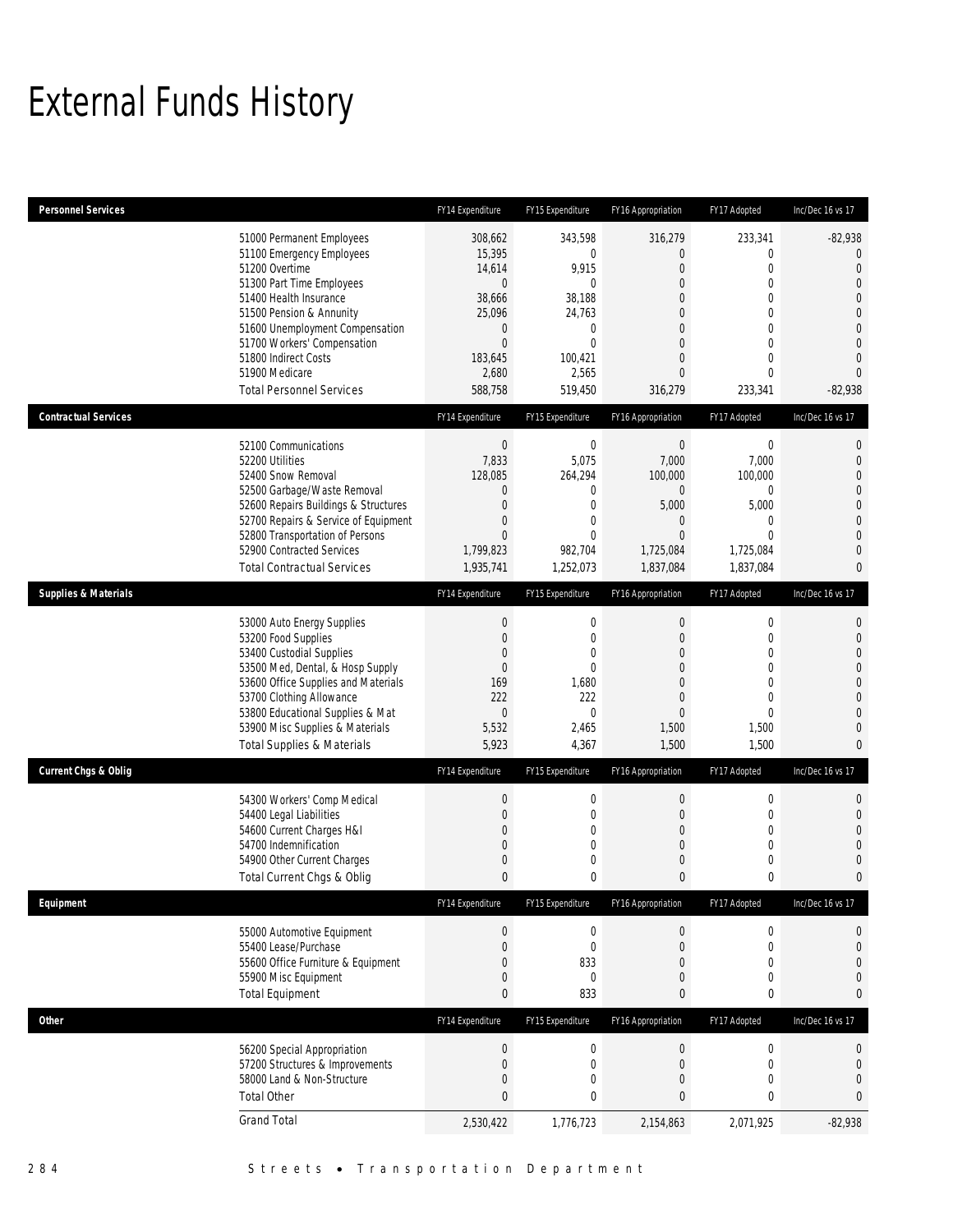## External Funds Personnel

| Title     | Union<br>Code | Grade     | Position | FY17 Salary | Title                                                                                 | Union<br>Code     | Grade     | Position     | FY17 Salary                           |
|-----------|---------------|-----------|----------|-------------|---------------------------------------------------------------------------------------|-------------------|-----------|--------------|---------------------------------------|
| Spec Asst | <b>MYN</b>    | <b>NG</b> | 1.00     | 82,446      | Sr Radio Com Tech<br>Sr Traffic Engineer                                              | AFG<br><b>AFJ</b> | 19<br>19A | 1.00<br>1.00 | 87,636<br>90,666                      |
|           |               |           |          |             | <b>Total</b>                                                                          |                   |           | 3            | 260,748                               |
|           |               |           |          |             | <b>Adjustments</b><br>Differential Payments<br>Other<br>Chargebacks<br>Salary Savings |                   |           |              | $\overline{0}$<br>0<br>0<br>$-27,407$ |
|           |               |           |          |             | <b>FY17 Total Request</b>                                                             |                   |           |              | 233,341                               |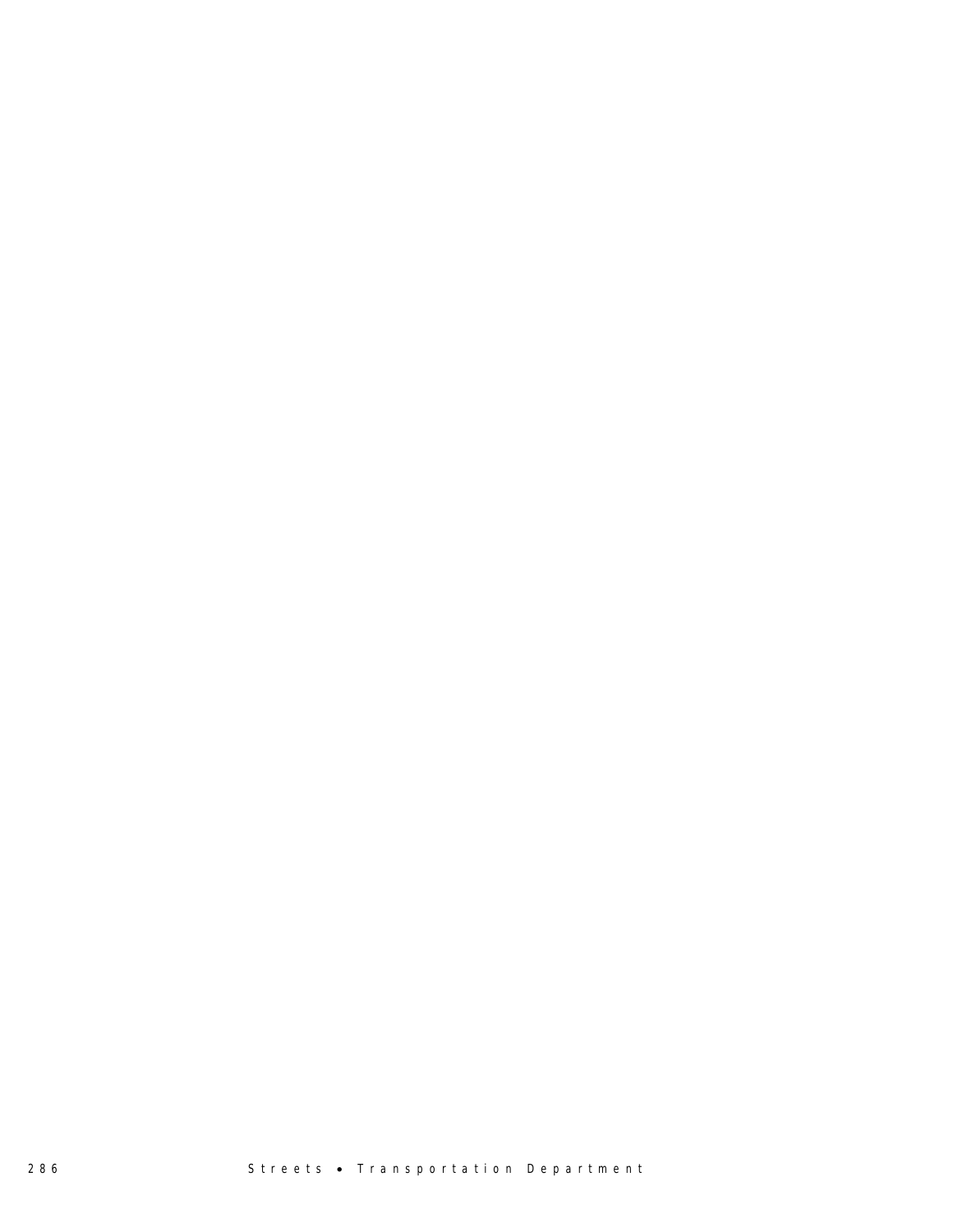# Traffic Division Operating Budget

#### *Gina Fiandaca, Commissioner, Appropriation 251*

#### *Division Mission*

The Traffic Division's mission is to develop, implement, support, and manage all transportation programs and projects undertaken by the Department. These programs and projects emphasize the smooth and safe flow of vehicular traffic through the streets of the City, cooperative work efforts with the MBTA to enhance mass transit, maximum utilization of the City's limited parking resources, and pedestrian safety.

#### *Selected Performance Strategies*

#### *Traffic Management & Engineering*

- To improve the flow of vehicles and pedestrians on arterial streets by making traffic signal timing adjustments to our computerized signal system.
- To improve vehicle, pedestrian and school zone safety on neighborhood streets.
- *Policy & Planning*
- To conduct transportation action plans and design projects for neighborhoods and corridors to improve traffic flow and pedestrian safety.
- To increase safe cycling for all Boston residents and visitors.
- To review new development projects leading to Transportation Access Plan Agreements (TAPAs) to manage impacts on transportation infrastructure and neighborhood quality of life.

## *Enforcement*

- To improve vehicle flow and public safety within the City by ensuring compliance with parking, meter, residential parking, and street cleaning regulations.
- *Operations*
- To efficiently maintain traffic signs and parking meters throughout the city.

| <b>Operating Budget</b> | <b>Program Name</b>                                       | <b>Total Actual '14</b>            | <b>Total Actual '15</b>            | Total Approp '16                   | <b>Total Budget '17</b>              |
|-------------------------|-----------------------------------------------------------|------------------------------------|------------------------------------|------------------------------------|--------------------------------------|
|                         | Commissioner's Office<br>Traffic Management & Engineering | 2.137.566<br>2,600,645             | 2.185.410<br>2,876,214             | 1.881.440<br>1.813.461             | 1.090.456<br>1.891.376               |
|                         | Policy & Planning<br>Enforcement                          | 564,703<br>13,473,291<br>4,645,638 | 581,555<br>13,361,550<br>4.500.437 | 602.265<br>14,454,136<br>5.997.095 | 1.074.431<br>14.521.934<br>6,254,005 |
|                         | Operations<br>Total                                       | 23,421,843                         | 23,505,166                         | 24,748,397                         | 24,832,202                           |
| <b>Operating Budget</b> |                                                           | Actual '14                         | Actual '15                         | Approp '16                         | <b>Budget '17</b>                    |
|                         | <b>Personnel Services</b><br>Non Personnel                | 18.064.998<br>5.356.845            | 18.099.181<br>5.405.985            | 19.927.210<br>4.821.187            | 19,762,659<br>5.069.543              |
|                         | Total                                                     | 23,421,843                         | 23,505,166                         | 24,748,397                         | 24,832,202                           |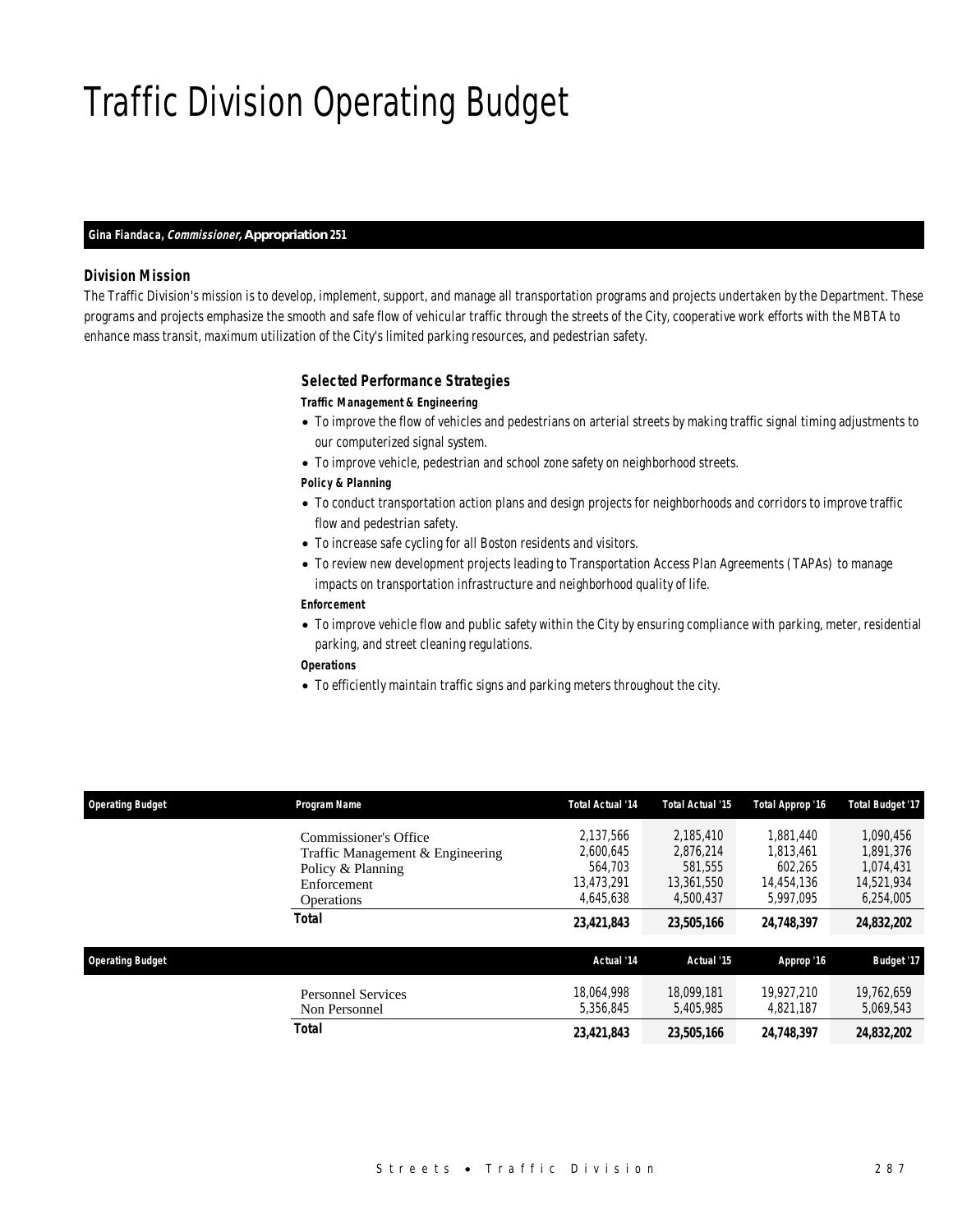# Traffic Division Operating Budget



## *Description of Services*

The Traffic Division establishes and maintains a wide variety of programs to enhance transportation throughout Boston. The Division delivers such services as increased loading zone access for the delivery of goods and services, increased short-term parking opportunities and resident restricted parking spaces, efficient flow of vehicular traffic during peak periods, removal and disposal of abandoned vehicles, computerization of traffic signals, and traffic planning and engineering for the design or redesign of streets and intersections. The Division also provides clean, safe, and convenient parking facilities downtown and in neighborhood business districts. Provision of this service includes inspections, cleaning and renovations of facilities and enforcing existing parking leases.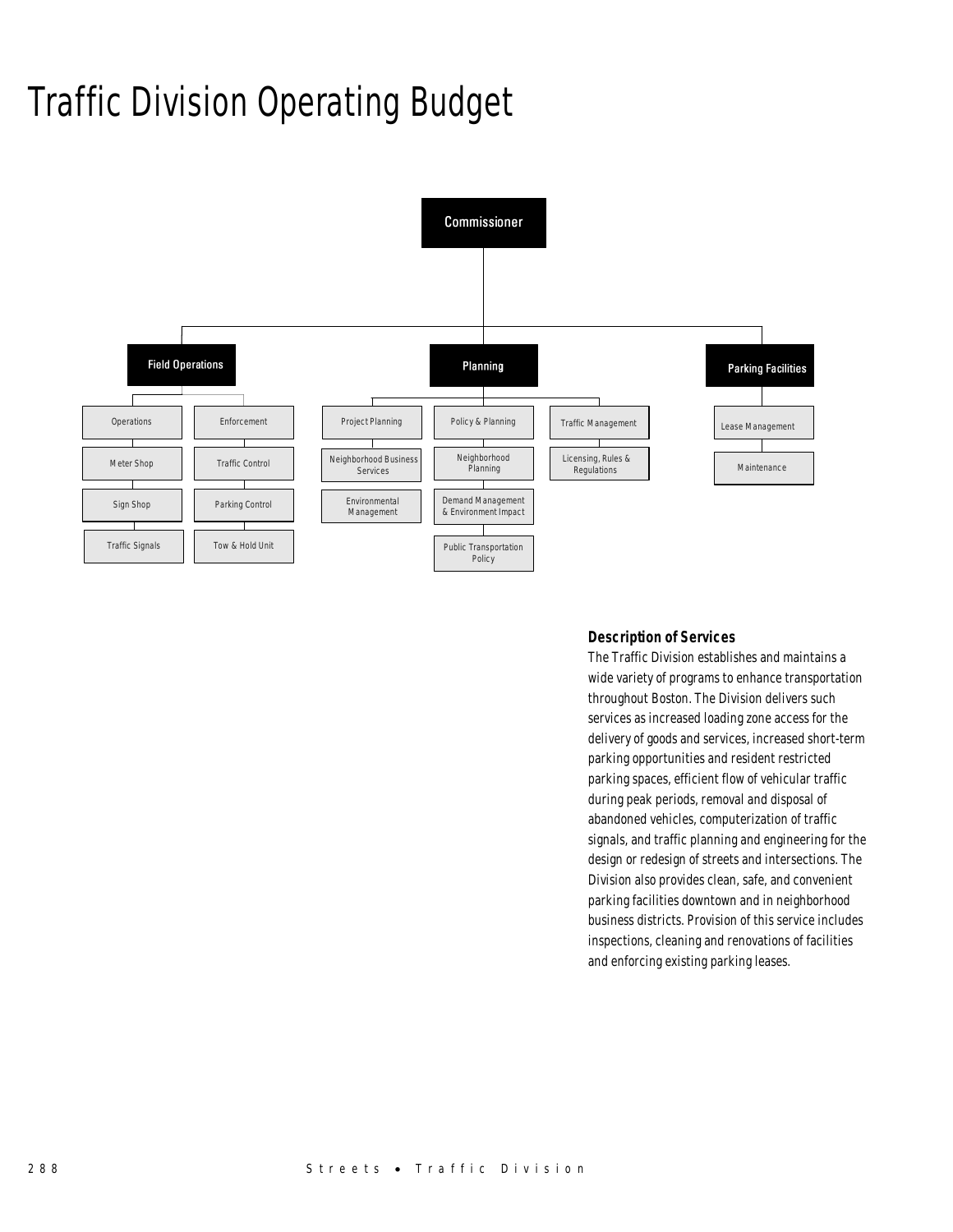# Division History

| <b>Personnel Services</b>       |                                                                                                                                                                                                                                                                                                      | FY14 Expenditure                                                                                               | FY15 Expenditure                                                                                         | FY16 Appropriation                                                                                             | FY17 Adopted                                                                                     | Inc/Dec 16 vs 17                                                                                                       |
|---------------------------------|------------------------------------------------------------------------------------------------------------------------------------------------------------------------------------------------------------------------------------------------------------------------------------------------------|----------------------------------------------------------------------------------------------------------------|----------------------------------------------------------------------------------------------------------|----------------------------------------------------------------------------------------------------------------|--------------------------------------------------------------------------------------------------|------------------------------------------------------------------------------------------------------------------------|
|                                 | 51000 Permanent Employees<br>51100 Emergency Employees<br>51200 Overtime<br>51600 Unemployment Compensation<br>51700 Workers' Compensation<br><b>Total Personnel Services</b>                                                                                                                        | 16,473,719<br>0<br>735,622<br>85,059<br>770,598<br>18,064,998                                                  | 16,510,309<br>12,105<br>818,986<br>80,118<br>677,663<br>18,099,181                                       | 19,079,988<br>$\mathbf 0$<br>287,222<br>60,000<br>500,000<br>19,927,210                                        | 18,389,658<br>0<br>763,001<br>60,000<br>550,000<br>19,762,659                                    | $-690,330$<br>0<br>475,779<br>$\mathbf{0}$<br>50,000<br>$-164,551$                                                     |
| <b>Contractual Services</b>     |                                                                                                                                                                                                                                                                                                      | FY14 Expenditure                                                                                               | FY15 Expenditure                                                                                         | FY16 Appropriation                                                                                             | FY17 Adopted                                                                                     | Inc/Dec 16 vs 17                                                                                                       |
|                                 | 52100 Communications<br>52200 Utilities<br>52400 Snow Removal<br>52500 Garbage/Waste Removal<br>52600 Repairs Buildings & Structures<br>52700 Repairs & Service of Equipment<br>52800 Transportation of Persons<br>52900 Contracted Services<br><b>Total Contractual Services</b>                    | 165,296<br>212,758<br>0<br>0<br>41,342<br>742,748<br>3,215<br>1,999,224<br>3,164,583                           | 172,600<br>166,820<br>0<br>$\overline{0}$<br>23,407<br>641,589<br>2,569<br>2,390,855<br>3,397,840        | 221,450<br>216,950<br>$\theta$<br>$\overline{0}$<br>45,999<br>722,250<br>10,500<br>1,292,724<br>2,509,873      | 223,750<br>665,779<br>0<br>$\mathbf{0}$<br>42,999<br>719,840<br>14,900<br>1,088,575<br>2,755,843 | 2,300<br>448,829<br>$\mathbf{0}$<br>$\Omega$<br>$-3,000$<br>$-2,410$<br>4,400<br>$-204,149$<br>245,970                 |
| <b>Supplies &amp; Materials</b> |                                                                                                                                                                                                                                                                                                      | FY14 Expenditure                                                                                               | FY15 Expenditure                                                                                         | FY16 Appropriation                                                                                             | FY17 Adopted                                                                                     | Inc/Dec 16 vs 17                                                                                                       |
|                                 | 53000 Auto Energy Supplies<br>53200 Food Supplies<br>53400 Custodial Supplies<br>53500 Med, Dental, & Hosp Supply<br>53600 Office Supplies and Materials<br>53700 Clothing Allowance<br>53800 Educational Supplies & Mat<br>53900 Misc Supplies & Materials<br><b>Total Supplies &amp; Materials</b> | 424,943<br>$\mathbf 0$<br>3,760<br>$\mathbf 0$<br>20,783<br>15,620<br>$\boldsymbol{0}$<br>736,644<br>1,201,750 | 307,339<br>$\mathbf 0$<br>3,899<br>$\mathbf{0}$<br>29.690<br>15,076<br>$\mathbf 0$<br>554,604<br>910,608 | 476,916<br>$\theta$<br>3,500<br>$\overline{0}$<br>18,200<br>18,658<br>$\boldsymbol{0}$<br>800,247<br>1,317,521 | 458,376<br>0<br>3,500<br>$\mathbf 0$<br>17,200<br>18,658<br>$\mathbf 0$<br>815,183<br>1,312,917  | $-18,540$<br>$\mathbf 0$<br>$\overline{0}$<br>$\Omega$<br>$-1,000$<br>$\theta$<br>$\overline{0}$<br>14,936<br>$-4,604$ |
| <b>Current Chgs &amp; Oblig</b> |                                                                                                                                                                                                                                                                                                      | FY14 Expenditure                                                                                               | FY15 Expenditure                                                                                         | FY16 Appropriation                                                                                             | FY17 Adopted                                                                                     | Inc/Dec 16 vs 17                                                                                                       |
|                                 | 54300 Workers' Comp Medical<br>54400 Legal Liabilities<br>54500 Aid To Veterans<br>54600 Current Charges H&I<br>54700 Indemnification<br>54900 Other Current Charges<br>Total Current Chgs & Oblig                                                                                                   | 211,258<br>96,554<br>0<br>0<br>$\Omega$<br>8,392<br>316,204                                                    | 281,135<br>115,000<br>0<br>0<br>$\Omega$<br>20,855<br>416,990                                            | 150,000<br>115,000<br>$\mathbf 0$<br>$\theta$<br>$\Omega$<br>48,932<br>313,932                                 | 150,000<br>120,000<br>0<br>$\mathbf 0$<br>$\Omega$<br>50,612<br>320,612                          | $\theta$<br>5,000<br>$\mathbf{0}$<br>$\mathbf{0}$<br>$\theta$<br>1,680<br>6,680                                        |
| Equipment                       |                                                                                                                                                                                                                                                                                                      | FY14 Expenditure                                                                                               | FY15 Expenditure                                                                                         | FY16 Appropriation                                                                                             | FY17 Adopted                                                                                     | Inc/Dec 16 vs 17                                                                                                       |
|                                 | 55000 Automotive Equipment<br>55400 Lease/Purchase<br>55600 Office Furniture & Equipment<br>55900 Misc Equipment<br><b>Total Equipment</b>                                                                                                                                                           | $\boldsymbol{0}$<br>655,260<br>$\mathbf 0$<br>19,048<br>674,308                                                | $\boldsymbol{0}$<br>663,537<br>634<br>16,376<br>680,547                                                  | $\boldsymbol{0}$<br>641,861<br>$\boldsymbol{0}$<br>38,000<br>679,861                                           | $\mathbf 0$<br>634,421<br>0<br>45,750<br>680,171                                                 | $\mathbf 0$<br>$-7,440$<br>$\mathbf{0}$<br>7,750<br>310                                                                |
| <b>Other</b>                    |                                                                                                                                                                                                                                                                                                      | FY14 Expenditure                                                                                               | FY15 Expenditure                                                                                         | FY16 Appropriation                                                                                             | FY17 Adopted                                                                                     | Inc/Dec 16 vs 17                                                                                                       |
|                                 | 56200 Special Appropriation<br>57200 Structures & Improvements<br>58000 Land & Non-Structure<br><b>Total Other</b>                                                                                                                                                                                   | $\bf{0}$<br>0<br>0<br>0                                                                                        | $\boldsymbol{0}$<br>$\mathbf 0$<br>0<br>0                                                                | $\boldsymbol{0}$<br>$\theta$<br>$\mathbf 0$<br>0                                                               | 0<br>0<br>$\mathbf 0$<br>0                                                                       | 0<br>0<br>0<br>0                                                                                                       |
|                                 | <b>Grand Total</b>                                                                                                                                                                                                                                                                                   | 23,421,843                                                                                                     | 23,505,166                                                                                               | 24,748,397                                                                                                     | 24,832,202                                                                                       | 83,805                                                                                                                 |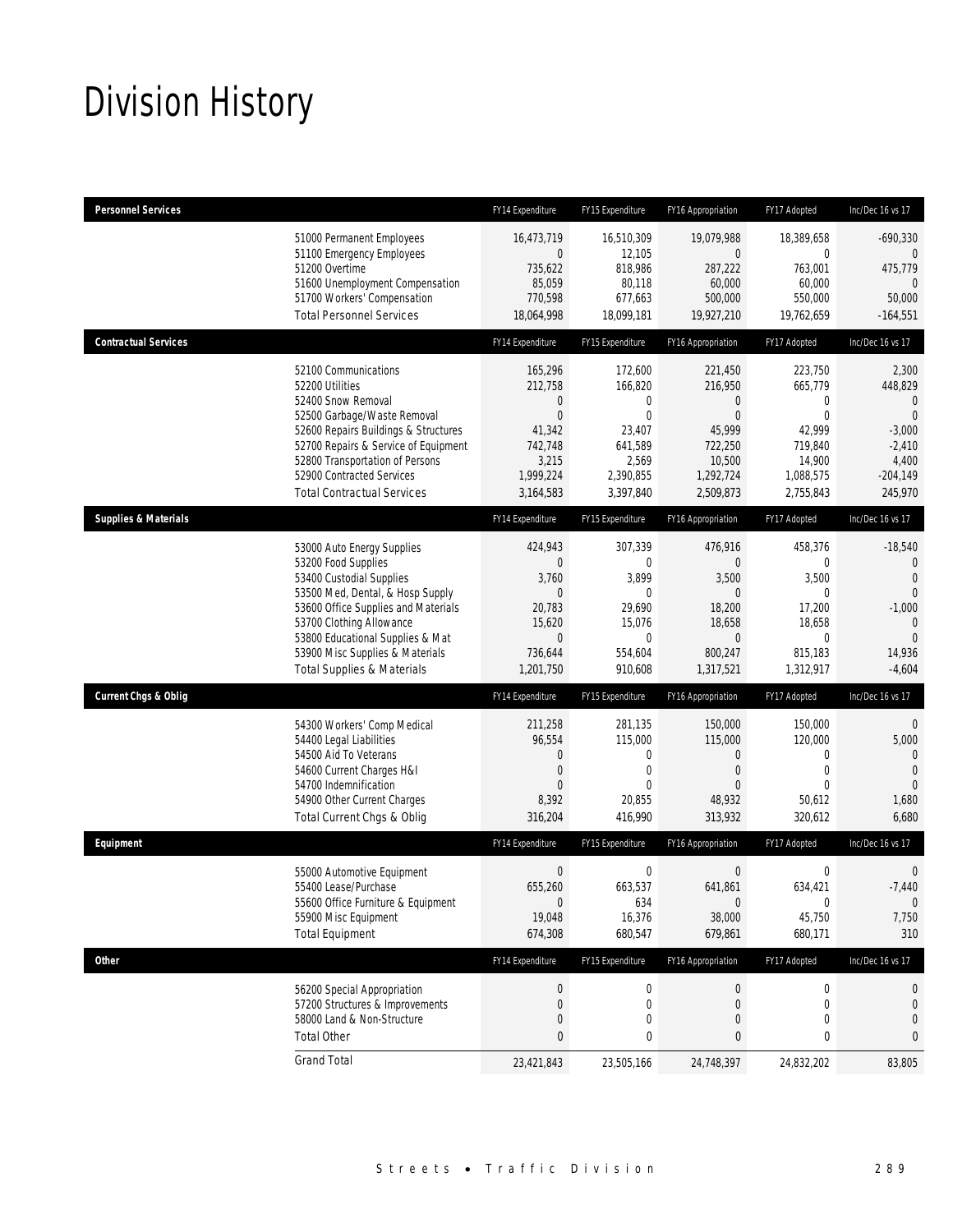## Division Personnel

| Title                                 | Union<br>Code   | Grade     | Position | FY17 Salary | Title                               | Union<br>Code   | Grade | Position | FY17 Salary |
|---------------------------------------|-----------------|-----------|----------|-------------|-------------------------------------|-----------------|-------|----------|-------------|
|                                       |                 |           |          |             |                                     |                 |       |          |             |
| <b>Active Transportation Director</b> | <b>EXM</b>      | 08        | 1.00     | 88,617      | Prin Admin Assistant                | SE <sub>1</sub> | 08    | 1.00     | 97,764      |
| Admin Analyst                         | <b>AFM</b>      | 15        | 2.00     | 122,502     | Prin Research Analyst               | SE <sub>1</sub> | 06    | 2.00     | 137,126     |
| <b>Admin Asst</b>                     | AFG             | 15        | 3.00     | 183,754     | Prin Traffic Investigator           | AFG             | 14    | 1.00     | 54,452      |
| <b>Admin Asst</b>                     | AFM             | 15        | 1.00     | 46,379      | Sr Admin Asst                       | SE <sub>1</sub> | 05    | 1.00     | 74,701      |
| Admin Asst                            | AFM             | 17        | 1.00     | 72,307      | Sr Claims Investigator              | AFM             | 13A   | 1.00     | 52,358      |
| Admin Asst                            | SE <sub>1</sub> | 05        | 2.00     | 102,598     | Sr Parking Meter Supervisor I       | AFG             | 15    | 21.00    | 1,214,138   |
| Asst Supv-Parking Enforcement         | AFG             | 17A       | 8.00     | 571,499     | Sr Parking Meter Supervisor II      | AFG             | 17A   | 5.00     | 376,774     |
| Asst Traffic Sign Supv ##             | AFG             | 17A       | 1.00     | 75,303      | Sr Radio Com Tech                   | AFG             | 19    | 1.00     | 64,360      |
| Asst Traffic Signal Supv              | SE1             | 06        | 1.00     | 55,720      | Sr Traffic Engineer                 | <b>AFJ</b>      | 19A   | 5.00     | 441,169     |
| Chief of Staff                        | AFM             | 12        | 6.00     | 259,168     | Sr Traffic Investigator             | AFG             | 12    | 5.00     | 242,039     |
| <b>Chief Traffic Invest</b>           | AFG             | 18        | 1.00     | 80,601      | Sr Traffic Maint Person             | AFM             | 10L   | 16.00    | 684,188     |
| Commissioner                          | CDH             | <b>NG</b> | 1.00     | 130,042     | Sr Traffic Maint Person             | AFM             | 14A   | 1.00     | 57,411      |
| Dep Comm Cen Art/3Rd Har Tun          | <b>EXM</b>      | 14        | 1.00     | 137,962     | Sr Traffic Signal Repairprs I       | AFG             | 14    | 4.00     | 218,740     |
| Director of Operations                | <b>EXM</b>      | 11        | 1.00     | 104,941     | SrTraffic Signal Repairprs II       | AFG             | 15    | 3.00     | 159,617     |
| Director Parking Management           | <b>EXM</b>      | 11        | 1.00     | 120,556     | <b>Staff Assistant</b>              | <b>EXM</b>      | 09    | 1.00     | 105,003     |
| Dispatcher                            | AFM             | 10        | 7.00     | 272,958     | <b>Supvising Traffic Engineer</b>   | SE <sub>1</sub> | 10    | 2.00     | 227,174     |
| <b>Exec Assistant</b>                 | SE <sub>1</sub> | 12        | 1.00     | 125,114     | Supv-Parking Enforcement            | SE <sub>1</sub> | 08    | 3.00     | 293,289     |
| <b>Gen Maint Mech</b>                 | AFM             | 11L       | 2.00     | 84,101      | Supv-Parking Meter Operations       | SE <sub>1</sub> | 08    | 2.00     | 190,780     |
| <b>Head Admin Clerk</b>               | AFM             | 14        | 3.00     | 154,292     | <b>Traffic Engineering Director</b> | <b>EXM</b>      | 12    | 1.00     | 125,114     |
| <b>Head Clerk</b>                     | <b>AFM</b>      | 12        | 2.00     | 87,924      | <b>Traffic Signal Inspector</b>     | AFG             | 16    | 2.00     | 134,060     |
| Jr Traffic Engineer                   | <b>AFJ</b>      | 16A       | 7.00     | 447,893     | Traffic Signal Repairprs##          | AFG             | 13    | 3.00     | 128,563     |
| Maint Mech (Painter) (T & P)          | AFM             | 13        | 1.00     | 51,126      | Traffic Signal Rprprs-Apprentice    | AFG             | 12    | 1.00     | 35,357      |
| Manager of Community Cycling          | <b>MYN</b>      | <b>NG</b> | 3.00     | 161,466     | <b>Traffic Signal Supv</b>          | SE <sub>1</sub> | 08    | 1.00     | 67,624      |
| Parking Meter Operat Person I         | AFM             | 12        | 3.00     | 133,737     | Trans Prog Planner V(Transp)        | SE <sub>1</sub> | 12    | 1.00     | 125,114     |
| Parking Meter Operations Frprs        | AFG             | 16A       | 2.00     | 139,474     | Trans Program Planner III           | SE <sub>1</sub> | 06    | 2.00     | 137,126     |
| Parking Meter Opr Person I##          | AFG             | 12        | 1.00     | 37,437      | Trans Program Planner IV            | SE <sub>1</sub> | 08    | 3.00     | 293,291     |
| Parking Meter Opr Person I##          | AFM             | 12        | 13.00    | 510,058     | Trf SignI Supv                      | SE <sub>1</sub> | 08    | 1.00     | 97,763      |
| Parking Meter Supervisor              | AFK             | 13A       | 168.00   | 8,134,869   | Vehicle Impound Specialist          | AFM             | 11L   | 32.00    | 1,420,961   |
| Pr Storekeeper                        | AFM             | 13        | 1.00     | 50,343      | Wrkg Frpr Tra Signal Rppr Test      | AFG             | 18    | 2.00     | 140,777     |
|                                       |                 |           |          |             | <b>Total</b>                        |                 |       | 369      | 19,939,570  |
|                                       |                 |           |          |             | <b>Adjustments</b>                  |                 |       |          |             |

| <b>FY17 Total Request</b> | 18,389,657   |
|---------------------------|--------------|
| <b>Salary Savings</b>     | $-1,871,032$ |
| Chargebacks               | 247,412      |
| Other                     | 73.707       |
| Differential Payments     | $\Omega$     |
| <b>Adjustments</b>        |              |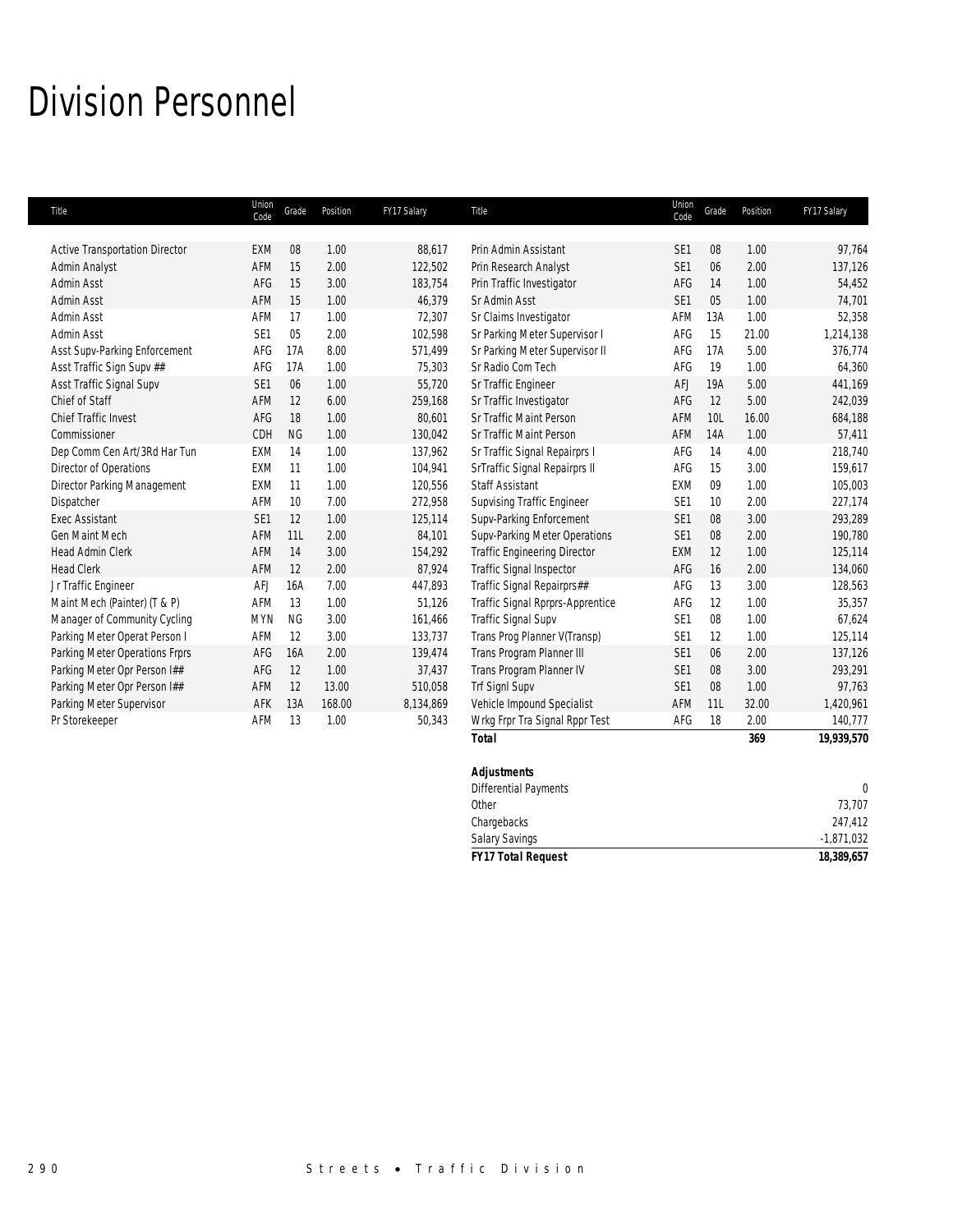# External Funds History

| <b>Personnel Services</b>       |                                                                                                                                                                                                                                                                                                            | FY14 Expenditure                                                                                                                       | FY15 Expenditure                                                                                                             | FY16 Appropriation                                                                     | FY17 Adopted                                                                                                                                           | Inc/Dec 16 vs 17                                                                                                                                                           |
|---------------------------------|------------------------------------------------------------------------------------------------------------------------------------------------------------------------------------------------------------------------------------------------------------------------------------------------------------|----------------------------------------------------------------------------------------------------------------------------------------|------------------------------------------------------------------------------------------------------------------------------|----------------------------------------------------------------------------------------|--------------------------------------------------------------------------------------------------------------------------------------------------------|----------------------------------------------------------------------------------------------------------------------------------------------------------------------------|
|                                 | 51000 Permanent Employees<br>51100 Emergency Employees<br>51200 Overtime<br>51300 Part Time Employees<br>51400 Health Insurance<br>51500 Pension & Annunity<br>51600 Unemployment Compensation<br>51700 Workers' Compensation<br>51800 Indirect Costs<br>51900 Medicare<br><b>Total Personnel Services</b> | 308,662<br>15,395<br>14,614<br>$\mathbf{0}$<br>38,666<br>25,096<br>$\boldsymbol{0}$<br>$\boldsymbol{0}$<br>183.645<br>2,680<br>588,758 | 343,598<br>$\mathbf 0$<br>9,915<br>$\theta$<br>38,188<br>24,763<br>$\mathbf 0$<br>$\mathbf 0$<br>100,421<br>2,565<br>519,450 | 316,279<br>0<br>0<br>$\Omega$<br>0<br>0<br>$\Omega$<br>0<br>0<br>0<br>316,279          | 233,341<br>$\mathbf{0}$<br>$\mathbf{0}$<br>$\theta$<br>$\mathbf{0}$<br>$\mathbf{0}$<br>$\theta$<br>$\mathbf{0}$<br>$\mathbf{0}$<br>$\theta$<br>233,341 | $-82,938$<br>$\Omega$<br>$\overline{0}$<br>$\mathbf{0}$<br>$\overline{0}$<br>$\overline{0}$<br>$\overline{0}$<br>$\overline{0}$<br>$\overline{0}$<br>$\Omega$<br>$-82,938$ |
| <b>Contractual Services</b>     |                                                                                                                                                                                                                                                                                                            | FY14 Expenditure                                                                                                                       | FY15 Expenditure                                                                                                             | FY16 Appropriation                                                                     | FY17 Adopted                                                                                                                                           | Inc/Dec 16 vs 17                                                                                                                                                           |
|                                 | 52100 Communications<br>52200 Utilities<br>52400 Snow Removal<br>52500 Garbage/Waste Removal<br>52600 Repairs Buildings & Structures<br>52700 Repairs & Service of Equipment<br>52800 Transportation of Persons<br>52900 Contracted Services<br><b>Total Contractual Services</b>                          | $\boldsymbol{0}$<br>7,833<br>128,085<br>$\mathbf 0$<br>$\boldsymbol{0}$<br>0<br>$\overline{0}$<br>1,799,823<br>1,935,741               | $\boldsymbol{0}$<br>5,075<br>264,294<br>$\mathbf{0}$<br>$\overline{0}$<br>0<br>$\theta$<br>982,704<br>1,252,073              | $\boldsymbol{0}$<br>7,000<br>100,000<br>0<br>5,000<br>0<br>0<br>1,725,084<br>1,837,084 | $\mathbf 0$<br>7,000<br>100,000<br>$\mathbf{0}$<br>5,000<br>$\mathbf{0}$<br>$\theta$<br>1,725,084<br>1,837,084                                         | $\mathbf{0}$<br>$\mathbf 0$<br>$\overline{0}$<br>$\overline{0}$<br>$\overline{0}$<br>$\overline{0}$<br>$\overline{0}$<br>$\overline{0}$<br>$\mathbf{0}$                    |
| <b>Supplies &amp; Materials</b> |                                                                                                                                                                                                                                                                                                            | FY14 Expenditure                                                                                                                       | FY15 Expenditure                                                                                                             | FY16 Appropriation                                                                     | FY17 Adopted                                                                                                                                           | Inc/Dec 16 vs 17                                                                                                                                                           |
|                                 | 53000 Auto Energy Supplies<br>53200 Food Supplies<br>53400 Custodial Supplies<br>53500 Med, Dental, & Hosp Supply<br>53600 Office Supplies and Materials<br>53700 Clothing Allowance<br>53800 Educational Supplies & Mat<br>53900 Misc Supplies & Materials<br><b>Total Supplies &amp; Materials</b>       | $\boldsymbol{0}$<br>$\boldsymbol{0}$<br>$\boldsymbol{0}$<br>$\boldsymbol{0}$<br>169<br>222<br>$\overline{0}$<br>5,532<br>5,923         | $\boldsymbol{0}$<br>$\boldsymbol{0}$<br>$\mathbf 0$<br>$\overline{0}$<br>1,680<br>222<br>$\Omega$<br>2,465<br>4,367          | $\mathbf 0$<br>0<br>$\mathbf 0$<br>0<br>$\Omega$<br>0<br>0<br>1,500<br>1,500           | $\mathbf 0$<br>$\mathbf{0}$<br>$\mathbf{0}$<br>$\mathbf{0}$<br>$\theta$<br>$\mathbf{0}$<br>$\theta$<br>1,500<br>1,500                                  | $\mathbf{0}$<br>$\mathbf 0$<br>$\overline{0}$<br>$\overline{0}$<br>$\overline{0}$<br>$\overline{0}$<br>$\overline{0}$<br>$\overline{0}$<br>$\overline{0}$                  |
| <b>Current Chgs &amp; Oblig</b> |                                                                                                                                                                                                                                                                                                            | FY14 Expenditure                                                                                                                       | FY15 Expenditure                                                                                                             | FY16 Appropriation                                                                     | FY17 Adopted                                                                                                                                           | Inc/Dec 16 vs 17                                                                                                                                                           |
|                                 | 54300 Workers' Comp Medical<br>54400 Legal Liabilities<br>54600 Current Charges H&I<br>54700 Indemnification<br>54900 Other Current Charges<br>Total Current Chgs & Oblig                                                                                                                                  | $\boldsymbol{0}$<br>$\boldsymbol{0}$<br>$\boldsymbol{0}$<br>0<br>0<br>$\mathbf{0}$                                                     | 0<br>$\mathbf 0$<br>$\boldsymbol{0}$<br>0<br>0<br>0                                                                          | $\boldsymbol{0}$<br>0<br>0<br>0<br>0<br>0                                              | $\mathbf 0$<br>$\mathbf{0}$<br>$\mathbf{0}$<br>$\mathbf{0}$<br>$\mathbf 0$<br>$\mathbf 0$                                                              | $\mathbf{0}$<br>$\mathbf{0}$<br>$\Omega$<br>$\overline{0}$<br>$\overline{0}$<br>$\mathbf{0}$                                                                               |
| Equipment                       |                                                                                                                                                                                                                                                                                                            | FY14 Expenditure                                                                                                                       | FY15 Expenditure                                                                                                             | FY16 Appropriation                                                                     | FY17 Adopted                                                                                                                                           | Inc/Dec 16 vs 17                                                                                                                                                           |
|                                 | 55000 Automotive Equipment<br>55400 Lease/Purchase<br>55600 Office Furniture & Equipment<br>55900 Misc Equipment<br><b>Total Equipment</b>                                                                                                                                                                 | $\boldsymbol{0}$<br>$\boldsymbol{0}$<br>0<br>$\boldsymbol{0}$<br>$\pmb{0}$                                                             | $\boldsymbol{0}$<br>$\boldsymbol{0}$<br>833<br>$\boldsymbol{0}$<br>833                                                       | $\mathbf 0$<br>$\mathbf 0$<br>0<br>0<br>0                                              | $\boldsymbol{0}$<br>$\mathbf 0$<br>$\mathbf{0}$<br>$\mathbf 0$<br>0                                                                                    | 0<br>$\mathbf 0$<br>$\mathbf{0}$<br>$\mathbf{0}$<br>0                                                                                                                      |
| <b>Other</b>                    |                                                                                                                                                                                                                                                                                                            | FY14 Expenditure                                                                                                                       | FY15 Expenditure                                                                                                             | FY16 Appropriation                                                                     | FY17 Adopted                                                                                                                                           | Inc/Dec 16 vs 17                                                                                                                                                           |
|                                 | 56200 Special Appropriation<br>57200 Structures & Improvements<br>58000 Land & Non-Structure<br><b>Total Other</b>                                                                                                                                                                                         | $\boldsymbol{0}$<br>$\boldsymbol{0}$<br>$\boldsymbol{0}$<br>$\pmb{0}$                                                                  | $\pmb{0}$<br>$\boldsymbol{0}$<br>0<br>0                                                                                      | $\mathbf 0$<br>$\mathbf 0$<br>0<br>0                                                   | $\boldsymbol{0}$<br>$\mathbf 0$<br>$\mathbf 0$<br>0                                                                                                    | $\bf{0}$<br>$\mathbf 0$<br>$\mathbf 0$<br>0                                                                                                                                |
|                                 | <b>Grand Total</b>                                                                                                                                                                                                                                                                                         | 2,530,422                                                                                                                              | 1,776,723                                                                                                                    | 2,154,863                                                                              | 2,071,925                                                                                                                                              | $-82,938$                                                                                                                                                                  |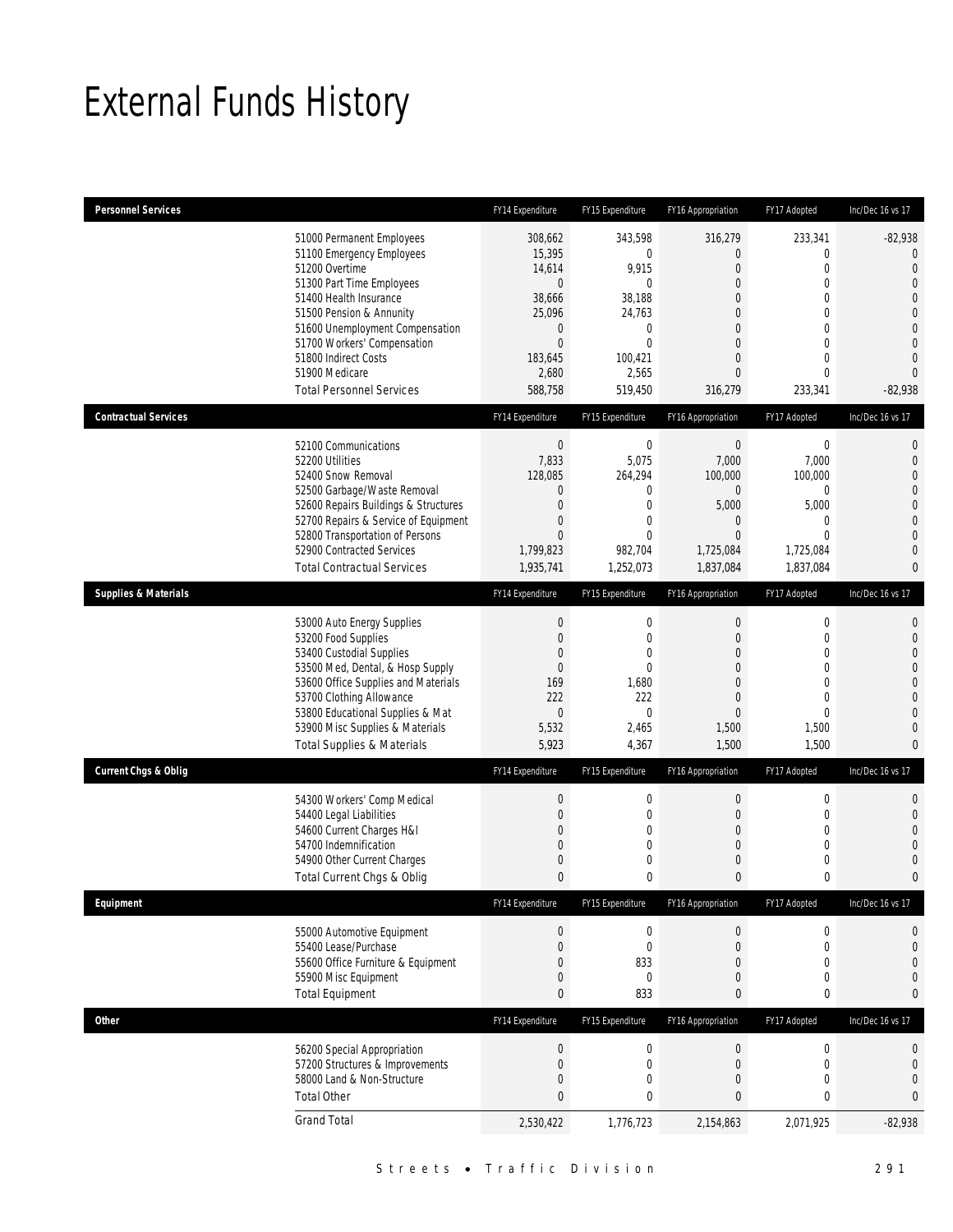## External Funds Personnel

| Title     | Union<br>Code | Grade     | Position | FY17 Salary | Title                                    | Union<br>Code     | Grade     | Position     | FY17 Salary                   |
|-----------|---------------|-----------|----------|-------------|------------------------------------------|-------------------|-----------|--------------|-------------------------------|
| Spec Asst | <b>MYN</b>    | <b>NG</b> | 1.00     | 82,446      | Sr Radio Com Tech<br>Sr Traffic Engineer | AFG<br><b>AFJ</b> | 19<br>19A | 1.00<br>1.00 | 87,636<br>90,666              |
|           |               |           |          |             | <b>Total</b>                             |                   |           | 3            | 260,748                       |
|           |               |           |          |             | <b>Adjustments</b>                       |                   |           |              |                               |
|           |               |           |          |             | Differential Payments<br>Other           |                   |           |              | $\mathbf 0$<br>$\overline{0}$ |
|           |               |           |          |             | Chargebacks                              |                   |           |              | $\overline{0}$                |
|           |               |           |          |             | <b>Salary Savings</b>                    |                   |           |              | $-27,407$                     |
|           |               |           |          |             | FY17 Total Request                       |                   |           |              | 233,341                       |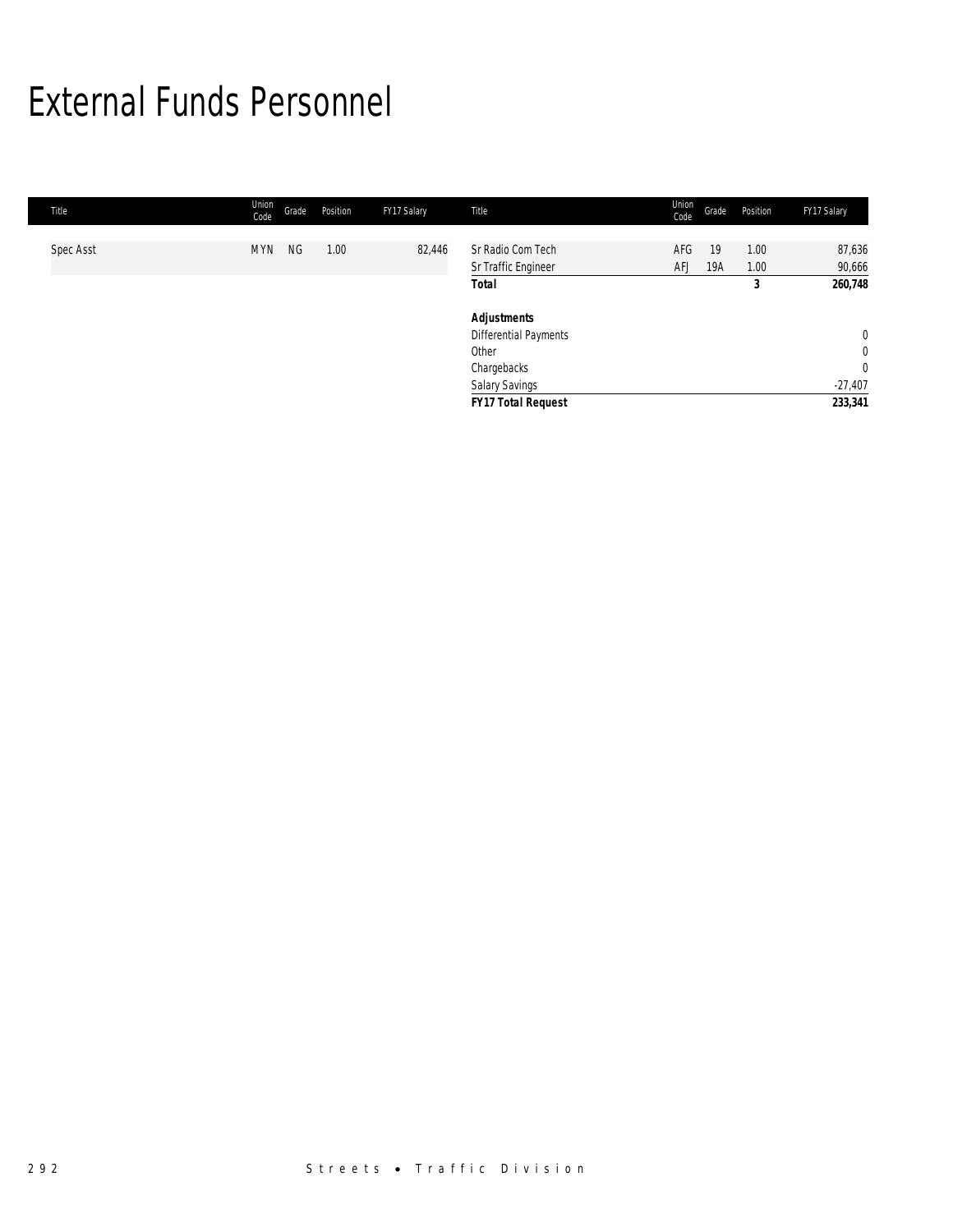# Program 1. Commissioner's Office

## *Gina Fiandaca, Commissioner, Organization 251100*

### *Program Description*

The Commissioner's Office is responsible for establishing and managing a wide variety of programs to enhance transportation throughout Boston. The office advocates for alternative financing for the administration of transportation programs including federal and state grants as well as public/private partnerships.

| <b>Operating Budget</b>             | Actual '14          | Actual '15           | Approp '16           | <b>Budget '17</b>  |
|-------------------------------------|---------------------|----------------------|----------------------|--------------------|
| Personnel Services<br>Non Personnel | ,539,399<br>598.167 | 1,524,618<br>660.792 | 1,314,093<br>567.347 | 778,309<br>312.147 |
| Total                               | 2,137,566           | 2,185,410            | 1,881,440            | 1,090,456          |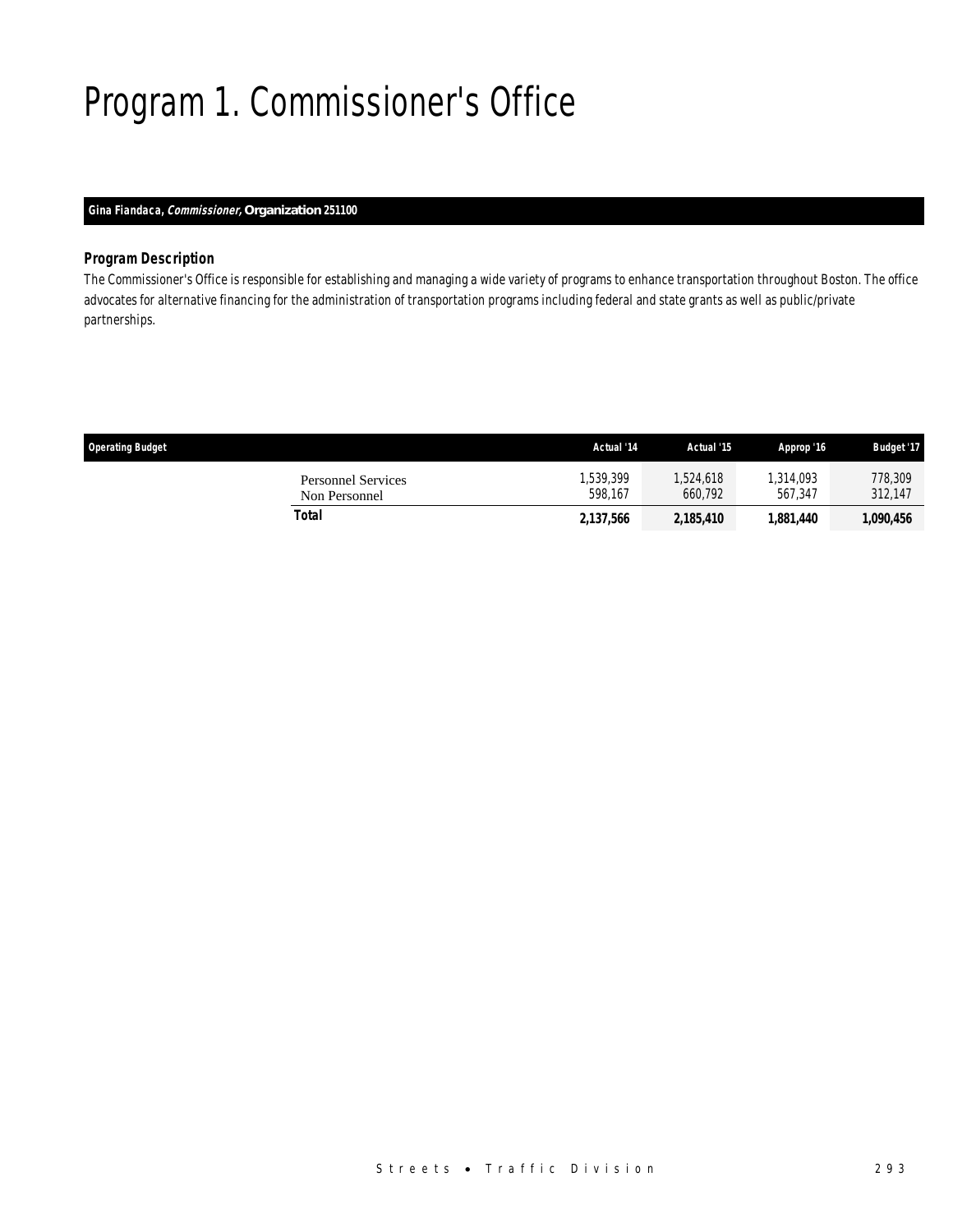# Program 2. Traffic Management & Engineering

### *John DeBenedictis, Manager, Organization 251200*

## *Program Description*

The Traffic Management and Engineering Program manages Boston's transportation network to provide safe, efficient travel throughout the City. This is accomplished through maintenance of traffic signal timings using the City's computerized traffic signal system; design and review of new/upgraded traffic signal installations; review of proposed roadway and transit projects, review and approval of private development plans; licensing of on-street construction; permitting of special events; review and modification of existing parking rules and regulations; and working with neighborhood groups to improve traffic and pedestrian safety on residential streets.

| <b>Operating Budget</b>             | Actual '14             | Actual '15            | Approp '16           | <b>Budget '17</b>   |
|-------------------------------------|------------------------|-----------------------|----------------------|---------------------|
| Personnel Services<br>Non Personnel | 1.444.377<br>1,156,268 | 1,382,278<br>,493,936 | 1.527.145<br>286,316 | ,629,389<br>261,987 |
| Total                               | 2,600,645              | 2,876,214             | 1,813,461            | 1,891,376           |
|                                     |                        |                       |                      |                     |

#### *Performance*

**Strategy:** To improve the flow of vehicles and pedestrians on arterial streets by making traffic signal timing adjustments to our computerized signal system.

| <b>Performance Measures</b>                                                                     | Actual '14 | Actual '15 | Projected '16 | Target '17 |
|-------------------------------------------------------------------------------------------------|------------|------------|---------------|------------|
| # of traffic monitoring cameras operational                                                     | 176        | 180        | 217           | 200        |
| % of development project impact reports,<br>construction management plans and site              | 75%        | 74%        | 76%           | 80%        |
| plans reviewed on time<br>% of traffic signals on-line                                          | 90%        | 91%        | 87%           | 90%        |
| <b>Strategy:</b> To improve vehicle, pedestrian and school zone safety on neighborhood streets. |            |            |               |            |
| <b>Performance Measures</b>                                                                     | Actual '14 | Actual '15 | Projected '16 | Target '17 |
|                                                                                                 |            |            |               |            |

% of engineering service requests completed  $\begin{array}{ccc} 70\% & 76\% \end{array}$  77% 77% 80%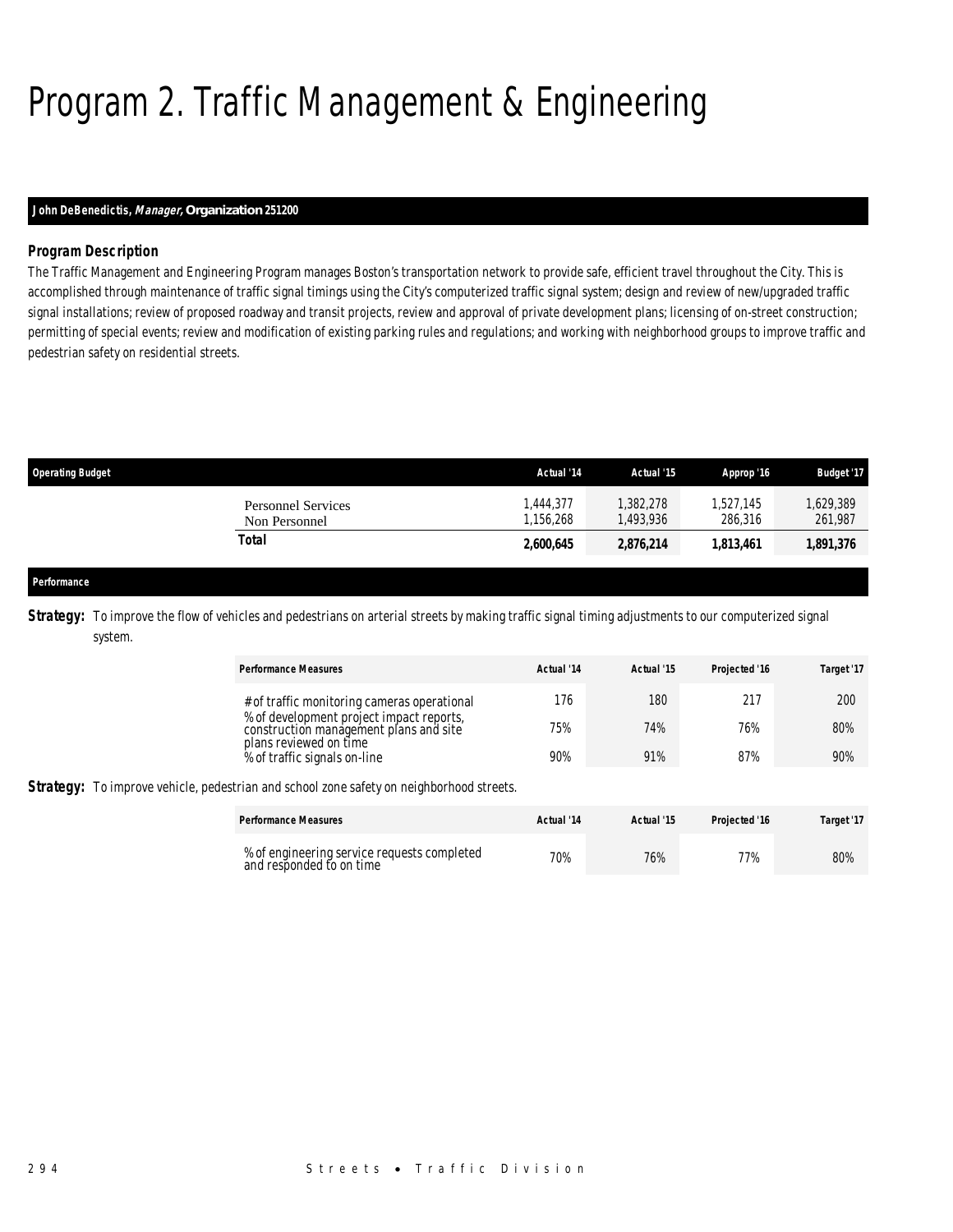# Program 3. Policy & Planning

### *Vineet Gupta, Manager, Organization 251300*

### *Program Description*

The Policy and Planning Division provides planning services leading to more effective engineering, construction and management of the city's transportation networks and initiates new projects to support the department's mission. Through extensive community process and coordination with city and state agencies, the division encourages the use of alternative modes, enhances pedestrian safety, addresses neighborhood traffic and parking concerns, reviews new development projects and proposes long-term strategies. The division also includes bicycle programs.

| <b>Operating Budget</b>             | Actual '14 | Actual '15     | Approp '16       | <b>Budget '17</b>  |
|-------------------------------------|------------|----------------|------------------|--------------------|
| Personnel Services<br>Non Personnel | 564,703    | 580,680<br>875 | 592.765<br>9,500 | 824,931<br>249,500 |
| Total                               | 564,703    | 581,555        | 602.265          | 1,074,431          |
|                                     |            |                |                  |                    |

#### *Performance*

**Strategy:** To conduct transportation action plans and design projects for neighborhoods and corridors to improve traffic flow and pedestrian safety.

| <b>Performance Measures</b>                                                     | Actual '14         | Actual '15         | Projected '16     | Target '17         |
|---------------------------------------------------------------------------------|--------------------|--------------------|-------------------|--------------------|
| Project designs managed                                                         | 8                  | 8                  | O                 | 6                  |
| <b>Strategy:</b> To increase safe cycling for all Boston residents and visitors |                    |                    |                   |                    |
| <b>Performance Measures</b>                                                     | Actual '14         | Actual '15         | Projected '16     | Target '17         |
| # of Hubway Trips<br># of Youth trained thru Youth Cycling<br>Program           | 1,072,686<br>4,976 | 1,144,664<br>7,743 | ,300,000<br>6,000 | 1,500,000<br>6,000 |

**Strategy:** To review new development projects leading to Transportation Access Plan Agreements (TAPAs) to manage impacts on transportation infrastructure and neighborhood quality of life.

| <b>Performance Measures</b>                  | Actual '14 | Actual '15 | Projected '16 | Target '17 |
|----------------------------------------------|------------|------------|---------------|------------|
| <b>Transportation Access Plan Agreements</b> |            | $\sim$     | $\sim$        | $\sim$     |
| signed                                       | $\sim$     | ے          | <u>.</u>      |            |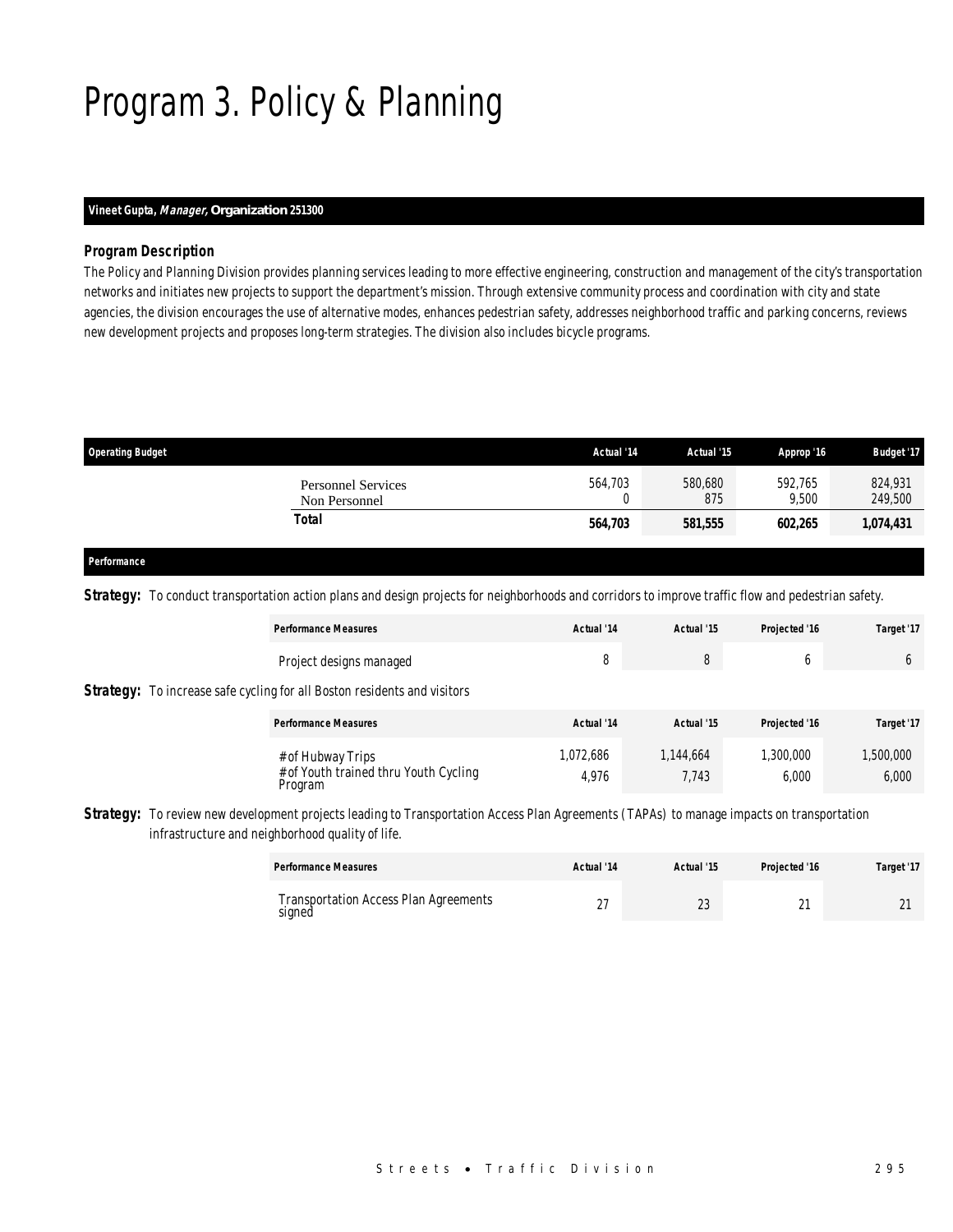# Program 4. Enforcement

## *Gregory Rooney, Manager, Organization 251400*

### *Program Description*

The Enforcement Program enhances public safety, improves traffic flow, and promotes parking opportunities and curbside access by encouraging compliance with the City's rules and regulations through issuance of citations and towing of illegally parked vehicles.

| <b>Operating Budget</b> |                                            | Actual '14             | Actual '15              | Approp '16              | <b>Budget '17</b>     |
|-------------------------|--------------------------------------------|------------------------|-------------------------|-------------------------|-----------------------|
|                         | <b>Personnel Services</b><br>Non Personnel | 11.547.954<br>.925.337 | 11.652.918<br>1,708,632 | 12,598,879<br>1,855,257 | 12.889.814<br>632,120 |
| <b>Total</b>            |                                            | 13,473,291             | 13,361,550              | 14,454,136              | 14,521,934            |
|                         |                                            |                        |                         |                         |                       |
| Performance             |                                            |                        |                         |                         |                       |

**Strategy:** To improve vehicle flow and public safety within the City by ensuring compliance with parking, meter, residential parking, and street cleaning regulations.

| <b>Performance Measures</b>                                     | Actual '14 | Actual '15 | Projected '16 | Target '17 |
|-----------------------------------------------------------------|------------|------------|---------------|------------|
| Tickets issued by Enforcement Unit                              | 1,271,931  | 1,272,107  | 1,288,000     | 1,350,000  |
| <b>Responsiveness to Constituent Requests (CRM)</b>             | Actual '14 | Actual '15 | Projected '16 | Target '17 |
| % of abandoned vehicle requests completed<br>on time            | 98%        | 95%        | 80%           | 80%        |
| Average time to complete an abandoned<br>vehicle request (Days) | 13         | 13         | 12            |            |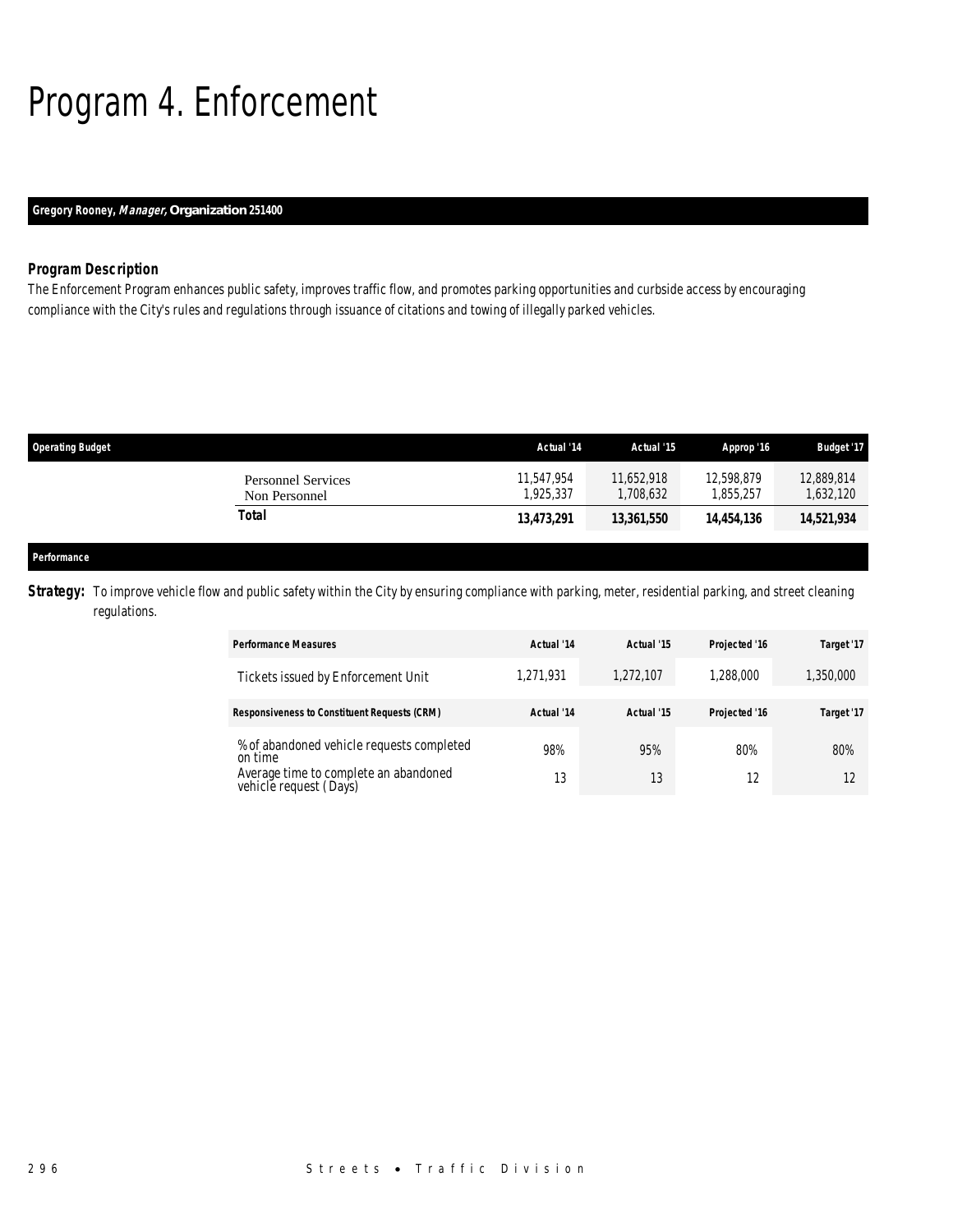# Program 5. Operations

### *Stephen Passacantilli, Manager, Organization 251500*

### *Program Description*

The Operations Program promotes public safety through the maintenance of and regulatory signage and traffic signals on City roadways, and coordination of special events effecting traffic and parking in the City. Operations also supports economic development in the City by encouraging efficient use of short-term on-street parking through the maintenance of parking meters.

| <b>Operating Budget</b>                    | Actual '14             | Actual '15             | Approp '16             | <b>Budget '17</b>      |
|--------------------------------------------|------------------------|------------------------|------------------------|------------------------|
| <b>Personnel Services</b><br>Non Personnel | 2,968,565<br>1.677.073 | 2,958,687<br>1.541.750 | 3,894,328<br>2,102,767 | 3,640,216<br>2,613,789 |
| Total                                      | 4.645.638              | 4,500,437              | 5,997,095              | 6,254,005              |
|                                            |                        |                        |                        |                        |

*Performance* 

### **Strategy:** To efficiently maintain traffic signs and parking meters throughout the city.

| <b>Performance Measures</b>                                                                      | Actual '14           | Actual '15           | Projected '16        | Target '17           |
|--------------------------------------------------------------------------------------------------|----------------------|----------------------|----------------------|----------------------|
| % of multi-space meters in operation<br>% of single-space meters in operation<br>Signs installed | 99%<br>99%<br>36,616 | 99%<br>99%<br>35,000 | 99%<br>99%<br>32,000 | 99%<br>99%<br>35,000 |
| <b>Responsiveness to Constituent Requests (CRM)</b>                                              | Actual '14           | Actual '15           | Projected '16        | Target '17           |
| % of missing sign requests completed on time                                                     | 72%                  | 72%                  | 80%                  | 80%                  |
| % of parking meter repair requests completed<br>on time                                          | 92%                  | 81%                  | 80%                  | 80%                  |
| % of sign repair requests completed on time                                                      | 85%                  | 82%                  | 89%                  | 80%                  |
| Average time to complete a missing sign<br>request (Days)                                        | 11                   | 17                   | 10                   | 10                   |
| Average time to complete a parking meter<br>repair request (Days)                                | 11                   | 13                   | 10                   | 10                   |
| Average time to complete a sign repair<br>request (Days)                                         | 9                    | 10                   | 7.67                 | 10                   |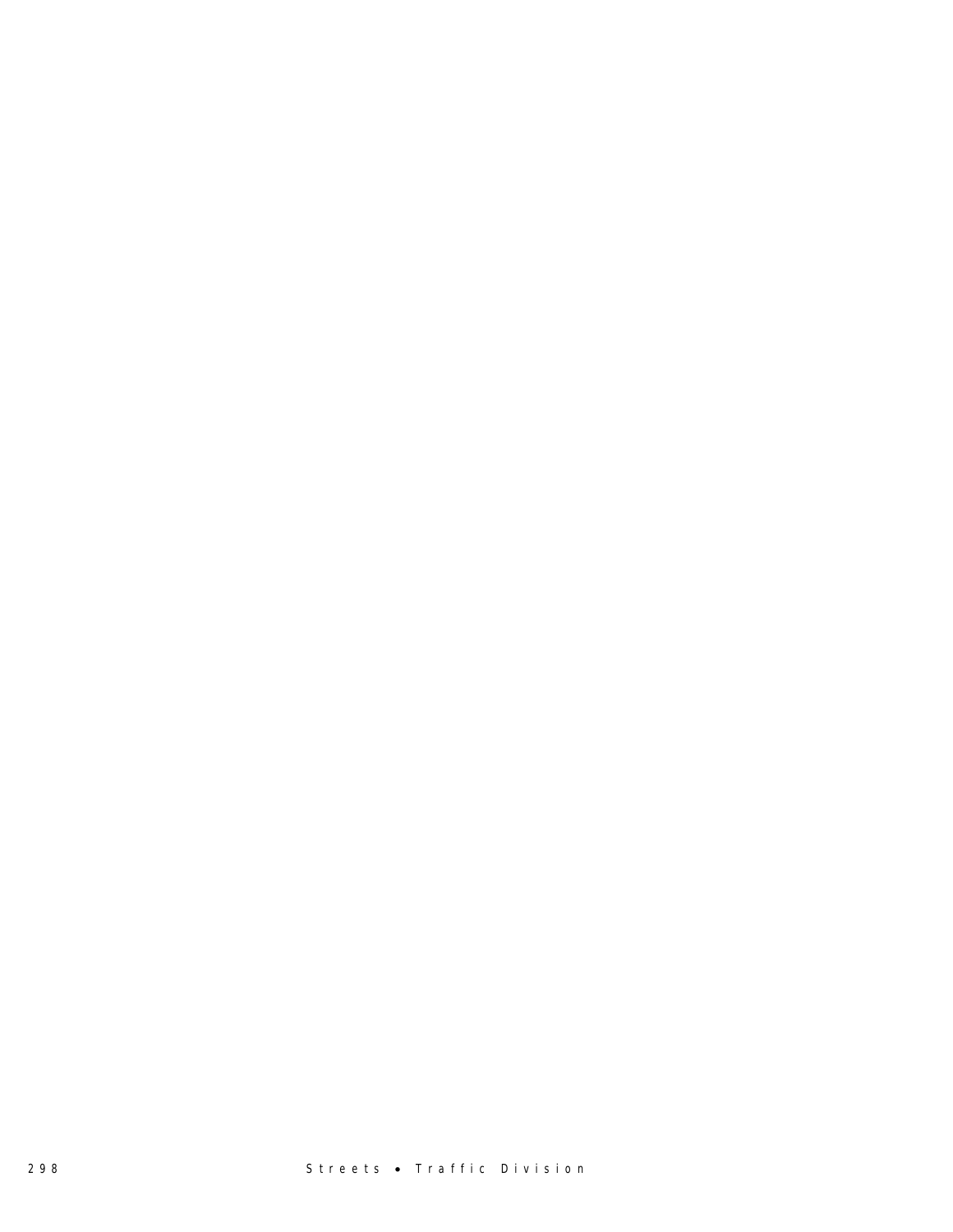# Parking Clerk Operating Budget

### *Stephen McGuire, Assistant Parking Clerk, Appropriation 253*

### *Division Mission*

The Office of the Parking Clerk's primary mission is to respond effectively to public inquiries about parking tickets, resolve any disagreements through an adjudication process, and to deter illegal parking by successfully collecting parking violation fines. The Office is also responsible for adjudicating and collecting fines on abandoned vehicles and for administering resident parking permits.

### *Selected Performance Strategies*

*Parking Clerk* 

- To operate an effective fine collection program.
- To respond to customer inquiries in the most efficient and effective manner.

| <b>Operating Budget</b> | Program Name                               | <b>Total Actual '14</b> | <b>Total Actual '15</b> | Total Approp '16       | <b>Total Budget '17</b> |
|-------------------------|--------------------------------------------|-------------------------|-------------------------|------------------------|-------------------------|
|                         | Parking Clerk                              | 7.948.141               | 7.751.878               | 8,459,722              | 8,342,323               |
|                         | <b>Total</b>                               | 7,948,141               | 7,751,878               | 8,459,722              | 8,342,323               |
| <b>Operating Budget</b> |                                            | Actual '14              | Actual '15              | Approp '16             | <b>Budget '17</b>       |
|                         | <b>Personnel Services</b><br>Non Personnel | 2,850,612<br>5,097,529  | 2.819.918<br>4.931.960  | 3.126.869<br>5,332,853 | 2,787,023<br>5,555,300  |
|                         | <b>Total</b>                               | 7,948,141               | 7,751,878               | 8,459,722              | 8,342,323               |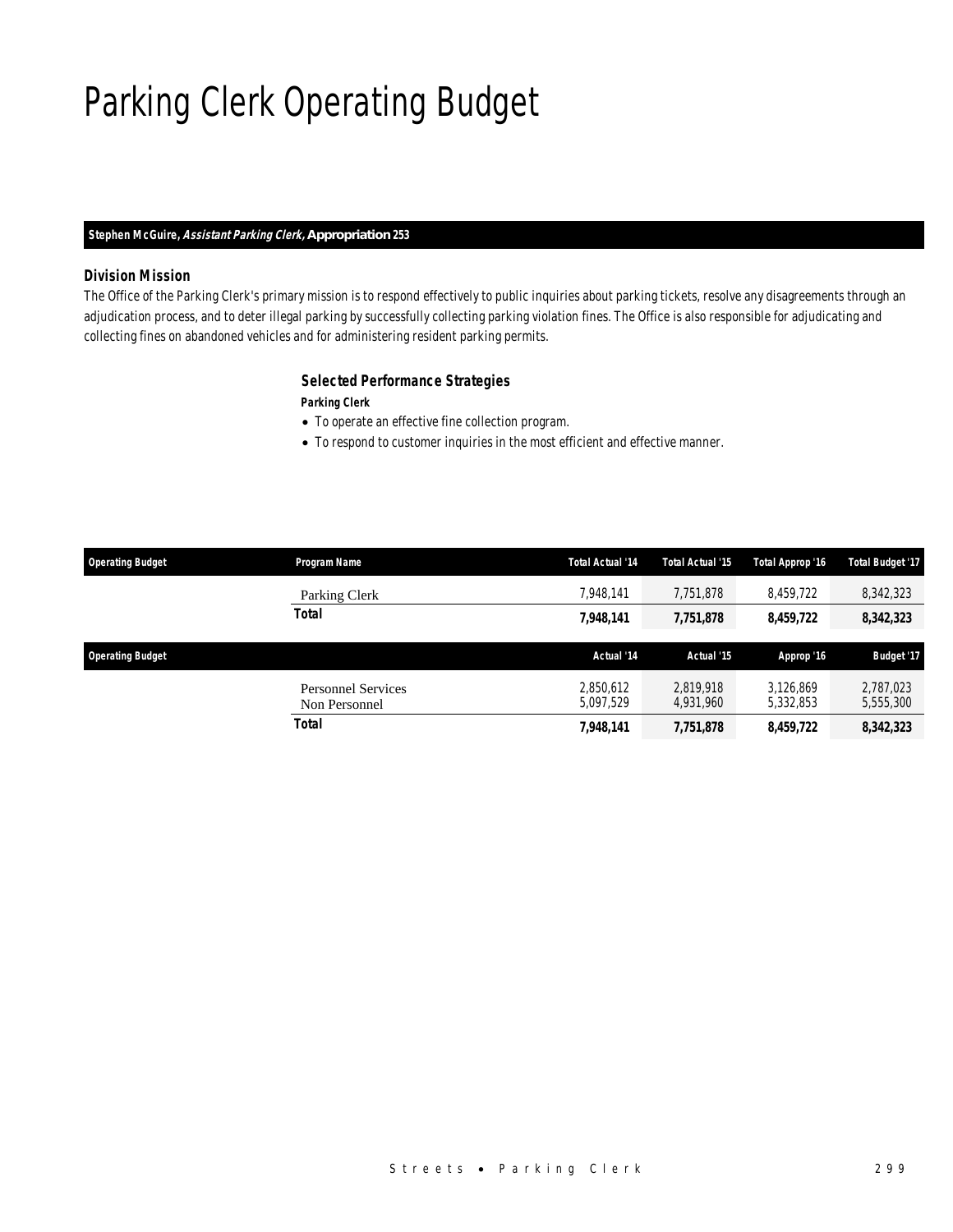# Parking Clerk Operating Budget



### *Description of Services*

The Office of the Parking Clerk oversees and operates a number of major components of the City's Parking Violation System (PVS). The PVS is a high volume, complex operation involving numerous computer-based systems that support all elements relating to parking tickets from design, procurement, and processing of tickets, through providing responses to public inquiries, adjudication, collection, and final disposition. Parking permits for neighborhood residents are issued by the Office of the Parking Clerk.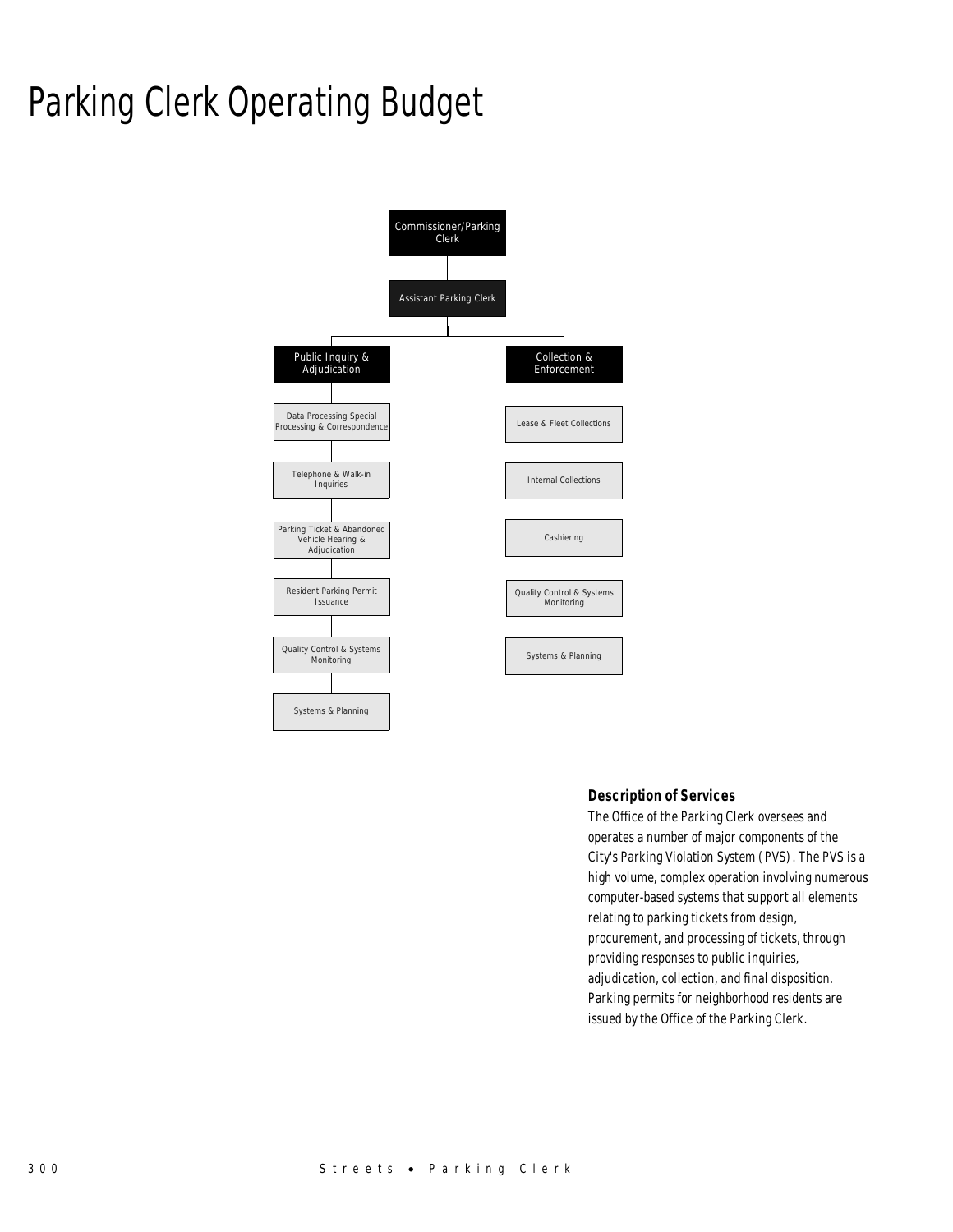# Division History

| <b>Personnel Services</b>       |                                                                                                                                                                                                                                                                                                      | FY14 Expenditure                                                                                                                         | FY15 Expenditure                                                                    | FY16 Appropriation                                                                                                  | FY17 Adopted                                                                                                                    | Inc/Dec 16 vs 17                                                                                                                           |
|---------------------------------|------------------------------------------------------------------------------------------------------------------------------------------------------------------------------------------------------------------------------------------------------------------------------------------------------|------------------------------------------------------------------------------------------------------------------------------------------|-------------------------------------------------------------------------------------|---------------------------------------------------------------------------------------------------------------------|---------------------------------------------------------------------------------------------------------------------------------|--------------------------------------------------------------------------------------------------------------------------------------------|
|                                 | 51000 Permanent Employees<br>51100 Emergency Employees<br>51200 Overtime<br>51600 Unemployment Compensation<br>51700 Workers' Compensation<br><b>Total Personnel Services</b>                                                                                                                        | 2,822,368<br>$\overline{0}$<br>28,244<br>$\mathbf 0$<br>$\mathbf{0}$<br>2,850,612                                                        | 2,804,727<br>0<br>15,191<br>0<br>0<br>2,819,918                                     | 3,006,869<br>108,000<br>12,000<br>$\overline{0}$<br>$\overline{0}$<br>3,126,869                                     | 2,667,023<br>108,000<br>12,000<br>$\mathbf 0$<br>$\mathbf{0}$<br>2,787,023                                                      | $-339,846$<br>$\mathbf{0}$<br>$\overline{0}$<br>$\overline{0}$<br>$\Omega$<br>$-339,846$                                                   |
| <b>Contractual Services</b>     |                                                                                                                                                                                                                                                                                                      | FY14 Expenditure                                                                                                                         | FY15 Expenditure                                                                    | FY16 Appropriation                                                                                                  | FY17 Adopted                                                                                                                    | Inc/Dec 16 vs 17                                                                                                                           |
|                                 | 52100 Communications<br>52200 Utilities<br>52400 Snow Removal<br>52500 Garbage/Waste Removal<br>52600 Repairs Buildings & Structures<br>52700 Repairs & Service of Equipment<br>52800 Transportation of Persons<br>52900 Contracted Services<br><b>Total Contractual Services</b>                    | 10,476<br>$\mathbf 0$<br>$\Omega$<br>$\mathbf 0$<br>$\overline{0}$<br>8,336<br>5,325<br>4,836,725<br>4,860,862                           | 7,867<br>0<br>$\Omega$<br>0<br>$\Omega$<br>8,858<br>6,800<br>4,677,506<br>4,701,031 | 15,000<br>$\overline{0}$<br>$\mathbf{0}$<br>$\overline{0}$<br>$\Omega$<br>15,000<br>7,800<br>5,052,553<br>5,090,353 | 15,000<br>$\mathbf 0$<br>$\Omega$<br>$\mathbf{0}$<br>$\Omega$<br>15,000<br>7,800<br>5,275,000<br>5,312,800                      | 0<br>$\mathbf 0$<br>$\overline{0}$<br>$\overline{0}$<br>$\overline{0}$<br>$\Omega$<br>$\overline{0}$<br>222,447<br>222,447                 |
| <b>Supplies &amp; Materials</b> |                                                                                                                                                                                                                                                                                                      | FY14 Expenditure                                                                                                                         | FY15 Expenditure                                                                    | FY16 Appropriation                                                                                                  | FY17 Adopted                                                                                                                    | Inc/Dec 16 vs 17                                                                                                                           |
|                                 | 53000 Auto Energy Supplies<br>53200 Food Supplies<br>53400 Custodial Supplies<br>53500 Med, Dental, & Hosp Supply<br>53600 Office Supplies and Materials<br>53700 Clothing Allowance<br>53800 Educational Supplies & Mat<br>53900 Misc Supplies & Materials<br><b>Total Supplies &amp; Materials</b> | $\boldsymbol{0}$<br>$\boldsymbol{0}$<br>$\overline{0}$<br>$\mathbf{0}$<br>222,454<br>$\mathbf 0$<br>$\boldsymbol{0}$<br>2,740<br>225,194 | 0<br>$\mathbf{0}$<br>0<br>0<br>225,247<br>0<br>$\mathbf{0}$<br>1,898<br>227,145     | 0<br>$\overline{0}$<br>$\overline{0}$<br>$\mathbf{0}$<br>228.000<br>$\mathbf 0$<br>$\mathbf{0}$<br>5,000<br>233,000 | $\boldsymbol{0}$<br>$\mathbf{0}$<br>$\mathbf{0}$<br>$\mathbf{0}$<br>228,000<br>$\mathbf{0}$<br>$\mathbf{0}$<br>5,000<br>233,000 | 0<br>$\mathbf{0}$<br>$\overline{0}$<br>$\overline{0}$<br>$\mathbf 0$<br>$\overline{0}$<br>$\overline{0}$<br>$\overline{0}$<br>$\mathbf{0}$ |
| <b>Current Chgs &amp; Oblig</b> |                                                                                                                                                                                                                                                                                                      | FY14 Expenditure                                                                                                                         | FY15 Expenditure                                                                    | FY16 Appropriation                                                                                                  | FY17 Adopted                                                                                                                    | Inc/Dec 16 vs 17                                                                                                                           |
|                                 | 54300 Workers' Comp Medical<br>54400 Legal Liabilities<br>54500 Aid To Veterans<br>54600 Current Charges H&I<br>54700 Indemnification<br>54900 Other Current Charges<br>Total Current Chgs & Oblig                                                                                                   | $\boldsymbol{0}$<br>$\boldsymbol{0}$<br>$\overline{0}$<br>$\boldsymbol{0}$<br>$\mathbf{0}$<br>2,450<br>2,450                             | 0<br>$\mathbf 0$<br>$\mathbf 0$<br>0<br>0<br>2,214<br>2,214                         | 0<br>$\overline{0}$<br>$\overline{0}$<br>$\overline{0}$<br>$\mathbf{0}$<br>3,500<br>3,500                           | $\boldsymbol{0}$<br>$\mathbf 0$<br>$\mathbf{0}$<br>$\overline{0}$<br>$\Omega$<br>3,500<br>3,500                                 | 0<br>$\mathbf 0$<br>$\overline{0}$<br>$\overline{0}$<br>$\overline{0}$<br>$\overline{0}$<br>$\overline{0}$                                 |
| Equipment                       |                                                                                                                                                                                                                                                                                                      | FY14 Expenditure                                                                                                                         | FY15 Expenditure                                                                    | FY16 Appropriation                                                                                                  | FY17 Adopted                                                                                                                    | Inc/Dec 16 vs 17                                                                                                                           |
|                                 | 55000 Automotive Equipment<br>55400 Lease/Purchase<br>55600 Office Furniture & Equipment<br>55900 Misc Equipment<br><b>Total Equipment</b>                                                                                                                                                           | $\boldsymbol{0}$<br>$\mathbf{0}$<br>9,023<br>$\mathbf{0}$<br>9,023                                                                       | 0<br>$\overline{0}$<br>919<br>651<br>1,570                                          | $\boldsymbol{0}$<br>$\overline{0}$<br>5,000<br>1,000<br>6,000                                                       | $\mathbf 0$<br>$\mathbf 0$<br>5,000<br>1,000<br>6,000                                                                           | $\mathbf 0$<br>$\overline{0}$<br>$\mathbf 0$<br>$\mathbf 0$<br>0                                                                           |
| <b>Other</b>                    |                                                                                                                                                                                                                                                                                                      | FY14 Expenditure                                                                                                                         | FY15 Expenditure                                                                    | FY16 Appropriation                                                                                                  | FY17 Adopted                                                                                                                    | Inc/Dec 16 vs 17                                                                                                                           |
|                                 | 56200 Special Appropriation<br>57200 Structures & Improvements<br>58000 Land & Non-Structure<br><b>Total Other</b>                                                                                                                                                                                   | $\boldsymbol{0}$<br>$\boldsymbol{0}$<br>0<br>$\pmb{0}$                                                                                   | 0<br>0<br>0<br>0                                                                    | $\boldsymbol{0}$<br>$\mathbf 0$<br>0<br>0                                                                           | $\boldsymbol{0}$<br>$\mathbf 0$<br>$\mathbf 0$<br>0                                                                             | 0<br>$\mathbf 0$<br>0<br>0                                                                                                                 |
|                                 | <b>Grand Total</b>                                                                                                                                                                                                                                                                                   | 7,948,141                                                                                                                                | 7,751,878                                                                           | 8,459,722                                                                                                           | 8,342,323                                                                                                                       | $-117,399$                                                                                                                                 |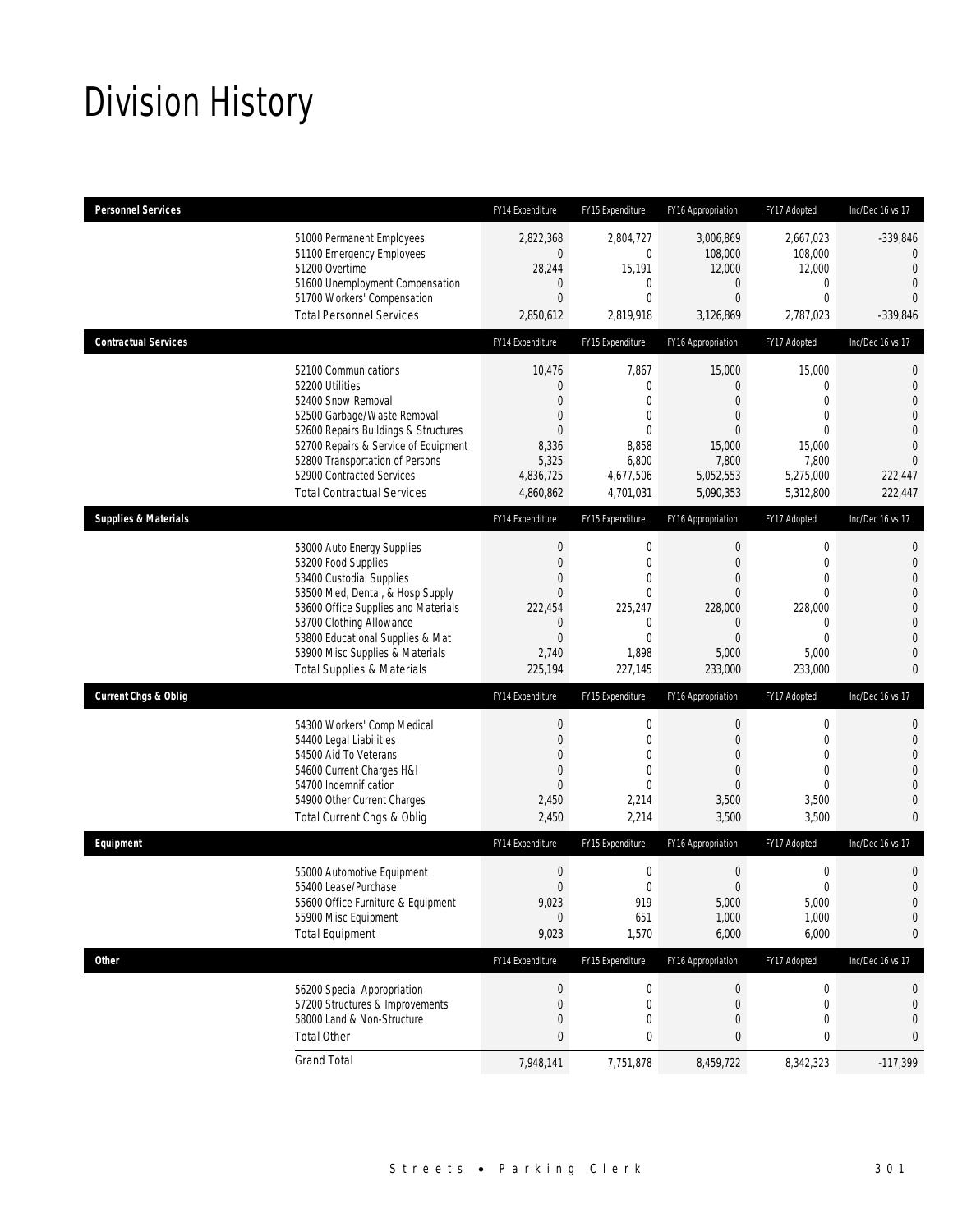# Division Personnel

| <b>Title</b>                | Union<br>Code   | Grade | Position | FY17 Salary | Title                          | Union<br>Code   | Grade | Position | FY17 Salary  |
|-----------------------------|-----------------|-------|----------|-------------|--------------------------------|-----------------|-------|----------|--------------|
|                             |                 |       |          |             |                                |                 |       |          |              |
| <b>Asst Parking Clerk</b>   | <b>EXM</b>      | 11    | 1.00     | 120,556     | Prin Adm Assistant             | SE <sub>1</sub> | 09    | 2.00     | 178,823      |
| Chief Claims Investigator   | AFG             | 15A   | 11.00    | 675,133     | Prin Adm Assistant             | SE <sub>1</sub> | 10    | 2.00     | 194,847      |
| Chief Claims Investigator I | AFG             | 17A   | 2.00     | 128,950     | Prin Data Proc Systems Analyst | SE <sub>1</sub> | 10    | 1.00     | 113,587      |
| Claims Investigator         | AFM             | 12    | 11.00    | 463,325     | Sr Claims Investigator         | AFG             | 13A   | 2.00     | 104,377      |
| Data Proc Coordinator       | SE <sub>1</sub> | 04    | 1.00     | 67,996      | Sr Data Proc Sys Analyst       | SE <sub>1</sub> | 08    | 3.00     | 258,034      |
| Data Proc System Analyst    | SE <sub>1</sub> | 06    | 1.00     | 63,159      | Sr Data Proc System Analyst    | SE <sub>1</sub> | 09    | 1.00     | 105,003      |
| <b>Head Cashier</b>         | AFM             | 15    | 1.00     | 59,269      | Teller                         | AFM             | 13    | 6.00     | 266,765      |
|                             |                 |       |          |             | <b>Total</b>                   |                 |       | 45       | 2,799,823    |
|                             |                 |       |          |             | <b>Adjustments</b>             |                 |       |          |              |
|                             |                 |       |          |             | Differential Payments          |                 |       |          | $\mathbf{0}$ |
|                             |                 |       |          |             | Other                          |                 |       |          | 27,200       |
|                             |                 |       |          |             | Chargebacks                    |                 |       |          | $\mathbf{0}$ |
|                             |                 |       |          |             | Salary Savings                 |                 |       |          | $-160,000$   |
|                             |                 |       |          |             | <b>FY17 Total Request</b>      |                 |       |          | 2,667,023    |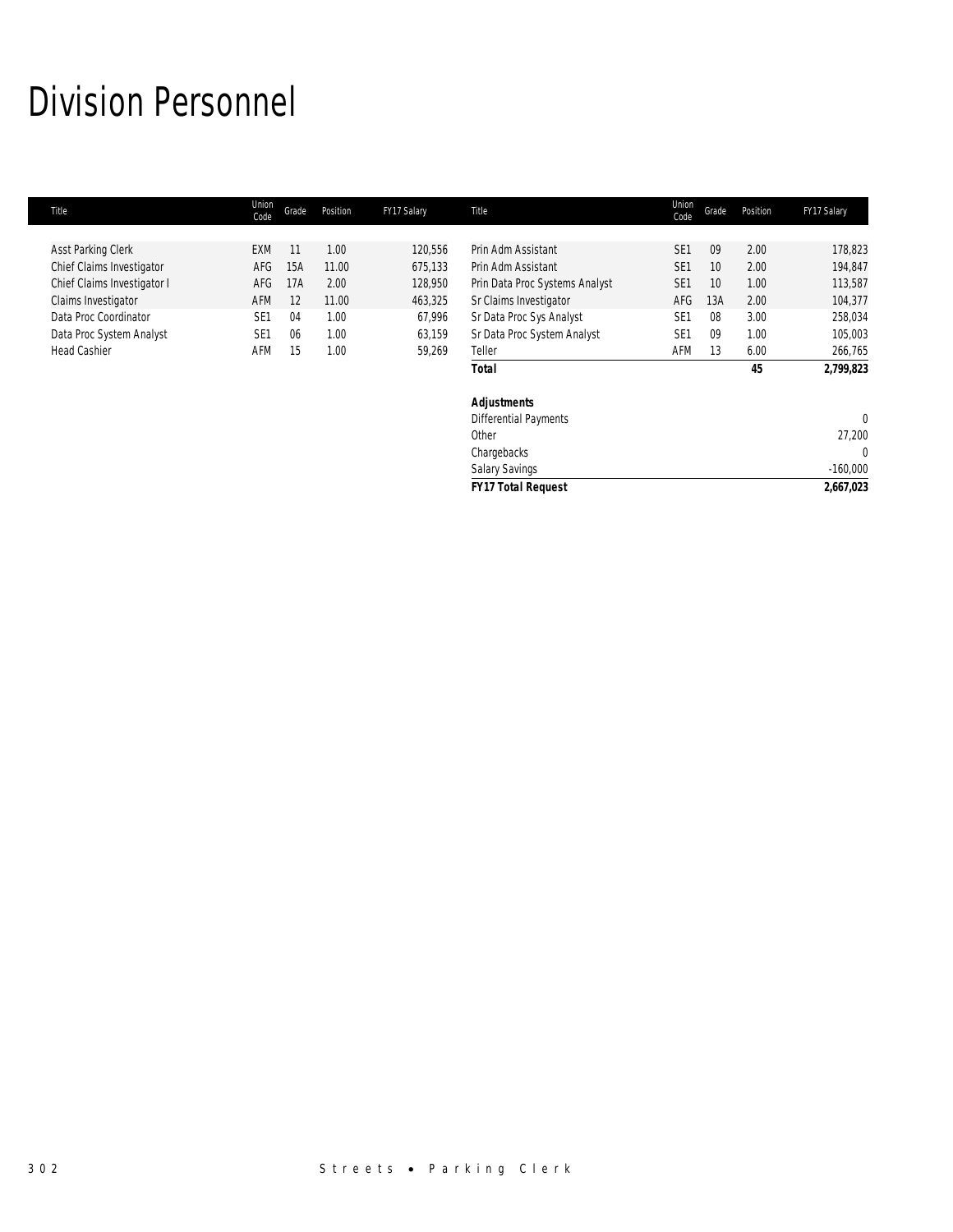# External Funds History

| <b>Personnel Services</b>       |                                                                                                                                                                                                                                                                                                            | FY14 Expenditure                                                                              | FY15 Expenditure                                                                                                                                     | FY16 Appropriation                                                                                                                                                           | FY17 Adopted                                                                                                                                                   | Inc/Dec 16 vs 17                                                                                                                                                                      |
|---------------------------------|------------------------------------------------------------------------------------------------------------------------------------------------------------------------------------------------------------------------------------------------------------------------------------------------------------|-----------------------------------------------------------------------------------------------|------------------------------------------------------------------------------------------------------------------------------------------------------|------------------------------------------------------------------------------------------------------------------------------------------------------------------------------|----------------------------------------------------------------------------------------------------------------------------------------------------------------|---------------------------------------------------------------------------------------------------------------------------------------------------------------------------------------|
|                                 | 51000 Permanent Employees<br>51100 Emergency Employees<br>51200 Overtime<br>51300 Part Time Employees<br>51400 Health Insurance<br>51500 Pension & Annunity<br>51600 Unemployment Compensation<br>51700 Workers' Compensation<br>51800 Indirect Costs<br>51900 Medicare<br><b>Total Personnel Services</b> | $\boldsymbol{0}$<br>$\overline{0}$<br>0<br>0<br>$\Omega$<br>0<br>$\Omega$<br>0<br>0<br>0<br>0 | $\boldsymbol{0}$<br>$\boldsymbol{0}$<br>$\boldsymbol{0}$<br>0<br>$\Omega$<br>$\mathbf 0$<br>$\mathbf 0$<br>$\mathbf 0$<br>0<br>$\boldsymbol{0}$<br>0 | $\boldsymbol{0}$<br>$\overline{0}$<br>$\boldsymbol{0}$<br>$\overline{0}$<br>$\overline{0}$<br>0<br>$\overline{0}$<br>$\boldsymbol{0}$<br>$\overline{0}$<br>$\mathbf{0}$<br>0 | $\mathbf 0$<br>$\mathbf{0}$<br>$\mathbf 0$<br>$\mathbf{0}$<br>$\mathbf{0}$<br>$\mathbf 0$<br>$\mathbf{0}$<br>$\mathbf{0}$<br>$\mathbf{0}$<br>$\mathbf{0}$<br>0 | $\mathbf 0$<br>$\mathbf 0$<br>$\overline{0}$<br>$\overline{0}$<br>$\overline{0}$<br>$\mathbf{0}$<br>$\mathbf 0$<br>$\overline{0}$<br>$\overline{0}$<br>$\overline{0}$<br>$\mathbf{0}$ |
| <b>Contractual Services</b>     |                                                                                                                                                                                                                                                                                                            | FY14 Expenditure                                                                              | FY15 Expenditure                                                                                                                                     | FY16 Appropriation                                                                                                                                                           | FY17 Adopted                                                                                                                                                   | Inc/Dec 16 vs 17                                                                                                                                                                      |
|                                 | 52100 Communications<br>52200 Utilities<br>52400 Snow Removal<br>52500 Garbage/Waste Removal<br>52600 Repairs Buildings & Structures<br>52700 Repairs & Service of Equipment<br>52800 Transportation of Persons<br>52900 Contracted Services<br><b>Total Contractual Services</b>                          | $\boldsymbol{0}$<br>$\overline{0}$<br>$\Omega$<br>0<br>0<br>0<br>0<br>0<br>0                  | 0<br>$\boldsymbol{0}$<br>$\mathbf 0$<br>$\boldsymbol{0}$<br>0<br>$\boldsymbol{0}$<br>$\overline{0}$<br>$\mathbf 0$<br>$\bf{0}$                       | $\boldsymbol{0}$<br>$\boldsymbol{0}$<br>$\overline{0}$<br>0<br>$\overline{0}$<br>$\boldsymbol{0}$<br>$\overline{0}$<br>0<br>$\mathbf{0}$                                     | $\boldsymbol{0}$<br>$\mathbf 0$<br>$\mathbf{0}$<br>$\mathbf{0}$<br>$\mathbf{0}$<br>$\mathbf{0}$<br>$\mathbf{0}$<br>$\mathbf 0$<br>$\boldsymbol{0}$             | $\mathbf 0$<br>$\mathbf 0$<br>$\overline{0}$<br>$\overline{0}$<br>$\overline{0}$<br>$\overline{0}$<br>$\overline{0}$<br>$\overline{0}$<br>$\mathbf{0}$                                |
| <b>Supplies &amp; Materials</b> |                                                                                                                                                                                                                                                                                                            | FY14 Expenditure                                                                              | FY15 Expenditure                                                                                                                                     | FY16 Appropriation                                                                                                                                                           | FY17 Adopted                                                                                                                                                   | Inc/Dec 16 vs 17                                                                                                                                                                      |
|                                 | 53000 Auto Energy Supplies<br>53200 Food Supplies<br>53400 Custodial Supplies<br>53500 Med, Dental, & Hosp Supply<br>53600 Office Supplies and Materials<br>53700 Clothing Allowance<br>53800 Educational Supplies & Mat<br>53900 Misc Supplies & Materials<br><b>Total Supplies &amp; Materials</b>       | $\boldsymbol{0}$<br>0<br>$\Omega$<br>0<br>0<br>0<br>0<br>0<br>0                               | 0<br>$\boldsymbol{0}$<br>$\mathbf 0$<br>$\mathbf 0$<br>0<br>$\mathbf 0$<br>0<br>$\boldsymbol{0}$<br>0                                                | $\boldsymbol{0}$<br>$\boldsymbol{0}$<br>$\overline{0}$<br>0<br>$\overline{0}$<br>$\boldsymbol{0}$<br>$\overline{0}$<br>$\overline{0}$<br>0                                   | $\boldsymbol{0}$<br>$\mathbf{0}$<br>$\mathbf{0}$<br>$\mathbf 0$<br>$\mathbf{0}$<br>$\mathbf{0}$<br>$\mathbf{0}$<br>$\mathbf 0$<br>$\mathbf 0$                  | $\mathbf{0}$<br>$\mathbf 0$<br>$\overline{0}$<br>$\overline{0}$<br>$\mathbf 0$<br>$\overline{0}$<br>$\overline{0}$<br>$\overline{0}$<br>$\mathbf{0}$                                  |
| <b>Current Chgs &amp; Oblig</b> |                                                                                                                                                                                                                                                                                                            | FY14 Expenditure                                                                              | FY15 Expenditure                                                                                                                                     | FY16 Appropriation                                                                                                                                                           | FY17 Adopted                                                                                                                                                   | Inc/Dec 16 vs 17                                                                                                                                                                      |
|                                 | 54300 Workers' Comp Medical<br>54400 Legal Liabilities<br>54600 Current Charges H&I<br>54700 Indemnification<br>54900 Other Current Charges<br>Total Current Chgs & Oblig                                                                                                                                  | $\boldsymbol{0}$<br>0<br>0<br>0<br>0<br>0                                                     | 0<br>$\boldsymbol{0}$<br>$\mathbf 0$<br>0<br>0<br>$\mathbf{0}$                                                                                       | $\boldsymbol{0}$<br>$\boldsymbol{0}$<br>$\overline{0}$<br>0<br>0<br>0                                                                                                        | $\boldsymbol{0}$<br>$\mathbf 0$<br>$\mathbf{0}$<br>$\mathbf 0$<br>$\mathbf 0$<br>0                                                                             | $\mathbf 0$<br>$\mathbf 0$<br>$\overline{0}$<br>$\overline{0}$<br>$\mathbf 0$<br>$\mathbf{0}$                                                                                         |
| Equipment                       |                                                                                                                                                                                                                                                                                                            | FY14 Expenditure                                                                              | FY15 Expenditure                                                                                                                                     | FY16 Appropriation                                                                                                                                                           | FY17 Adopted                                                                                                                                                   | Inc/Dec 16 vs 17                                                                                                                                                                      |
|                                 | 55000 Automotive Equipment<br>55400 Lease/Purchase<br>55600 Office Furniture & Equipment<br>55900 Misc Equipment<br><b>Total Equipment</b>                                                                                                                                                                 | $\mathbf 0$<br>0<br>0<br>0<br>0                                                               | 0<br>$\boldsymbol{0}$<br>$\boldsymbol{0}$<br>0<br>$\bf{0}$                                                                                           | $\boldsymbol{0}$<br>$\mathbf 0$<br>0<br>0<br>0                                                                                                                               | $\boldsymbol{0}$<br>$\mathbf 0$<br>$\mathbf{0}$<br>$\mathbf 0$<br>$\bf{0}$                                                                                     | 0<br>$\mathbf{0}$<br>$\mathbf 0$<br>$\mathbf{0}$<br>$\bf{0}$                                                                                                                          |
| Other                           |                                                                                                                                                                                                                                                                                                            | FY14 Expenditure                                                                              | FY15 Expenditure                                                                                                                                     | FY16 Appropriation                                                                                                                                                           | FY17 Adopted                                                                                                                                                   | Inc/Dec 16 vs 17                                                                                                                                                                      |
|                                 | 56200 Special Appropriation<br>57200 Structures & Improvements<br>58000 Land & Non-Structure<br><b>Total Other</b>                                                                                                                                                                                         | $\boldsymbol{0}$<br>$\overline{0}$<br>0<br>$\overline{0}$                                     | 0<br>$\boldsymbol{0}$<br>0<br>0                                                                                                                      | $\boldsymbol{0}$<br>$\boldsymbol{0}$<br>0<br>$\bf{0}$                                                                                                                        | $\boldsymbol{0}$<br>$\mathbf 0$<br>$\boldsymbol{0}$<br>$\mathbf 0$                                                                                             | $\mathbf 0$<br>$\boldsymbol{0}$<br>$\mathbf 0$<br>$\bf{0}$                                                                                                                            |
|                                 | <b>Grand Total</b>                                                                                                                                                                                                                                                                                         | $\boldsymbol{0}$                                                                              | $\boldsymbol{0}$                                                                                                                                     | $\mathbf 0$                                                                                                                                                                  | $\boldsymbol{0}$                                                                                                                                               | $\mathbf 0$                                                                                                                                                                           |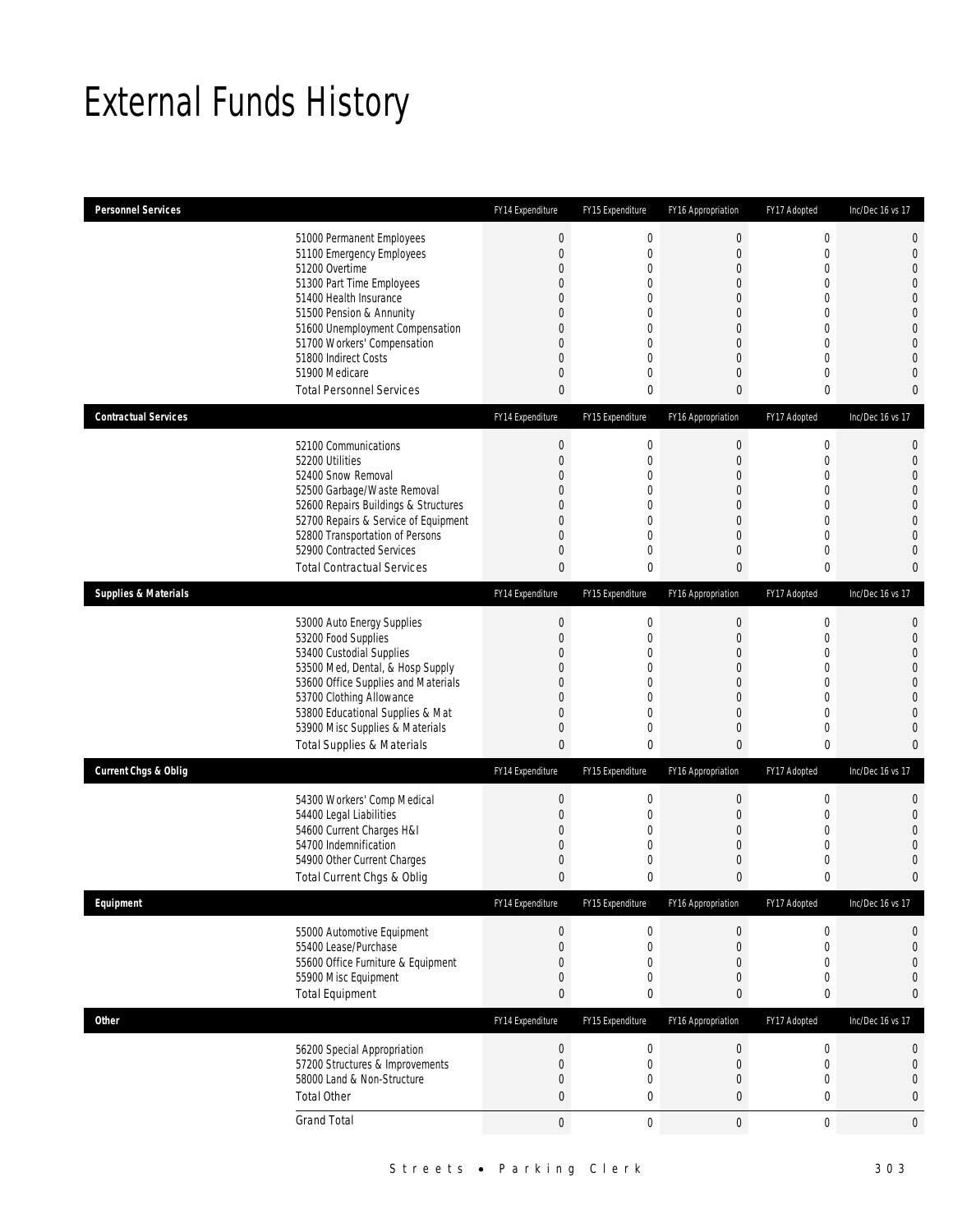# Program 1. Parking Clerk

### *Stephen McGuire, Manager, Organization 253100*

### *Program Description*

The Office of the Parking Clerk is responsible for the oversight and management of the City's comprehensive Parking Violation and Parking Management Information Services System, the administration of the issuance program for Resident Parking Permits, and adjudication related to the issuance of parking citations and the abandoned vehicle program.

| <b>Operating Budget</b>                                          | Actual '14             | Actual '15             | Approp '16             | <b>Budget '17</b>      |
|------------------------------------------------------------------|------------------------|------------------------|------------------------|------------------------|
| <b>Personnel Services</b><br>Non Personnel                       | 2,850,612<br>5,097,529 | 2.819.918<br>4,931,960 | 3,126,869<br>5,332,853 | 2,787,023<br>5,555,300 |
| Total                                                            | 7,948,141              | 7,751,878              | 8,459,722              | 8,342,323              |
| Performance                                                      |                        |                        |                        |                        |
| <b>Strategy:</b> To operate an effective fine collection program |                        |                        |                        |                        |
|                                                                  |                        |                        |                        |                        |

| <b>Performance Measures</b>                                                                   | Actual '14       | Actual '15       | Projected '16    | Target '17       |
|-----------------------------------------------------------------------------------------------|------------------|------------------|------------------|------------------|
| % overall ticket collection rate                                                              | 93%              | 93%              | 94%              | 94%              |
| <b>Strategy:</b> To respond to customer inquiries in the most efficient and effective manner. |                  |                  |                  |                  |
| <b>Performance Measures</b>                                                                   | Actual '14       | Actual '15       | Projected '16    | Target '17       |
| Residential parking permits issued<br>Ticket hearings                                         | 68.174<br>10.928 | 67.631<br>10.741 | 67,000<br>11,000 | 67,000<br>12,000 |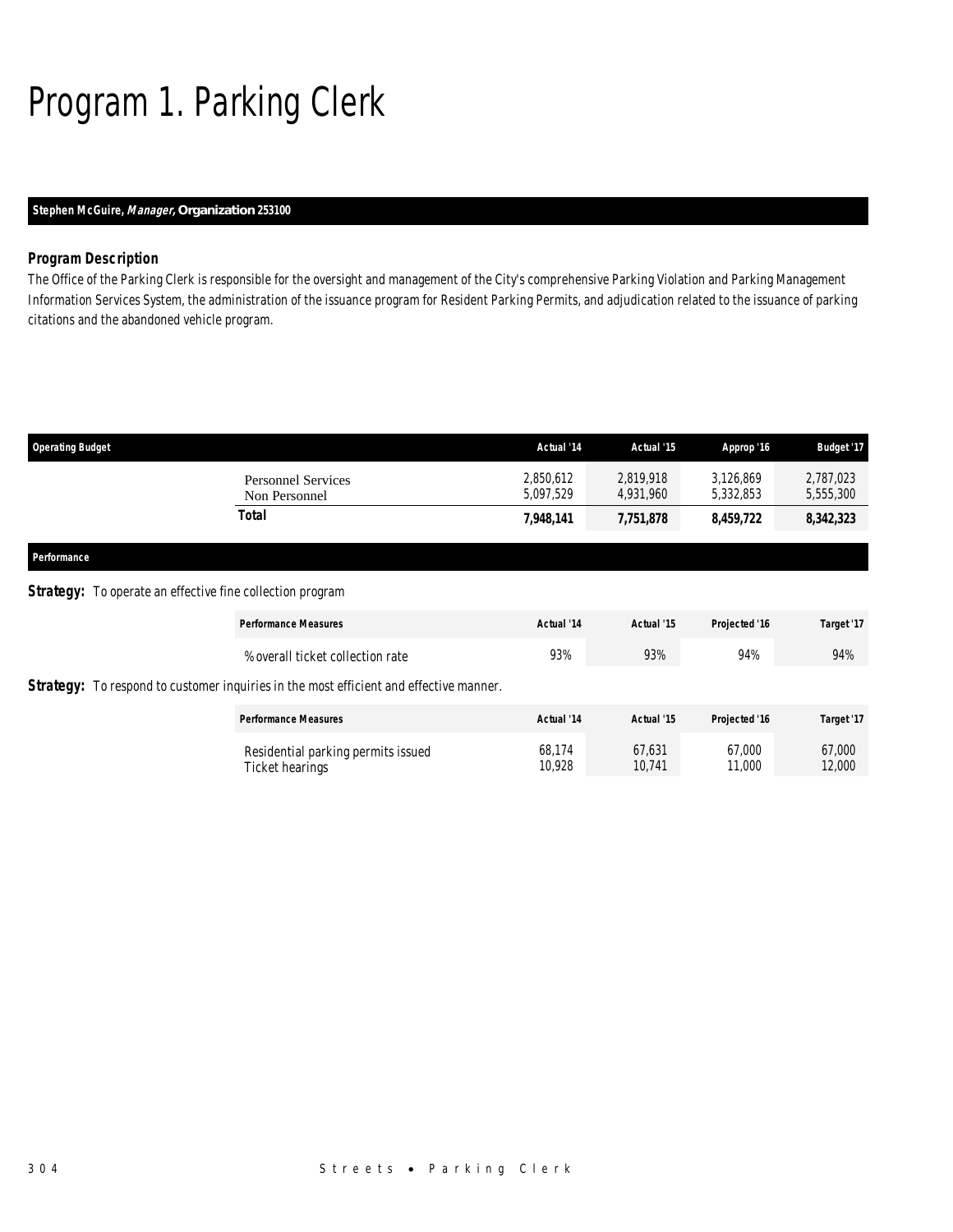## External Funds Projects

*Boston Bike Share* 

#### *Project Mission*

Various funding sources will support the Boston Bike Share program, including grants from the Federal Transit Authority, sponsorship donations, funds from the Boston Public Health Commission's ARRA grant, the BARR Foundation and other state funding sources. The program began in FY12 and has 1,092 bicycles at publically accessible stations for member use. Î

#### *Boston Mobility Action Plan*

#### *Project Mission*

The Mobility Plan will develop a long term vision to guide transportation policy and investments coupled with an action plan of projects. BARR funding supports a full time position for 2 years starting in FY15 to manage an ongoing capital program. The grant ends in Fy17.

*Central Artery/Third Harbor Tunnel* 

#### *Project Mission*

The Central Artery/Third Harbor Tunnel (CA/THT) Project Team mission was to coordinate project-related activities performed by the City in conjunction with the Massachusetts Highway Department. The project team coordinated the provision of City services for the construction of the CA/THT including planning and engineering, regulatory permitting and inspections, emergency services, public safety, and other projects support. Final expenditures occurred through FY14.

*Connect Historic Boston* 

#### *Project Mission*

The National Park Service funded the creation of an intermodal design plan to connect visitors from regional transportation systems and existing bicycle and pedestrian paths to National Park sites and the Boston Harbor Islands. The design was completed in FY14.

*Parking Facilities Fund* 

#### *Project Mission*

The City owns and operates several revenue producing parking lots. The resulting revenue from these lots goes into the fund to support their non-personnel operating expenses. This is an ongoing revolving account. Ì

#### *Traffic Management Center*

#### *Project Mission*

The Traffic Management Center grant will provide new financial resources to expand operational coverage in order to fully utilize existing technology and help monitor and improve the flow of traffic through the City. Funding has been provided thru FY18 by the Federal Highway Administration and Massachusetts Executive Office of Transportation and Construction.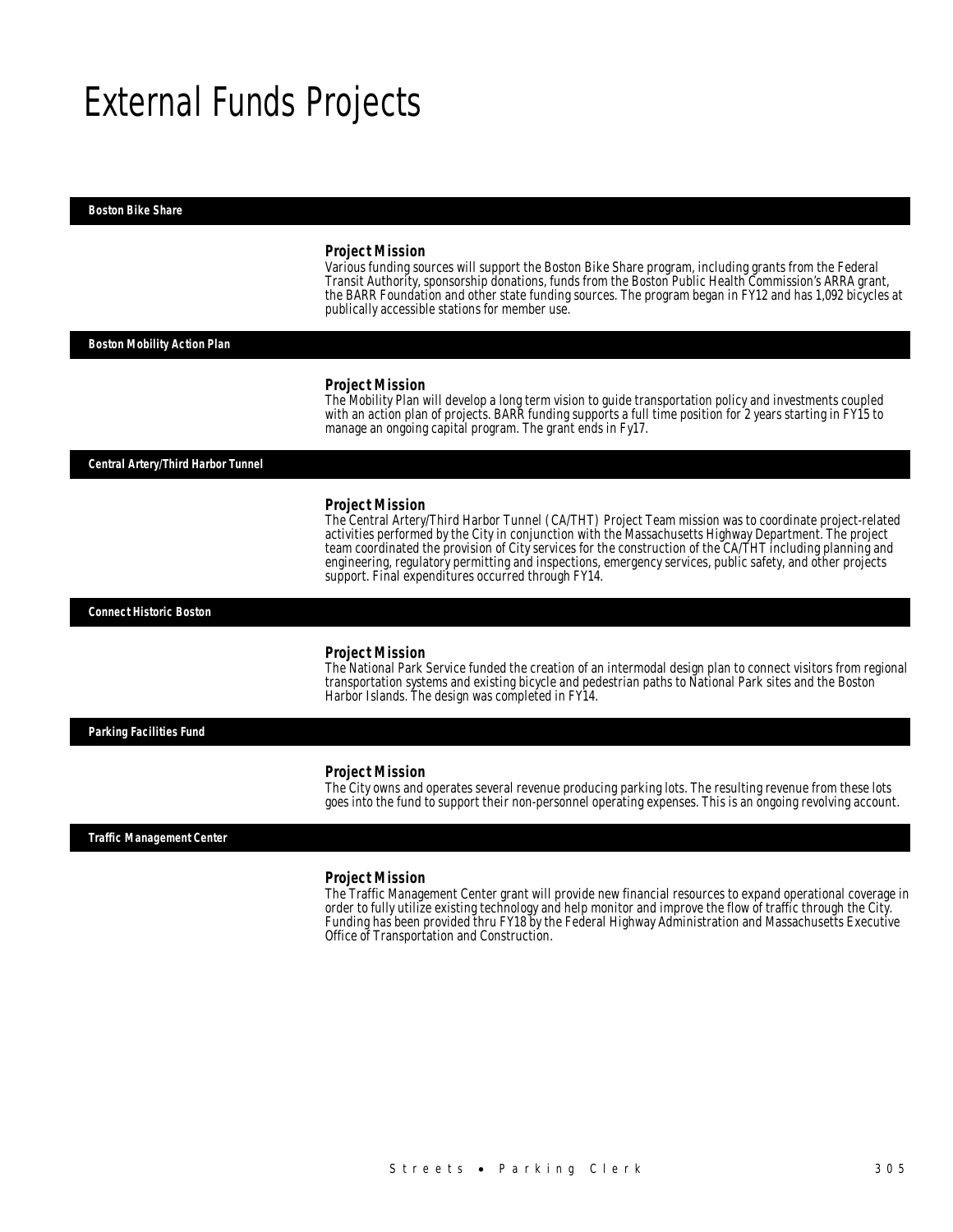# Transportation Department Capital Budget

### *Overview*

The priority of the FY17-FY21 Transportation Department's Capital plan will be the comprehensive modernization of traffic control equipment to move vehicular, pedestrian and bicycle traffic more safely and efficiently throughout the City. Neighborhood and strategic transportation studies will ensure a well-planned neighborhood and district investment program.

### *FY17 Major Initiatives*

- Vision Zero, a multi-disciplinary plan to reduce traffic fatalities that started in FY16, will be expanded by consolidating the funding from several other safety related projects. Vision Zero now includes design and construction for geometric improvement to create safer intersections for pedestrians, cyclists and vehicles.
- With support from the Barr Foundation, Transportation will finish the multi-year effort to create GoBoston 2030, a planning vision to improve transportation policies and planning. A final action plan with specific proposals is due out in the summer of 2016.
- Construction will continue on the Central Square project in East Boston. Working in conjunction with the Parks Department and Boston Water and Sewer, this project will improve multimodal transportation flows as well as storm water runoff.
- An additional 15 miles of bike lanes will be designed and constructed through the City, increasing total bike lane mileage to over 115 miles.
- Traffic Signal Equipment upgrades at intersections across the City will continue. Upgraded intersections will connect to the Traffic Control Center, allowing direct remote traffic control management wherever feasible.

| <b>Capital Budget Expenditures</b> | Total Actual '14 | Total Actual '15 |            | Estimated '16  Total Projected '17 |
|------------------------------------|------------------|------------------|------------|------------------------------------|
| Total Department                   | 5,060,568        | 3.188.162        | 17.587.835 | 15,599,834                         |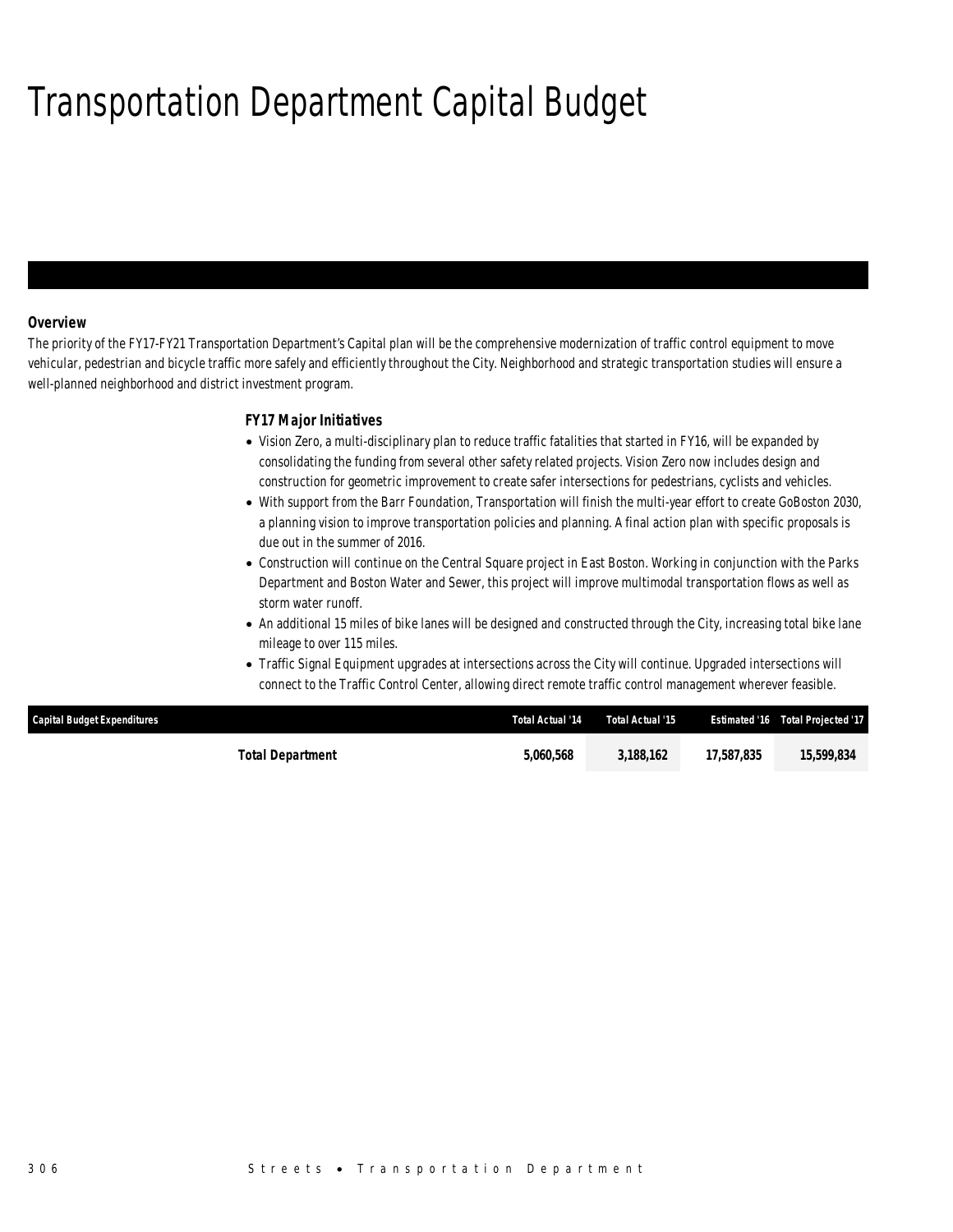### *300 FRONTAGE ROAD IMPROVEMENTS*

### *Project Mission*

 Interior and exterior renovations to accommodate Boston Transportation Department operations. *Managing Department,* Public Facilities Department *Status,* In Design*Location,* South Boston *Operating Impact,* Yes

| <b>Authorizations</b> |                                          |             |             |             |             |         |
|-----------------------|------------------------------------------|-------------|-------------|-------------|-------------|---------|
|                       |                                          |             |             |             | Non Capital |         |
|                       | Source                                   | Existing    | <b>FY17</b> | Future      | Fund        | Total   |
|                       | City Capital                             | 463,807     | 0           | 0           | 0           | 463,807 |
|                       | Grants/Other                             | 0           | 0           | 0           |             | 0       |
|                       | Total                                    | 463,807     | $\theta$    | $\theta$    | $\theta$    | 463,807 |
|                       | <b>Expenditures (Actual and Planned)</b> |             |             |             |             |         |
|                       |                                          | Thru        |             |             |             |         |
|                       | Source                                   | 6/30/15     | <b>FY16</b> | <b>FY17</b> | FY18-21     | Total   |
|                       | City Capital                             | 0           | 62.277      | 147.527     | 254.003     | 463,807 |
|                       | Grants/Other                             | 0           |             |             |             | 0       |
|                       | Total                                    | $\mathbf 0$ | 62,277      | 147,527     | 254,003     | 463,807 |

### *ACCESSIBLE PEDESTRIAN SIGNALS*

#### *Project Mission*

 Purchase and install APS devices for new construction, major reconstructions, and by request as outlined in the City's response to the federal mandate.

*Managing Department,* Transportation Department *Status,* Annual Program*Location,* Citywide *Operating Impact,* No

| <b>Authorizations</b> |                                          |          |             |             |             |           |
|-----------------------|------------------------------------------|----------|-------------|-------------|-------------|-----------|
|                       |                                          |          |             |             | Non Capital |           |
|                       | Source                                   | Existing | <b>FY17</b> | Future      | Fund        | Total     |
|                       | City Capital                             | 750,000  | 500,000     | 500,000     | 0           | 1,750,000 |
|                       | Grants/Other                             | 0        |             | 0           | 0           | 0         |
|                       | Total                                    | 750,000  | 500,000     | 500,000     | 0           | 1,750,000 |
|                       | <b>Expenditures (Actual and Planned)</b> |          |             |             |             |           |
|                       |                                          | Thru     |             |             |             |           |
|                       | Source                                   | 6/30/15  | <b>FY16</b> | <b>FY17</b> | FY18-21     | Total     |
|                       | City Capital                             | 454.690  | 250,000     | 250,000     | 795.310     | 1.750.000 |
|                       | Grants/Other                             | 0        |             | 0           |             | 0         |
|                       | Total                                    | 454.690  | 250,000     | 250,000     | 795,310     | 1.750.000 |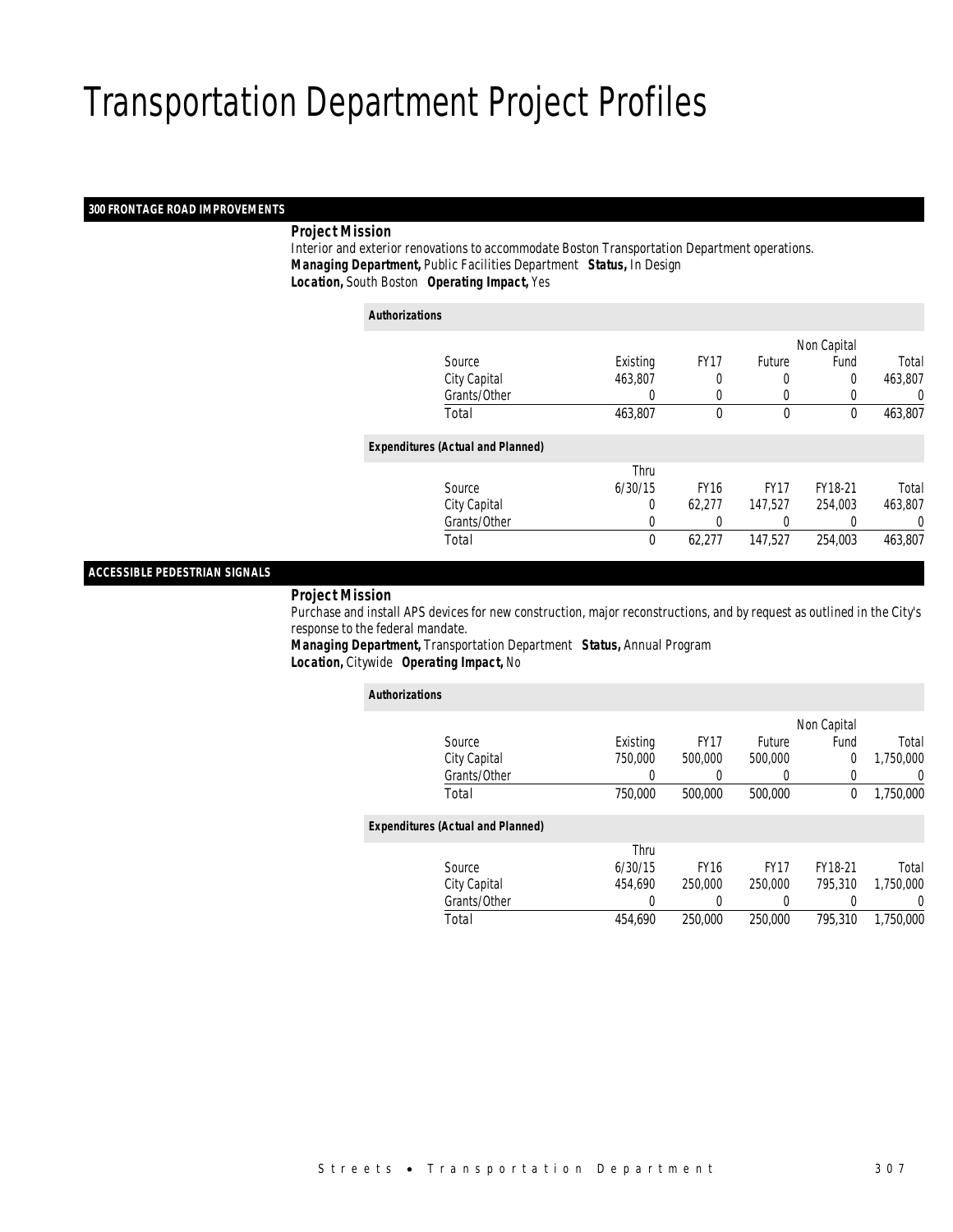### *BOWDOIN STREET/GENEVA AVENUE STUDY*

### *Project Mission*

A transportation study of the Bowdoin Street and Geneva Avenue area in Dorchester. *Managing Department,* Transportation Department *Status,* New Project*Location,* Dorchester *Operating Impact,* No

| <b>Authorizations</b>                    |              |          |             |             |             |         |
|------------------------------------------|--------------|----------|-------------|-------------|-------------|---------|
|                                          |              |          |             |             | Non Capital |         |
| Source                                   |              | Existing | <b>FY17</b> | Future      | Fund        | Total   |
| City Capital                             |              | 0        | 100,000     | 0           | 0           | 100,000 |
|                                          | Grants/Other | 0        | 0           | 0           | 0           | 0       |
| Total                                    |              | 0        | 100,000     | $\mathbf 0$ | $\theta$    | 100,000 |
| <b>Expenditures (Actual and Planned)</b> |              |          |             |             |             |         |
|                                          |              | Thru     |             |             |             |         |
| Source                                   |              | 6/30/15  | <b>FY16</b> | <b>FY17</b> | FY18-21     | Total   |
| City Capital                             |              | 0        | 0           | 50,000      | 50,000      | 100,000 |
| Grants/Other                             |              | 0        | 0           | 0           | 0           | 0       |
| Total                                    |              | 0        | 0           | 50,000      | 50,000      | 100,000 |

### *BTD TOW LOT FACILITY*

 *Project Mission* Repairs and upgrades to building envelope and tow lot. *Managing Department,* Public Facilities Department *Status,* In Design*Location,* South Boston *Operating Impact,* No

| <b>Authorizations</b>                    |           |             |             |             |                  |
|------------------------------------------|-----------|-------------|-------------|-------------|------------------|
|                                          |           |             |             | Non Capital |                  |
| Source                                   | Existing  | <b>FY17</b> | Future      | Fund        | Total            |
| City Capital                             | 6.000.000 |             | 0           | 0           | 6,000,000        |
| Grants/Other                             | 0         | 0           | 0           | 0           | $\left( \right)$ |
| Total                                    | 6,000,000 | $\theta$    | 0           | 0           | 6,000,000        |
| <b>Expenditures (Actual and Planned)</b> |           |             |             |             |                  |
|                                          | Thru      |             |             |             |                  |
| Source                                   | 6/30/15   | <b>FY16</b> | <b>FY17</b> | FY18-21     | Total            |
| City Capital                             | 0         | 400,000     | 3.400.000   | 2.200.000   | 6,000,000        |
| Grants/Other                             | 0         |             | 0           | 0           |                  |
| Total                                    | $\theta$  | 400.000     | 3.400.000   | 2,200,000   | 6.000.000        |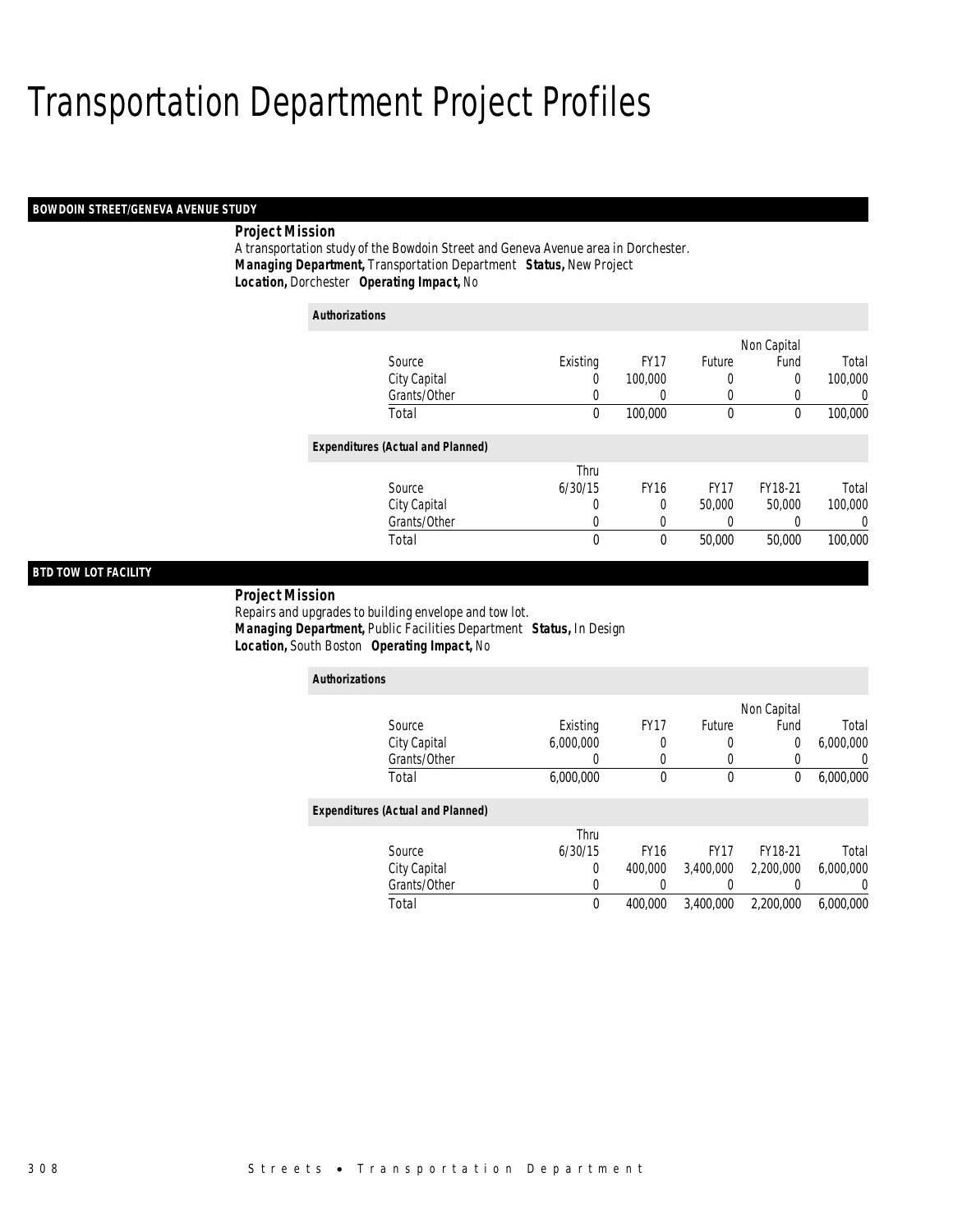### *CENTRAL SQUARE*

### *Project Mission*

 Urban redesign and improvements for Central Square including the intersections at Meridian and Saratoga Streets, and Porter and Bennington Streets.

*Managing Department,* Transportation Department *Status,* In Construction*Location,* East Boston *Operating Impact,* No

*Authorizations*

|                                          |           |             |               | Non Capital |           |
|------------------------------------------|-----------|-------------|---------------|-------------|-----------|
| Source                                   | Existing  | <b>FY17</b> | <b>Future</b> | Fund        | Total     |
| City Capital                             | 6,450,000 | 0           | 0             | 0           | 6,450,000 |
| Grants/Other                             | 1,400,000 | 0           | 0             | $\Omega$    | 1,400,000 |
| Total                                    | 7,850,000 | 0           | $\mathbf 0$   | 0           | 7,850,000 |
| <b>Expenditures (Actual and Planned)</b> |           |             |               |             |           |
|                                          | Thru      |             |               |             |           |
| Source                                   | 6/30/15   | <b>FY16</b> | <b>FY17</b>   | FY18-21     | Total     |
| City Capital                             | 573,770   | 2,500,000   | 2,000,000     | 1,376,230   | 6,450,000 |
| Grants/Other                             | 0         | 1,400,000   | 0             | 0           | 1,400,000 |
| Total                                    | 573,770   | 3,900,000   | 2,000,000     | 1,376,230   | 7,850,000 |
|                                          |           |             |               |             |           |

### *CENTRE STREET / SOUTH STREET*

*Project Mission*

 Redesign portions of Centre Street and South Street in Jamaica Plain using a Complete Streets approach. *Managing Department,* Transportation Department *Status,* In Design*Location,* Jamaica Plain *Operating Impact,* No

| <b>Authorizations</b>                    |          |             |             |             |                |
|------------------------------------------|----------|-------------|-------------|-------------|----------------|
|                                          |          |             |             | Non Capital |                |
| Source                                   | Existing | <b>FY17</b> | Future      | Fund        | Total          |
| City Capital                             | 400,000  | 0           | 0           | 0           | 400,000        |
| Grants/Other                             | 0        | 0           | 0           |             | 0              |
| Total                                    | 400.000  | 0           | $\theta$    | 0           | 400,000        |
| <b>Expenditures (Actual and Planned)</b> |          |             |             |             |                |
|                                          | Thru     |             |             |             |                |
| Source                                   | 6/30/15  | <b>FY16</b> | <b>FY17</b> | FY18-21     | Total          |
| City Capital                             | 180.716  | 100,000     | 0           | 119,284     | 400,000        |
| Grants/Other                             | 0        | 0           | 0           |             | $\overline{0}$ |
| Total                                    | 180,716  | 100,000     | 0           | 119,284     | 400,000        |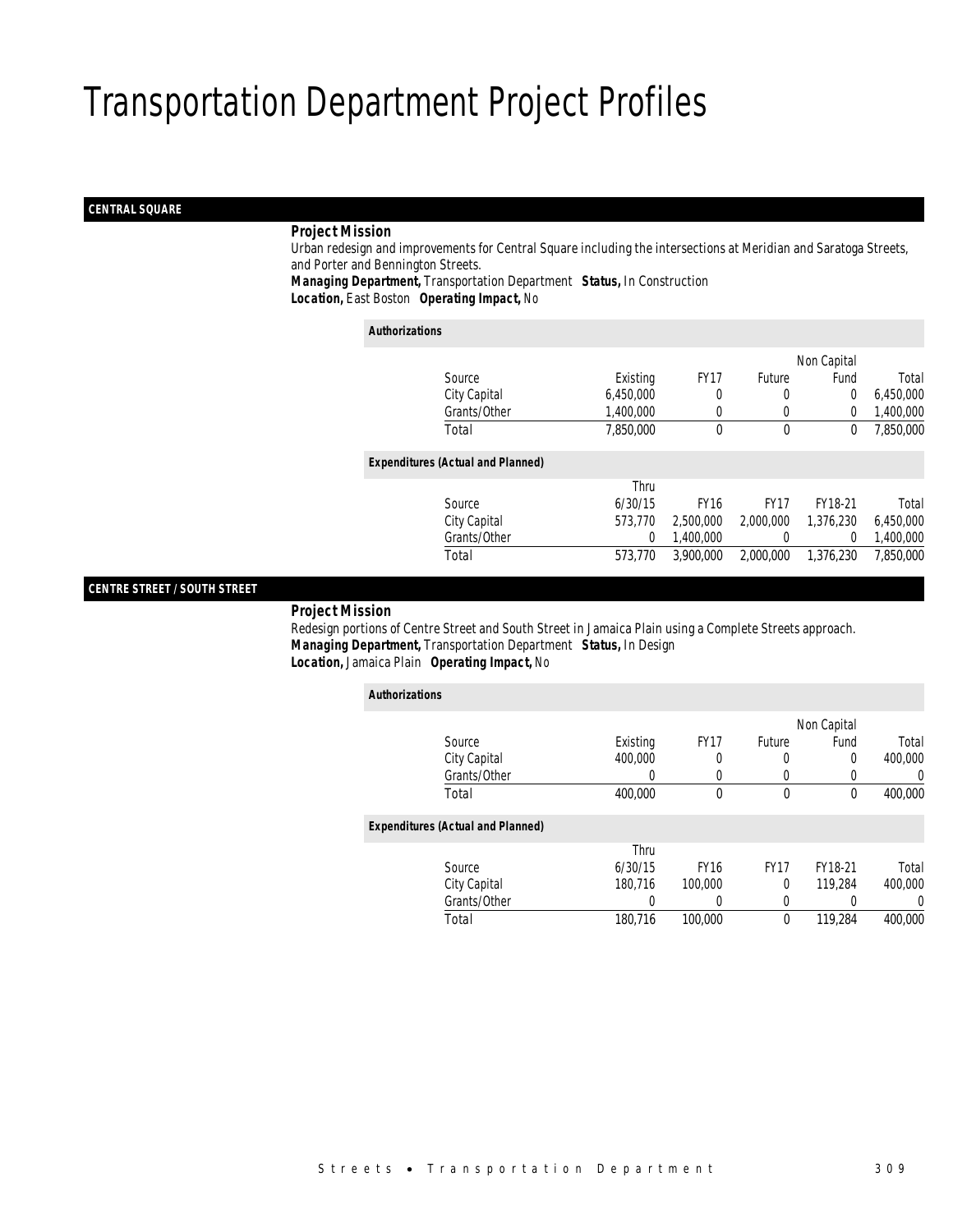### *DUDLEY STREET*

### *Project Mission*

Roadway improvements from Shawmut Avenue to Harrison Avenue including six key Dudley Square intersections. The scope of work includes geometric changes, new traffic signal equipment and timing, bike lanes, and streetscape improvements.

*Managing Department,* Transportation Department *Status,* In Design*Location,* Roxbury *Operating Impact,* No

| <b>Authorizations</b>                    |           |                  |             |             |                  |
|------------------------------------------|-----------|------------------|-------------|-------------|------------------|
|                                          |           |                  |             | Non Capital |                  |
| Source                                   | Existing  | FY <sub>17</sub> | Future      | Fund        | Total            |
| City Capital                             | 2.500.000 | 6,500,000        | 0           | 0           | 9,000,000        |
| Grants/Other                             |           | $\left( \right)$ | $\Omega$    | 0           | $\left( \right)$ |
| Total                                    | 2,500,000 | 6,500,000        | 0           | 0           | 9,000,000        |
| <b>Expenditures (Actual and Planned)</b> |           |                  |             |             |                  |
|                                          | Thru      |                  |             |             |                  |
| Source                                   | 6/30/15   | <b>FY16</b>      | <b>FY17</b> | FY18-21     | Total            |
| City Capital                             | 515,378   | 5.000            | 675,000     | 7,804,622   | 9.000.000        |
| Grants/Other                             |           |                  |             |             | $\left( \right)$ |
| Total                                    | 515,378   | 5.000            | 675,000     | 7.804.622   | 9.000.000        |

#### *FENWAY LONGWOOD KENMORE IMPROVEMENTS*

*Project Mission* 

Infrastructure improvements for Boylston Street and Audubon Circle. Develop a bicycle and pedestrian path connecting the Riverway with Fenway and Yawkey Stations.

*Managing Department,* Transportation Department *Status,* To Be Scheduled*Location,* Fenway/Kenmore *Operating Impact,* No

| <b>Authorizations</b>                    |           |             |                  |             |           |
|------------------------------------------|-----------|-------------|------------------|-------------|-----------|
|                                          |           |             |                  | Non Capital |           |
| Source                                   | Existing  | <b>FY17</b> | Future           | Fund        | Total     |
| City Capital                             |           | 0           | 0                |             | $\Omega$  |
| Grants/Other                             | 7,300,000 | 0           | $\left( \right)$ | 0           | 7,300,000 |
| Total                                    | 7,300,000 | $\Omega$    | $\mathbf 0$      | 0           | 7,300,000 |
| <b>Expenditures (Actual and Planned)</b> |           |             |                  |             |           |
|                                          | Thru      |             |                  |             |           |
| Source                                   | 6/30/15   | <b>FY16</b> | <b>FY17</b>      | FY18-21     | Total     |
| City Capital                             | 0         | 0           | 0                |             | $\Omega$  |
| Grants/Other                             | 1,277,553 | 210,000     | 1,600,000        | 4,212,447   | 7,300,000 |
| Total                                    | 1.277.553 | 210,000     | 1.600.000        | 4.212.447   | 7.300.000 |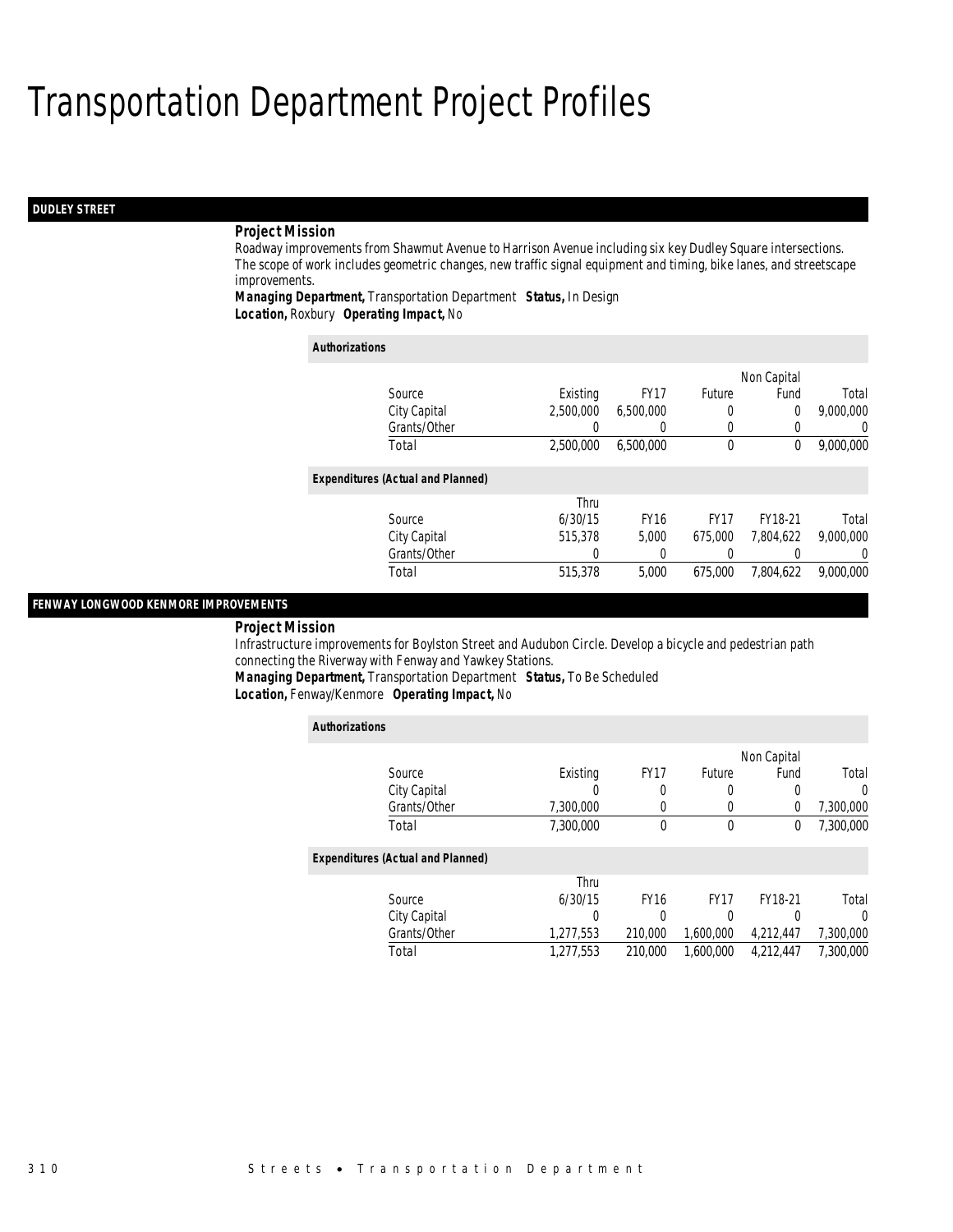### *MELNEA CASS BOULEVARD*

### *Project Mission*

 Reconstruct Melnea Cass Blvd. in conjunction with the South Bay Harbor Trail project. State and federal construction funding anticipated.

*Managing Department,* Transportation Department *Status,* In Design*Location,* Roxbury *Operating Impact,* No

*Authorizations*

| AUUIVIIZAUVIIS |                                          |           |             |               |             |           |
|----------------|------------------------------------------|-----------|-------------|---------------|-------------|-----------|
|                |                                          |           |             |               | Non Capital |           |
|                | Source                                   | Existing  | <b>FY17</b> | <b>Future</b> | Fund        | Total     |
|                | City Capital                             | 1,300,000 | 0           | 0             | $\Omega$    | 1,300,000 |
|                | Grants/Other                             | 0         | 0           | 0             | 7,437,105   | 7,437,105 |
|                | Total                                    | 1,300,000 | 0           | 0             | 7,437,105   | 8,737,105 |
|                | <b>Expenditures (Actual and Planned)</b> |           |             |               |             |           |
|                |                                          | Thru      |             |               |             |           |
|                | Source                                   | 6/30/15   | <b>FY16</b> | <b>FY17</b>   | FY18-21     | Total     |
|                | City Capital                             | 379,442   | 122,000     | 200,000       | 598.558     | 1,300,000 |
|                | Grants/Other                             | 0         |             | 0             |             | 0         |
|                | Total                                    | 379,442   | 122,000     | 200,000       | 598,558     | 1,300,000 |
|                |                                          |           |             |               |             |           |

### *MUNICIPAL PARKING LOTS*

*Project Mission*

 Lighting, paving, re-striping, and other upgrades to municipal parking lots citywide. *Managing Department,* Transportation Department *Status,* In Construction*Location,* Citywide *Operating Impact,* No

| <b>Authorizations</b>                    |           |             |             |             |           |
|------------------------------------------|-----------|-------------|-------------|-------------|-----------|
|                                          |           |             |             | Non Capital |           |
| Source                                   | Existing  | <b>FY17</b> | Future      | Fund        | Total     |
| City Capital                             | 1.785.000 | 500,000     | 1.315.000   | 0           | 3,600,000 |
| Grants/Other                             |           |             | 0           | 0           | 0         |
| Total                                    | 1,785,000 | 500,000     | 1,315,000   | 0           | 3,600,000 |
| <b>Expenditures (Actual and Planned)</b> |           |             |             |             |           |
|                                          | Thru      |             |             |             |           |
| Source                                   | 6/30/15   | <b>FY16</b> | <b>FY17</b> | FY18-21     | Total     |
| City Capital                             | 1.201.965 | 500,000     | 400.000     | 1.498.035   | 3.600.000 |
| Grants/Other                             | 0         | 0           | 0           | 0           | $\left($  |
| Total                                    | 1.201.965 | 500,000     | 400.000     | 1.498.035   | 3.600.000 |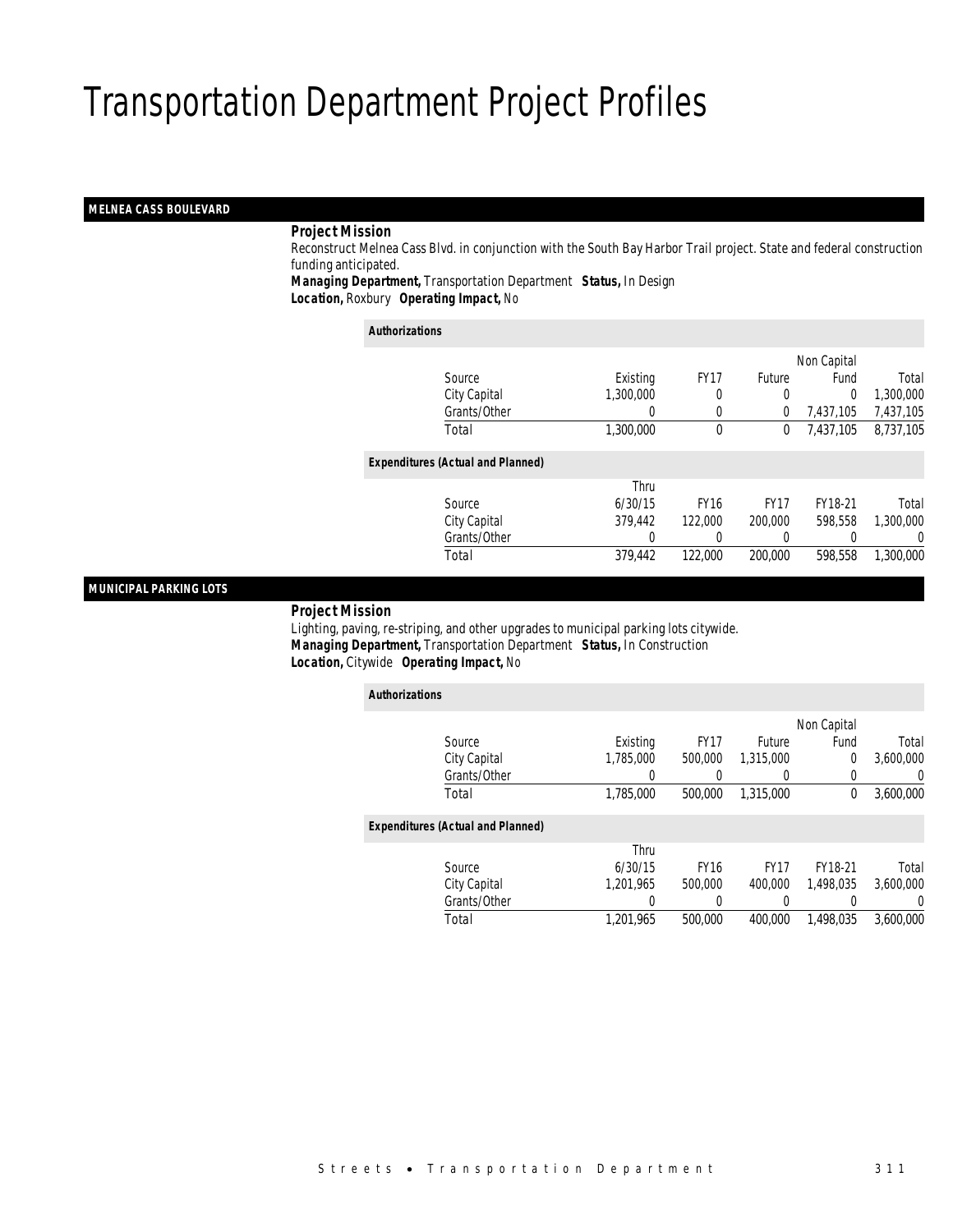### *PARKING METER REPLACEMENTS*

## *Project Mission*

Replace and upgrade existing meter system.

*Managing Department,* Transportation Department *Status,* Implementation Underway

*Location,* Various neighborhoods *Operating Impact,* No

| <b>Authorizations</b>                    |           |             |             |             |           |
|------------------------------------------|-----------|-------------|-------------|-------------|-----------|
|                                          |           |             |             | Non Capital |           |
| Source                                   | Existing  | <b>FY17</b> | Future      | Fund        | Total     |
| City Capital                             | U         | 0           | 0           |             | $\Omega$  |
| Grants/Other                             | 6,000,000 | 0           | 0           | 0           | 6,000,000 |
| Total                                    | 6,000,000 | 0           | 0           | 0           | 6,000,000 |
| <b>Expenditures (Actual and Planned)</b> |           |             |             |             |           |
|                                          | Thru      |             |             |             |           |
| Source                                   | 6/30/15   | <b>FY16</b> | <b>FY17</b> | FY18-21     | Total     |
| City Capital                             | 0         | 0           | 0           |             | $\Omega$  |
| Grants/Other                             | 0         | 6,000,000   | 0           | $\Omega$    | 6,000,000 |
| Total                                    | 0         | 6,000,000   | 0           | 0           | 6,000,000 |

### *SOUTH BAY HARBOR TRAIL*

#### *Project Mission*

Design and construct an important link in the City's Greenway, connecting trails from the Fenway, the Southwest Corridor, Charles River Park, Broadway Bridge, and the Central Artery parks. *Managing Department,* Transportation Department *Status,* In Design

### *Location,* South End *Operating Impact,* No

| <b>Authorizations</b>                    |          |             |             |             |           |
|------------------------------------------|----------|-------------|-------------|-------------|-----------|
|                                          |          |             |             | Non Capital |           |
| Source                                   | Existing | <b>FY17</b> | Future      | Fund        | Total     |
| City Capital                             | U        | 0           | 0           | 0           | $\left($  |
| Grants/Other                             | 480,000  | 0           | 3,370,000   | 0           | 3,850,000 |
| Total                                    | 480,000  | 0           | 3,370,000   | $\theta$    | 3,850,000 |
| <b>Expenditures (Actual and Planned)</b> |          |             |             |             |           |
|                                          | Thru     |             |             |             |           |
| Source                                   | 6/30/15  | <b>FY16</b> | <b>FY17</b> | FY18-21     | Total     |
| City Capital                             | 0        | 0           | 0           |             | 0         |
| Grants/Other                             | 384,132  | 0           | $\Omega$    | 3,465,868   | 3,850,000 |
| Total                                    | 384,132  | 0           | 0           | 3.465.868   | 3.850.000 |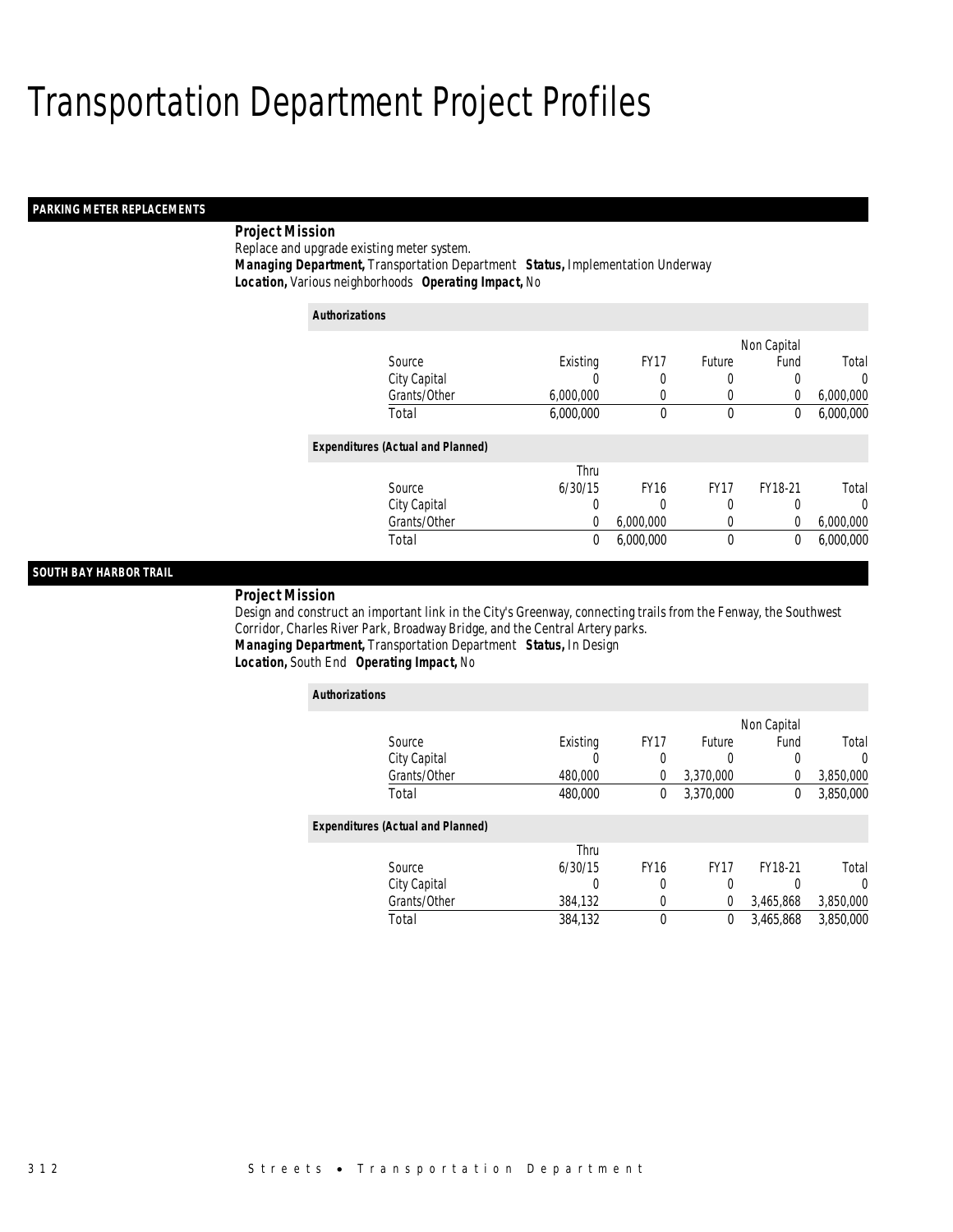### *STRATEGIC BICYCLE NETWORK PROJECT*

### *Project Mission*

 Maximize usage in existing high volume bike lanes via construction of bike lane extensions and connections with citywide key bike corridors.

*Managing Department,* Transportation Department *Status,* In Design*Location,* Citywide *Operating Impact,* Yes

| <b>Authorizations</b> |
|-----------------------|
|-----------------------|

|                                          |                  |             |                  | Non Capital    |           |
|------------------------------------------|------------------|-------------|------------------|----------------|-----------|
| Source                                   | Existing         | <b>FY17</b> | <b>Future</b>    | Fund           | Total     |
| City Capital                             | 6,602,763        | 900,000     | 900,000          | $\overline{0}$ | 8,402,763 |
| Grants/Other                             | $\left( \right)$ |             | $\left( \right)$ |                | 0         |
| Total                                    | 6,602,763        | 900,000     | 900,000          | $^{0}$         | 8,402,763 |
| <b>Expenditures (Actual and Planned)</b> |                  |             |                  |                |           |
|                                          | Thru             |             |                  |                |           |
| Source                                   | 6/30/15          | <b>FY16</b> | <b>FY17</b>      | FY18-21        | Total     |
| City Capital                             | 4,812,956        | 900.000     | 900.000          | 1,789,807      | 8,402,763 |
| Grants/Other                             | 0                |             | 0                |                | 0         |
| Total                                    | 4,812,956        | 900.000     | 900.000          | 1,789,807      | 8,402,763 |
|                                          |                  |             |                  |                |           |

### *STREET RULE BOOK*

*Project Mission*

 Compile an electronic rulebook of citywide curbside parking regulations. *Managing Department,* Transportation Department *Status,* To Be Scheduled*Location,* Various neighborhoods *Operating Impact,* No

| <b>Authorizations</b>                    |          |             |             |             |          |
|------------------------------------------|----------|-------------|-------------|-------------|----------|
|                                          |          |             |             | Non Capital |          |
| Source                                   | Existing | <b>FY17</b> | Future      | Fund        | Total    |
| City Capital                             |          | 0           | U           | 0           | $\Omega$ |
| Grants/Other                             | 500,000  |             | 0           | 0           | 500,000  |
| Total                                    | 500,000  | 0           | $\theta$    | $^{0}$      | 500,000  |
| <b>Expenditures (Actual and Planned)</b> |          |             |             |             |          |
|                                          | Thru     |             |             |             |          |
| Source                                   | 6/30/15  | <b>FY16</b> | <b>FY17</b> | FY18-21     | Total    |
| City Capital                             | 0        |             | 0           | 0           | $\Omega$ |
| Grants/Other                             | 0        | 500,000     | 0           | 0           | 500,000  |
| Total                                    | 0        | 500,000     | 0           | 0           | 500,000  |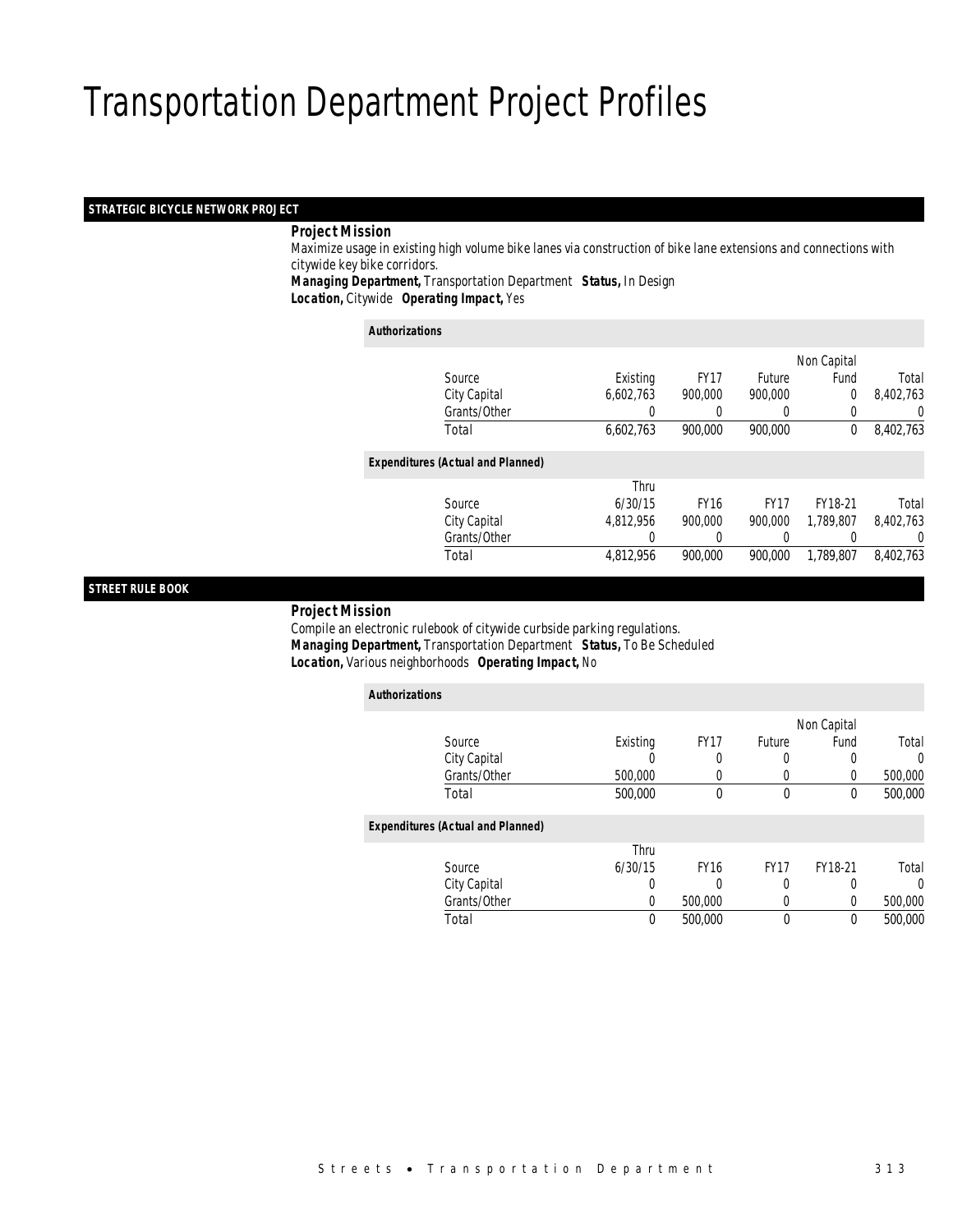### *TRAFFIC SIGNAL CONSTRUCTION PROJECTS*

### *Project Mission*

Install new or upgrade existing traffic signals and controls, and communications, detection and monitoring equipment and systems at multiple bundled locations.

*Managing Department,* Transportation Department *Status,* In Construction

*Location,* Citywide *Operating Impact,* No

| <b>Authorizations</b>                    |           |             |             |                |           |
|------------------------------------------|-----------|-------------|-------------|----------------|-----------|
|                                          |           |             |             | Non Capital    |           |
| Source                                   | Existing  | <b>FY17</b> | Future      | Fund           | Total     |
| City Capital                             | 3,076,698 | 0           | 0           | $\overline{0}$ | 3,076,698 |
| Grants/Other                             |           | 0           | 0           | 0              |           |
| Total                                    | 3,076,698 | $\theta$    | $\mathbf 0$ | 0              | 3,076,698 |
| <b>Expenditures (Actual and Planned)</b> |           |             |             |                |           |
|                                          | Thru      |             |             |                |           |
| Source                                   | 6/30/15   | <b>FY16</b> | <b>FY17</b> | FY18-21        | Total     |
| City Capital                             | 2.433.986 | 200,000     | 200,000     | 242.712        | 3.076.698 |
| Grants/Other                             |           | 0           | 0           | 0              |           |
| Total                                    | 2.433.986 | 200,000     | 200,000     | 242.712        | 3.076.698 |

### *TRAFFIC SIGNAL CONTROL BOXES*

*Project Mission* 

Purchase and install traffic signal control boxes.

*Managing Department,* Transportation Department *Status,* Annual Program

*Location,* Citywide *Operating Impact,* No

| <b>Authorizations</b>                    |           |             |             |             |                  |
|------------------------------------------|-----------|-------------|-------------|-------------|------------------|
|                                          |           |             |             | Non Capital |                  |
| Source                                   | Existing  | <b>FY17</b> | Future      | Fund        | Total            |
| City Capital                             | 2,418,432 | 0           | 0           | 0           | 2,418,432        |
| Grants/Other                             | 0         | 0           |             |             | 0                |
| Total                                    | 2,418,432 | $\theta$    | $\theta$    | 0           | 2,418,432        |
| <b>Expenditures (Actual and Planned)</b> |           |             |             |             |                  |
|                                          | Thru      |             |             |             |                  |
| Source                                   | 6/30/15   | <b>FY16</b> | <b>FY17</b> | FY18-21     | Total            |
| City Capital                             | 1,602,477 | 200,000     | 200,000     | 415,955     | 2,418,432        |
| Grants/Other                             | 0         | 0           |             |             | $\left( \right)$ |
| Total                                    | 1.602.477 | 200,000     | 200,000     | 415,955     | 2,418,432        |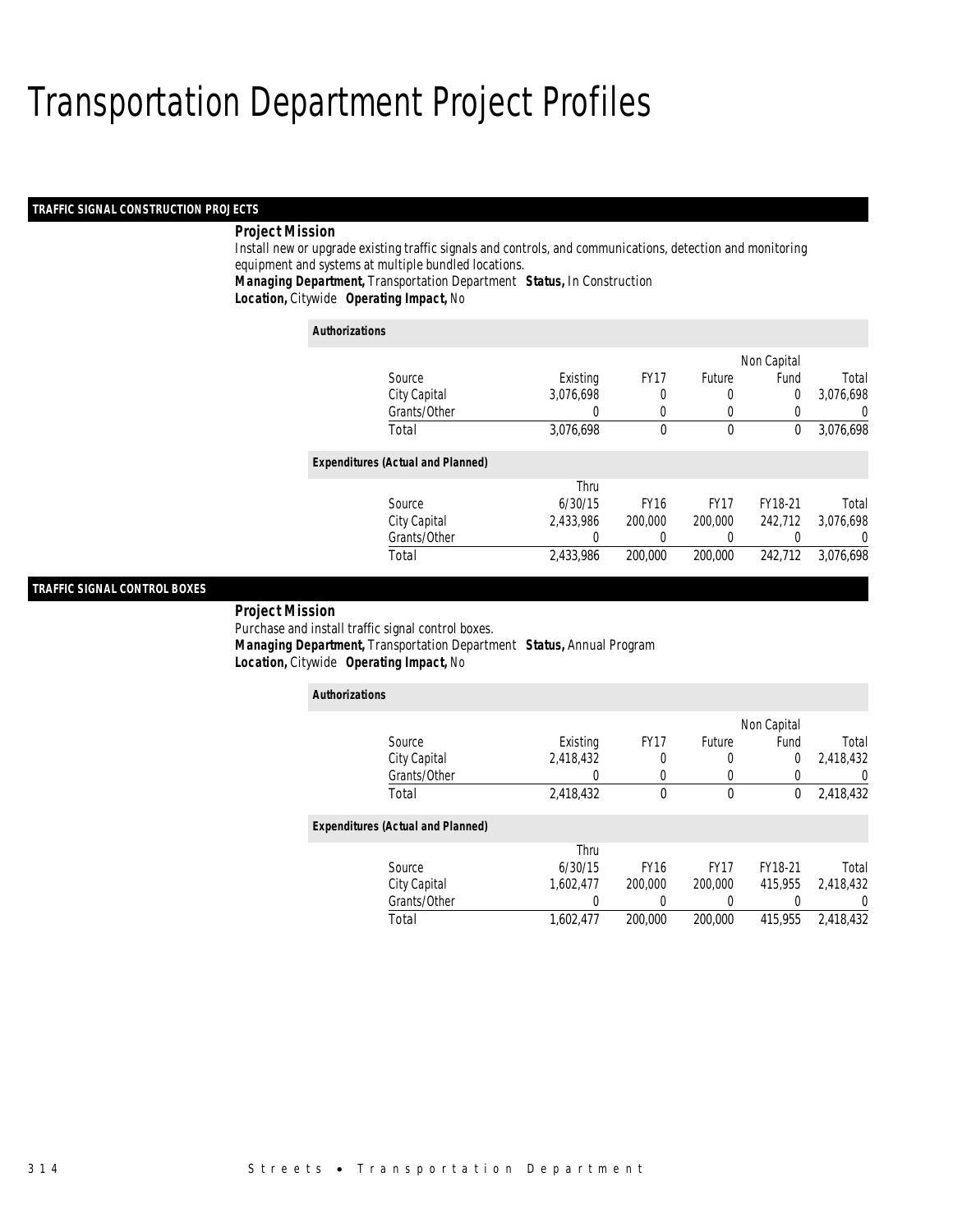#### *TRAFFIC SIGNAL CORRIDOR RE-TIMING PROGRAM*

### *Project Mission*

 Retime traffic signal equipment along arterial corridors to improve traffic flow. *Managing Department,* Transportation Department *Status,* Annual Program*Location,* Citywide *Operating Impact,* No

| <b>Authorizations</b> |                                          |           |             |               |                |           |
|-----------------------|------------------------------------------|-----------|-------------|---------------|----------------|-----------|
|                       |                                          |           |             |               | Non Capital    |           |
|                       | Source                                   | Existing  | <b>FY17</b> | <b>Future</b> | Fund           | Total     |
|                       | City Capital                             | 1,250,000 | 0           | 450,000       | $\overline{0}$ | 1,700,000 |
|                       | Grants/Other                             | 0         | $\Omega$    | $\left($      | 0              | 0         |
|                       | Total                                    | 1,250,000 | $\theta$    | 450,000       | $\mathbf 0$    | 1,700,000 |
|                       | <b>Expenditures (Actual and Planned)</b> |           |             |               |                |           |
|                       |                                          | Thru      |             |               |                |           |
|                       | Source                                   | 6/30/15   | <b>FY16</b> | <b>FY17</b>   | FY18-21        | Total     |
|                       | City Capital                             | 722.156   | 242,000     | 250,000       | 485.844        | 1,700,000 |
|                       | Grants/Other                             | 0         | 0           |               |                | 0         |
|                       | Total                                    | 722,156   | 242,000     | 250,000       | 485,844        | 1,700,000 |
|                       |                                          |           |             |               |                |           |

### *TRAFFIC SIGNAL EQUIPMENT ON-CALL*

#### *Project Mission*

*Authorizations*

 Install new or upgrade existing traffic signals and controls, and communications, detection and monitoring equipment and systems based on in-house design plans.

*Managing Department,* Transportation Department *Status,* Annual Program*Location,* Citywide *Operating Impact,* No

| AUUNULLAUUNS |                                          |            |             |             |             |            |
|--------------|------------------------------------------|------------|-------------|-------------|-------------|------------|
|              |                                          |            |             |             | Non Capital |            |
|              | Source                                   | Existing   | <b>FY17</b> | Future      | Fund        | Total      |
|              | City Capital                             | 11.470.292 | 1,500,000   | 1,500,000   | 0           | 14,470,292 |
|              | Grants/Other                             |            |             |             |             | 0          |
|              | Total                                    | 11,470,292 | 1,500,000   | 1,500,000   | 0           | 14,470,292 |
|              | <b>Expenditures (Actual and Planned)</b> |            |             |             |             |            |
|              |                                          | Thru       |             |             |             |            |
|              | Source                                   | 6/30/15    | <b>FY16</b> | <b>FY17</b> | FY18-21     | Total      |
|              | City Capital                             | 9.392.652  | 1,500,000   | 1.500.000   | 2.077.640   | 14.470.292 |
|              | Grants/Other                             |            |             |             |             | 0          |
|              | Total                                    | 9.392.652  | 1,500,000   | 1,500,000   | 2.077.640   | 14,470,292 |
|              |                                          |            |             |             |             |            |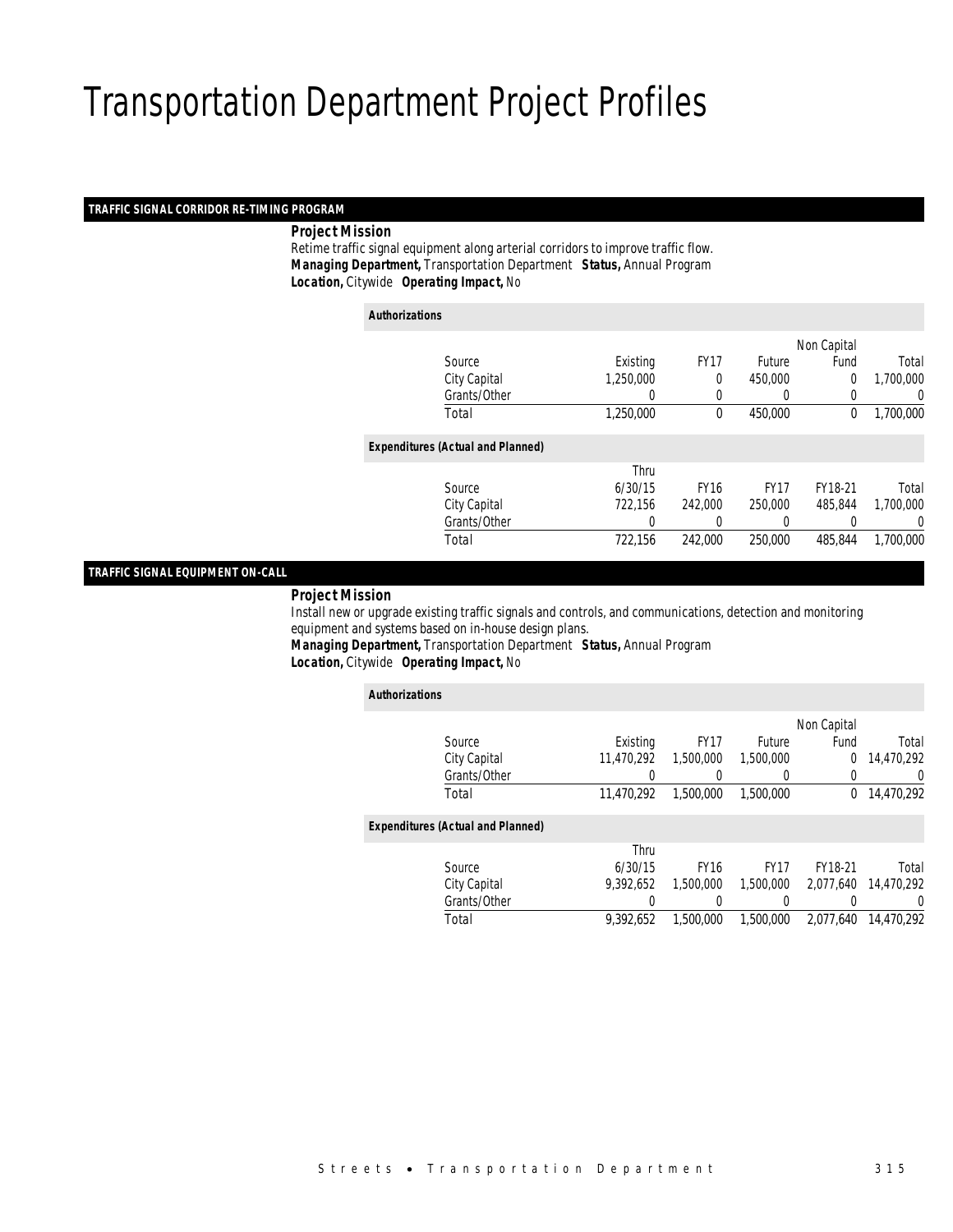### *TRAFFIC SIGNALS AT 9 LOCATIONS*

### *Project Mission*

Upgrade five traffic control signal locations and install new traffic control signals at four locations. Some locations require minor geometric changes to improve safety and operations. Accessible pedestrian ramps will be reconstructed as needed.

*Managing Department,* Transportation Department *Status,* In Design*Location,* Various neighborhoods *Operating Impact,* No

| <b>Authorizations</b>                    |          |             |             |             |           |
|------------------------------------------|----------|-------------|-------------|-------------|-----------|
|                                          |          |             |             | Non Capital |           |
| Source                                   | Existing | <b>FY17</b> | Future      | Fund        | Total     |
| City Capital                             | 450.907  | 0           | $\Omega$    | $\Omega$    | 450.907   |
| Grants/Other                             | 0        | 0           | 0           | 3,036,200   | 3,036,200 |
| Total                                    | 450.907  | $\theta$    | 0           | 3.036.200   | 3,487,107 |
| <b>Expenditures (Actual and Planned)</b> |          |             |             |             |           |
|                                          | Thru     |             |             |             |           |
| Source                                   | 6/30/15  | <b>FY16</b> | <b>FY17</b> | FY18-21     | Total     |
| City Capital                             | 248,600  | 65,000      | 137,307     | $\Omega$    | 450.907   |
| Grants/Other                             | 0        | 0           |             | $\Omega$    | $\left($  |
| Total                                    | 248,600  | 65,000      | 137,307     | $\theta$    | 450.907   |

#### *TRAFFIC SIGNALS BATTERY BACKUP*

*Project Mission* 

Design, procurement, and installation of battery backup equipment for traffic signal boxes. *Managing Department,* Transportation Department *Status,* Annual Program*Location,* Citywide *Operating Impact,* No

| <b>Authorizations</b>                    |          |             |             |             |         |
|------------------------------------------|----------|-------------|-------------|-------------|---------|
|                                          |          |             |             | Non Capital |         |
| Source                                   | Existing | <b>FY17</b> | Future      | Fund        | Total   |
| City Capital                             | 690,000  | 0           | 0           | $\Omega$    | 690,000 |
| Grants/Other                             |          | 0           | 0           | 0           |         |
| Total                                    | 690.000  | 0           | 0           | 0           | 690,000 |
| <b>Expenditures (Actual and Planned)</b> |          |             |             |             |         |
|                                          | Thru     |             |             |             |         |
| Source                                   | 6/30/15  | <b>FY16</b> | <b>FY17</b> | FY18-21     | Total   |
| City Capital                             | 155,745  | 140,000     | 140,000     | 254,255     | 690,000 |
| Grants/Other                             |          |             | 0           | 0           |         |
| Total                                    | 155.745  | 140,000     | 140,000     | 254.255     | 690.000 |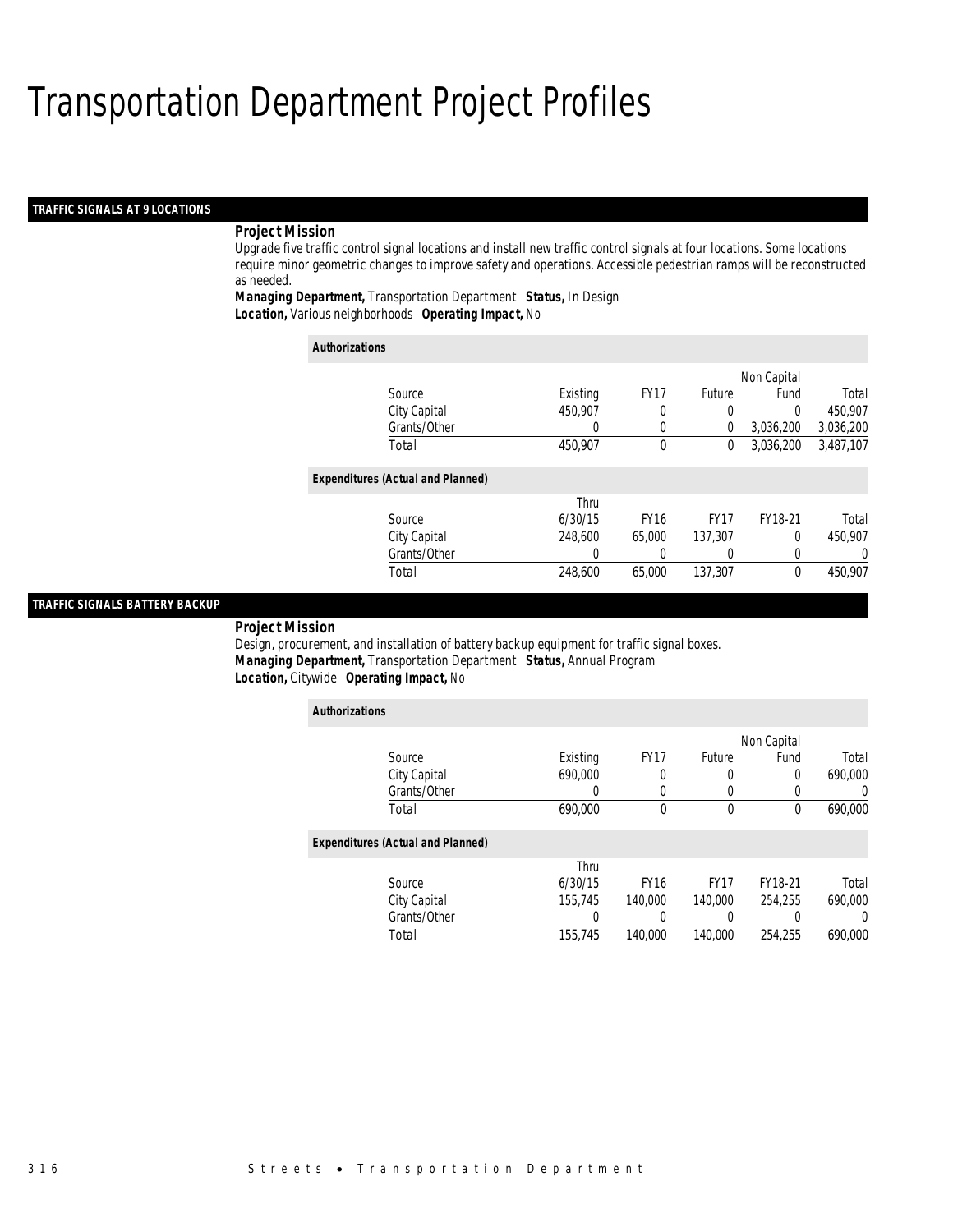### *TRAFFIC SIGNALS DESIGN SERVICES*

### *Project Mission*

 Design services for traffic signals throughout the City. *Managing Department,* Transportation Department *Status,* Annual Program*Location,* Citywide *Operating Impact,* No

| <b>Authorizations</b>                    |           |             |               |                |           |
|------------------------------------------|-----------|-------------|---------------|----------------|-----------|
|                                          |           |             |               | Non Capital    |           |
| Source                                   | Existing  | <b>FY17</b> | <b>Future</b> | Fund           | Total     |
| City Capital                             | 1,850,000 | 250,000     | 100,000       | $\overline{0}$ | 2,200,000 |
| Grants/Other                             | 0         |             | $\left($      | 0              | 0         |
| Total                                    | 1.850.000 | 250,000     | 100,000       | 0              | 2.200.000 |
| <b>Expenditures (Actual and Planned)</b> |           |             |               |                |           |
|                                          | Thru      |             |               |                |           |
| Source                                   | 6/30/15   | <b>FY16</b> | <b>FY17</b>   | FY18-21        | Total     |
| City Capital                             | 933,674   | 250,000     | 250,000       | 766.326        | 2,200,000 |
| Grants/Other                             |           |             |               |                | U         |
| Total                                    | 933,674   | 250,000     | 250,000       | 766.326        | 2,200,000 |

### *TRANSPORTATION PLANNING*

### *Project Mission*

 Develop neighborhood or strategic transportation action plans including traffic flow, major arterials, pedestrian safety, parking, bicycle access and regional project plans.

*Managing Department,* Transportation Department *Status,* Annual Program*Location,* Citywide *Operating Impact,* No

| <b>Authorizations</b>                    |           |             |             |           |           |  |
|------------------------------------------|-----------|-------------|-------------|-----------|-----------|--|
|                                          |           |             | Non Capital |           |           |  |
| Source                                   | Existing  | <b>FY17</b> | Future      | Fund      | Total     |  |
| City Capital                             | 1,907,237 | 0           | 527,240     | 0         | 2,434,477 |  |
| Grants/Other                             | 0         | 0           | 0           | 200,000   | 200,000   |  |
| Total                                    | 1.907.237 | 0           | 527,240     | 200,000   | 2,634,477 |  |
| <b>Expenditures (Actual and Planned)</b> |           |             |             |           |           |  |
|                                          | Thru      |             |             |           |           |  |
| Source                                   | 6/30/15   | <b>FY16</b> | <b>FY17</b> | FY18-21   | Total     |  |
| City Capital                             | 875.621   | 300,000     | 200,000     | 1.058.856 | 2.434.477 |  |
| Grants/Other                             | 0         | 0           | 0           |           | U         |  |
| Total                                    | 875,621   | 300,000     | 200,000     | 1.058.856 | 2.434.477 |  |